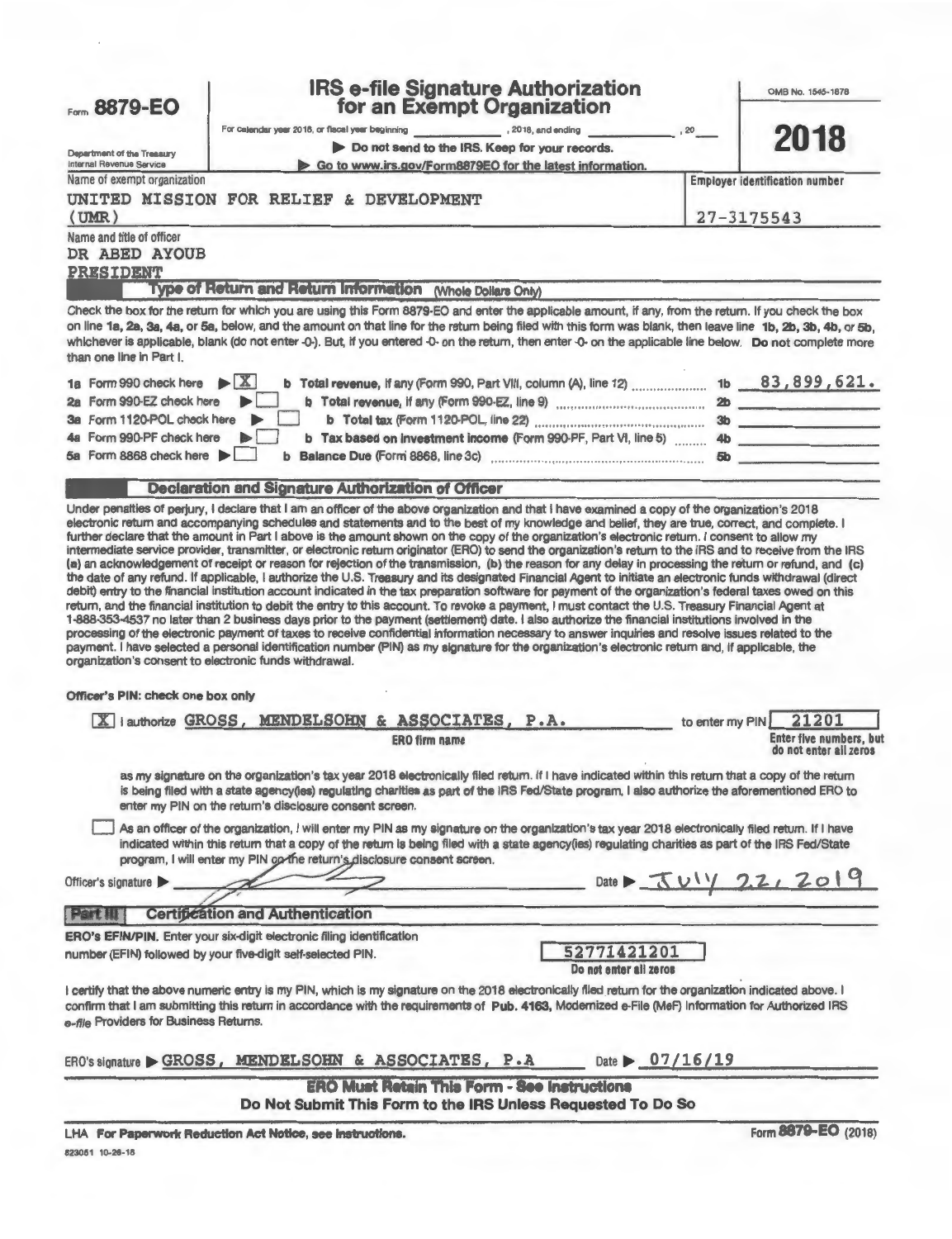| Form | 8879-EO |  |
|------|---------|--|
|      |         |  |

# **IRS e-file Signature Authorization for an Exempt Organization**

**2018**

| Department of the Treasury |  |
|----------------------------|--|
| Internal Revenue Service   |  |

**| Do not send to the IRS. Keep for your records.**

**| Go to www.irs.gov/Form8879EO for the latest information.**

For calendar year 2018, or fiscal year beginning and the state of the state of 2018, and ending calendary permu

Name of exempt organization

UNITED MISSION FOR RELIEF & DEVELOPMENT

**Employer identification number**

(UMR) 27-3175543

Name and title of officer PRESIDENT DR ABED AYOUB

**Part I** | Type of Return and Return Information (Whole Dollars Only)

on line **1a, 2a, 3a, 4a,** or **5a,** below, and the amount on that line for the return being filed with this form was blank, then leave line **1b, 2b, 3b, 4b,** or **5b,** whichever is applicable, blank (do not enter -0-). But, if you entered -0- on the return, then enter -0- on the applicable line below. **Do not** complete more Check the box for the return for which you are using this Form 8879-EO and enter the applicable amount, if any, from the return. If you check the box than one line in Part I.

| <b>1a</b> Form 990 check here $\triangleright$ $\boxed{X}$                                                                                     | 1b   | 83,899,621. |
|------------------------------------------------------------------------------------------------------------------------------------------------|------|-------------|
| 2a Form 990-EZ check here $\blacktriangleright$<br><b>b</b> Total revenue, if any (Form 990-EZ, line 9)                                        | 2b   |             |
| 3a Form 1120-POL check here                                                                                                                    | 3b   |             |
| 4a Form 990-PF check here<br><b>b Tax based on investment income</b> (Form 990-PF, Part VI, line 5)                                            | - 4b |             |
| 5a Form 8868 check here $\blacktriangleright$<br><b>b</b> Balance Due (Form 8868, line 3c) <b>Constanting Balance Due</b> (Form 8868, line 3c) | .5b  |             |
|                                                                                                                                                |      |             |

#### **Part II Declaration and Signature Authorization of Officer**

**(a)** an acknowledgement of receipt or reason for rejection of the transmission, (b) the reason for any delay in processing the return or refund, and (c) Under penalties of perjury, I declare that I am an officer of the above organization and that I have examined a copy of the organization's 2018 electronic return and accompanying schedules and statements and to the best of my knowledge and belief, they are true, correct, and complete. I further declare that the amount in Part I above is the amount shown on the copy of the organization's electronic return. I consent to allow my intermediate service provider, transmitter, or electronic return originator (ERO) to send the organization's return to the IRS and to receive from the IRS the date of any refund. If applicable, I authorize the U.S. Treasury and its designated Financial Agent to initiate an electronic funds withdrawal (direct debit) entry to the financial institution account indicated in the tax preparation software for payment of the organization's federal taxes owed on this return, and the financial institution to debit the entry to this account. To revoke a payment, I must contact the U.S. Treasury Financial Agent at 1-888-353-4537 no later than 2 business days prior to the payment (settlement) date. I also authorize the financial institutions involved in the processing of the electronic payment of taxes to receive confidential information necessary to answer inquiries and resolve issues related to the payment. I have selected a personal identification number (PIN) as my signature for the organization's electronic return and, if applicable, the organization's consent to electronic funds withdrawal.

#### **Officer's PIN: check one box only**

| 21201<br>lauthorize GROSS, MENDELSOHN & ASSOCIATES, P.A.<br>to enter my PIN<br>Enter five numbers, but<br>ERO firm name<br>do not enter all zeros                                                                                                                                                                                                                                |
|----------------------------------------------------------------------------------------------------------------------------------------------------------------------------------------------------------------------------------------------------------------------------------------------------------------------------------------------------------------------------------|
| as my signature on the organization's tax year 2018 electronically filed return. If I have indicated within this return that a copy of the return<br>is being filed with a state agency(ies) regulating charities as part of the IRS Fed/State program, I also authorize the aforementioned ERO to<br>enter my PIN on the return's disclosure consent screen.                    |
| As an officer of the organization, I will enter my PIN as my signature on the organization's tax year 2018 electronically filed return. If I have<br>indicated within this return that a copy of the return is being filed with a state agency(ies) regulating charities as part of the IRS Fed/State<br>program, I will enter my PIN on the return's disclosure consent screen. |
| Officer's signature $\blacktriangleright$<br>Date 1                                                                                                                                                                                                                                                                                                                              |
| <b>Certification and Authentication</b><br>Part III                                                                                                                                                                                                                                                                                                                              |
| <b>ERO's EFIN/PIN.</b> Enter your six-digit electronic filing identification<br>52771421201<br>number (EFIN) followed by your five-digit self-selected PIN.<br>Do not enter all zeros                                                                                                                                                                                            |
| I certify that the above numeric entry is my PIN, which is my signature on the 2018 electronically filed return for the organization indicated above. I<br>confirm that I am submitting this return in accordance with the requirements of Pub. 4163, Modernized e-File (MeF) Information for Authorized IRS<br>e-file Providers for Business Returns.                           |
| MENDELSOHN & ASSOCIATES, P.A $_{\text{Date}}$ $\rightarrow$ 07/16/19<br>ERO's signature $\blacktriangleright$ GROSS,                                                                                                                                                                                                                                                             |
| <b>ERO Must Retain This Form - See Instructions</b><br>Do Not Submit This Form to the IRS Unless Requested To Do So                                                                                                                                                                                                                                                              |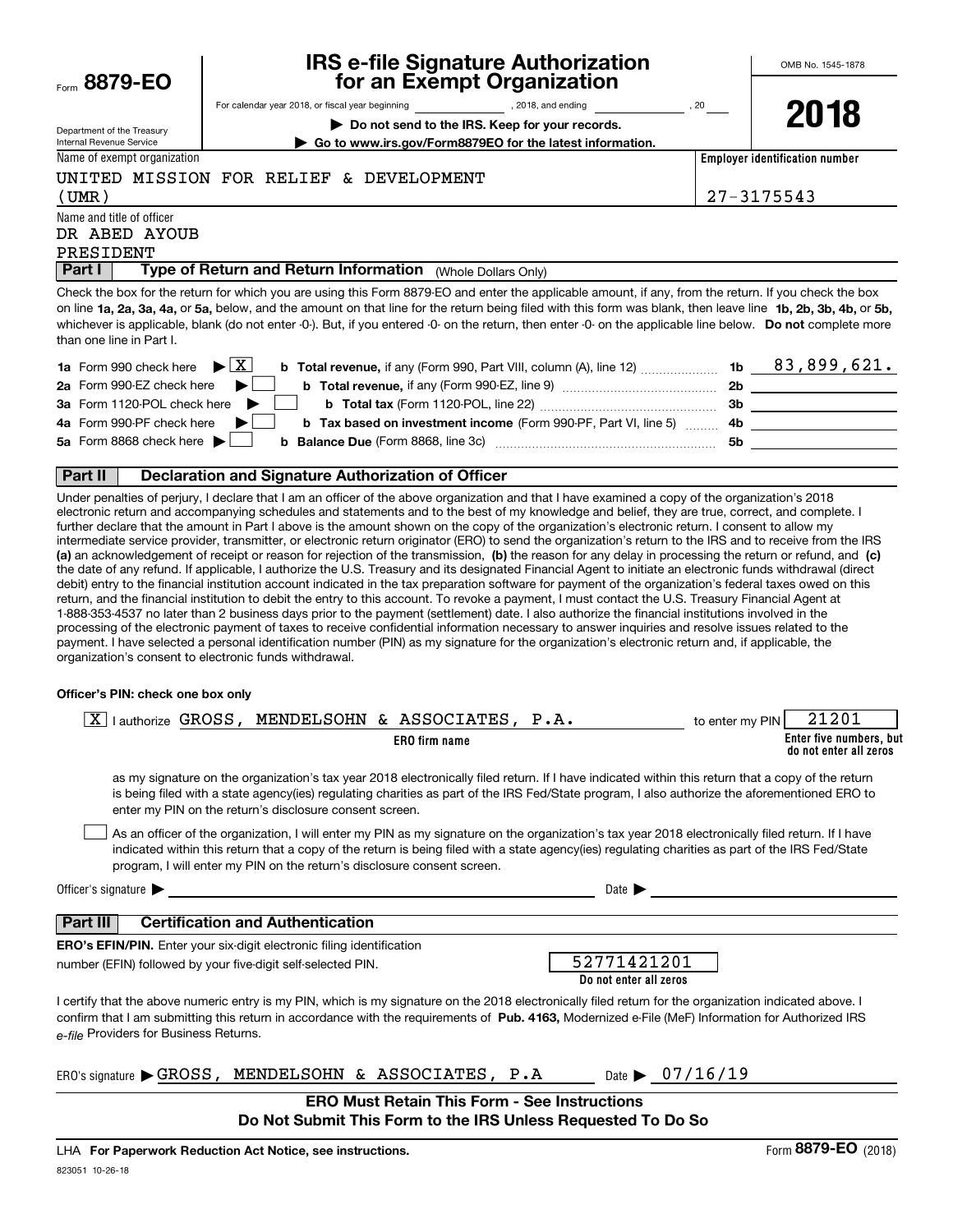|                                                                                                                         | <b>Return of Organization Exempt From Income Tax</b>                                                                                                                       |                   |                                                                       | OMB No. 1545-0047                                         |  |  |  |
|-------------------------------------------------------------------------------------------------------------------------|----------------------------------------------------------------------------------------------------------------------------------------------------------------------------|-------------------|-----------------------------------------------------------------------|-----------------------------------------------------------|--|--|--|
| Form <b>YY</b>                                                                                                          | Under section 501(c), 527, or 4947(a)(1) of the Internal Revenue Code (except private foundations)                                                                         |                   |                                                                       |                                                           |  |  |  |
| Department of the Treasury                                                                                              | Do not enter social security numbers on this form as it may be made public.                                                                                                |                   |                                                                       | <b>Open to Public</b>                                     |  |  |  |
| <b>Inspection</b><br>Internal Revenue Service<br>Go to www.irs.gov/Form990 for instructions and the latest information. |                                                                                                                                                                            |                   |                                                                       |                                                           |  |  |  |
|                                                                                                                         | A For the 2018 calendar year, or tax year beginning                                                                                                                        | and ending        |                                                                       |                                                           |  |  |  |
| <b>C</b> Name of organization<br><b>B</b> Check if<br>applicable:                                                       | D Employer identification number                                                                                                                                           |                   |                                                                       |                                                           |  |  |  |
| Address                                                                                                                 | UNITED MISSION FOR RELIEF & DEVELOPMENT                                                                                                                                    |                   |                                                                       |                                                           |  |  |  |
| $($ UMR $)$<br>change<br>Name                                                                                           |                                                                                                                                                                            |                   |                                                                       |                                                           |  |  |  |
| change<br>Initial                                                                                                       | Doing business as                                                                                                                                                          |                   |                                                                       | 27-3175543                                                |  |  |  |
| return<br>Final                                                                                                         | Number and street (or P.O. box if mail is not delivered to street address)<br>1990 K STREET NW                                                                             | Room/suite<br>425 | E Telephone number                                                    | $202 - 370 - 6963$                                        |  |  |  |
| return/<br>termin-                                                                                                      |                                                                                                                                                                            |                   |                                                                       | 83,899,621.                                               |  |  |  |
| ated<br>Amended                                                                                                         | City or town, state or province, country, and ZIP or foreign postal code<br>WASHINGTON, DC<br>20006                                                                        |                   | G Gross receipts \$                                                   |                                                           |  |  |  |
| return<br>Applica-                                                                                                      | F Name and address of principal officer: DR. ABED AYOUB                                                                                                                    |                   | H(a) Is this a group return                                           | $\sqrt{}$ Yes $\sqrt{}$ X $\sqrt{}$ No                    |  |  |  |
| tion<br>pending                                                                                                         | 1800 DIAGONAL RD<br>#350, ALEXANDRIA, VA                                                                                                                                   | 2231              | for subordinates?<br>$H(b)$ Are all subordinates included? $\Box$ Yes | No                                                        |  |  |  |
| Tax-exempt status: $\boxed{\mathbf{X}}$ 501(c)(3)                                                                       | $501(c)$ (<br>$\sqrt{\frac{1}{1}}$ (insert no.)<br>4947(a)(1) or                                                                                                           | 527               |                                                                       |                                                           |  |  |  |
| J Website: DUMRELIEF.ORG                                                                                                |                                                                                                                                                                            |                   | $H(c)$ Group exemption number $\blacktriangleright$                   | If "No," attach a list. (see instructions)                |  |  |  |
| <b>K</b> Form of organization: $\boxed{\mathbf{X}}$ Corporation                                                         | Other $\blacktriangleright$<br>Association<br>Trust                                                                                                                        |                   |                                                                       | L Year of formation: $2010$ M State of legal domicile: VA |  |  |  |
| Part I<br><b>Summary</b>                                                                                                |                                                                                                                                                                            |                   |                                                                       |                                                           |  |  |  |
| 1.                                                                                                                      | Briefly describe the organization's mission or most significant activities: SEE SCHEDULE O                                                                                 |                   |                                                                       |                                                           |  |  |  |
|                                                                                                                         |                                                                                                                                                                            |                   |                                                                       |                                                           |  |  |  |
| 2                                                                                                                       | Check this box $\blacktriangleright$ $\Box$ if the organization discontinued its operations or disposed of more than 25% of its net assets.                                |                   |                                                                       |                                                           |  |  |  |
|                                                                                                                         | Number of voting members of the governing body (Part VI, line 1a)                                                                                                          |                   | 3                                                                     | 4                                                         |  |  |  |
| з<br>4                                                                                                                  |                                                                                                                                                                            |                   | $\overline{4}$                                                        | $\overline{4}$                                            |  |  |  |
| 5                                                                                                                       |                                                                                                                                                                            |                   | $\overline{5}$                                                        | 34                                                        |  |  |  |
| 6                                                                                                                       |                                                                                                                                                                            |                   | 6                                                                     | $\overline{30}$                                           |  |  |  |
|                                                                                                                         | 7 a Total unrelated business revenue from Part VIII, column (C), line 12                                                                                                   |                   | 7a                                                                    | $\mathbf 0$ .                                             |  |  |  |
|                                                                                                                         |                                                                                                                                                                            |                   | 7b                                                                    | 0.                                                        |  |  |  |
|                                                                                                                         |                                                                                                                                                                            |                   | <b>Prior Year</b>                                                     | <b>Current Year</b>                                       |  |  |  |
| 8                                                                                                                       | Contributions and grants (Part VIII, line 1h)                                                                                                                              |                   | 80,625,673.                                                           | 83,899,621.                                               |  |  |  |
|                                                                                                                         | Program service revenue (Part VIII, line 2g)                                                                                                                               |                   | 0.                                                                    | 0.                                                        |  |  |  |
| 10                                                                                                                      |                                                                                                                                                                            |                   | 0.                                                                    | 0.                                                        |  |  |  |
| 11                                                                                                                      | Other revenue (Part VIII, column (A), lines 5, 6d, 8c, 9c, 10c, and 11e)                                                                                                   |                   | $0$ .                                                                 | 0.                                                        |  |  |  |
| 12                                                                                                                      | Total revenue - add lines 8 through 11 (must equal Part VIII, column (A), line 12)                                                                                         |                   | 80,625,673.                                                           | 83,899,621.                                               |  |  |  |
| 13                                                                                                                      | Grants and similar amounts paid (Part IX, column (A), lines 1-3)                                                                                                           |                   | 77,140,726.                                                           | $\overline{79,863,951.}$                                  |  |  |  |
| 14                                                                                                                      | Benefits paid to or for members (Part IX, column (A), line 4)                                                                                                              |                   | 0.                                                                    | О.                                                        |  |  |  |
| 15                                                                                                                      | Salaries, other compensation, employee benefits (Part IX, column (A), lines 5-10)                                                                                          |                   | 1,430,600.                                                            | 1,840,684.                                                |  |  |  |
|                                                                                                                         |                                                                                                                                                                            |                   | 76,750.                                                               | 0.                                                        |  |  |  |
|                                                                                                                         | $\blacktriangleright$ 40,572.<br><b>b</b> Total fundraising expenses (Part IX, column (D), line 25)                                                                        |                   |                                                                       |                                                           |  |  |  |
| 17                                                                                                                      |                                                                                                                                                                            |                   | 1,622,369.                                                            | 1,345,903.                                                |  |  |  |
| 18                                                                                                                      | Total expenses. Add lines 13-17 (must equal Part IX, column (A), line 25)                                                                                                  |                   | 80, 270, 445.                                                         | 83,050,538.                                               |  |  |  |
| 19                                                                                                                      |                                                                                                                                                                            |                   | 355, 228.                                                             | 849,083.                                                  |  |  |  |
|                                                                                                                         |                                                                                                                                                                            |                   | <b>Beginning of Current Year</b>                                      | <b>End of Year</b>                                        |  |  |  |
| 20                                                                                                                      | Total assets (Part X, line 16)                                                                                                                                             |                   | 1,950,375.                                                            | 2,069,035.                                                |  |  |  |
| 21                                                                                                                      | Total liabilities (Part X, line 26)                                                                                                                                        |                   | 1,067,710.                                                            | 337,287.                                                  |  |  |  |
| 22                                                                                                                      |                                                                                                                                                                            |                   | 882,665.                                                              | $\overline{1}$ , 731, 748.                                |  |  |  |
| <b>Signature Block</b><br>Part II                                                                                       |                                                                                                                                                                            |                   |                                                                       |                                                           |  |  |  |
|                                                                                                                         | Under penalties of perjury, I declare that I have examined this return, including accompanying schedules and statements, and to the best of my knowledge and belief, it is |                   |                                                                       |                                                           |  |  |  |
|                                                                                                                         | true, correct, and complete. Declaration of preparer (other than officer) is based on all information of which preparer has any knowledge.                                 |                   |                                                                       |                                                           |  |  |  |
|                                                                                                                         |                                                                                                                                                                            |                   |                                                                       |                                                           |  |  |  |

| Sign            | Signature of officer                                                                                        |                                                  | Date                                           |  |  |  |  |  |  |  |
|-----------------|-------------------------------------------------------------------------------------------------------------|--------------------------------------------------|------------------------------------------------|--|--|--|--|--|--|--|
| Here            | DR. ABED AYOUB,<br>PRESIDENT                                                                                |                                                  |                                                |  |  |  |  |  |  |  |
|                 | Type or print name and title                                                                                |                                                  |                                                |  |  |  |  |  |  |  |
|                 | Print/Type preparer's name                                                                                  | Date<br>Preparer's signature                     | <b>PTIN</b><br>Check                           |  |  |  |  |  |  |  |
| Paid            | PASZKIEWICZ<br>ERNEST J.                                                                                    | $PASZKIEWIC$ 07/16/19 self-employed<br>ERNEST J. | P00173378                                      |  |  |  |  |  |  |  |
| Preparer        | GROSS, MENDELSOHN<br>Firm's name<br>$\blacksquare$                                                          | & ASSOCIATES, P.A.                               | 52-0982413<br>Firm's $EIN \blacktriangleright$ |  |  |  |  |  |  |  |
| Use Only        | Firm's address $\blacktriangleright$ 1801 PORTER STREET,                                                    | SUITE 500                                        |                                                |  |  |  |  |  |  |  |
|                 | MD 21230<br>BALTIMORE,                                                                                      |                                                  | Phone no. $410 - 685 - 5512$                   |  |  |  |  |  |  |  |
|                 | ΧI<br><b>No</b><br>May the IRS discuss this return with the preparer shown above? (see instructions)<br>Yes |                                                  |                                                |  |  |  |  |  |  |  |
| 832001 12-31-18 | LHA For Paperwork Reduction Act Notice, see the separate instructions.                                      |                                                  | Form 990 (2018)                                |  |  |  |  |  |  |  |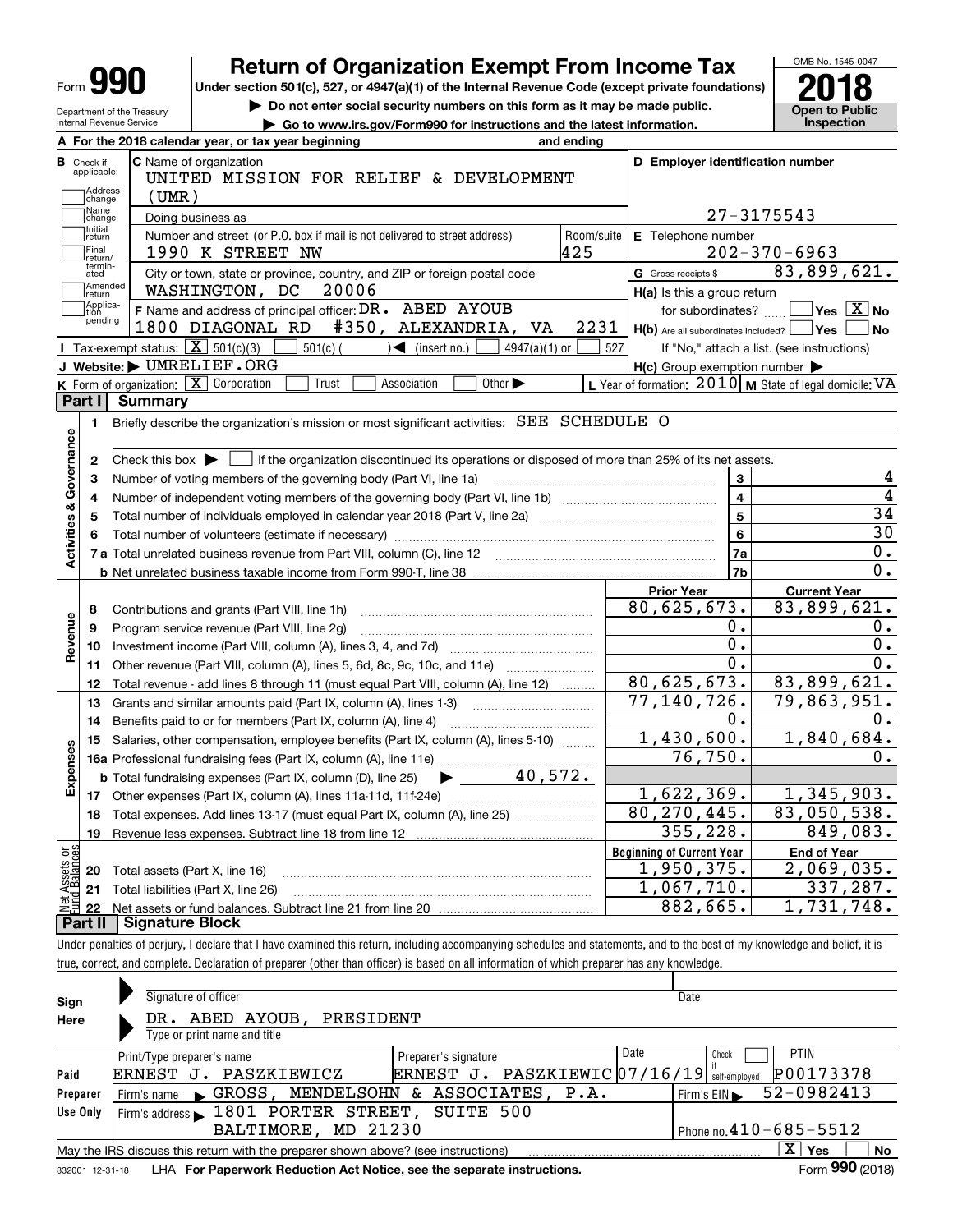|              | UNITED MISSION FOR RELIEF & DEVELOPMENT<br>27-3175543<br>$($ UMR $)$<br>Page 2<br>Form 990 (2018)<br><b>Statement of Program Service Accomplishments</b><br>Part III                                                                                                                                                                                                                                                                                                                      |
|--------------|-------------------------------------------------------------------------------------------------------------------------------------------------------------------------------------------------------------------------------------------------------------------------------------------------------------------------------------------------------------------------------------------------------------------------------------------------------------------------------------------|
|              | $\boxed{\text{X}}$                                                                                                                                                                                                                                                                                                                                                                                                                                                                        |
| 1            | Briefly describe the organization's mission:<br>PROVIDE HUMANITARIAN ASSISTANCE SUCH AS MEDICINES, HEALTHCARE, FOOD,<br>WATER, AND HYGIENE SUPPLIES TO DISPLACED, DISADVANTAGED PERSONS &<br>REFUGEES DUE TO DISASTERS AND WARS.                                                                                                                                                                                                                                                          |
| $\mathbf{2}$ | Did the organization undertake any significant program services during the year which were not listed on the<br>$\sqrt{\mathsf{Yes}\mathord{\;\mathbb{X}}\,}$ No<br>prior Form 990 or 990-EZ?                                                                                                                                                                                                                                                                                             |
|              | If "Yes," describe these new services on Schedule O.                                                                                                                                                                                                                                                                                                                                                                                                                                      |
| 3            | $\overline{\ }$ Yes $\overline{\phantom{X}}$ No<br>If "Yes," describe these changes on Schedule O.                                                                                                                                                                                                                                                                                                                                                                                        |
| 4            | Describe the organization's program service accomplishments for each of its three largest program services, as measured by expenses.<br>Section 501(c)(3) and 501(c)(4) organizations are required to report the amount of grants and allocations to others, the total expenses, and<br>revenue, if any, for each program service reported.                                                                                                                                               |
| 4a           | $\overline{76, 541, 533}$ . ) (Revenue \$<br>78, 685, 287. including grants of \$<br>) (Expenses \$<br>(Code:<br>HEALTHCARE                                                                                                                                                                                                                                                                                                                                                               |
|              | SAVE SYRIA MEDICAL MISSION (SYRIAN REFUGEES<br>IN JORDAN)<br>THE SAVE SYRIA MEDICAL MISSION, IMPLEMENTED IN CONJUNCTION WITH IMANA,<br>IS AN ONGOING PROJECT THAT BRINGS VOLUNTEER DOCTORS TO PROVIDE LOW-COST<br>PRIMARY AND ACUTE CARE TO REFUGEES OF ALL NATIONALITIES THAT RESIDE IN<br>JORDAN.<br>SERVICES ARE PROVIDED IN THE ZARQA AND MAFRAQ GOVERNATES OF JORDAN.<br>ΙN                                                                                                          |
|              | 2018, UMR AND IMANA PROVIDED HEALTH CONSULTANCIES AND PRIMARY HEALTH<br>SERVICES TO 6,500 PATIENTS PRIMARILY FROM SYRIAN AND PALESTINIAN<br>REFUGEE BACKGROUNDS.                                                                                                                                                                                                                                                                                                                          |
| 4b           | 574, 461. including grants of \$558, 810. ) (Revenue \$<br>(Expenses \$<br>(Code:<br>CHILD PROTECTION:<br>IN 2018, UMR SUPPORTED 234 CHILDREN IN JORDAN WITH SCHOOL SUPPLIES,<br>HEALTH CARE, AND PROVIDED SMALL CASH STIPENDS TO 180 OF THESE CHILDREN.<br>76 YOUNG PEOPLE WERE GIFTED HEARING AIDS TO FACILITATE THEIR ECONOMIC,<br>EDUCATIONAL, AND SOCIAL DEVELOPMENT. IN ADDITION, UMR PROVIDED<br>HEALTHCARE, FOOD, AND CLOTHING TO INDIVIDUAL CHILDREN IN THE FOLLOWING<br>PLACES: |
|              | 238 JORDAN, SYRIA, YEMEN                                                                                                                                                                                                                                                                                                                                                                                                                                                                  |
|              | 441 KENYA, SOMALIA<br>60 YEMEN                                                                                                                                                                                                                                                                                                                                                                                                                                                            |
|              | 30 PAKISTAN<br>_ ) (Expenses \$ $1$ , $539$ , $891$ $\cdot$ including grants of \$ $1$ , $497$ , $937$ $\cdot$ ) (Revenue \$ $\hskip1cm$ )<br>4c (Code:                                                                                                                                                                                                                                                                                                                                   |
|              | FOOD SECURITY:                                                                                                                                                                                                                                                                                                                                                                                                                                                                            |
|              | UMR SUPPORTED A FEEDING CENTER IN CHITRAL LANGAR REGION IN THE<br>NORTHWESTERN AREA OF PAKISTAN NEAR THE BORDER WITH AFGHANISTAN. THE                                                                                                                                                                                                                                                                                                                                                     |
|              | PROJECT PROVIDED OVER 100,000 NUTRITIOUS MEALS TO POOR AND VULNERABLE                                                                                                                                                                                                                                                                                                                                                                                                                     |
|              | BENEFICIARIES INCLUDING DISABLED, WOMEN AND CHILDREN, FROM JANUARY THRU                                                                                                                                                                                                                                                                                                                                                                                                                   |
|              | DECEMBER 2017. THE INITIATIVE ALSO DELIVERED FOOD TO THE DISTRICT                                                                                                                                                                                                                                                                                                                                                                                                                         |
|              | HEADQUARTERS HOSPITAL TO SERVE THE DIETARY NEEDS OF POOR PATIENTS.                                                                                                                                                                                                                                                                                                                                                                                                                        |
|              | SEASONAL PROGRAMS:                                                                                                                                                                                                                                                                                                                                                                                                                                                                        |
|              | FEED THE FASTING PROGRAM                                                                                                                                                                                                                                                                                                                                                                                                                                                                  |
|              | UMR RECOGNIZES RAMADAN AS A MONTH OF SACRIFICE AND SERVICE. TO                                                                                                                                                                                                                                                                                                                                                                                                                            |
|              | 4d Other program services (Describe in Schedule O.)<br>$1$ , $301$ , $119$ $\cdot$ including grants of \$ $1$ , $265$ , $670$ $\cdot$ $\cdot$ (Revenue \$<br>(Expenses \$                                                                                                                                                                                                                                                                                                                 |
|              | 82,100,758.<br>4e Total program service expenses<br>Form 990 (2018)                                                                                                                                                                                                                                                                                                                                                                                                                       |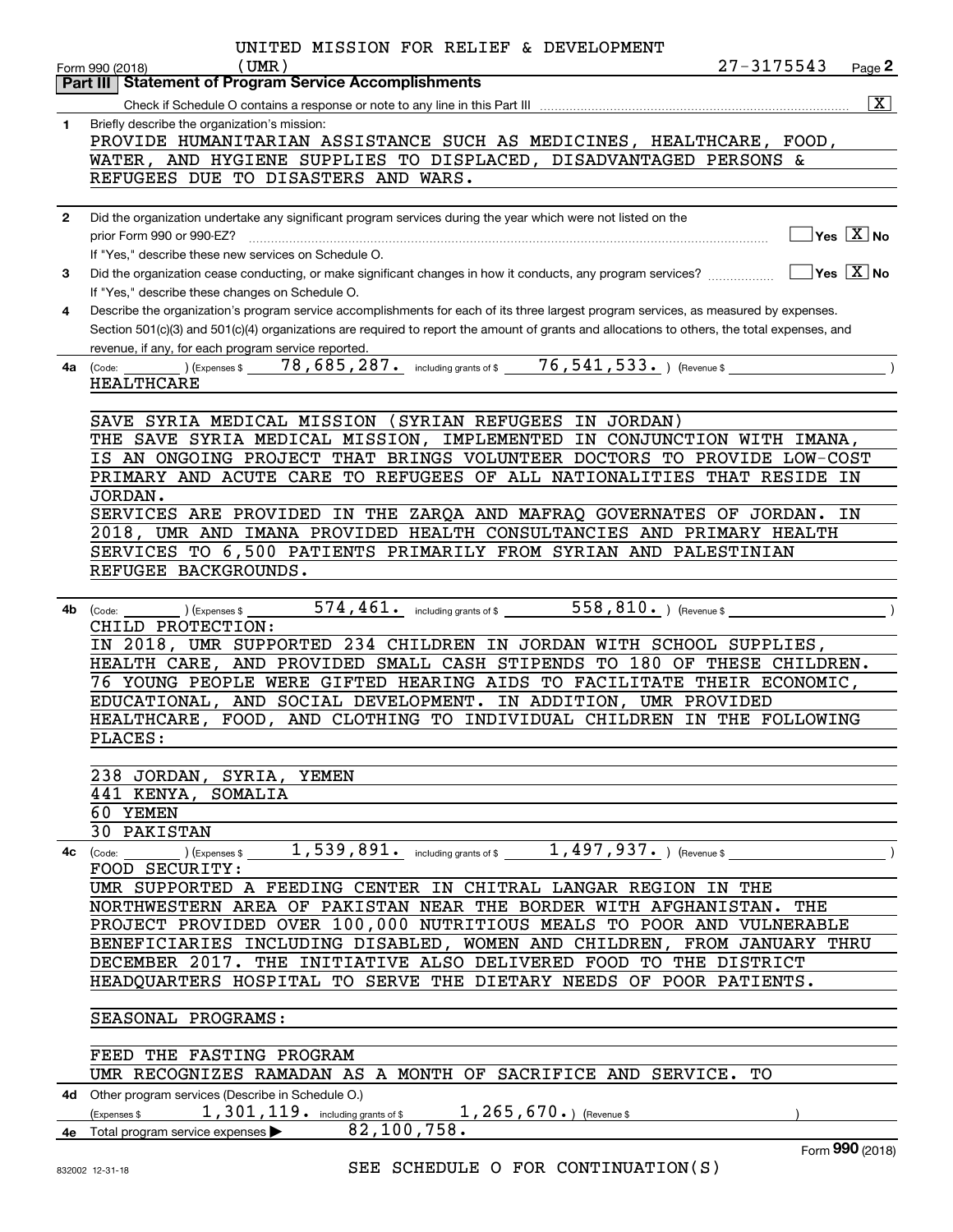|     |                                                                                                                                      |                 | Yes                     | No          |
|-----|--------------------------------------------------------------------------------------------------------------------------------------|-----------------|-------------------------|-------------|
| 1   | Is the organization described in section $501(c)(3)$ or $4947(a)(1)$ (other than a private foundation)?                              |                 |                         |             |
|     |                                                                                                                                      | 1               | х                       |             |
| 2   |                                                                                                                                      | $\mathbf{2}$    | $\overline{\mathtt{x}}$ |             |
| 3   | Did the organization engage in direct or indirect political campaign activities on behalf of or in opposition to candidates for      |                 |                         |             |
|     |                                                                                                                                      | 3               |                         | x           |
| 4   | Section 501(c)(3) organizations. Did the organization engage in lobbying activities, or have a section 501(h) election in effect     |                 |                         |             |
|     |                                                                                                                                      | 4               |                         | x           |
| 5   | Is the organization a section 501(c)(4), 501(c)(5), or 501(c)(6) organization that receives membership dues, assessments, or         |                 |                         |             |
|     |                                                                                                                                      | 5               |                         | x           |
| 6   | Did the organization maintain any donor advised funds or any similar funds or accounts for which donors have the right to            |                 |                         |             |
|     | provide advice on the distribution or investment of amounts in such funds or accounts? If "Yes," complete Schedule D, Part I         | 6               |                         | x           |
| 7   | Did the organization receive or hold a conservation easement, including easements to preserve open space,                            |                 |                         |             |
|     |                                                                                                                                      | $\overline{7}$  |                         | x           |
| 8   | Did the organization maintain collections of works of art, historical treasures, or other similar assets? If "Yes," complete         |                 |                         |             |
|     |                                                                                                                                      | 8               |                         | x           |
| 9   | Did the organization report an amount in Part X, line 21, for escrow or custodial account liability, serve as a custodian for        |                 |                         |             |
|     | amounts not listed in Part X; or provide credit counseling, debt management, credit repair, or debt negotiation services?            |                 |                         |             |
|     | If "Yes," complete Schedule D, Part IV                                                                                               | 9               |                         | x           |
| 10  | Did the organization, directly or through a related organization, hold assets in temporarily restricted endowments, permanent        |                 |                         |             |
|     |                                                                                                                                      | 10              |                         | X.          |
| 11  | If the organization's answer to any of the following questions is "Yes," then complete Schedule D, Parts VI, VIII, VIII, IX, or X    |                 |                         |             |
|     | as applicable.                                                                                                                       |                 |                         |             |
|     | a Did the organization report an amount for land, buildings, and equipment in Part X, line 10? If "Yes," complete Schedule D,        |                 |                         |             |
|     |                                                                                                                                      | 11a             | X                       |             |
|     | <b>b</b> Did the organization report an amount for investments - other securities in Part X, line 12 that is 5% or more of its total |                 |                         |             |
|     |                                                                                                                                      | 11b             |                         | x           |
| c   | Did the organization report an amount for investments - program related in Part X, line 13 that is 5% or more of its total           |                 |                         | x           |
|     |                                                                                                                                      | 11c             |                         |             |
|     | d Did the organization report an amount for other assets in Part X, line 15 that is 5% or more of its total assets reported in       |                 |                         | x           |
|     | e Did the organization report an amount for other liabilities in Part X, line 25? If "Yes," complete Schedule D, Part X              | 11d<br>11e      | X                       |             |
| f   | Did the organization's separate or consolidated financial statements for the tax year include a footnote that addresses              |                 |                         |             |
|     | the organization's liability for uncertain tax positions under FIN 48 (ASC 740)? If "Yes," complete Schedule D, Part X               | 11f             | X                       |             |
|     | 12a Did the organization obtain separate, independent audited financial statements for the tax year? If "Yes," complete              |                 |                         |             |
|     | Schedule D, Parts XI and XII                                                                                                         | 12a             | X                       |             |
|     | <b>b</b> Was the organization included in consolidated, independent audited financial statements for the tax year?                   |                 |                         |             |
|     | If "Yes," and if the organization answered "No" to line 12a, then completing Schedule D, Parts XI and XII is optional                | 12b             |                         | A           |
| 13  |                                                                                                                                      | 13              |                         | $\mathbf X$ |
| 14a | Did the organization maintain an office, employees, or agents outside of the United States?                                          | 14a             | X                       |             |
| b   | Did the organization have aggregate revenues or expenses of more than \$10,000 from grantmaking, fundraising, business,              |                 |                         |             |
|     | investment, and program service activities outside the United States, or aggregate foreign investments valued at \$100,000           |                 |                         |             |
|     |                                                                                                                                      | 14b             | х                       |             |
| 15  | Did the organization report on Part IX, column (A), line 3, more than \$5,000 of grants or other assistance to or for any            |                 |                         |             |
|     |                                                                                                                                      | 15              | х                       |             |
| 16  | Did the organization report on Part IX, column (A), line 3, more than \$5,000 of aggregate grants or other assistance to             |                 |                         |             |
|     |                                                                                                                                      | 16              |                         | x           |
| 17  | Did the organization report a total of more than \$15,000 of expenses for professional fundraising services on Part IX,              |                 |                         |             |
|     |                                                                                                                                      | 17              |                         | x           |
| 18  | Did the organization report more than \$15,000 total of fundraising event gross income and contributions on Part VIII, lines         |                 |                         |             |
|     |                                                                                                                                      | 18              |                         | x           |
| 19  | Did the organization report more than \$15,000 of gross income from gaming activities on Part VIII, line 9a? If "Yes."               |                 |                         |             |
|     |                                                                                                                                      | 19              |                         | X           |
| 20a |                                                                                                                                      | <b>20a</b>      |                         | $\mathbf x$ |
| b   | If "Yes" to line 20a, did the organization attach a copy of its audited financial statements to this return?                         | 20 <sub>b</sub> |                         |             |
| 21  | Did the organization report more than \$5,000 of grants or other assistance to any domestic organization or                          |                 |                         |             |
|     |                                                                                                                                      | 21              | X                       |             |

Form (2018) **990**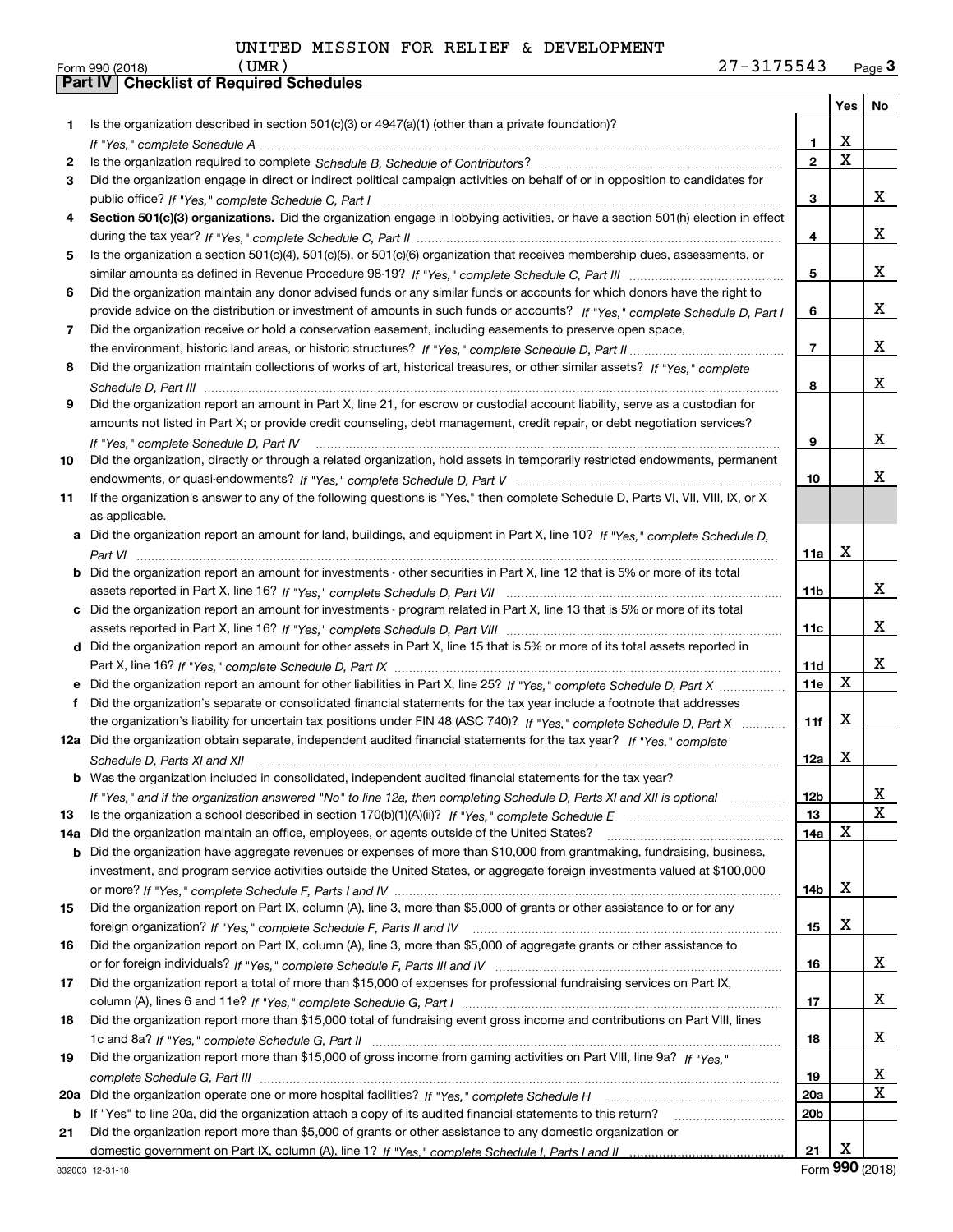|        | 27-3175543<br>(UMR )<br>Form 990 (2018)                                                                                           |                 |     | Page 4      |
|--------|-----------------------------------------------------------------------------------------------------------------------------------|-----------------|-----|-------------|
|        | <b>Part IV Checklist of Required Schedules</b> (continued)                                                                        |                 |     |             |
|        |                                                                                                                                   |                 | Yes | No          |
| 22     | Did the organization report more than \$5,000 of grants or other assistance to or for domestic individuals on                     |                 |     |             |
|        |                                                                                                                                   | 22              |     | х           |
| 23     | Did the organization answer "Yes" to Part VII, Section A, line 3, 4, or 5 about compensation of the organization's current        |                 |     |             |
|        | and former officers, directors, trustees, key employees, and highest compensated employees? If "Yes," complete                    |                 |     |             |
|        |                                                                                                                                   | 23              | х   |             |
|        |                                                                                                                                   |                 |     |             |
|        | 24a Did the organization have a tax-exempt bond issue with an outstanding principal amount of more than \$100,000 as of the       |                 |     |             |
|        | last day of the year, that was issued after December 31, 2002? If "Yes," answer lines 24b through 24d and complete                |                 |     |             |
|        |                                                                                                                                   | 24a             |     | x           |
|        |                                                                                                                                   | 24 <sub>b</sub> |     |             |
|        | c Did the organization maintain an escrow account other than a refunding escrow at any time during the year to defease            |                 |     |             |
|        |                                                                                                                                   | 24c             |     |             |
|        |                                                                                                                                   | 24d             |     |             |
|        | 25a Section 501(c)(3), 501(c)(4), and 501(c)(29) organizations. Did the organization engage in an excess benefit                  |                 |     |             |
|        |                                                                                                                                   | 25a             |     | x           |
|        | b Is the organization aware that it engaged in an excess benefit transaction with a disqualified person in a prior year, and      |                 |     |             |
|        | that the transaction has not been reported on any of the organization's prior Forms 990 or 990-EZ? If "Yes," complete             |                 |     |             |
|        | Schedule L, Part I                                                                                                                | 25b             |     | x           |
| 26     | Did the organization report any amount on Part X, line 5, 6, or 22 for receivables from or payables to any current or             |                 |     |             |
|        | former officers, directors, trustees, key employees, highest compensated employees, or disqualified persons? If "Yes."            |                 |     |             |
|        |                                                                                                                                   |                 |     | x           |
|        | complete Schedule L, Part II                                                                                                      | 26              |     |             |
| 27     | Did the organization provide a grant or other assistance to an officer, director, trustee, key employee, substantial              |                 |     |             |
|        | contributor or employee thereof, a grant selection committee member, or to a 35% controlled entity or family member               |                 |     |             |
|        |                                                                                                                                   | 27              |     | х           |
| 28     | Was the organization a party to a business transaction with one of the following parties (see Schedule L, Part IV                 |                 |     |             |
|        | instructions for applicable filing thresholds, conditions, and exceptions):                                                       |                 |     |             |
|        | a A current or former officer, director, trustee, or key employee? If "Yes," complete Schedule L, Part IV                         | 28a             |     | х           |
| b      | A family member of a current or former officer, director, trustee, or key employee? If "Yes," complete Schedule L, Part IV        | 28b             |     | $\mathbf x$ |
|        | c An entity of which a current or former officer, director, trustee, or key employee (or a family member thereof) was an officer, |                 |     |             |
|        |                                                                                                                                   | 28c             |     | х           |
| 29     |                                                                                                                                   | 29              | X   |             |
| 30     | Did the organization receive contributions of art, historical treasures, or other similar assets, or qualified conservation       |                 |     |             |
|        |                                                                                                                                   | 30              |     | x           |
| 31     | Did the organization liquidate, terminate, or dissolve and cease operations?                                                      |                 |     |             |
|        |                                                                                                                                   | 31              |     | x           |
|        | Did the organization sell, exchange, dispose of, or transfer more than 25% of its net assets? If "Yes," complete                  |                 |     |             |
| 32     |                                                                                                                                   |                 |     |             |
|        |                                                                                                                                   | 32              |     | x           |
| 33     | Did the organization own 100% of an entity disregarded as separate from the organization under Regulations                        |                 |     |             |
|        |                                                                                                                                   | 33              |     | x           |
| 34     | Was the organization related to any tax-exempt or taxable entity? If "Yes," complete Schedule R, Part II, III, or IV, and         |                 |     |             |
|        |                                                                                                                                   | 34              |     | х           |
|        | 35a Did the organization have a controlled entity within the meaning of section 512(b)(13)?                                       | 35a             |     | X           |
|        | b If "Yes" to line 35a, did the organization receive any payment from or engage in any transaction with a controlled entity       |                 |     |             |
|        |                                                                                                                                   | 35 <sub>b</sub> |     |             |
| 36     | Section 501(c)(3) organizations. Did the organization make any transfers to an exempt non-charitable related organization?        |                 |     |             |
|        |                                                                                                                                   | 36              |     | х           |
| 37     | Did the organization conduct more than 5% of its activities through an entity that is not a related organization                  |                 |     |             |
|        | and that is treated as a partnership for federal income tax purposes? If "Yes," complete Schedule R, Part VI                      | 37              |     | х           |
| 38     | Did the organization complete Schedule O and provide explanations in Schedule O for Part VI, lines 11b and 19?                    |                 |     |             |
|        |                                                                                                                                   | 38              | х   |             |
| Part V | Note. All Form 990 filers are required to complete Schedule O<br><b>Statements Regarding Other IRS Filings and Tax Compliance</b> |                 |     |             |
|        | Check if Schedule O contains a response or note to any line in this Part V                                                        |                 |     |             |
|        |                                                                                                                                   |                 |     |             |
|        |                                                                                                                                   |                 | Yes | No          |
|        | 17<br>1a                                                                                                                          |                 |     |             |
| b      | 0<br>Enter the number of Forms W-2G included in line 1a. Enter -0- if not applicable<br>1b                                        |                 |     |             |
|        | Did the organization comply with backup withholding rules for reportable payments to vendors and reportable gaming                |                 |     |             |
|        |                                                                                                                                   | 1c              |     |             |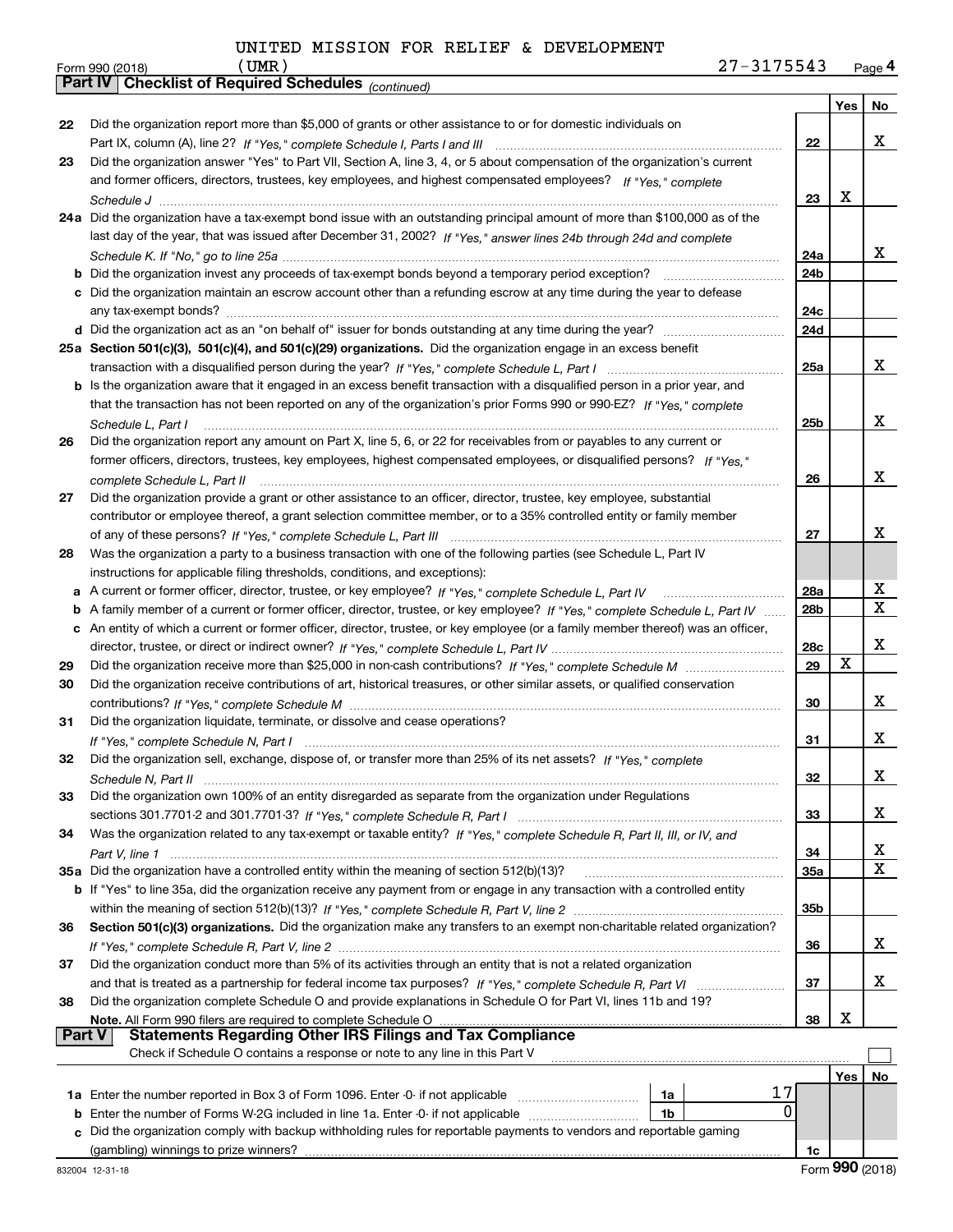|  |  |  |  |  | UNITED MISSION FOR RELIEF & DEVELOPMENT |
|--|--|--|--|--|-----------------------------------------|
|--|--|--|--|--|-----------------------------------------|

|               | $UMR$ )<br>Form 990 (2018)                                                                                                                      |                        | 27-3175543 |                |     | $Page$ <sup>5</sup> |
|---------------|-------------------------------------------------------------------------------------------------------------------------------------------------|------------------------|------------|----------------|-----|---------------------|
| <b>Part V</b> | Statements Regarding Other IRS Filings and Tax Compliance (continued)                                                                           |                        |            |                |     |                     |
|               |                                                                                                                                                 |                        |            |                | Yes | No                  |
|               | 2a Enter the number of employees reported on Form W-3, Transmittal of Wage and Tax Statements,                                                  |                        |            |                |     |                     |
|               | filed for the calendar year ending with or within the year covered by this return                                                               | 2a                     | 34         |                |     |                     |
|               |                                                                                                                                                 |                        |            | 2 <sub>b</sub> | х   |                     |
|               |                                                                                                                                                 |                        |            |                |     |                     |
| За            | Did the organization have unrelated business gross income of \$1,000 or more during the year?                                                   |                        |            | 3a             |     | x                   |
| b             |                                                                                                                                                 |                        |            | 3b             |     |                     |
|               | 4a At any time during the calendar year, did the organization have an interest in, or a signature or other authority over, a                    |                        |            |                |     |                     |
|               | financial account in a foreign country (such as a bank account, securities account, or other financial account)?                                |                        |            | 4a             | х   |                     |
|               | <b>b</b> If "Yes," enter the name of the foreign country: $\triangleright$ JORDAN, KENYA                                                        |                        |            |                |     |                     |
|               | See instructions for filing requirements for FinCEN Form 114, Report of Foreign Bank and Financial Accounts (FBAR).                             |                        |            |                |     |                     |
| 5a            | Was the organization a party to a prohibited tax shelter transaction at any time during the tax year?                                           |                        |            | 5a             |     | х                   |
| b             |                                                                                                                                                 |                        |            | 5b             |     | X                   |
| с             |                                                                                                                                                 |                        |            | 5c             |     |                     |
| 6а            | Does the organization have annual gross receipts that are normally greater than \$100,000, and did the organization solicit                     |                        |            |                |     |                     |
|               | any contributions that were not tax deductible as charitable contributions?                                                                     |                        |            | 6a             |     | x                   |
| b             | If "Yes," did the organization include with every solicitation an express statement that such contributions or gifts                            |                        |            |                |     |                     |
|               | were not tax deductible?                                                                                                                        |                        |            | 6b             |     |                     |
| 7             | Organizations that may receive deductible contributions under section 170(c).                                                                   |                        |            |                |     |                     |
| а             | Did the organization receive a payment in excess of \$75 made partly as a contribution and partly for goods and services provided to the payor? |                        |            | 7a             |     | x                   |
| b             | If "Yes," did the organization notify the donor of the value of the goods or services provided?                                                 |                        |            | 7b             |     |                     |
|               | Did the organization sell, exchange, or otherwise dispose of tangible personal property for which it was required                               |                        |            |                |     |                     |
|               | to file Form 8282?                                                                                                                              |                        |            | 7c             |     | х                   |
| d             |                                                                                                                                                 | 7d                     |            |                |     |                     |
| е             | Did the organization receive any funds, directly or indirectly, to pay premiums on a personal benefit contract?                                 |                        |            | 7е             |     |                     |
| f             | Did the organization, during the year, pay premiums, directly or indirectly, on a personal benefit contract?                                    |                        |            | 7f             |     |                     |
| g             | If the organization received a contribution of qualified intellectual property, did the organization file Form 8899 as required?                |                        |            | 7g             |     |                     |
| h             | If the organization received a contribution of cars, boats, airplanes, or other vehicles, did the organization file a Form 1098-C?              |                        |            | 7h             |     |                     |
| 8             | Sponsoring organizations maintaining donor advised funds. Did a donor advised fund maintained by the                                            |                        |            |                |     |                     |
|               | sponsoring organization have excess business holdings at any time during the year?                                                              |                        |            | 8              |     |                     |
| 9             | Sponsoring organizations maintaining donor advised funds.                                                                                       |                        |            |                |     |                     |
| а             | Did the sponsoring organization make any taxable distributions under section 4966?                                                              |                        |            | 9а             |     |                     |
| b             | Did the sponsoring organization make a distribution to a donor, donor advisor, or related person?                                               |                        |            | 9b             |     |                     |
| 10            | Section 501(c)(7) organizations. Enter:                                                                                                         |                        |            |                |     |                     |
| а             | Initiation fees and capital contributions included on Part VIII, line 12 [100] [100] [100] [100] [100] [100] [                                  | 10a<br>10 <sub>b</sub> |            |                |     |                     |
|               | Gross receipts, included on Form 990, Part VIII, line 12, for public use of club facilities                                                     |                        |            |                |     |                     |
| 11            | Section 501(c)(12) organizations. Enter:<br>Gross income from members or shareholders                                                           | 11a                    |            |                |     |                     |
| а             | Gross income from other sources (Do not net amounts due or paid to other sources against                                                        |                        |            |                |     |                     |
| b             |                                                                                                                                                 | 11 <sub>b</sub>        |            |                |     |                     |
|               | 12a Section 4947(a)(1) non-exempt charitable trusts. Is the organization filing Form 990 in lieu of Form 1041?                                  |                        |            | 12a            |     |                     |
|               | <b>b</b> If "Yes," enter the amount of tax-exempt interest received or accrued during the year <i>manument</i>                                  | 12 <sub>b</sub>        |            |                |     |                     |
| 13            | Section 501(c)(29) qualified nonprofit health insurance issuers.                                                                                |                        |            |                |     |                     |
| a             | Is the organization licensed to issue qualified health plans in more than one state?                                                            |                        |            | 13a            |     |                     |
|               | Note. See the instructions for additional information the organization must report on Schedule O.                                               |                        |            |                |     |                     |
| b             | Enter the amount of reserves the organization is required to maintain by the states in which the                                                |                        |            |                |     |                     |
|               |                                                                                                                                                 | 13 <sub>b</sub>        |            |                |     |                     |
| с             |                                                                                                                                                 | 13c                    |            |                |     |                     |
| 14a           | Did the organization receive any payments for indoor tanning services during the tax year?                                                      |                        |            | 14a            |     | х                   |
|               |                                                                                                                                                 |                        |            | 14b            |     |                     |
| 15            | Is the organization subject to the section 4960 tax on payment(s) of more than \$1,000,000 in remuneration or                                   |                        |            |                |     |                     |
|               |                                                                                                                                                 |                        |            | 15             |     | x                   |
|               | If "Yes," see instructions and file Form 4720, Schedule N.                                                                                      |                        |            |                |     |                     |
| 16            | Is the organization an educational institution subject to the section 4968 excise tax on net investment income?                                 |                        |            | 16             |     | х                   |
|               | If "Yes," complete Form 4720, Schedule O.                                                                                                       |                        |            |                |     |                     |

Form (2018) **990**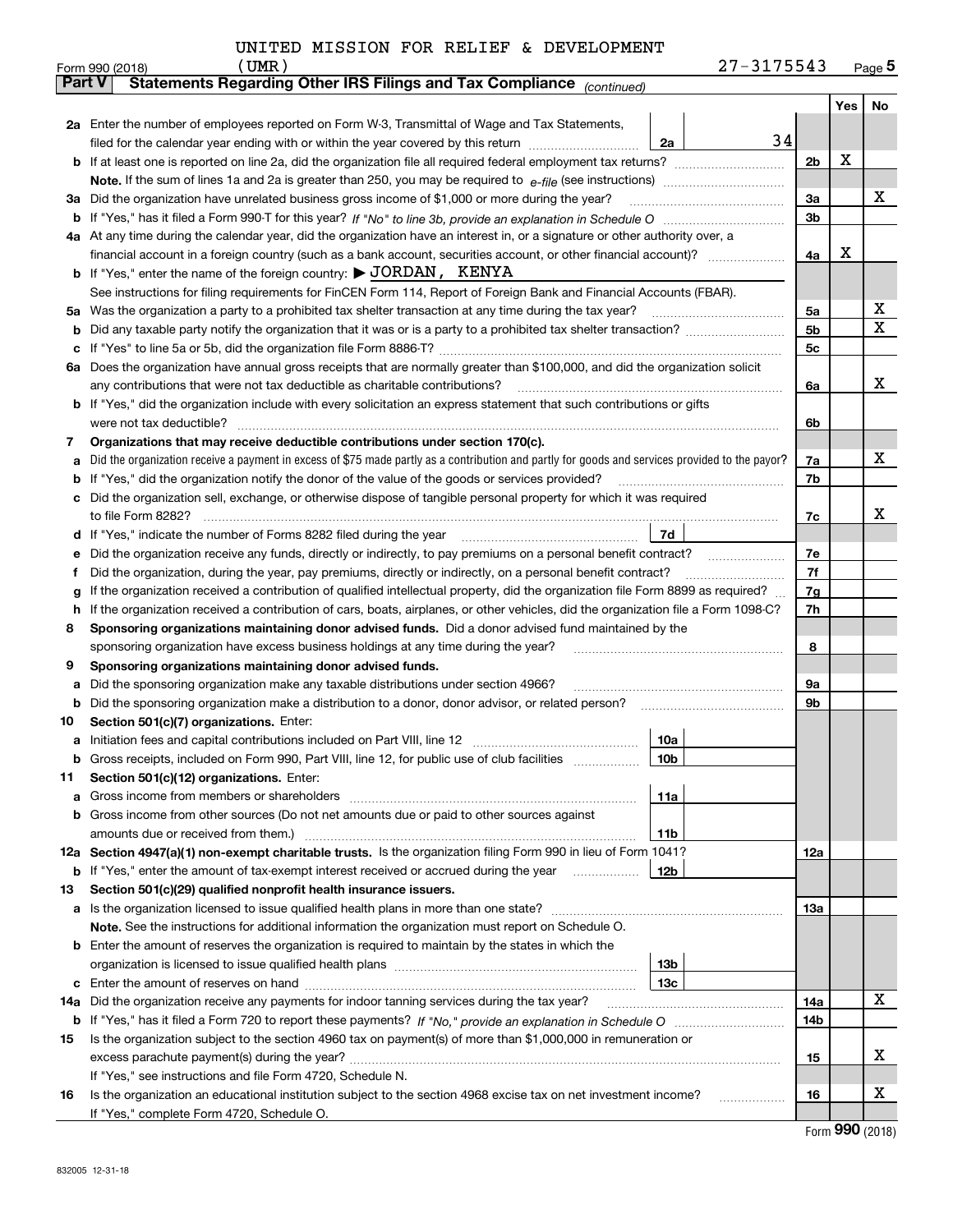$\frac{(UMR)}{Mapaqqement}$  and Disclosure  $\epsilon_1$  and  $\frac{(MMP)^2}{MMPqqem}$ 

| Form 990 (2018) | UMR)                                                                                                             | 27-3175543                                                                                                                  | Page $6$ |
|-----------------|------------------------------------------------------------------------------------------------------------------|-----------------------------------------------------------------------------------------------------------------------------|----------|
|                 |                                                                                                                  | Part VI Governance, Management, and Disclosure For each "Yes" response to lines 2 through 7b below, and for a "No" response |          |
|                 | to line 8a, 8b, or 10b below, describe the circumstances, processes, or changes in Schedule O. See instructions. |                                                                                                                             |          |

|     | Check if Schedule O contains a response or note to any line in this Part VI                                                                                           |    |  |   |                        |        | $\overline{\mathbf{x}}$ |  |
|-----|-----------------------------------------------------------------------------------------------------------------------------------------------------------------------|----|--|---|------------------------|--------|-------------------------|--|
|     | <b>Section A. Governing Body and Management</b>                                                                                                                       |    |  |   |                        |        |                         |  |
|     |                                                                                                                                                                       |    |  |   |                        | Yes    | No                      |  |
|     | <b>1a</b> Enter the number of voting members of the governing body at the end of the tax year                                                                         | 1a |  | 4 |                        |        |                         |  |
|     | If there are material differences in voting rights among members of the governing body, or if the governing                                                           |    |  |   |                        |        |                         |  |
|     | body delegated broad authority to an executive committee or similar committee, explain in Schedule O.                                                                 |    |  |   |                        |        |                         |  |
| b   | Enter the number of voting members included in line 1a, above, who are independent                                                                                    | 1b |  |   |                        |        |                         |  |
| 2   | Did any officer, director, trustee, or key employee have a family relationship or a business relationship with any other                                              |    |  |   |                        |        |                         |  |
|     | officer, director, trustee, or key employee?                                                                                                                          |    |  |   | $\mathbf{2}$           |        | X                       |  |
| 3   | Did the organization delegate control over management duties customarily performed by or under the direct supervision                                                 |    |  |   |                        |        |                         |  |
|     |                                                                                                                                                                       |    |  |   | З                      |        | х                       |  |
| 4   | Did the organization make any significant changes to its governing documents since the prior Form 990 was filed?                                                      |    |  |   | $\overline{4}$         |        | X                       |  |
| 5   |                                                                                                                                                                       |    |  |   | 5                      |        | X                       |  |
| 6   | Did the organization have members or stockholders?                                                                                                                    |    |  |   |                        |        |                         |  |
| 7a  | Did the organization have members, stockholders, or other persons who had the power to elect or appoint one or                                                        |    |  |   | 6                      |        | X                       |  |
|     | more members of the governing body?                                                                                                                                   |    |  |   | 7a                     |        | х                       |  |
|     | <b>b</b> Are any governance decisions of the organization reserved to (or subject to approval by) members, stockholders, or                                           |    |  |   |                        |        |                         |  |
|     | persons other than the governing body?                                                                                                                                |    |  |   | 7b                     |        | х                       |  |
| 8   | Did the organization contemporaneously document the meetings held or written actions undertaken during the year by the following:                                     |    |  |   |                        |        |                         |  |
| a   |                                                                                                                                                                       |    |  |   | 8a                     | X      |                         |  |
| b   |                                                                                                                                                                       |    |  |   | 8b                     | X      |                         |  |
| 9   | Is there any officer, director, trustee, or key employee listed in Part VII, Section A, who cannot be reached at the                                                  |    |  |   |                        |        |                         |  |
|     |                                                                                                                                                                       |    |  |   | 9                      |        | x                       |  |
|     | Section B. Policies <sub>(This Section B requests information about policies not required by the Internal Revenue Code.)</sub>                                        |    |  |   |                        |        |                         |  |
|     |                                                                                                                                                                       |    |  |   |                        | Yes    | No                      |  |
|     |                                                                                                                                                                       |    |  |   | <b>10a</b>             | X      |                         |  |
|     | <b>b</b> If "Yes," did the organization have written policies and procedures governing the activities of such chapters, affiliates,                                   |    |  |   |                        |        |                         |  |
|     | and branches to ensure their operations are consistent with the organization's exempt purposes?                                                                       |    |  |   | 10 <sub>b</sub>        | X      |                         |  |
|     | 11a Has the organization provided a complete copy of this Form 990 to all members of its governing body before filing the form?                                       |    |  |   | 11a                    | X      |                         |  |
| b   | Describe in Schedule O the process, if any, used by the organization to review this Form 990.                                                                         |    |  |   |                        |        |                         |  |
| 12a | Did the organization have a written conflict of interest policy? If "No," go to line 13                                                                               |    |  |   |                        |        |                         |  |
| b   | Were officers, directors, or trustees, and key employees required to disclose annually interests that could give rise to conflicts?                                   |    |  |   | 12a<br>12 <sub>b</sub> | X<br>X |                         |  |
| с   | Did the organization regularly and consistently monitor and enforce compliance with the policy? If "Yes." describe                                                    |    |  |   |                        |        |                         |  |
|     | in Schedule O how this was done <i>manually contained to cheap the Schedule O how this was done</i>                                                                   |    |  |   | 12c                    | X      |                         |  |
| 13  | Did the organization have a written whistleblower policy?                                                                                                             |    |  |   | 13                     | X      |                         |  |
| 14  | Did the organization have a written document retention and destruction policy?                                                                                        |    |  |   | 14                     | X      |                         |  |
| 15  | Did the process for determining compensation of the following persons include a review and approval by independent                                                    |    |  |   |                        |        |                         |  |
|     | persons, comparability data, and contemporaneous substantiation of the deliberation and decision?                                                                     |    |  |   |                        |        |                         |  |
| a   | The organization's CEO, Executive Director, or top management official manufactured content of the organization's CEO, Executive Director, or top management official |    |  |   | 15a                    | Χ      |                         |  |
|     | <b>b</b> Other officers or key employees of the organization                                                                                                          |    |  |   | 15b                    | Χ      |                         |  |
|     | If "Yes" to line 15a or 15b, describe the process in Schedule O (see instructions).                                                                                   |    |  |   |                        |        |                         |  |
|     | 16a Did the organization invest in, contribute assets to, or participate in a joint venture or similar arrangement with a                                             |    |  |   |                        |        |                         |  |
|     | taxable entity during the year?                                                                                                                                       |    |  |   | 16a                    |        | X                       |  |
|     | b If "Yes," did the organization follow a written policy or procedure requiring the organization to evaluate its participation                                        |    |  |   |                        |        |                         |  |
|     | in joint venture arrangements under applicable federal tax law, and take steps to safeguard the organization's                                                        |    |  |   |                        |        |                         |  |
|     | exempt status with respect to such arrangements?                                                                                                                      |    |  |   | 16b                    |        |                         |  |
|     | <b>Section C. Disclosure</b>                                                                                                                                          |    |  |   |                        |        |                         |  |
| 17  | List the states with which a copy of this Form 990 is required to be filed $\blacktriangleright\text{VA}$                                                             |    |  |   |                        |        |                         |  |
| 18  | Section 6104 requires an organization to make its Forms 1023 (1024 or 1024-A if applicable), 990, and 990-T (Section 501(c)(3)s only) available                       |    |  |   |                        |        |                         |  |
|     | for public inspection. Indicate how you made these available. Check all that apply.                                                                                   |    |  |   |                        |        |                         |  |
|     | $\lfloor x \rfloor$ Upon request<br>Own website<br>Another's website<br>Other (explain in Schedule O)                                                                 |    |  |   |                        |        |                         |  |
| 19  | Describe in Schedule O whether (and if so, how) the organization made its governing documents, conflict of interest policy, and financial                             |    |  |   |                        |        |                         |  |
|     | statements available to the public during the tax year.                                                                                                               |    |  |   |                        |        |                         |  |
| 20  | State the name, address, and telephone number of the person who possesses the organization's books and records                                                        |    |  |   |                        |        |                         |  |
|     | DR ABED AYOUB - 202-370-6963                                                                                                                                          |    |  |   |                        |        |                         |  |
|     | #350, ALEXANDRIA, VA<br>22314<br>1800 DIAGONAL RD                                                                                                                     |    |  |   |                        |        |                         |  |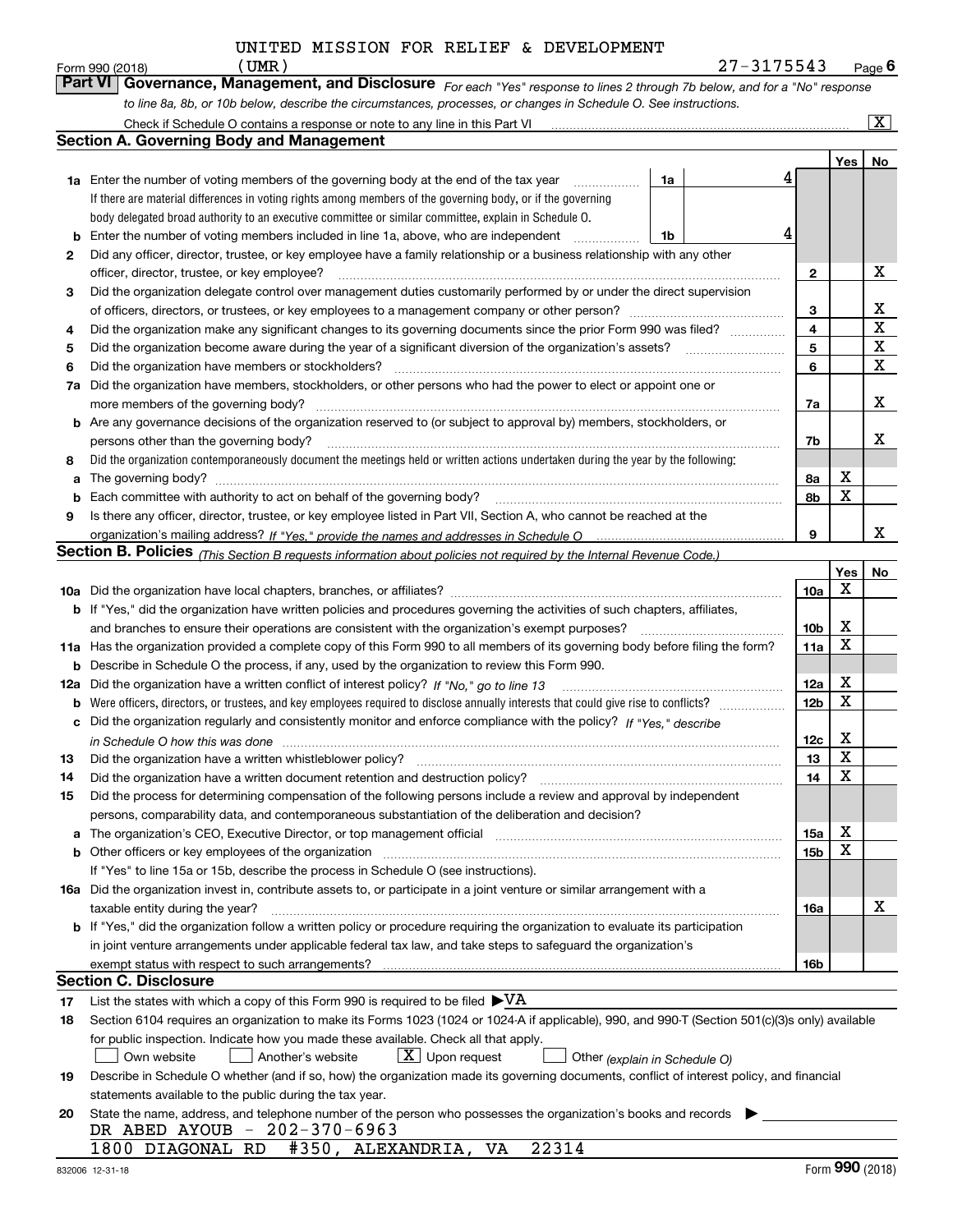$\mathcal{L}^{\text{max}}$ 

| Form 990 (2018) | UMR)                                   | 27-3175543                                                                                 | Page <i>I</i> |
|-----------------|----------------------------------------|--------------------------------------------------------------------------------------------|---------------|
|                 |                                        | Part VII Compensation of Officers, Directors, Trustees, Key Employees, Highest Compensated |               |
|                 | Employees, and Indonesdent Contractors |                                                                                            |               |

### **Employees, and Independent Contractors**

Check if Schedule O contains a response or note to any line in this Part VII

**Section A. Officers, Directors, Trustees, Key Employees, and Highest Compensated Employees**

**1a**  Complete this table for all persons required to be listed. Report compensation for the calendar year ending with or within the organization's tax year.

**•** List all of the organization's current officers, directors, trustees (whether individuals or organizations), regardless of amount of compensation. Enter -0- in columns  $(D)$ ,  $(E)$ , and  $(F)$  if no compensation was paid.

● List all of the organization's **current** key employees, if any. See instructions for definition of "key employee."

**•** List the organization's five current highest compensated employees (other than an officer, director, trustee, or key employee) who received reportable compensation (Box 5 of Form W-2 and/or Box 7 of Form 1099-MISC) of more than \$100,000 from the organization and any related organizations.

 $\bullet$  List all of the organization's **former** officers, key employees, and highest compensated employees who received more than \$100,000 of reportable compensation from the organization and any related organizations.

**•** List all of the organization's former directors or trustees that received, in the capacity as a former director or trustee of the organization, more than \$10,000 of reportable compensation from the organization and any related organizations.

List persons in the following order: individual trustees or directors; institutional trustees; officers; key employees; highest compensated employees; and former such persons.

Check this box if neither the organization nor any related organization compensated any current officer, director, or trustee.  $\mathcal{L}^{\text{max}}$ 

| (A)                        | (B)<br>(C)                                                           |                                                                                                             |                       |             |              |                                   |        | (D)                                    | (E)                                        | (F)                                                                      |  |  |  |
|----------------------------|----------------------------------------------------------------------|-------------------------------------------------------------------------------------------------------------|-----------------------|-------------|--------------|-----------------------------------|--------|----------------------------------------|--------------------------------------------|--------------------------------------------------------------------------|--|--|--|
| Name and Title             | Average<br>hours per<br>week                                         | Position<br>(do not check more than one<br>box, unless person is both an<br>officer and a director/trustee) |                       |             |              |                                   |        | Reportable<br>compensation<br>from     | Reportable<br>compensation<br>from related | Estimated<br>amount of<br>other                                          |  |  |  |
|                            | (list any<br>hours for<br>related<br>organizations<br>below<br>line) | Individual trustee or director                                                                              | Institutional trustee | Officer     | Key employee | Highest compensated<br>  employee | Former | the<br>organization<br>(W-2/1099-MISC) | organizations<br>(W-2/1099-MISC)           | compensation<br>from the<br>organization<br>and related<br>organizations |  |  |  |
| (1) DR. ABED AYOUB         | 40.00                                                                |                                                                                                             |                       |             |              |                                   |        |                                        |                                            |                                                                          |  |  |  |
| PRESIDENT                  |                                                                      | $\mathbf X$                                                                                                 |                       | $\rm X$     |              |                                   |        | 225,000.                               | $0$ .                                      | 20,400.                                                                  |  |  |  |
| (2) ESTEE HAFASSA          | 1.00                                                                 |                                                                                                             |                       |             |              |                                   |        |                                        |                                            |                                                                          |  |  |  |
| <b>MEMBER</b>              |                                                                      | $\rm X$                                                                                                     |                       |             |              |                                   |        | 0.                                     | 0.                                         | 0.                                                                       |  |  |  |
| (3) NABIL YASSIN           | 1.00                                                                 |                                                                                                             |                       |             |              |                                   |        |                                        |                                            |                                                                          |  |  |  |
| <b>TREASURER</b>           |                                                                      | $\mathbf x$                                                                                                 |                       | $\rm X$     |              |                                   |        | 0.                                     | 0.                                         | $0_{\cdot}$                                                              |  |  |  |
| (4) JOKER KERBASHI         | 1.00                                                                 |                                                                                                             |                       |             |              |                                   |        |                                        |                                            |                                                                          |  |  |  |
| <b>SECRETARY</b>           |                                                                      | X                                                                                                           |                       | $\rm X$     |              |                                   |        | $\mathbf 0$ .                          | $0$ .                                      | $\mathbf 0$ .                                                            |  |  |  |
| (5) MUHIELDIN SALIH        | 4.00                                                                 |                                                                                                             |                       |             |              |                                   |        |                                        |                                            |                                                                          |  |  |  |
| CHAIR                      |                                                                      | $\mathbf x$                                                                                                 |                       | $\mathbf x$ |              |                                   |        | $0$ .                                  | 0.                                         | $\mathbf 0$ .                                                            |  |  |  |
| (6) OMAR SHAHIN            | 40.00                                                                |                                                                                                             |                       |             |              |                                   |        |                                        |                                            |                                                                          |  |  |  |
| FUNDRASISING STRATEGIC ADV |                                                                      |                                                                                                             |                       |             |              | $\overline{\textbf{X}}$           |        | 120,000.                               | $0$ .                                      | 20,400.                                                                  |  |  |  |
|                            |                                                                      |                                                                                                             |                       |             |              |                                   |        |                                        |                                            |                                                                          |  |  |  |
|                            |                                                                      |                                                                                                             |                       |             |              |                                   |        |                                        |                                            |                                                                          |  |  |  |
|                            |                                                                      |                                                                                                             |                       |             |              |                                   |        |                                        |                                            |                                                                          |  |  |  |
|                            |                                                                      |                                                                                                             |                       |             |              |                                   |        |                                        |                                            |                                                                          |  |  |  |
|                            |                                                                      |                                                                                                             |                       |             |              |                                   |        |                                        |                                            |                                                                          |  |  |  |
|                            |                                                                      |                                                                                                             |                       |             |              |                                   |        |                                        |                                            |                                                                          |  |  |  |
|                            |                                                                      |                                                                                                             |                       |             |              |                                   |        |                                        |                                            |                                                                          |  |  |  |
|                            |                                                                      |                                                                                                             |                       |             |              |                                   |        |                                        |                                            |                                                                          |  |  |  |
|                            |                                                                      |                                                                                                             |                       |             |              |                                   |        |                                        |                                            |                                                                          |  |  |  |
|                            |                                                                      |                                                                                                             |                       |             |              |                                   |        |                                        |                                            |                                                                          |  |  |  |
|                            |                                                                      |                                                                                                             |                       |             |              |                                   |        |                                        |                                            |                                                                          |  |  |  |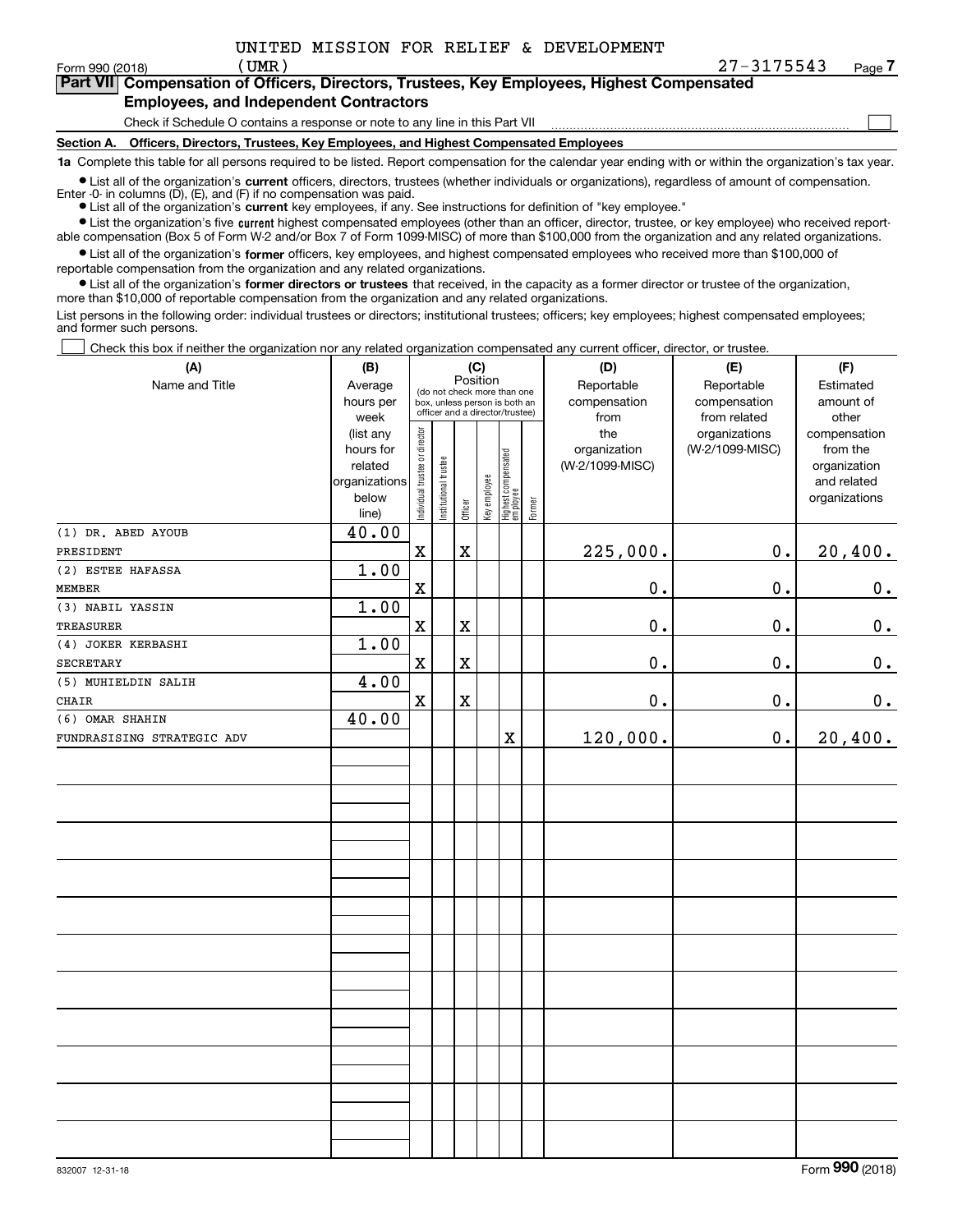|              | (UMR)<br>Form 990 (2018)                                                                                                                                                                 |                                                                      |                                |                       |                                                                                                                    |              |                                  |        |                                           | $27 - 3175543$                                    |                                 |                                                                          |                                        | Page 8           |
|--------------|------------------------------------------------------------------------------------------------------------------------------------------------------------------------------------------|----------------------------------------------------------------------|--------------------------------|-----------------------|--------------------------------------------------------------------------------------------------------------------|--------------|----------------------------------|--------|-------------------------------------------|---------------------------------------------------|---------------------------------|--------------------------------------------------------------------------|----------------------------------------|------------------|
|              | <b>Part VII</b><br>Section A. Officers, Directors, Trustees, Key Employees, and Highest Compensated Employees (continued)                                                                |                                                                      |                                |                       |                                                                                                                    |              |                                  |        |                                           |                                                   |                                 |                                                                          |                                        |                  |
|              | (A)<br>Name and title                                                                                                                                                                    | (B)<br>Average<br>hours per<br>week                                  |                                |                       | (C)<br>Position<br>(do not check more than one<br>box, unless person is both an<br>officer and a director/trustee) |              |                                  |        | (D)<br>Reportable<br>compensation<br>from | (E)<br>Reportable<br>compensation<br>from related |                                 |                                                                          | (F)<br>Estimated<br>amount of<br>other |                  |
|              |                                                                                                                                                                                          | (list any<br>hours for<br>related<br>organizations<br>below<br>line) | Individual trustee or director | Institutional trustee | Officer                                                                                                            | Key employee | Highest compensated<br> employee | Former | the<br>organization<br>(W-2/1099-MISC)    | organizations<br>(W-2/1099-MISC)                  |                                 | compensation<br>from the<br>organization<br>and related<br>organizations |                                        |                  |
|              |                                                                                                                                                                                          |                                                                      |                                |                       |                                                                                                                    |              |                                  |        |                                           |                                                   |                                 |                                                                          |                                        |                  |
|              |                                                                                                                                                                                          |                                                                      |                                |                       |                                                                                                                    |              |                                  |        |                                           |                                                   |                                 |                                                                          |                                        |                  |
|              |                                                                                                                                                                                          |                                                                      |                                |                       |                                                                                                                    |              |                                  |        |                                           |                                                   |                                 |                                                                          |                                        |                  |
|              |                                                                                                                                                                                          |                                                                      |                                |                       |                                                                                                                    |              |                                  |        |                                           |                                                   |                                 |                                                                          |                                        |                  |
|              |                                                                                                                                                                                          |                                                                      |                                |                       |                                                                                                                    |              |                                  |        |                                           |                                                   |                                 |                                                                          |                                        |                  |
|              |                                                                                                                                                                                          |                                                                      |                                |                       |                                                                                                                    |              |                                  |        |                                           |                                                   |                                 |                                                                          |                                        |                  |
|              |                                                                                                                                                                                          |                                                                      |                                |                       |                                                                                                                    |              |                                  |        |                                           |                                                   |                                 |                                                                          |                                        |                  |
|              | c Total from continuation sheets to Part VII, Section A <b>Constant Contact Part</b>                                                                                                     |                                                                      |                                |                       |                                                                                                                    |              |                                  | ▶      | 345,000.<br>0.                            |                                                   | 0.<br>$\overline{\mathbf{0}}$ . |                                                                          |                                        | 40,800.<br>$0$ . |
|              |                                                                                                                                                                                          |                                                                      |                                |                       |                                                                                                                    |              |                                  |        | 345,000.                                  |                                                   | $\overline{0}$ .                |                                                                          |                                        | 40,800.          |
| $\mathbf{2}$ | Total number of individuals (including but not limited to those listed above) who received more than \$100,000 of reportable<br>compensation from the organization $\blacktriangleright$ |                                                                      |                                |                       |                                                                                                                    |              |                                  |        |                                           |                                                   |                                 |                                                                          |                                        | 2                |
| 3            |                                                                                                                                                                                          |                                                                      |                                |                       |                                                                                                                    |              |                                  |        |                                           |                                                   |                                 |                                                                          | <b>Yes</b>                             | No               |
|              | Did the organization list any former officer, director, or trustee, key employee, or highest compensated employee on                                                                     |                                                                      |                                |                       |                                                                                                                    |              |                                  |        |                                           |                                                   |                                 | 3                                                                        |                                        | X                |
| 4            | For any individual listed on line 1a, is the sum of reportable compensation and other compensation from the organization                                                                 |                                                                      |                                |                       |                                                                                                                    |              |                                  |        |                                           |                                                   |                                 | 4                                                                        | X                                      |                  |
| 5            | Did any person listed on line 1a receive or accrue compensation from any unrelated organization or individual for services                                                               |                                                                      |                                |                       |                                                                                                                    |              |                                  |        |                                           |                                                   |                                 |                                                                          |                                        |                  |
|              |                                                                                                                                                                                          |                                                                      |                                |                       |                                                                                                                    |              |                                  |        |                                           |                                                   |                                 | 5                                                                        |                                        | x                |
| 1            | <b>Section B. Independent Contractors</b><br>Complete this table for your five highest compensated independent contractors that received more than \$100,000 of compensation from        |                                                                      |                                |                       |                                                                                                                    |              |                                  |        |                                           |                                                   |                                 |                                                                          |                                        |                  |
|              | the organization. Report compensation for the calendar year ending with or within the organization's tax year.<br>(A)                                                                    |                                                                      |                                |                       |                                                                                                                    |              |                                  |        | (B)                                       |                                                   |                                 | (C)                                                                      |                                        |                  |
|              | Name and business address                                                                                                                                                                |                                                                      |                                | <b>NONE</b>           |                                                                                                                    |              |                                  |        | Description of services                   |                                                   |                                 | Compensation                                                             |                                        |                  |
|              |                                                                                                                                                                                          |                                                                      |                                |                       |                                                                                                                    |              |                                  |        |                                           |                                                   |                                 |                                                                          |                                        |                  |
|              |                                                                                                                                                                                          |                                                                      |                                |                       |                                                                                                                    |              |                                  |        |                                           |                                                   |                                 |                                                                          |                                        |                  |
|              |                                                                                                                                                                                          |                                                                      |                                |                       |                                                                                                                    |              |                                  |        |                                           |                                                   |                                 |                                                                          |                                        |                  |
|              |                                                                                                                                                                                          |                                                                      |                                |                       |                                                                                                                    |              |                                  |        |                                           |                                                   |                                 |                                                                          |                                        |                  |
| 2            | Total number of independent contractors (including but not limited to those listed above) who received more than<br>\$100,000 of compensation from the organization                      |                                                                      |                                |                       |                                                                                                                    | 0            |                                  |        |                                           |                                                   |                                 |                                                                          |                                        |                  |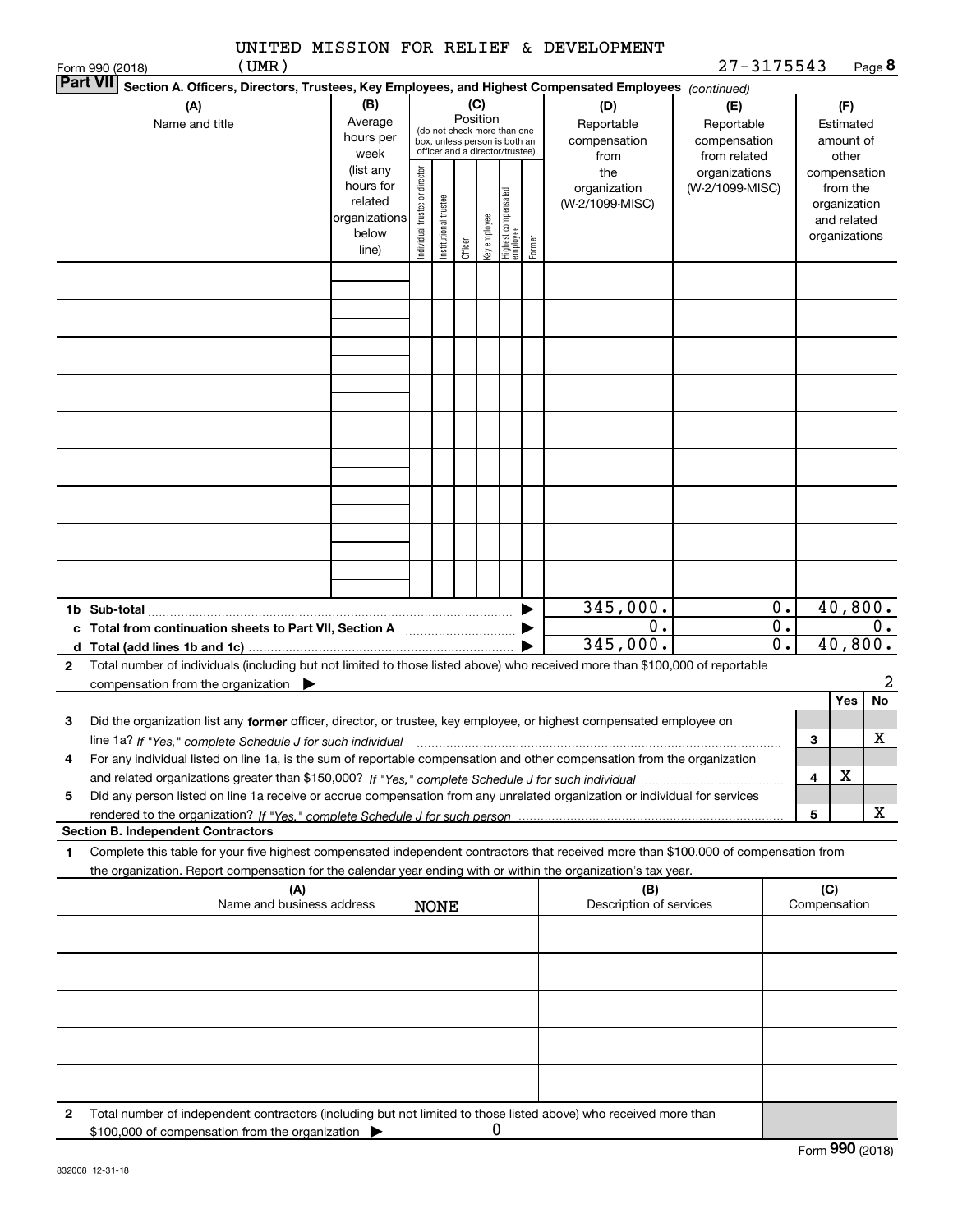|       |  |  | UNITED MISSION FOR RELIEF & DEVELOPMENT |
|-------|--|--|-----------------------------------------|
| (UMR) |  |  |                                         |

Form 990 (2018) ( **UMR** ) 2 7-3 1 7 5 5 4 3 Page **9**

|                                                                                         | <b>Part VIII</b>        | <b>Statement of Revenue</b>                                                                                                                                                                                                                                                                                                                                                                                                                                                                                                                                                                                                              |                                                         |               |                                                 |                                         |                                                                    |
|-----------------------------------------------------------------------------------------|-------------------------|------------------------------------------------------------------------------------------------------------------------------------------------------------------------------------------------------------------------------------------------------------------------------------------------------------------------------------------------------------------------------------------------------------------------------------------------------------------------------------------------------------------------------------------------------------------------------------------------------------------------------------------|---------------------------------------------------------|---------------|-------------------------------------------------|-----------------------------------------|--------------------------------------------------------------------|
|                                                                                         |                         | Check if Schedule O contains a response or note to any line in this Part VIII                                                                                                                                                                                                                                                                                                                                                                                                                                                                                                                                                            |                                                         |               |                                                 |                                         |                                                                    |
|                                                                                         |                         |                                                                                                                                                                                                                                                                                                                                                                                                                                                                                                                                                                                                                                          |                                                         | Total revenue | (B)<br>Related or<br>exempt function<br>revenue | (C)<br>Unrelated<br>business<br>revenue | (D)<br>Revenuè excluded<br>from tax under<br>sections<br>512 - 514 |
| Contributions, Gifts, Grants<br>and Other Similar Amounts<br>Program Service<br>Revenue | 2 a<br>b<br>с<br>d<br>е | 1a<br><b>1 a</b> Federated campaigns<br>1 <sub>b</sub><br><b>b</b> Membership dues<br>1 <sub>c</sub><br>c Fundraising events<br>1 <sub>d</sub><br>d Related organizations<br>e Government grants (contributions)<br>1e<br>f All other contributions, gifts, grants, and<br>similar amounts not included above<br>1f<br><b>g</b> Noncash contributions included in lines 1a-1f: \$<br><u> 1989 - Johann Stein, mars et al. 1989 - Anna ann an t-Anna ann an t-Anna ann an t-Anna ann an t-Anna ann an t-</u><br><u> 1989 - Johann Barn, amerikansk politiker (</u><br><u> 1989 - Johann Stein, mars an deus Amerikaansk kommunister (</u> | 83,899,621.<br>76,610,456.<br>▶<br><b>Business Code</b> | 83,899,621.   |                                                 |                                         |                                                                    |
|                                                                                         |                         | f All other program service revenue                                                                                                                                                                                                                                                                                                                                                                                                                                                                                                                                                                                                      |                                                         |               |                                                 |                                         |                                                                    |
|                                                                                         | З<br>4<br>5             | Investment income (including dividends, interest, and<br>Income from investment of tax-exempt bond proceeds                                                                                                                                                                                                                                                                                                                                                                                                                                                                                                                              | ▶                                                       |               |                                                 |                                         |                                                                    |
|                                                                                         |                         | (i) Real<br>6 a Gross rents<br><b>b</b> Less: rental expenses<br>c Rental income or (loss)                                                                                                                                                                                                                                                                                                                                                                                                                                                                                                                                               | (ii) Personal<br>▶                                      |               |                                                 |                                         |                                                                    |
|                                                                                         |                         | 7 a Gross amount from sales of<br>(i) Securities<br>assets other than inventory<br><b>b</b> Less: cost or other basis<br>and sales expenses                                                                                                                                                                                                                                                                                                                                                                                                                                                                                              | (ii) Other                                              |               |                                                 |                                         |                                                                    |
|                                                                                         |                         |                                                                                                                                                                                                                                                                                                                                                                                                                                                                                                                                                                                                                                          | ▶                                                       |               |                                                 |                                         |                                                                    |
| <b>Other Revenue</b>                                                                    |                         | 8 a Gross income from fundraising events (not<br>including \$<br>$\overline{\phantom{a}}$ of<br>contributions reported on line 1c). See                                                                                                                                                                                                                                                                                                                                                                                                                                                                                                  |                                                         |               |                                                 |                                         |                                                                    |
|                                                                                         |                         | c Net income or (loss) from fundraising events<br>9 a Gross income from gaming activities. See                                                                                                                                                                                                                                                                                                                                                                                                                                                                                                                                           | <u></u> ▶                                               |               |                                                 |                                         |                                                                    |
|                                                                                         |                         | b                                                                                                                                                                                                                                                                                                                                                                                                                                                                                                                                                                                                                                        |                                                         |               |                                                 |                                         |                                                                    |
|                                                                                         |                         | 10 a Gross sales of inventory, less returns                                                                                                                                                                                                                                                                                                                                                                                                                                                                                                                                                                                              | ▶                                                       |               |                                                 |                                         |                                                                    |
|                                                                                         |                         | Miscellaneous Revenue                                                                                                                                                                                                                                                                                                                                                                                                                                                                                                                                                                                                                    | <b>Business Code</b>                                    |               |                                                 |                                         |                                                                    |
|                                                                                         |                         | 11 a $\frac{1}{2}$ a $\frac{1}{2}$ and $\frac{1}{2}$ and $\frac{1}{2}$ and $\frac{1}{2}$ and $\frac{1}{2}$ and $\frac{1}{2}$ and $\frac{1}{2}$ and $\frac{1}{2}$ and $\frac{1}{2}$ and $\frac{1}{2}$ and $\frac{1}{2}$ and $\frac{1}{2}$ and $\frac{1}{2}$ and $\frac{1}{2}$ and $\frac{1}{2}$                                                                                                                                                                                                                                                                                                                                           |                                                         |               |                                                 |                                         |                                                                    |
|                                                                                         | b                       | the control of the control of the control of the control of the control of the control of                                                                                                                                                                                                                                                                                                                                                                                                                                                                                                                                                |                                                         |               |                                                 |                                         |                                                                    |
|                                                                                         | с                       | <u> 1989 - Johann Barn, mars et al. (b. 1989)</u>                                                                                                                                                                                                                                                                                                                                                                                                                                                                                                                                                                                        |                                                         |               |                                                 |                                         |                                                                    |
|                                                                                         |                         |                                                                                                                                                                                                                                                                                                                                                                                                                                                                                                                                                                                                                                          |                                                         |               |                                                 |                                         |                                                                    |
|                                                                                         |                         |                                                                                                                                                                                                                                                                                                                                                                                                                                                                                                                                                                                                                                          |                                                         |               |                                                 |                                         |                                                                    |
|                                                                                         | 12                      |                                                                                                                                                                                                                                                                                                                                                                                                                                                                                                                                                                                                                                          |                                                         | 83,899,621.   | 0.                                              | 0.1                                     | 0.                                                                 |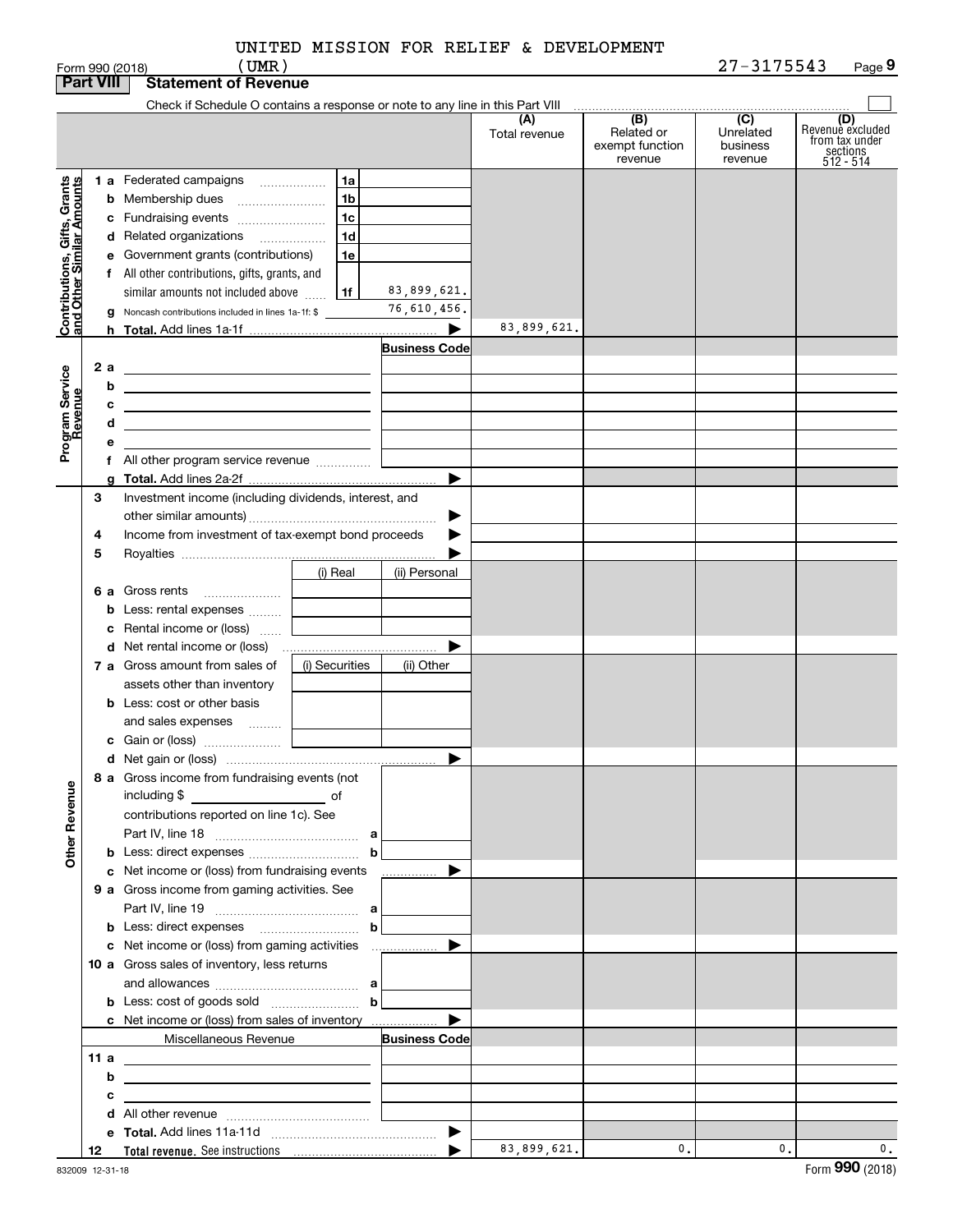**Part IX Statement of Functional Expenses**

|              | Section 501(c)(3) and 501(c)(4) organizations must complete all columns. All other organizations must complete column (A).                                                                                  |                       |                                    |                                                      |                                |
|--------------|-------------------------------------------------------------------------------------------------------------------------------------------------------------------------------------------------------------|-----------------------|------------------------------------|------------------------------------------------------|--------------------------------|
|              | Check if Schedule O contains a response or note to any line in this Part IX                                                                                                                                 |                       |                                    |                                                      |                                |
|              | Do not include amounts reported on lines 6b,<br>7b, 8b, 9b, and 10b of Part VIII.                                                                                                                           | (A)<br>Total expenses | (B)<br>Program service<br>expenses | $\overline{C}$<br>Management and<br>general expenses | (D)<br>Fundraising<br>expenses |
| 1.           | Grants and other assistance to domestic organizations                                                                                                                                                       |                       |                                    |                                                      |                                |
|              | and domestic governments. See Part IV, line 21                                                                                                                                                              | 270,046.              | 270,046.                           |                                                      |                                |
| $\mathbf{2}$ | Grants and other assistance to domestic                                                                                                                                                                     |                       |                                    |                                                      |                                |
|              | individuals. See Part IV, line 22                                                                                                                                                                           |                       |                                    |                                                      |                                |
| 3            | Grants and other assistance to foreign                                                                                                                                                                      |                       |                                    |                                                      |                                |
|              | organizations, foreign governments, and foreign                                                                                                                                                             |                       |                                    |                                                      |                                |
|              | individuals. See Part IV, lines 15 and 16                                                                                                                                                                   |                       | 79,593,905. 79,593,905.            |                                                      |                                |
| 4            | Benefits paid to or for members                                                                                                                                                                             |                       |                                    |                                                      |                                |
| 5            | Compensation of current officers, directors,                                                                                                                                                                |                       |                                    |                                                      |                                |
|              | trustees, and key employees                                                                                                                                                                                 | 245,400.              | 125,154.                           | 120,246.                                             |                                |
| 6            | Compensation not included above, to disqualified                                                                                                                                                            |                       |                                    |                                                      |                                |
|              | persons (as defined under section 4958(f)(1)) and                                                                                                                                                           |                       |                                    |                                                      |                                |
|              | persons described in section 4958(c)(3)(B)                                                                                                                                                                  |                       |                                    |                                                      |                                |
| 7            |                                                                                                                                                                                                             | 1,530,179.            | 1,079,206.                         | 450,973.                                             |                                |
| 8            | Pension plan accruals and contributions (include                                                                                                                                                            |                       |                                    |                                                      |                                |
|              | section 401(k) and 403(b) employer contributions)                                                                                                                                                           |                       |                                    |                                                      |                                |
| 9            |                                                                                                                                                                                                             | 50,378.               | 34,171.                            | 16, 207.                                             |                                |
| 10           |                                                                                                                                                                                                             | 14,727.               | 9,989.                             | 4,738.                                               |                                |
| 11           | Fees for services (non-employees):                                                                                                                                                                          |                       |                                    |                                                      |                                |
| a            |                                                                                                                                                                                                             |                       |                                    |                                                      |                                |
| b            |                                                                                                                                                                                                             | 49,856.               |                                    | 49,856.                                              |                                |
| с            |                                                                                                                                                                                                             | 19, 189.              | 15, 141.                           | 4,048.                                               |                                |
| d            | Lobbying                                                                                                                                                                                                    |                       |                                    |                                                      |                                |
|              | Professional fundraising services. See Part IV, line 17                                                                                                                                                     |                       |                                    |                                                      |                                |
|              | Investment management fees                                                                                                                                                                                  |                       |                                    |                                                      |                                |
| g            | Other. (If line 11g amount exceeds 10% of line 25,                                                                                                                                                          |                       |                                    |                                                      |                                |
|              | column (A) amount, list line 11g expenses on Sch O.)                                                                                                                                                        |                       |                                    |                                                      |                                |
| 12           |                                                                                                                                                                                                             | 182,339.              | 148,913.                           | 27,074.                                              | 6,352.                         |
| 13           |                                                                                                                                                                                                             | 146, 267.             | 107, 216.                          | 34,674.                                              | $\overline{4,377}$ .           |
| 14           |                                                                                                                                                                                                             |                       |                                    |                                                      |                                |
| 15           |                                                                                                                                                                                                             |                       |                                    |                                                      |                                |
| 16           |                                                                                                                                                                                                             | 150,374.              | 43,916.                            | 99,944.                                              | 6,514.                         |
| 17           |                                                                                                                                                                                                             | 364,016.              | 322,476.                           | 37,209.                                              | 4,331.                         |
| 18           | Payments of travel or entertainment expenses                                                                                                                                                                |                       |                                    |                                                      |                                |
|              | for any federal, state, or local public officials                                                                                                                                                           |                       |                                    |                                                      |                                |
| 19           | Conferences, conventions, and meetings                                                                                                                                                                      | 12,720.               | 12,720.                            |                                                      |                                |
| 20           | Interest                                                                                                                                                                                                    |                       |                                    |                                                      |                                |
| 21           |                                                                                                                                                                                                             |                       |                                    |                                                      |                                |
| 22           | Depreciation, depletion, and amortization                                                                                                                                                                   | 10,671.               | 4,996.                             | 5,675.                                               |                                |
| 23           | Insurance                                                                                                                                                                                                   | 1,110.                |                                    | 1,110.                                               |                                |
| 24           | Other expenses. Itemize expenses not covered<br>above. (List miscellaneous expenses in line 24e. If line<br>24e amount exceeds 10% of line 25, column (A)<br>amount, list line 24e expenses on Schedule O.) |                       |                                    |                                                      |                                |
| a            | CONTRACTORS & SPONSORSH                                                                                                                                                                                     | 276,899.              | 220, 746.                          | 37, 155.                                             | 18,998.                        |
| b            | <b>BANK CHARGES</b>                                                                                                                                                                                         | 95, 239.              | 86,651.                            | 8,588.                                               |                                |
|              | TELECOMMUNICATIONS                                                                                                                                                                                          | 23,351.               | 12,724.                            | 10,627.                                              |                                |
|              | TAXES AND LICENSES                                                                                                                                                                                          | 9,347.                | 8, 263.                            | 1,084.                                               |                                |
|              | e All other expenses                                                                                                                                                                                        | 4,525.                | 4,525.                             |                                                      |                                |
| 25           | Total functional expenses. Add lines 1 through 24e                                                                                                                                                          | 83,050,538.           | 82,100,758.                        | 909, 208.                                            | 40,572.                        |

Check here  $\bullet$  if following SOP 98-2 (ASC 958-720) **Joint costs.** Complete this line only if the organization **25 26**reported in column (B) joint costs from a combined educational campaign and fundraising solicitation. Check here  $\blacktriangleright$ 

 $\frac{1}{1}$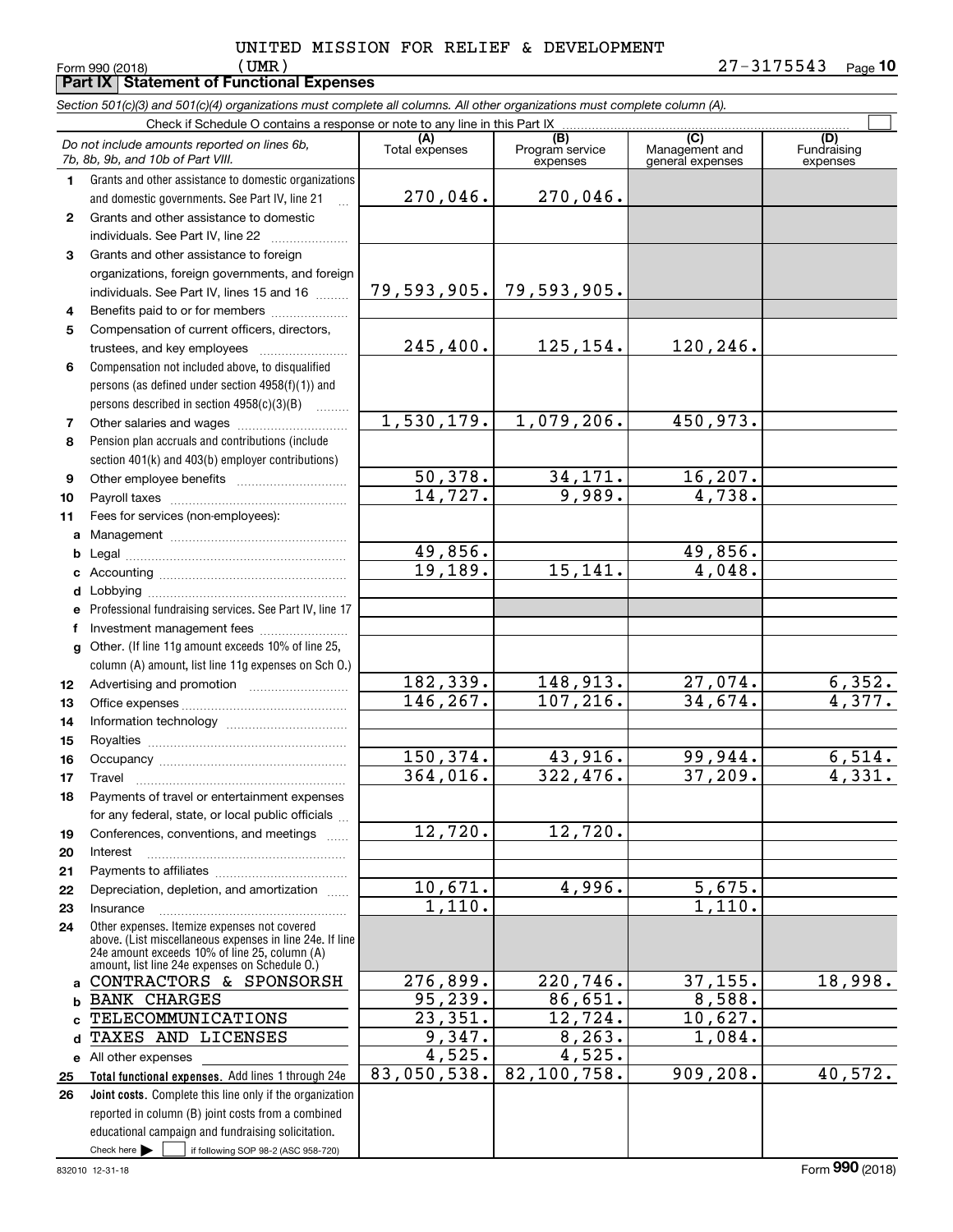|  |  |  | UNITED MISSION FOR RELIEF & DEVELOPMENT |
|--|--|--|-----------------------------------------|
|  |  |  |                                         |

|                             | Part X | <b>Balance Sheet</b>                                                                                                                                                                                                           |                 |                         |                          |                 |                    |
|-----------------------------|--------|--------------------------------------------------------------------------------------------------------------------------------------------------------------------------------------------------------------------------------|-----------------|-------------------------|--------------------------|-----------------|--------------------|
|                             |        | Check if Schedule O contains a response or note to any line in this Part X [11] Check if Schedule O contains a response or note to any line in this Part X                                                                     |                 |                         |                          |                 |                    |
|                             |        |                                                                                                                                                                                                                                |                 |                         | (A)<br>Beginning of year |                 | (B)<br>End of year |
|                             | 1      |                                                                                                                                                                                                                                |                 |                         | 1,220,003.               | $\mathbf{1}$    | 1,026,929.         |
|                             | 2      |                                                                                                                                                                                                                                |                 |                         | $\overline{2}$           |                 |                    |
|                             | з      |                                                                                                                                                                                                                                |                 | 675, 735.               | $\overline{\mathbf{3}}$  | 1,003,151.      |                    |
|                             | 4      |                                                                                                                                                                                                                                |                 | 4                       |                          |                 |                    |
|                             | 5      | Loans and other receivables from current and former officers, directors,                                                                                                                                                       |                 |                         |                          |                 |                    |
|                             |        | trustees, key employees, and highest compensated employees. Complete                                                                                                                                                           |                 |                         |                          |                 |                    |
|                             |        |                                                                                                                                                                                                                                |                 |                         |                          | 5               |                    |
|                             | 6      | Loans and other receivables from other disqualified persons (as defined under                                                                                                                                                  |                 |                         |                          |                 |                    |
|                             |        | section $4958(f)(1)$ , persons described in section $4958(c)(3)(B)$ , and contributing                                                                                                                                         |                 |                         |                          |                 |                    |
|                             |        | employers and sponsoring organizations of section 501(c)(9) voluntary                                                                                                                                                          |                 |                         |                          |                 |                    |
|                             |        | employees' beneficiary organizations (see instr). Complete Part II of Sch L                                                                                                                                                    |                 |                         | 6                        |                 |                    |
| Assets                      | 7      |                                                                                                                                                                                                                                |                 |                         | $\overline{7}$           |                 |                    |
|                             | 8      |                                                                                                                                                                                                                                |                 |                         |                          | 8               |                    |
|                             | 9      | Prepaid expenses and deferred charges                                                                                                                                                                                          |                 |                         | 28,751.                  | $\mathbf{9}$    | 14,310.            |
|                             |        | <b>10a</b> Land, buildings, and equipment: cost or other                                                                                                                                                                       |                 |                         |                          |                 |                    |
|                             |        | basis. Complete Part VI of Schedule D  10a                                                                                                                                                                                     |                 | $\frac{52,350}{27,705}$ |                          |                 |                    |
|                             |        | <b>b</b> Less: accumulated depreciation                                                                                                                                                                                        | 10 <sub>b</sub> |                         | 25,886.                  | 10 <sub>c</sub> | 24,645.            |
|                             | 11     |                                                                                                                                                                                                                                |                 |                         |                          | 11              |                    |
|                             | 12     |                                                                                                                                                                                                                                |                 |                         | 12                       |                 |                    |
|                             | 13     |                                                                                                                                                                                                                                |                 |                         | 13                       |                 |                    |
|                             | 14     |                                                                                                                                                                                                                                |                 |                         | 14                       |                 |                    |
|                             | 15     |                                                                                                                                                                                                                                |                 |                         | 15                       |                 |                    |
|                             | 16     |                                                                                                                                                                                                                                |                 | 1,950,375.              | 16                       | 2,069,035.      |                    |
|                             | 17     |                                                                                                                                                                                                                                |                 |                         | 387,619.                 | 17              | 283,628.           |
|                             | 18     |                                                                                                                                                                                                                                |                 |                         |                          | 18              |                    |
|                             | 19     | Deferred revenue manual contracts and contracts are contracted and contract and contract are contracted and contract are contracted and contract are contracted and contract are contracted and contract are contracted and co |                 |                         |                          | 19              |                    |
|                             | 20     |                                                                                                                                                                                                                                |                 |                         |                          | 20              |                    |
|                             | 21     | Escrow or custodial account liability. Complete Part IV of Schedule D                                                                                                                                                          |                 |                         |                          | 21              |                    |
|                             | 22     | Loans and other payables to current and former officers, directors, trustees,                                                                                                                                                  |                 |                         |                          |                 |                    |
| Liabilities                 |        | key employees, highest compensated employees, and disqualified persons.                                                                                                                                                        |                 |                         |                          |                 |                    |
|                             | 23     |                                                                                                                                                                                                                                |                 |                         |                          | 22<br>23        |                    |
|                             | 24     | Secured mortgages and notes payable to unrelated third parties                                                                                                                                                                 |                 | .                       |                          | 24              |                    |
|                             | 25     | Other liabilities (including federal income tax, payables to related third                                                                                                                                                     |                 |                         |                          |                 |                    |
|                             |        | parties, and other liabilities not included on lines 17-24). Complete Part X of                                                                                                                                                |                 |                         |                          |                 |                    |
|                             |        | Schedule D                                                                                                                                                                                                                     |                 |                         | 680,091.                 | 25              | 53,659.            |
|                             | 26     | Total liabilities. Add lines 17 through 25                                                                                                                                                                                     |                 |                         | 1,067,710.               | 26              | 337,287.           |
|                             |        | Organizations that follow SFAS 117 (ASC 958), check here >                                                                                                                                                                     |                 | $\overline{X}$ and      |                          |                 |                    |
|                             |        | complete lines 27 through 29, and lines 33 and 34.                                                                                                                                                                             |                 |                         |                          |                 |                    |
|                             | 27     |                                                                                                                                                                                                                                |                 |                         | 654,941.                 | 27              | 1,106,635.         |
|                             | 28     | Temporarily restricted net assets                                                                                                                                                                                              |                 |                         | 227,724.                 | 28              | 625, 113.          |
|                             | 29     | Permanently restricted net assets                                                                                                                                                                                              |                 |                         |                          | 29              |                    |
|                             |        | Organizations that do not follow SFAS 117 (ASC 958), check here ▶ □                                                                                                                                                            |                 |                         |                          |                 |                    |
|                             |        | and complete lines 30 through 34.                                                                                                                                                                                              |                 |                         |                          |                 |                    |
| Net Assets or Fund Balances | 30     |                                                                                                                                                                                                                                |                 |                         |                          | 30              |                    |
|                             | 31     | Paid-in or capital surplus, or land, building, or equipment fund                                                                                                                                                               |                 |                         |                          | 31              |                    |
|                             | 32     | Retained earnings, endowment, accumulated income, or other funds                                                                                                                                                               |                 | .                       |                          | 32              |                    |
|                             | 33     | Total net assets or fund balances                                                                                                                                                                                              |                 |                         | 882, 665.                | 33              | 1,731,748.         |
|                             | 34     |                                                                                                                                                                                                                                |                 |                         | 1,950,375.               | 34              | 2,069,035.         |
|                             |        |                                                                                                                                                                                                                                |                 |                         |                          |                 | Form 990 (2018)    |

Form $(2010)$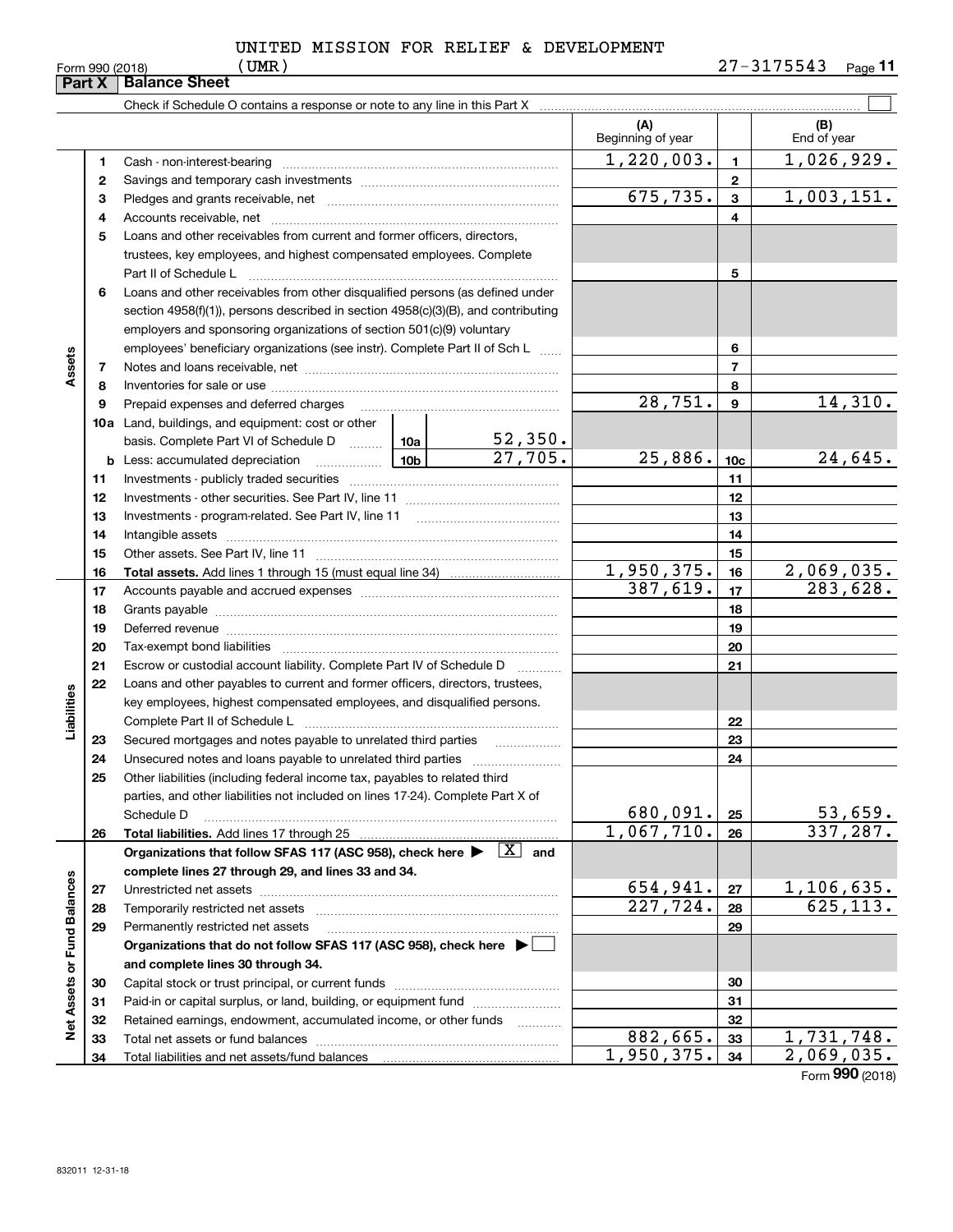| UNITED MISSION FOR RELIEF & DEVELOPMENT |
|-----------------------------------------|

|    | (UMR)<br>Form 990 (2018)                                                                                                        |                | $27 - 3175543$ |     | $Page$ 12 |
|----|---------------------------------------------------------------------------------------------------------------------------------|----------------|----------------|-----|-----------|
|    | <b>Part XI   Reconciliation of Net Assets</b>                                                                                   |                |                |     |           |
|    | Check if Schedule O contains a response or note to any line in this Part XI                                                     |                |                |     |           |
|    |                                                                                                                                 |                |                |     |           |
|    | Total revenue (must equal Part VIII, column (A), line 12)                                                                       | $\mathbf{1}$   | 83,899,621.    |     |           |
| 2  |                                                                                                                                 | $\mathbf{2}$   | 83,050,538.    |     |           |
| З  | Revenue less expenses. Subtract line 2 from line 1                                                                              | 3              |                |     | 849,083.  |
| 4  | Net assets or fund balances at beginning of year (must equal Part X, line 33, column (A))                                       | 4              |                |     | 882,665.  |
| 5  | Net unrealized gains (losses) on investments                                                                                    | 5              |                |     |           |
| 6  | Donated services and use of facilities                                                                                          | 6              |                |     |           |
| 7  | Investment expenses                                                                                                             | $\overline{7}$ |                |     |           |
| 8  | Prior period adjustments                                                                                                        | 8              |                |     |           |
| 9  |                                                                                                                                 | 9              |                |     | 0.        |
| 10 | Net assets or fund balances at end of year. Combine lines 3 through 9 (must equal Part X, line 33,                              |                |                |     |           |
|    | column (B))                                                                                                                     | 10             | 1,731,748.     |     |           |
|    | Part XII Financial Statements and Reporting                                                                                     |                |                |     |           |
|    |                                                                                                                                 |                |                |     |           |
|    |                                                                                                                                 |                |                | Yes | No        |
| 1  | $\boxed{\mathbf{X}}$ Accrual<br>Accounting method used to prepare the Form 990: <u>June</u> Cash<br>Other                       |                |                |     |           |
|    | If the organization changed its method of accounting from a prior year or checked "Other," explain in Schedule O.               |                |                |     |           |
|    | 2a Were the organization's financial statements compiled or reviewed by an independent accountant?                              |                | 2a             |     | х         |
|    | If "Yes," check a box below to indicate whether the financial statements for the year were compiled or reviewed on a            |                |                |     |           |
|    | separate basis, consolidated basis, or both:                                                                                    |                |                |     |           |
|    | Separate basis<br><b>Consolidated basis</b><br>Both consolidated and separate basis                                             |                |                |     |           |
|    | <b>b</b> Were the organization's financial statements audited by an independent accountant?                                     |                | 2 <sub>b</sub> | Х   |           |
|    | If "Yes," check a box below to indicate whether the financial statements for the year were audited on a separate basis,         |                |                |     |           |
|    | consolidated basis, or both:                                                                                                    |                |                |     |           |
|    | $X$ Separate basis<br>Consolidated basis<br>Both consolidated and separate basis                                                |                |                |     |           |
|    | c If "Yes" to line 2a or 2b, does the organization have a committee that assumes responsibility for oversight of the audit,     |                |                |     |           |
|    |                                                                                                                                 |                | 2c             | х   |           |
|    | If the organization changed either its oversight process or selection process during the tax year, explain in Schedule O.       |                |                |     |           |
|    | 3a As a result of a federal award, was the organization required to undergo an audit or audits as set forth in the Single Audit |                |                |     |           |
|    |                                                                                                                                 |                | За             |     | х         |
|    | b If "Yes," did the organization undergo the required audit or audits? If the organization did not undergo the required audit   |                |                |     |           |
|    | or audits, explain why in Schedule O and describe any steps taken to undergo such audits                                        |                | 3b             |     |           |

Form (2018) **990**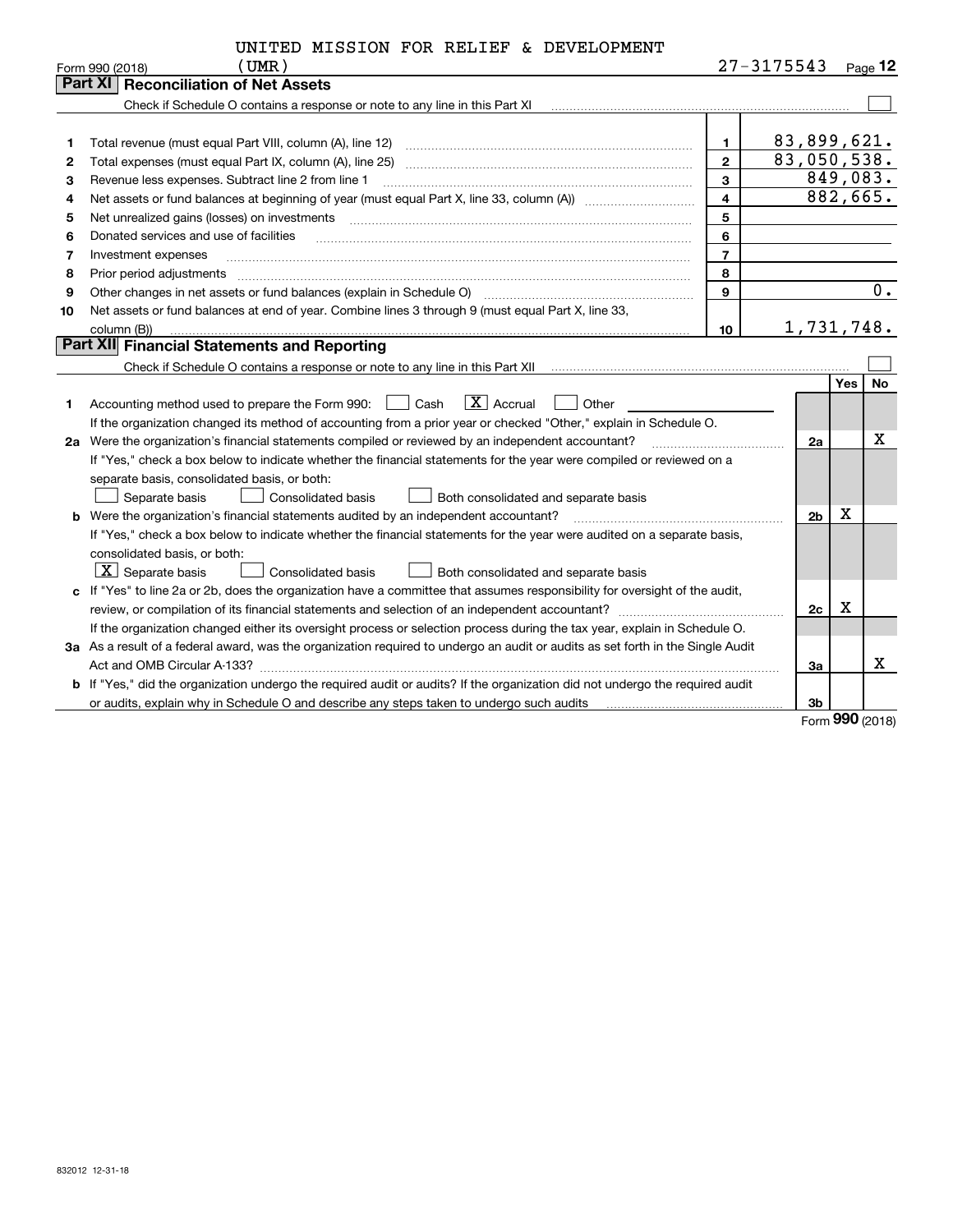|                            | <b>SCHEDULE A</b><br><b>Public Charity Status and Public Support</b> |             |                                                                                                                                                                                                                                                           |                                                                                                                               | OMB No. 1545-0047 |                                   |                            |  |                                                                                                                                               |
|----------------------------|----------------------------------------------------------------------|-------------|-----------------------------------------------------------------------------------------------------------------------------------------------------------------------------------------------------------------------------------------------------------|-------------------------------------------------------------------------------------------------------------------------------|-------------------|-----------------------------------|----------------------------|--|-----------------------------------------------------------------------------------------------------------------------------------------------|
| (Form 990 or 990-EZ)       |                                                                      |             | Complete if the organization is a section 501(c)(3) organization or a section                                                                                                                                                                             |                                                                                                                               |                   |                                   |                            |  |                                                                                                                                               |
|                            |                                                                      |             |                                                                                                                                                                                                                                                           | 4947(a)(1) nonexempt charitable trust.                                                                                        |                   |                                   |                            |  | Open to Public                                                                                                                                |
| Internal Revenue Service   | Department of the Treasury                                           |             |                                                                                                                                                                                                                                                           | Attach to Form 990 or Form 990-EZ.<br>$\triangleright$ Go to www.irs.gov/Form990 for instructions and the latest information. |                   |                                   |                            |  |                                                                                                                                               |
|                            | Name of the organization                                             |             | UNITED MISSION FOR RELIEF & DEVELOPMENT                                                                                                                                                                                                                   |                                                                                                                               |                   |                                   |                            |  | Inspection<br><b>Employer identification number</b>                                                                                           |
|                            |                                                                      | $($ UMR $)$ |                                                                                                                                                                                                                                                           |                                                                                                                               |                   |                                   |                            |  | 27-3175543                                                                                                                                    |
| Part I                     |                                                                      |             | Reason for Public Charity Status (All organizations must complete this part.) See instructions.                                                                                                                                                           |                                                                                                                               |                   |                                   |                            |  |                                                                                                                                               |
|                            |                                                                      |             | The organization is not a private foundation because it is: (For lines 1 through 12, check only one box.)                                                                                                                                                 |                                                                                                                               |                   |                                   |                            |  |                                                                                                                                               |
| 1                          |                                                                      |             | A church, convention of churches, or association of churches described in section 170(b)(1)(A)(i).                                                                                                                                                        |                                                                                                                               |                   |                                   |                            |  |                                                                                                                                               |
| 2                          |                                                                      |             | A school described in section 170(b)(1)(A)(ii). (Attach Schedule E (Form 990 or 990-EZ).)                                                                                                                                                                 |                                                                                                                               |                   |                                   |                            |  |                                                                                                                                               |
| 3                          |                                                                      |             | A hospital or a cooperative hospital service organization described in section $170(b)(1)(A)(iii)$ .                                                                                                                                                      |                                                                                                                               |                   |                                   |                            |  |                                                                                                                                               |
| 4                          |                                                                      |             | A medical research organization operated in conjunction with a hospital described in section 170(b)(1)(A)(iii). Enter the hospital's name,                                                                                                                |                                                                                                                               |                   |                                   |                            |  |                                                                                                                                               |
| 5                          | city, and state:                                                     |             | An organization operated for the benefit of a college or university owned or operated by a governmental unit described in                                                                                                                                 |                                                                                                                               |                   |                                   |                            |  |                                                                                                                                               |
|                            |                                                                      |             | section 170(b)(1)(A)(iv). (Complete Part II.)                                                                                                                                                                                                             |                                                                                                                               |                   |                                   |                            |  |                                                                                                                                               |
| 6                          |                                                                      |             | A federal, state, or local government or governmental unit described in section 170(b)(1)(A)(v).                                                                                                                                                          |                                                                                                                               |                   |                                   |                            |  |                                                                                                                                               |
| <u>x</u><br>$\overline{7}$ |                                                                      |             | An organization that normally receives a substantial part of its support from a governmental unit or from the general public described in                                                                                                                 |                                                                                                                               |                   |                                   |                            |  |                                                                                                                                               |
|                            |                                                                      |             | section 170(b)(1)(A)(vi). (Complete Part II.)                                                                                                                                                                                                             |                                                                                                                               |                   |                                   |                            |  |                                                                                                                                               |
| 8                          |                                                                      |             | A community trust described in section 170(b)(1)(A)(vi). (Complete Part II.)                                                                                                                                                                              |                                                                                                                               |                   |                                   |                            |  |                                                                                                                                               |
| 9                          |                                                                      |             | An agricultural research organization described in section 170(b)(1)(A)(ix) operated in conjunction with a land-grant college                                                                                                                             |                                                                                                                               |                   |                                   |                            |  |                                                                                                                                               |
|                            |                                                                      |             | or university or a non-land-grant college of agriculture (see instructions). Enter the name, city, and state of the college or                                                                                                                            |                                                                                                                               |                   |                                   |                            |  |                                                                                                                                               |
| 10                         | university:                                                          |             |                                                                                                                                                                                                                                                           |                                                                                                                               |                   |                                   |                            |  | An organization that normally receives: (1) more than 33 1/3% of its support from contributions, membership fees, and gross receipts from     |
|                            |                                                                      |             |                                                                                                                                                                                                                                                           |                                                                                                                               |                   |                                   |                            |  | activities related to its exempt functions - subject to certain exceptions, and (2) no more than 33 1/3% of its support from gross investment |
|                            |                                                                      |             | income and unrelated business taxable income (less section 511 tax) from businesses acquired by the organization after June 30, 1975.                                                                                                                     |                                                                                                                               |                   |                                   |                            |  |                                                                                                                                               |
|                            |                                                                      |             | See section 509(a)(2). (Complete Part III.)                                                                                                                                                                                                               |                                                                                                                               |                   |                                   |                            |  |                                                                                                                                               |
| 11                         |                                                                      |             | An organization organized and operated exclusively to test for public safety. See section 509(a)(4).                                                                                                                                                      |                                                                                                                               |                   |                                   |                            |  |                                                                                                                                               |
| 12                         |                                                                      |             | An organization organized and operated exclusively for the benefit of, to perform the functions of, or to carry out the purposes of one or                                                                                                                |                                                                                                                               |                   |                                   |                            |  |                                                                                                                                               |
|                            |                                                                      |             | more publicly supported organizations described in section 509(a)(1) or section 509(a)(2). See section 509(a)(3). Check the box in                                                                                                                        |                                                                                                                               |                   |                                   |                            |  |                                                                                                                                               |
| a                          |                                                                      |             | lines 12a through 12d that describes the type of supporting organization and complete lines 12e, 12f, and 12g.<br>Type I. A supporting organization operated, supervised, or controlled by its supported organization(s), typically by giving             |                                                                                                                               |                   |                                   |                            |  |                                                                                                                                               |
|                            |                                                                      |             | the supported organization(s) the power to regularly appoint or elect a majority of the directors or trustees of the supporting                                                                                                                           |                                                                                                                               |                   |                                   |                            |  |                                                                                                                                               |
|                            |                                                                      |             | organization. You must complete Part IV, Sections A and B.                                                                                                                                                                                                |                                                                                                                               |                   |                                   |                            |  |                                                                                                                                               |
| b                          |                                                                      |             | Type II. A supporting organization supervised or controlled in connection with its supported organization(s), by having                                                                                                                                   |                                                                                                                               |                   |                                   |                            |  |                                                                                                                                               |
|                            |                                                                      |             | control or management of the supporting organization vested in the same persons that control or manage the supported                                                                                                                                      |                                                                                                                               |                   |                                   |                            |  |                                                                                                                                               |
|                            |                                                                      |             | organization(s). You must complete Part IV, Sections A and C.                                                                                                                                                                                             |                                                                                                                               |                   |                                   |                            |  |                                                                                                                                               |
| с                          |                                                                      |             | Type III functionally integrated. A supporting organization operated in connection with, and functionally integrated with,                                                                                                                                |                                                                                                                               |                   |                                   |                            |  |                                                                                                                                               |
|                            |                                                                      |             | its supported organization(s) (see instructions). You must complete Part IV, Sections A, D, and E.                                                                                                                                                        |                                                                                                                               |                   |                                   |                            |  |                                                                                                                                               |
| d                          |                                                                      |             | Type III non-functionally integrated. A supporting organization operated in connection with its supported organization(s)<br>that is not functionally integrated. The organization generally must satisfy a distribution requirement and an attentiveness |                                                                                                                               |                   |                                   |                            |  |                                                                                                                                               |
|                            |                                                                      |             | requirement (see instructions). You must complete Part IV, Sections A and D, and Part V.                                                                                                                                                                  |                                                                                                                               |                   |                                   |                            |  |                                                                                                                                               |
| е                          |                                                                      |             | Check this box if the organization received a written determination from the IRS that it is a Type I, Type II, Type III                                                                                                                                   |                                                                                                                               |                   |                                   |                            |  |                                                                                                                                               |
|                            |                                                                      |             | functionally integrated, or Type III non-functionally integrated supporting organization.                                                                                                                                                                 |                                                                                                                               |                   |                                   |                            |  |                                                                                                                                               |
|                            | f Enter the number of supported organizations                        |             |                                                                                                                                                                                                                                                           |                                                                                                                               |                   |                                   |                            |  |                                                                                                                                               |
|                            | (i) Name of supported                                                |             | Provide the following information about the supported organization(s).<br>(ii) EIN                                                                                                                                                                        | (iii) Type of organization                                                                                                    |                   | (iv) Is the organization listed   | (v) Amount of monetary     |  | (vi) Amount of other                                                                                                                          |
|                            | organization                                                         |             |                                                                                                                                                                                                                                                           | (described on lines 1-10                                                                                                      | Yes               | in your governing document?<br>No | support (see instructions) |  | support (see instructions)                                                                                                                    |
|                            |                                                                      |             |                                                                                                                                                                                                                                                           | above (see instructions))                                                                                                     |                   |                                   |                            |  |                                                                                                                                               |
|                            |                                                                      |             |                                                                                                                                                                                                                                                           |                                                                                                                               |                   |                                   |                            |  |                                                                                                                                               |
|                            |                                                                      |             |                                                                                                                                                                                                                                                           |                                                                                                                               |                   |                                   |                            |  |                                                                                                                                               |
|                            |                                                                      |             |                                                                                                                                                                                                                                                           |                                                                                                                               |                   |                                   |                            |  |                                                                                                                                               |
|                            |                                                                      |             |                                                                                                                                                                                                                                                           |                                                                                                                               |                   |                                   |                            |  |                                                                                                                                               |
|                            |                                                                      |             |                                                                                                                                                                                                                                                           |                                                                                                                               |                   |                                   |                            |  |                                                                                                                                               |
|                            |                                                                      |             |                                                                                                                                                                                                                                                           |                                                                                                                               |                   |                                   |                            |  |                                                                                                                                               |
|                            |                                                                      |             |                                                                                                                                                                                                                                                           |                                                                                                                               |                   |                                   |                            |  |                                                                                                                                               |
|                            |                                                                      |             |                                                                                                                                                                                                                                                           |                                                                                                                               |                   |                                   |                            |  |                                                                                                                                               |
| Total                      |                                                                      |             |                                                                                                                                                                                                                                                           |                                                                                                                               |                   |                                   |                            |  |                                                                                                                                               |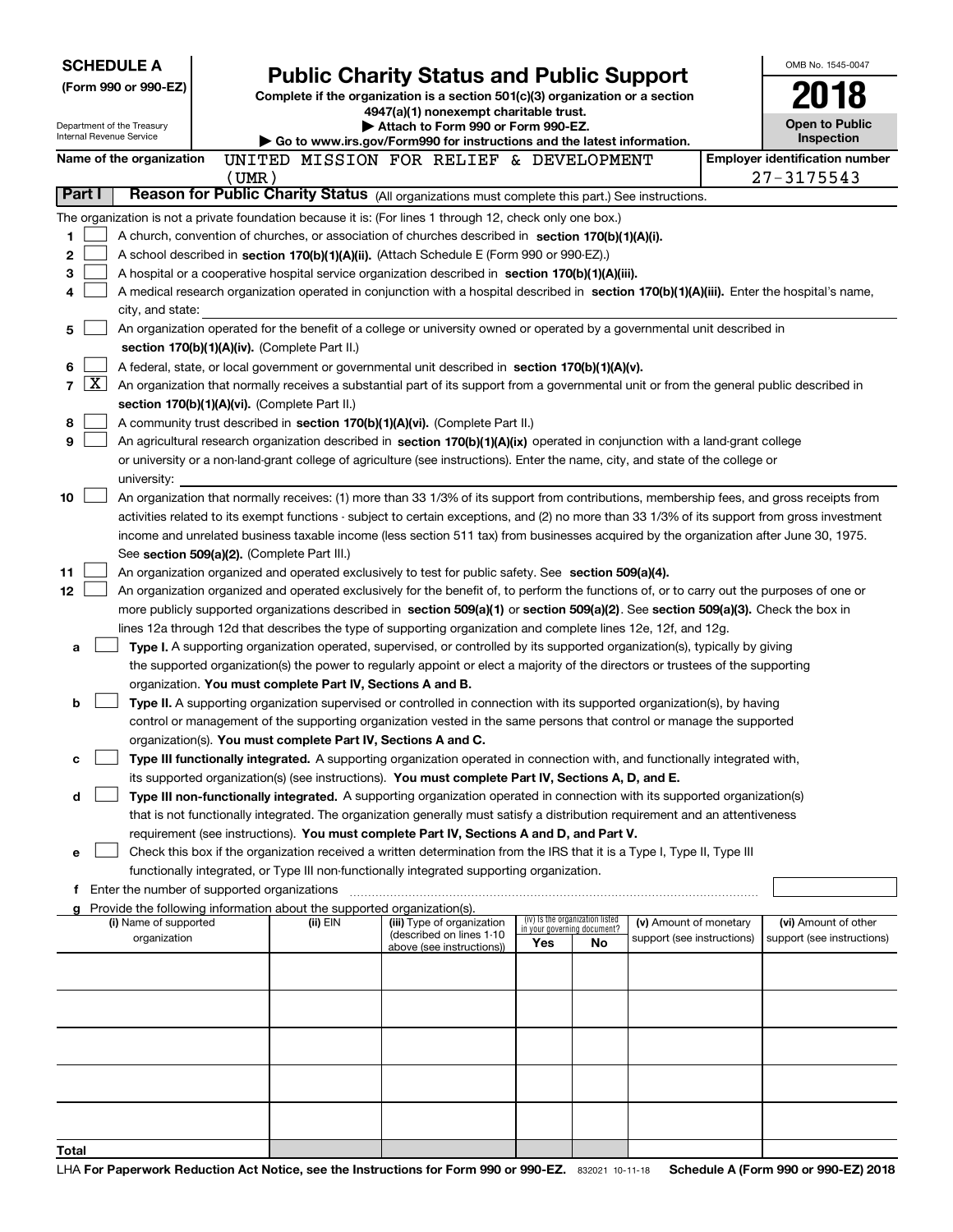# Schedule A (Form 990 or 990-EZ) 2018 (UMR)

**2** (UMR) 27-3175543

(Complete only if you checked the box on line 5, 7, or 8 of Part I or if the organization failed to qualify under Part III. If the organization fails to qualify under the tests listed below, please complete Part III.) **Part II** | Support Schedule for Organizations Described in Sections 170(b)(1)(A)(iv) and 170(b)(1)(A)(vi)

|    | <b>Section A. Public Support</b>                                                                                                               |                                                        |            |                                                        |            |          |                                                        |
|----|------------------------------------------------------------------------------------------------------------------------------------------------|--------------------------------------------------------|------------|--------------------------------------------------------|------------|----------|--------------------------------------------------------|
|    | Calendar year (or fiscal year beginning in) $\blacktriangleright$                                                                              | (a) 2014                                               | $(b)$ 2015 | $(c)$ 2016                                             | $(d)$ 2017 | (e) 2018 | (f) Total                                              |
|    | <b>1</b> Gifts, grants, contributions, and                                                                                                     |                                                        |            |                                                        |            |          |                                                        |
|    | membership fees received. (Do not                                                                                                              |                                                        |            |                                                        |            |          |                                                        |
|    | include any "unusual grants.")                                                                                                                 | 71095727.80510449.28878373.80625673.83899621.345009843 |            |                                                        |            |          |                                                        |
|    | 2 Tax revenues levied for the organ-                                                                                                           |                                                        |            |                                                        |            |          |                                                        |
|    | ization's benefit and either paid to                                                                                                           |                                                        |            |                                                        |            |          |                                                        |
|    | or expended on its behalf                                                                                                                      |                                                        |            |                                                        |            |          |                                                        |
|    | 3 The value of services or facilities                                                                                                          |                                                        |            |                                                        |            |          |                                                        |
|    | furnished by a governmental unit to                                                                                                            |                                                        |            |                                                        |            |          |                                                        |
|    | the organization without charge                                                                                                                |                                                        |            |                                                        |            |          |                                                        |
|    | 4 Total. Add lines 1 through 3                                                                                                                 |                                                        |            |                                                        |            |          | 71095727.80510449.28878373.80625673.83899621.345009843 |
| 5. | The portion of total contributions                                                                                                             |                                                        |            |                                                        |            |          |                                                        |
|    | by each person (other than a                                                                                                                   |                                                        |            |                                                        |            |          |                                                        |
|    | governmental unit or publicly                                                                                                                  |                                                        |            |                                                        |            |          |                                                        |
|    | supported organization) included                                                                                                               |                                                        |            |                                                        |            |          |                                                        |
|    | on line 1 that exceeds 2% of the                                                                                                               |                                                        |            |                                                        |            |          |                                                        |
|    | amount shown on line 11,                                                                                                                       |                                                        |            |                                                        |            |          |                                                        |
|    | column (f)                                                                                                                                     |                                                        |            |                                                        |            |          | 104393475                                              |
|    | 6 Public support. Subtract line 5 from line 4.                                                                                                 |                                                        |            |                                                        |            |          | 240616368                                              |
|    | <b>Section B. Total Support</b>                                                                                                                |                                                        |            |                                                        |            |          |                                                        |
|    | Calendar year (or fiscal year beginning in)                                                                                                    | (a) 2014                                               | $(b)$ 2015 | $(c)$ 2016                                             | $(d)$ 2017 | (e) 2018 | (f) Total                                              |
|    | <b>7</b> Amounts from line 4                                                                                                                   |                                                        |            | 71095727.80510449.28878373.80625673.83899621.345009843 |            |          |                                                        |
|    | 8 Gross income from interest,                                                                                                                  |                                                        |            |                                                        |            |          |                                                        |
|    | dividends, payments received on                                                                                                                |                                                        |            |                                                        |            |          |                                                        |
|    | securities loans, rents, royalties,                                                                                                            |                                                        |            |                                                        |            |          |                                                        |
|    | and income from similar sources                                                                                                                |                                                        |            |                                                        |            |          |                                                        |
|    | <b>9</b> Net income from unrelated business                                                                                                    |                                                        |            |                                                        |            |          |                                                        |
|    | activities, whether or not the                                                                                                                 |                                                        |            |                                                        |            |          |                                                        |
|    |                                                                                                                                                |                                                        |            |                                                        |            |          |                                                        |
|    | business is regularly carried on                                                                                                               |                                                        |            |                                                        |            |          |                                                        |
|    | <b>10</b> Other income. Do not include gain                                                                                                    |                                                        |            |                                                        |            |          |                                                        |
|    | or loss from the sale of capital                                                                                                               |                                                        |            |                                                        |            |          |                                                        |
|    | assets (Explain in Part VI.) <b>Constant</b>                                                                                                   |                                                        |            |                                                        |            |          | 345009843                                              |
|    | <b>11 Total support.</b> Add lines 7 through 10                                                                                                |                                                        |            |                                                        |            | 12       |                                                        |
|    | <b>12</b> Gross receipts from related activities, etc. (see instructions)                                                                      |                                                        |            |                                                        |            |          |                                                        |
|    | 13 First five years. If the Form 990 is for the organization's first, second, third, fourth, or fifth tax year as a section 501(c)(3)          |                                                        |            |                                                        |            |          |                                                        |
|    | organization, check this box and stop here<br>Section C. Computation of Public Support Percentage                                              |                                                        |            |                                                        |            |          |                                                        |
|    | 14 Public support percentage for 2018 (line 6, column (f) divided by line 11, column (f) <i>manumumumumum</i>                                  |                                                        |            |                                                        |            | 14       | 69.74<br>$\%$                                          |
|    |                                                                                                                                                |                                                        |            |                                                        |            | 15       | 62.58<br>%                                             |
|    | 16a 33 1/3% support test - 2018. If the organization did not check the box on line 13, and line 14 is 33 1/3% or more, check this box and      |                                                        |            |                                                        |            |          |                                                        |
|    | stop here. The organization qualifies as a publicly supported organization                                                                     |                                                        |            |                                                        |            |          | $\blacktriangleright$ $\boxed{\text{X}}$               |
|    |                                                                                                                                                |                                                        |            |                                                        |            |          |                                                        |
|    | b 33 1/3% support test - 2017. If the organization did not check a box on line 13 or 16a, and line 15 is 33 1/3% or more, check this box       |                                                        |            |                                                        |            |          |                                                        |
|    | and stop here. The organization qualifies as a publicly supported organization                                                                 |                                                        |            |                                                        |            |          |                                                        |
|    | 17a 10% -facts-and-circumstances test - 2018. If the organization did not check a box on line 13, 16a, or 16b, and line 14 is 10% or more,     |                                                        |            |                                                        |            |          |                                                        |
|    | and if the organization meets the "facts-and-circumstances" test, check this box and stop here. Explain in Part VI how the organization        |                                                        |            |                                                        |            |          |                                                        |
|    | meets the "facts-and-circumstances" test. The organization qualifies as a publicly supported organization                                      |                                                        |            |                                                        |            |          |                                                        |
|    | <b>b 10% -facts-and-circumstances test - 2017.</b> If the organization did not check a box on line 13, 16a, 16b, or 17a, and line 15 is 10% or |                                                        |            |                                                        |            |          |                                                        |
|    | more, and if the organization meets the "facts-and-circumstances" test, check this box and stop here. Explain in Part VI how the               |                                                        |            |                                                        |            |          |                                                        |
|    | organization meets the "facts-and-circumstances" test. The organization qualifies as a publicly supported organization                         |                                                        |            |                                                        |            |          |                                                        |
|    | 18 Private foundation. If the organization did not check a box on line 13, 16a, 16b, 17a, or 17b, check this box and see instructions          |                                                        |            |                                                        |            |          |                                                        |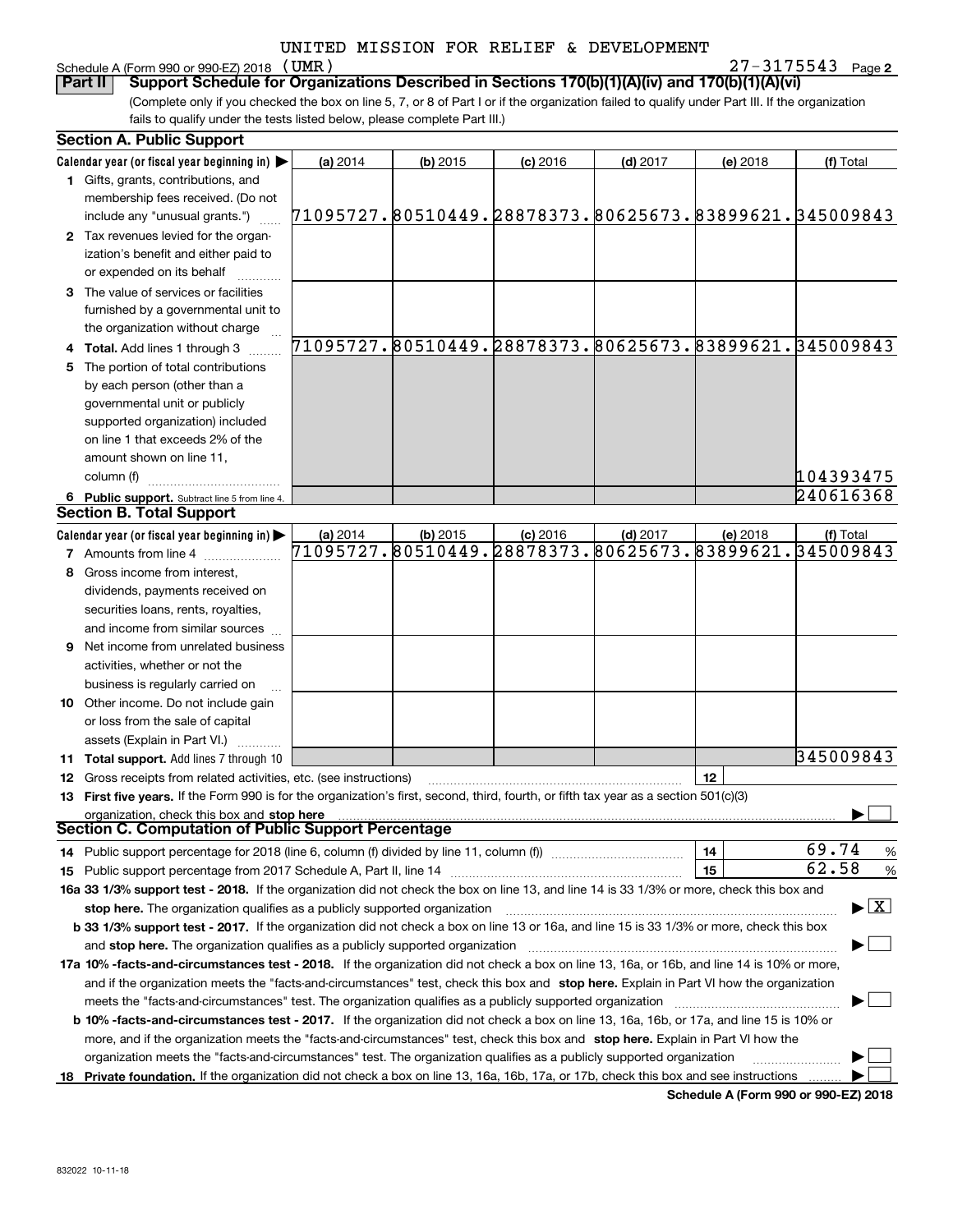# Schedule A (Form 990 or 990-EZ) 2018 (UMR)

#### **Part III Support Schedule for Organizations Described in Section 509(a)(2)**

**3** (UMR) 27-3175543

(Complete only if you checked the box on line 10 of Part I or if the organization failed to qualify under Part II. If the organization fails to qualify under the tests listed below, please complete Part II.)

|    | <b>Section A. Public Support</b>                                                                                                                                                                                               |          |          |                 |                                       |          |             |
|----|--------------------------------------------------------------------------------------------------------------------------------------------------------------------------------------------------------------------------------|----------|----------|-----------------|---------------------------------------|----------|-------------|
|    | Calendar year (or fiscal year beginning in) $\blacktriangleright$                                                                                                                                                              | (a) 2014 | (b) 2015 | <b>(c)</b> 2016 | $(d)$ 2017                            | (e) 2018 | (f) Total   |
|    | 1 Gifts, grants, contributions, and                                                                                                                                                                                            |          |          |                 |                                       |          |             |
|    | membership fees received. (Do not                                                                                                                                                                                              |          |          |                 |                                       |          |             |
|    | include any "unusual grants.")                                                                                                                                                                                                 |          |          |                 |                                       |          |             |
|    | <b>2</b> Gross receipts from admissions,                                                                                                                                                                                       |          |          |                 |                                       |          |             |
|    | merchandise sold or services per-                                                                                                                                                                                              |          |          |                 |                                       |          |             |
|    | formed, or facilities furnished in                                                                                                                                                                                             |          |          |                 |                                       |          |             |
|    | any activity that is related to the<br>organization's tax-exempt purpose                                                                                                                                                       |          |          |                 |                                       |          |             |
|    | 3 Gross receipts from activities that                                                                                                                                                                                          |          |          |                 |                                       |          |             |
|    | are not an unrelated trade or bus-                                                                                                                                                                                             |          |          |                 |                                       |          |             |
|    |                                                                                                                                                                                                                                |          |          |                 |                                       |          |             |
|    | iness under section 513                                                                                                                                                                                                        |          |          |                 |                                       |          |             |
|    | 4 Tax revenues levied for the organ-                                                                                                                                                                                           |          |          |                 |                                       |          |             |
|    | ization's benefit and either paid to                                                                                                                                                                                           |          |          |                 |                                       |          |             |
|    | or expended on its behalf<br>.                                                                                                                                                                                                 |          |          |                 |                                       |          |             |
|    | 5 The value of services or facilities                                                                                                                                                                                          |          |          |                 |                                       |          |             |
|    | furnished by a governmental unit to                                                                                                                                                                                            |          |          |                 |                                       |          |             |
|    | the organization without charge                                                                                                                                                                                                |          |          |                 |                                       |          |             |
|    | <b>6 Total.</b> Add lines 1 through 5                                                                                                                                                                                          |          |          |                 |                                       |          |             |
|    | 7a Amounts included on lines 1, 2, and                                                                                                                                                                                         |          |          |                 |                                       |          |             |
|    | 3 received from disqualified persons                                                                                                                                                                                           |          |          |                 |                                       |          |             |
|    | <b>b</b> Amounts included on lines 2 and 3 received                                                                                                                                                                            |          |          |                 |                                       |          |             |
|    | from other than disqualified persons that<br>exceed the greater of \$5,000 or 1% of the                                                                                                                                        |          |          |                 |                                       |          |             |
|    | amount on line 13 for the year                                                                                                                                                                                                 |          |          |                 |                                       |          |             |
|    | c Add lines 7a and 7b                                                                                                                                                                                                          |          |          |                 |                                       |          |             |
|    | 8 Public support. (Subtract line 7c from line 6.)                                                                                                                                                                              |          |          |                 |                                       |          |             |
|    | <b>Section B. Total Support</b>                                                                                                                                                                                                |          |          |                 |                                       |          |             |
|    | Calendar year (or fiscal year beginning in) $\blacktriangleright$                                                                                                                                                              | (a) 2014 | (b) 2015 | $(c)$ 2016      | $(d)$ 2017                            | (e) 2018 | (f) Total   |
|    | 9 Amounts from line 6                                                                                                                                                                                                          |          |          |                 |                                       |          |             |
|    | 10a Gross income from interest,                                                                                                                                                                                                |          |          |                 |                                       |          |             |
|    | dividends, payments received on                                                                                                                                                                                                |          |          |                 |                                       |          |             |
|    | securities loans, rents, royalties,<br>and income from similar sources                                                                                                                                                         |          |          |                 |                                       |          |             |
|    | <b>b</b> Unrelated business taxable income                                                                                                                                                                                     |          |          |                 |                                       |          |             |
|    | (less section 511 taxes) from businesses                                                                                                                                                                                       |          |          |                 |                                       |          |             |
|    | acquired after June 30, 1975                                                                                                                                                                                                   |          |          |                 |                                       |          |             |
|    |                                                                                                                                                                                                                                |          |          |                 |                                       |          |             |
|    | c Add lines 10a and 10b<br>11 Net income from unrelated business                                                                                                                                                               |          |          |                 |                                       |          |             |
|    | activities not included in line 10b.                                                                                                                                                                                           |          |          |                 |                                       |          |             |
|    | whether or not the business is                                                                                                                                                                                                 |          |          |                 |                                       |          |             |
|    | regularly carried on                                                                                                                                                                                                           |          |          |                 |                                       |          |             |
|    | 12 Other income. Do not include gain<br>or loss from the sale of capital                                                                                                                                                       |          |          |                 |                                       |          |             |
|    | assets (Explain in Part VI.)                                                                                                                                                                                                   |          |          |                 |                                       |          |             |
|    | <b>13</b> Total support. (Add lines 9, 10c, 11, and 12.)                                                                                                                                                                       |          |          |                 |                                       |          |             |
|    | 14 First five years. If the Form 990 is for the organization's first, second, third, fourth, or fifth tax year as a section 501(c)(3) organization,                                                                            |          |          |                 |                                       |          |             |
|    | check this box and stop here measurements are all the state of the state of the state of the state of the state of the state of the state of the state of the state of the state of the state of the state of the state of the |          |          |                 |                                       |          |             |
|    | <b>Section C. Computation of Public Support Percentage</b>                                                                                                                                                                     |          |          |                 |                                       |          |             |
|    | 15 Public support percentage for 2018 (line 8, column (f), divided by line 13, column (f))                                                                                                                                     |          |          |                 | <u> 1986 - Januar Start, martin a</u> | 15       | %           |
|    | 16 Public support percentage from 2017 Schedule A, Part III, line 15                                                                                                                                                           |          |          |                 |                                       | 16       | %           |
|    | <b>Section D. Computation of Investment Income Percentage</b>                                                                                                                                                                  |          |          |                 |                                       |          |             |
|    |                                                                                                                                                                                                                                |          |          |                 |                                       | 17       | %           |
|    | <b>18</b> Investment income percentage from <b>2017</b> Schedule A, Part III, line 17                                                                                                                                          |          |          |                 |                                       | 18       | %           |
|    | 19a 33 1/3% support tests - 2018. If the organization did not check the box on line 14, and line 15 is more than 33 1/3%, and line 17 is not                                                                                   |          |          |                 |                                       |          |             |
|    | more than 33 1/3%, check this box and stop here. The organization qualifies as a publicly supported organization                                                                                                               |          |          |                 |                                       |          | $\sim$<br>▶ |
|    | b 33 1/3% support tests - 2017. If the organization did not check a box on line 14 or line 19a, and line 16 is more than 33 1/3%, and                                                                                          |          |          |                 |                                       |          |             |
|    | line 18 is not more than 33 1/3%, check this box and stop here. The organization qualifies as a publicly supported organization                                                                                                |          |          |                 |                                       |          |             |
| 20 |                                                                                                                                                                                                                                |          |          |                 |                                       |          |             |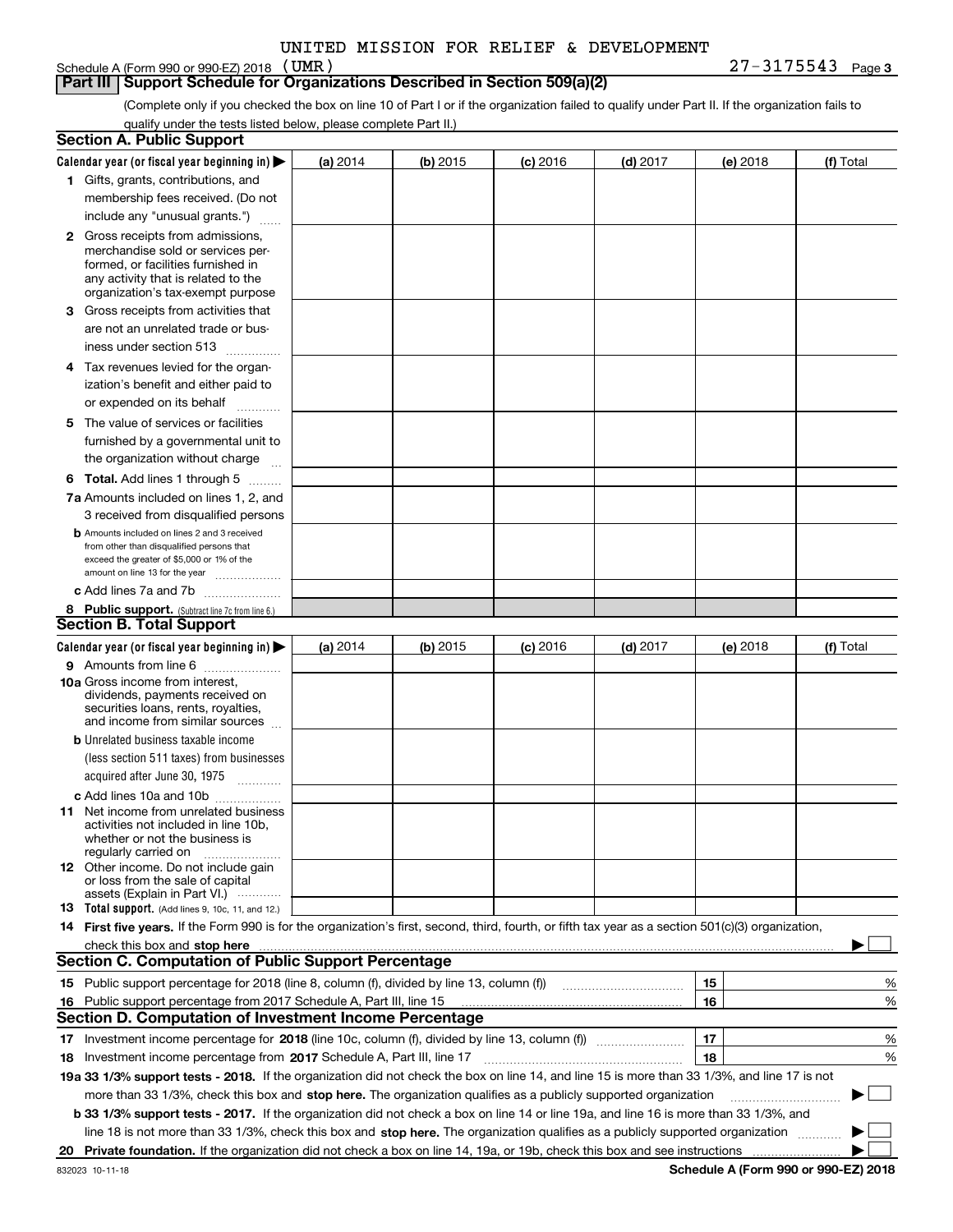### Schedule A (Form 990 or 990-EZ) 2018  $\langle$  UMR  $\rangle$ **Part IV Supporting Organizations**

(Complete only if you checked a box in line 12 on Part I. If you checked 12a of Part I, complete Sections A and B. If you checked 12b of Part I, complete Sections A and C. If you checked 12c of Part I, complete Sections A, D, and E. If you checked 12d of Part I, complete Sections A and D, and complete Part V.)

#### **Section A. All Supporting Organizations**

- **1** Are all of the organization's supported organizations listed by name in the organization's governing documents? If "No," describe in **Part VI** how the supported organizations are designated. If designated by *class or purpose, describe the designation. If historic and continuing relationship, explain.*
- **2** Did the organization have any supported organization that does not have an IRS determination of status under section 509(a)(1) or (2)? If "Yes," explain in Part VI how the organization determined that the supported *organization was described in section 509(a)(1) or (2).*
- **3a** Did the organization have a supported organization described in section 501(c)(4), (5), or (6)? If "Yes," answer *(b) and (c) below.*
- **b** Did the organization confirm that each supported organization qualified under section 501(c)(4), (5), or (6) and satisfied the public support tests under section 509(a)(2)? If "Yes," describe in **Part VI** when and how the *organization made the determination.*
- **c**Did the organization ensure that all support to such organizations was used exclusively for section 170(c)(2)(B) purposes? If "Yes," explain in **Part VI** what controls the organization put in place to ensure such use.
- **4a***If* Was any supported organization not organized in the United States ("foreign supported organization")? *"Yes," and if you checked 12a or 12b in Part I, answer (b) and (c) below.*
- **b** Did the organization have ultimate control and discretion in deciding whether to make grants to the foreign supported organization? If "Yes," describe in **Part VI** how the organization had such control and discretion *despite being controlled or supervised by or in connection with its supported organizations.*
- **c** Did the organization support any foreign supported organization that does not have an IRS determination under sections 501(c)(3) and 509(a)(1) or (2)? If "Yes," explain in **Part VI** what controls the organization used *to ensure that all support to the foreign supported organization was used exclusively for section 170(c)(2)(B) purposes.*
- **5a***If "Yes,"* Did the organization add, substitute, or remove any supported organizations during the tax year? answer (b) and (c) below (if applicable). Also, provide detail in **Part VI,** including (i) the names and EIN *numbers of the supported organizations added, substituted, or removed; (ii) the reasons for each such action; (iii) the authority under the organization's organizing document authorizing such action; and (iv) how the action was accomplished (such as by amendment to the organizing document).*
- **b** Type I or Type II only. Was any added or substituted supported organization part of a class already designated in the organization's organizing document?
- **cSubstitutions only.**  Was the substitution the result of an event beyond the organization's control?
- **6** Did the organization provide support (whether in the form of grants or the provision of services or facilities) to **Part VI.** *If "Yes," provide detail in* support or benefit one or more of the filing organization's supported organizations? anyone other than (i) its supported organizations, (ii) individuals that are part of the charitable class benefited by one or more of its supported organizations, or (iii) other supporting organizations that also
- **7**Did the organization provide a grant, loan, compensation, or other similar payment to a substantial contributor *If "Yes," complete Part I of Schedule L (Form 990 or 990-EZ).* regard to a substantial contributor? (as defined in section 4958(c)(3)(C)), a family member of a substantial contributor, or a 35% controlled entity with
- **8** Did the organization make a loan to a disqualified person (as defined in section 4958) not described in line 7? *If "Yes," complete Part I of Schedule L (Form 990 or 990-EZ).*
- **9a** Was the organization controlled directly or indirectly at any time during the tax year by one or more in section 509(a)(1) or (2))? If "Yes," *provide detail in* <code>Part VI.</code> disqualified persons as defined in section 4946 (other than foundation managers and organizations described
- **b** Did one or more disqualified persons (as defined in line 9a) hold a controlling interest in any entity in which the supporting organization had an interest? If "Yes," provide detail in P**art VI**.
- **c**Did a disqualified person (as defined in line 9a) have an ownership interest in, or derive any personal benefit from, assets in which the supporting organization also had an interest? If "Yes," provide detail in P**art VI.**
- **10a** Was the organization subject to the excess business holdings rules of section 4943 because of section supporting organizations)? If "Yes," answer 10b below. 4943(f) (regarding certain Type II supporting organizations, and all Type III non-functionally integrated
- **b** Did the organization have any excess business holdings in the tax year? (Use Schedule C, Form 4720, to *determine whether the organization had excess business holdings.)*

**1**

**2**

**3a**

**3b**

**3c**

**4a**

**4b**

**4c**

**5a**

**5b5c**

**6**

**7**

**8**

**9a**

**9b**

**9c**

**10a**

**10b**

**Yes**

**No**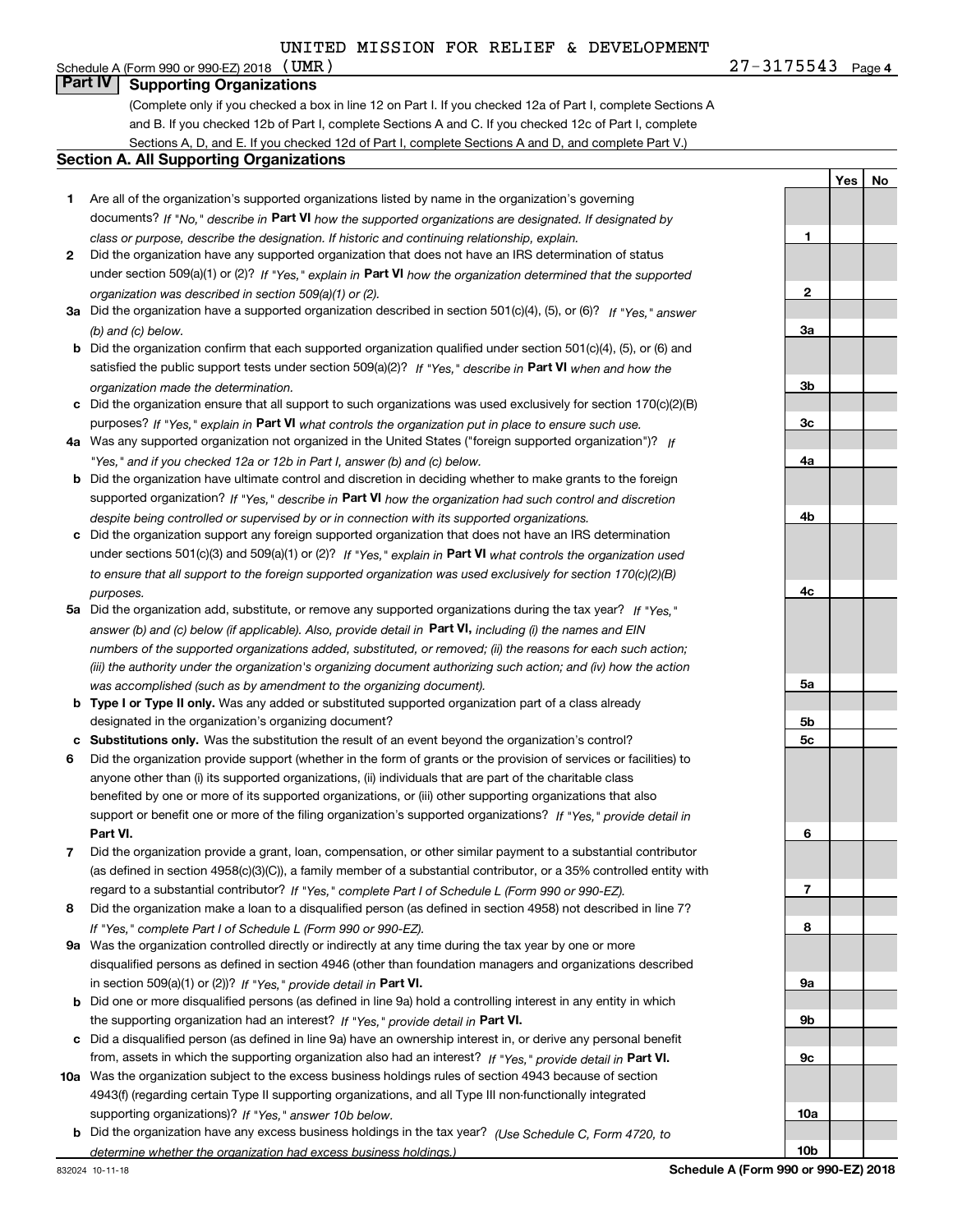**5** Schedule A (Form 990 or 990-EZ) 2018 Page (UMR) 27-3175543

|    | Part IV<br><b>Supporting Organizations (continued)</b>                                                                            |                 |     |    |
|----|-----------------------------------------------------------------------------------------------------------------------------------|-----------------|-----|----|
|    |                                                                                                                                   |                 | Yes | No |
| 11 | Has the organization accepted a gift or contribution from any of the following persons?                                           |                 |     |    |
|    | a A person who directly or indirectly controls, either alone or together with persons described in (b) and (c)                    |                 |     |    |
|    | below, the governing body of a supported organization?                                                                            | 11a             |     |    |
|    | <b>b</b> A family member of a person described in (a) above?                                                                      | 11 <sub>b</sub> |     |    |
|    | c A 35% controlled entity of a person described in (a) or (b) above? If "Yes" to a, b, or c, provide detail in Part VI.           | 11c             |     |    |
|    | <b>Section B. Type I Supporting Organizations</b>                                                                                 |                 |     |    |
|    |                                                                                                                                   |                 | Yes | No |
| 1  | Did the directors, trustees, or membership of one or more supported organizations have the power to                               |                 |     |    |
|    | regularly appoint or elect at least a majority of the organization's directors or trustees at all times during the                |                 |     |    |
|    | tax year? If "No," describe in Part VI how the supported organization(s) effectively operated, supervised, or                     |                 |     |    |
|    | controlled the organization's activities. If the organization had more than one supported organization,                           |                 |     |    |
|    | describe how the powers to appoint and/or remove directors or trustees were allocated among the supported                         |                 |     |    |
|    | organizations and what conditions or restrictions, if any, applied to such powers during the tax year.                            | 1               |     |    |
| 2  | Did the organization operate for the benefit of any supported organization other than the supported                               |                 |     |    |
|    | organization(s) that operated, supervised, or controlled the supporting organization? If "Yes," explain in                        |                 |     |    |
|    | Part VI how providing such benefit carried out the purposes of the supported organization(s) that operated,                       |                 |     |    |
|    | supervised, or controlled the supporting organization.                                                                            | 2               |     |    |
|    | <b>Section C. Type II Supporting Organizations</b>                                                                                |                 |     |    |
|    |                                                                                                                                   |                 | Yes | No |
| 1  | Were a majority of the organization's directors or trustees during the tax year also a majority of the directors                  |                 |     |    |
|    | or trustees of each of the organization's supported organization(s)? If "No." describe in Part VI how control                     |                 |     |    |
|    | or management of the supporting organization was vested in the same persons that controlled or managed                            |                 |     |    |
|    | the supported organization(s).                                                                                                    | 1               |     |    |
|    | <b>Section D. All Type III Supporting Organizations</b>                                                                           |                 |     |    |
|    |                                                                                                                                   |                 | Yes | No |
| 1  | Did the organization provide to each of its supported organizations, by the last day of the fifth month of the                    |                 |     |    |
|    | organization's tax year, (i) a written notice describing the type and amount of support provided during the prior tax             |                 |     |    |
|    | year, (ii) a copy of the Form 990 that was most recently filed as of the date of notification, and (iii) copies of the            |                 |     |    |
|    | organization's governing documents in effect on the date of notification, to the extent not previously provided?                  | 1               |     |    |
| 2  | Were any of the organization's officers, directors, or trustees either (i) appointed or elected by the supported                  |                 |     |    |
|    | organization(s) or (ii) serving on the governing body of a supported organization? If "No," explain in Part VI how                |                 |     |    |
|    | the organization maintained a close and continuous working relationship with the supported organization(s).                       | 2               |     |    |
| 3  | By reason of the relationship described in (2), did the organization's supported organizations have a                             |                 |     |    |
|    | significant voice in the organization's investment policies and in directing the use of the organization's                        |                 |     |    |
|    | income or assets at all times during the tax year? If "Yes," describe in Part VI the role the organization's                      |                 |     |    |
|    | supported organizations played in this regard.                                                                                    | 3               |     |    |
|    | Section E. Type III Functionally Integrated Supporting Organizations                                                              |                 |     |    |
| 1  | Check the box next to the method that the organization used to satisfy the Integral Part Test during the year (see instructions). |                 |     |    |
| a  | The organization satisfied the Activities Test. Complete line 2 below.                                                            |                 |     |    |
| b  | The organization is the parent of each of its supported organizations. Complete line 3 below.                                     |                 |     |    |
| c  | The organization supported a governmental entity. Describe in Part VI how you supported a government entity (see instructions),   |                 |     |    |
| 2  | Activities Test. Answer (a) and (b) below.                                                                                        |                 | Yes | No |
| а  | Did substantially all of the organization's activities during the tax year directly further the exempt purposes of                |                 |     |    |
|    | the supported organization(s) to which the organization was responsive? If "Yes," then in Part VI identify                        |                 |     |    |
|    | those supported organizations and explain how these activities directly furthered their exempt purposes,                          |                 |     |    |
|    | how the organization was responsive to those supported organizations, and how the organization determined                         |                 |     |    |
|    | that these activities constituted substantially all of its activities.                                                            | 2a              |     |    |
|    | <b>b</b> Did the activities described in (a) constitute activities that, but for the organization's involvement, one or more      |                 |     |    |
|    | of the organization's supported organization(s) would have been engaged in? If "Yes," explain in Part VI the                      |                 |     |    |
|    | reasons for the organization's position that its supported organization(s) would have engaged in these                            |                 |     |    |
|    | activities but for the organization's involvement.                                                                                | 2b              |     |    |
| з  | Parent of Supported Organizations. Answer (a) and (b) below.                                                                      |                 |     |    |
|    | a Did the organization have the power to regularly appoint or elect a majority of the officers, directors, or                     |                 |     |    |
|    | trustees of each of the supported organizations? Provide details in Part VI.                                                      | За              |     |    |
|    | <b>b</b> Did the organization exercise a substantial degree of direction over the policies, programs, and activities of each      |                 |     |    |
|    | of its supported organizations? If "Yes." describe in Part VI the role played by the organization in this regard.                 | Зb              |     |    |
|    |                                                                                                                                   |                 |     |    |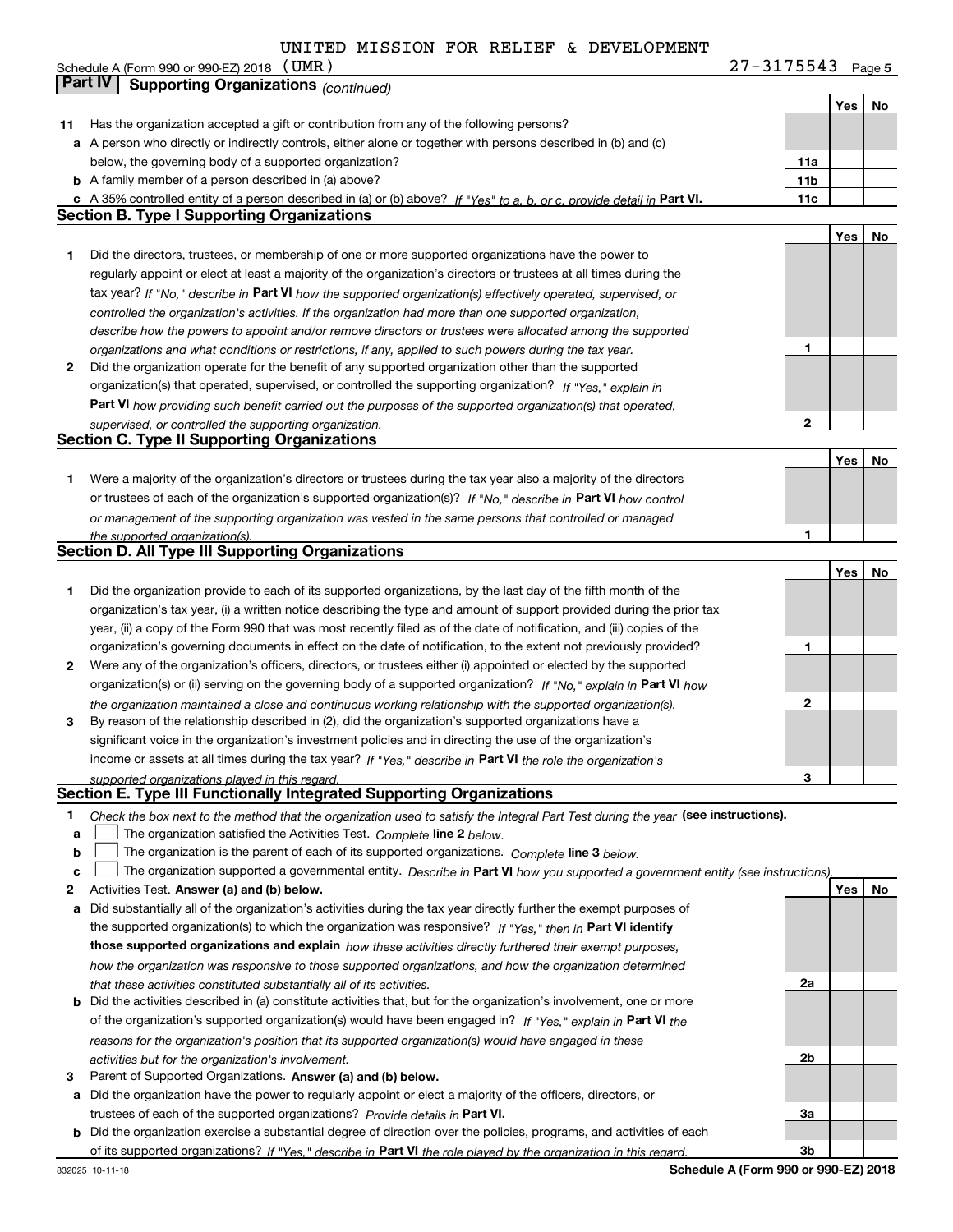| UNITED MISSION FOR RELIEF & DEVELOPMENT |
|-----------------------------------------|
|                                         |

|              | Schedule A (Form 990 or 990-EZ) 2018 (UMR)                                                                                                        |                |                | $27 - 3175543$ Page 6          |
|--------------|---------------------------------------------------------------------------------------------------------------------------------------------------|----------------|----------------|--------------------------------|
|              | <b>Part V</b><br>Type III Non-Functionally Integrated 509(a)(3) Supporting Organizations                                                          |                |                |                                |
| 1            | Check here if the organization satisfied the Integral Part Test as a qualifying trust on Nov. 20, 1970 (explain in Part VI.) See instructions. Al |                |                |                                |
|              | other Type III non-functionally integrated supporting organizations must complete Sections A through E.                                           |                |                |                                |
|              | Section A - Adjusted Net Income                                                                                                                   |                | (A) Prior Year | (B) Current Year<br>(optional) |
| 1            | Net short-term capital gain                                                                                                                       | 1.             |                |                                |
| 2            | Recoveries of prior-year distributions                                                                                                            | $\mathbf{2}$   |                |                                |
| 3            | Other gross income (see instructions)                                                                                                             | 3              |                |                                |
| 4            | Add lines 1 through 3                                                                                                                             | 4              |                |                                |
| 5            | Depreciation and depletion                                                                                                                        | 5              |                |                                |
| 6            | Portion of operating expenses paid or incurred for production or                                                                                  |                |                |                                |
|              | collection of gross income or for management, conservation, or                                                                                    |                |                |                                |
|              | maintenance of property held for production of income (see instructions)                                                                          | 6              |                |                                |
| 7            | Other expenses (see instructions)                                                                                                                 | $\overline{7}$ |                |                                |
| 8            | Adjusted Net Income (subtract lines 5, 6, and 7 from line 4)                                                                                      | 8              |                |                                |
|              | <b>Section B - Minimum Asset Amount</b>                                                                                                           |                | (A) Prior Year | (B) Current Year<br>(optional) |
| 1            | Aggregate fair market value of all non-exempt-use assets (see                                                                                     |                |                |                                |
|              | instructions for short tax year or assets held for part of year):                                                                                 |                |                |                                |
|              | a Average monthly value of securities                                                                                                             | 1a             |                |                                |
|              | <b>b</b> Average monthly cash balances                                                                                                            | 1b             |                |                                |
|              | c Fair market value of other non-exempt-use assets                                                                                                | 1c             |                |                                |
|              | d Total (add lines 1a, 1b, and 1c)                                                                                                                | 1d             |                |                                |
|              | e Discount claimed for blockage or other                                                                                                          |                |                |                                |
|              | factors (explain in detail in Part VI):                                                                                                           |                |                |                                |
| $\mathbf{2}$ | Acquisition indebtedness applicable to non-exempt-use assets                                                                                      | $\mathbf{2}$   |                |                                |
| 3            | Subtract line 2 from line 1d                                                                                                                      | 3              |                |                                |
| 4            | Cash deemed held for exempt use. Enter 1-1/2% of line 3 (for greater amount,                                                                      |                |                |                                |
|              | see instructions)                                                                                                                                 | 4              |                |                                |
| 5            | Net value of non-exempt-use assets (subtract line 4 from line 3)                                                                                  | 5              |                |                                |
| 6            | Multiply line 5 by .035                                                                                                                           | 6              |                |                                |
| 7            | Recoveries of prior-year distributions                                                                                                            | $\overline{7}$ |                |                                |
| 8            | Minimum Asset Amount (add line 7 to line 6)                                                                                                       | 8              |                |                                |
|              | <b>Section C - Distributable Amount</b>                                                                                                           |                |                | <b>Current Year</b>            |
| $\mathbf{1}$ | Adjusted net income for prior year (from Section A, line 8, Column A)                                                                             | 1              |                |                                |
| 2            | Enter 85% of line 1                                                                                                                               | $\mathbf{2}$   |                |                                |
| 3            | Minimum asset amount for prior year (from Section B, line 8, Column A)                                                                            | 3              |                |                                |
| 4            | Enter greater of line 2 or line 3                                                                                                                 | 4              |                |                                |
| 5            | Income tax imposed in prior year                                                                                                                  | 5              |                |                                |
| 6            | <b>Distributable Amount.</b> Subtract line 5 from line 4, unless subject to                                                                       |                |                |                                |
|              | emergency temporary reduction (see instructions)                                                                                                  | 6              |                |                                |

**7** Check here if the current year is the organization's first as a non-functionally integrated Type III supporting organization (see instructions).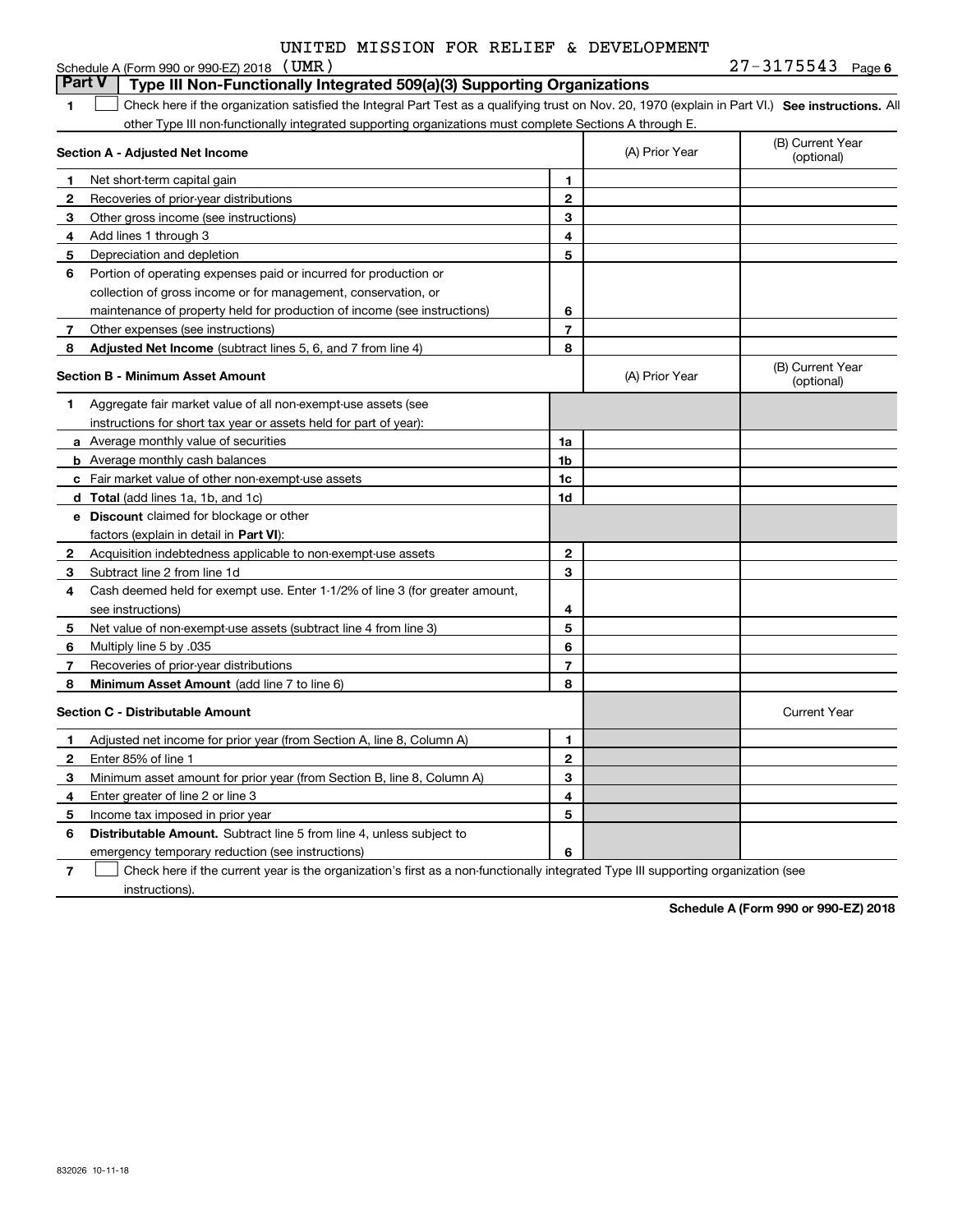|               | Schedule A (Form 990 or 990-EZ) 2018 $(UMR)$                                               |                                    |                                               | $27 - 3175543$ Page 7                            |
|---------------|--------------------------------------------------------------------------------------------|------------------------------------|-----------------------------------------------|--------------------------------------------------|
| <b>Part V</b> | Type III Non-Functionally Integrated 509(a)(3) Supporting Organizations                    |                                    | (continued)                                   |                                                  |
|               | <b>Section D - Distributions</b>                                                           |                                    |                                               | <b>Current Year</b>                              |
| 1             | Amounts paid to supported organizations to accomplish exempt purposes                      |                                    |                                               |                                                  |
| $\mathbf{2}$  | Amounts paid to perform activity that directly furthers exempt purposes of supported       |                                    |                                               |                                                  |
|               | organizations, in excess of income from activity                                           |                                    |                                               |                                                  |
| 3             | Administrative expenses paid to accomplish exempt purposes of supported organizations      |                                    |                                               |                                                  |
| 4             | Amounts paid to acquire exempt-use assets                                                  |                                    |                                               |                                                  |
| 5             | Qualified set-aside amounts (prior IRS approval required)                                  |                                    |                                               |                                                  |
| 6             | Other distributions (describe in Part VI). See instructions.                               |                                    |                                               |                                                  |
| 7             | <b>Total annual distributions.</b> Add lines 1 through 6.                                  |                                    |                                               |                                                  |
| 8             | Distributions to attentive supported organizations to which the organization is responsive |                                    |                                               |                                                  |
|               | (provide details in Part VI). See instructions.                                            |                                    |                                               |                                                  |
| 9             | Distributable amount for 2018 from Section C, line 6                                       |                                    |                                               |                                                  |
| 10            | Line 8 amount divided by line 9 amount                                                     |                                    |                                               |                                                  |
|               | <b>Section E - Distribution Allocations</b> (see instructions)                             | (i)<br><b>Excess Distributions</b> | (ii)<br><b>Underdistributions</b><br>Pre-2018 | (iii)<br><b>Distributable</b><br>Amount for 2018 |
| 1             | Distributable amount for 2018 from Section C, line 6                                       |                                    |                                               |                                                  |
| 2             | Underdistributions, if any, for years prior to 2018 (reason-                               |                                    |                                               |                                                  |
|               | able cause required- explain in Part VI). See instructions.                                |                                    |                                               |                                                  |
| 3             | Excess distributions carryover, if any, to 2018                                            |                                    |                                               |                                                  |
|               | <b>a</b> From 2013                                                                         |                                    |                                               |                                                  |
|               | <b>b</b> From 2014                                                                         |                                    |                                               |                                                  |
|               | c From 2015                                                                                |                                    |                                               |                                                  |
|               | d From 2016                                                                                |                                    |                                               |                                                  |
|               | e From 2017                                                                                |                                    |                                               |                                                  |
|               | <b>Total</b> of lines 3a through e                                                         |                                    |                                               |                                                  |
| g             | Applied to underdistributions of prior years                                               |                                    |                                               |                                                  |
|               | <b>h</b> Applied to 2018 distributable amount                                              |                                    |                                               |                                                  |
|               | Carryover from 2013 not applied (see instructions)                                         |                                    |                                               |                                                  |
|               | Remainder. Subtract lines 3g, 3h, and 3i from 3f.                                          |                                    |                                               |                                                  |
| 4             | Distributions for 2018 from Section D,                                                     |                                    |                                               |                                                  |
|               | line $7:$                                                                                  |                                    |                                               |                                                  |
|               | a Applied to underdistributions of prior years                                             |                                    |                                               |                                                  |
|               | <b>b</b> Applied to 2018 distributable amount                                              |                                    |                                               |                                                  |
|               | c Remainder. Subtract lines 4a and 4b from 4.                                              |                                    |                                               |                                                  |
| 5             | Remaining underdistributions for years prior to 2018, if                                   |                                    |                                               |                                                  |
|               | any. Subtract lines 3g and 4a from line 2. For result greater                              |                                    |                                               |                                                  |
|               | than zero, explain in Part VI. See instructions.                                           |                                    |                                               |                                                  |
| 6             | Remaining underdistributions for 2018. Subtract lines 3h                                   |                                    |                                               |                                                  |
|               | and 4b from line 1. For result greater than zero, explain in                               |                                    |                                               |                                                  |
|               | Part VI. See instructions.                                                                 |                                    |                                               |                                                  |
| 7             | Excess distributions carryover to 2019. Add lines 3j<br>and 4c.                            |                                    |                                               |                                                  |
| 8.            | Breakdown of line 7:                                                                       |                                    |                                               |                                                  |
|               | a Excess from 2014                                                                         |                                    |                                               |                                                  |
|               | <b>b</b> Excess from 2015                                                                  |                                    |                                               |                                                  |
|               | c Excess from 2016                                                                         |                                    |                                               |                                                  |
|               | d Excess from 2017                                                                         |                                    |                                               |                                                  |
|               | e Excess from 2018                                                                         |                                    |                                               |                                                  |
|               |                                                                                            |                                    |                                               |                                                  |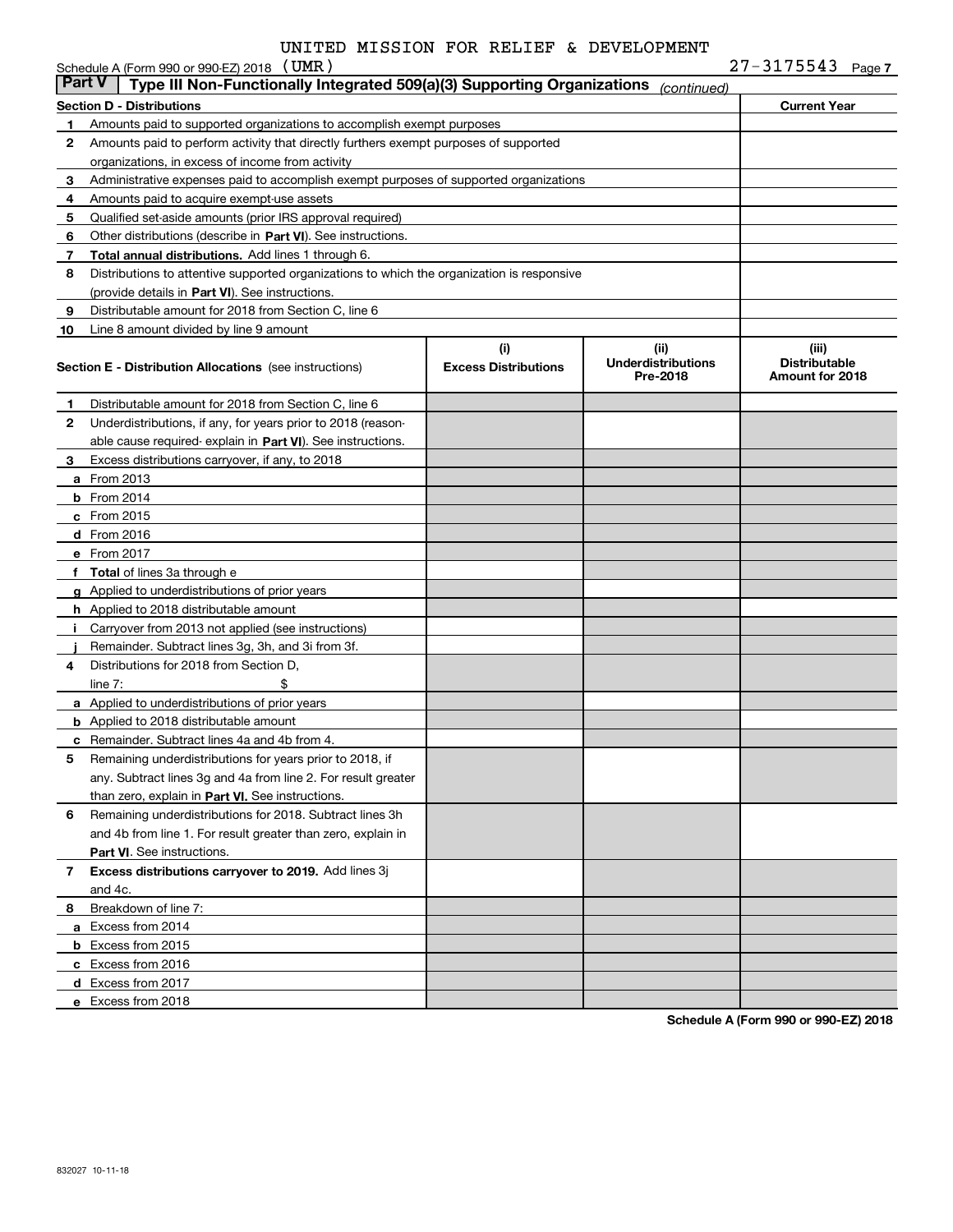|                | Schedule A (Form 990 or 990-EZ) 2018 (UMR)                                                                                                                                                                                                                                                                                                                                                                                              | UNITED MISSION FOR RELIEF & DEVELOPMENT |  |  | $27 - 3175543$<br>Page 8                                                                                                                         |
|----------------|-----------------------------------------------------------------------------------------------------------------------------------------------------------------------------------------------------------------------------------------------------------------------------------------------------------------------------------------------------------------------------------------------------------------------------------------|-----------------------------------------|--|--|--------------------------------------------------------------------------------------------------------------------------------------------------|
| <b>Part VI</b> | Supplemental Information. Provide the explanations required by Part II, line 10; Part II, line 17a or 17b; Part III, line 12;<br>Part IV, Section A, lines 1, 2, 3b, 3c, 4b, 4c, 5a, 6, 9a, 9b, 9c, 11a, 11b, and 11c; Part IV, Section B, lines 1 and 2; Part IV, Section C,<br>Section D, lines 5, 6, and 8; and Part V, Section E, lines 2, 5, and 6. Also complete this part for any additional information.<br>(See instructions.) |                                         |  |  | line 1; Part IV, Section D, lines 2 and 3; Part IV, Section E, lines 1c, 2a, 2b, 3a, and 3b; Part V, line 1; Part V, Section B, line 1e; Part V, |
|                |                                                                                                                                                                                                                                                                                                                                                                                                                                         |                                         |  |  |                                                                                                                                                  |
|                |                                                                                                                                                                                                                                                                                                                                                                                                                                         |                                         |  |  |                                                                                                                                                  |
|                |                                                                                                                                                                                                                                                                                                                                                                                                                                         |                                         |  |  |                                                                                                                                                  |
|                |                                                                                                                                                                                                                                                                                                                                                                                                                                         |                                         |  |  |                                                                                                                                                  |
|                |                                                                                                                                                                                                                                                                                                                                                                                                                                         |                                         |  |  |                                                                                                                                                  |
|                |                                                                                                                                                                                                                                                                                                                                                                                                                                         |                                         |  |  |                                                                                                                                                  |
|                |                                                                                                                                                                                                                                                                                                                                                                                                                                         |                                         |  |  |                                                                                                                                                  |
|                |                                                                                                                                                                                                                                                                                                                                                                                                                                         |                                         |  |  |                                                                                                                                                  |
|                |                                                                                                                                                                                                                                                                                                                                                                                                                                         |                                         |  |  |                                                                                                                                                  |
|                |                                                                                                                                                                                                                                                                                                                                                                                                                                         |                                         |  |  |                                                                                                                                                  |
|                |                                                                                                                                                                                                                                                                                                                                                                                                                                         |                                         |  |  |                                                                                                                                                  |
|                |                                                                                                                                                                                                                                                                                                                                                                                                                                         |                                         |  |  |                                                                                                                                                  |
|                |                                                                                                                                                                                                                                                                                                                                                                                                                                         |                                         |  |  |                                                                                                                                                  |
|                |                                                                                                                                                                                                                                                                                                                                                                                                                                         |                                         |  |  |                                                                                                                                                  |
|                |                                                                                                                                                                                                                                                                                                                                                                                                                                         |                                         |  |  |                                                                                                                                                  |
|                |                                                                                                                                                                                                                                                                                                                                                                                                                                         |                                         |  |  |                                                                                                                                                  |
|                |                                                                                                                                                                                                                                                                                                                                                                                                                                         |                                         |  |  |                                                                                                                                                  |
|                |                                                                                                                                                                                                                                                                                                                                                                                                                                         |                                         |  |  |                                                                                                                                                  |
|                |                                                                                                                                                                                                                                                                                                                                                                                                                                         |                                         |  |  |                                                                                                                                                  |
|                |                                                                                                                                                                                                                                                                                                                                                                                                                                         |                                         |  |  |                                                                                                                                                  |
|                |                                                                                                                                                                                                                                                                                                                                                                                                                                         |                                         |  |  |                                                                                                                                                  |
|                |                                                                                                                                                                                                                                                                                                                                                                                                                                         |                                         |  |  |                                                                                                                                                  |
|                |                                                                                                                                                                                                                                                                                                                                                                                                                                         |                                         |  |  |                                                                                                                                                  |
|                |                                                                                                                                                                                                                                                                                                                                                                                                                                         |                                         |  |  |                                                                                                                                                  |
|                |                                                                                                                                                                                                                                                                                                                                                                                                                                         |                                         |  |  |                                                                                                                                                  |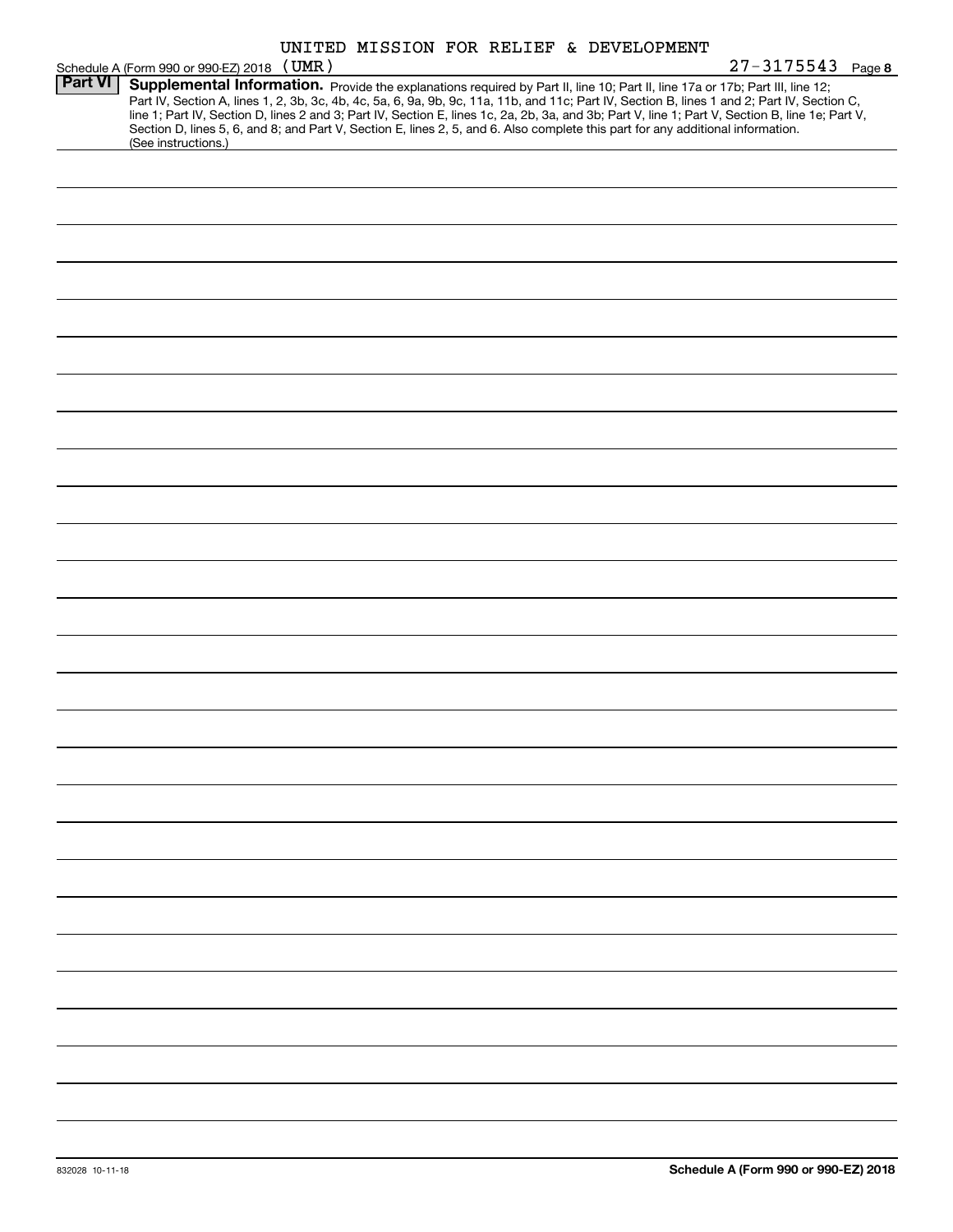Department of the Treasury Internal Revenue Service **(Form 990, 990-EZ, or 990-PF)**

Name of the organization

# **Schedule B Schedule of Contributors**

**| Attach to Form 990, Form 990-EZ, or Form 990-PF. | Go to www.irs.gov/Form990 for the latest information.** OMB No. 1545-0047

**2018**

**Employer identification number**

(UMR) 27-3175543

|            | (UMR )                                |  |  |  |  | UNITED MISSION FOR RELIEF & DEVELOPMENT |  |  |  |
|------------|---------------------------------------|--|--|--|--|-----------------------------------------|--|--|--|
|            | <b>Organization type (check one):</b> |  |  |  |  |                                         |  |  |  |
| Filers of: | Section:                              |  |  |  |  |                                         |  |  |  |

| Form 990 or 990-EZ | $\boxed{\mathbf{X}}$ 501(c)( 3) (enter number) organization                 |
|--------------------|-----------------------------------------------------------------------------|
|                    | $4947(a)(1)$ nonexempt charitable trust not treated as a private foundation |
|                    | 527 political organization                                                  |
| Form 990-PF        | 501(c)(3) exempt private foundation                                         |
|                    | 4947(a)(1) nonexempt charitable trust treated as a private foundation       |
|                    | 501(c)(3) taxable private foundation                                        |

Check if your organization is covered by the **General Rule** or a **Special Rule. Note:**  Only a section 501(c)(7), (8), or (10) organization can check boxes for both the General Rule and a Special Rule. See instructions.

#### **General Rule**

 $\mathcal{L}^{\text{max}}$ 

For an organization filing Form 990, 990-EZ, or 990-PF that received, during the year, contributions totaling \$5,000 or more (in money or property) from any one contributor. Complete Parts I and II. See instructions for determining a contributor's total contributions.

#### **Special Rules**

any one contributor, during the year, total contributions of the greater of  $\,$  (1) \$5,000; or **(2)** 2% of the amount on (i) Form 990, Part VIII, line 1h;  $\boxed{\textbf{X}}$  For an organization described in section 501(c)(3) filing Form 990 or 990-EZ that met the 33 1/3% support test of the regulations under sections 509(a)(1) and 170(b)(1)(A)(vi), that checked Schedule A (Form 990 or 990-EZ), Part II, line 13, 16a, or 16b, and that received from or (ii) Form 990-EZ, line 1. Complete Parts I and II.

year, total contributions of more than \$1,000 *exclusively* for religious, charitable, scientific, literary, or educational purposes, or for the For an organization described in section 501(c)(7), (8), or (10) filing Form 990 or 990-EZ that received from any one contributor, during the prevention of cruelty to children or animals. Complete Parts I (entering "N/A" in column (b) instead of the contributor name and address), II, and III.  $\mathcal{L}^{\text{max}}$ 

purpose. Don't complete any of the parts unless the **General Rule** applies to this organization because it received *nonexclusively* year, contributions <sub>exclusively</sub> for religious, charitable, etc., purposes, but no such contributions totaled more than \$1,000. If this box is checked, enter here the total contributions that were received during the year for an  $\;$ exclusively religious, charitable, etc., For an organization described in section 501(c)(7), (8), or (10) filing Form 990 or 990-EZ that received from any one contributor, during the religious, charitable, etc., contributions totaling \$5,000 or more during the year  $\Box$ — $\Box$   $\Box$  $\mathcal{L}^{\text{max}}$ 

**Caution:**  An organization that isn't covered by the General Rule and/or the Special Rules doesn't file Schedule B (Form 990, 990-EZ, or 990-PF),  **must** but it answer "No" on Part IV, line 2, of its Form 990; or check the box on line H of its Form 990-EZ or on its Form 990-PF, Part I, line 2, to certify that it doesn't meet the filing requirements of Schedule B (Form 990, 990-EZ, or 990-PF).

**For Paperwork Reduction Act Notice, see the instructions for Form 990, 990-EZ, or 990-PF. Schedule B (Form 990, 990-EZ, or 990-PF) (2018)** LHA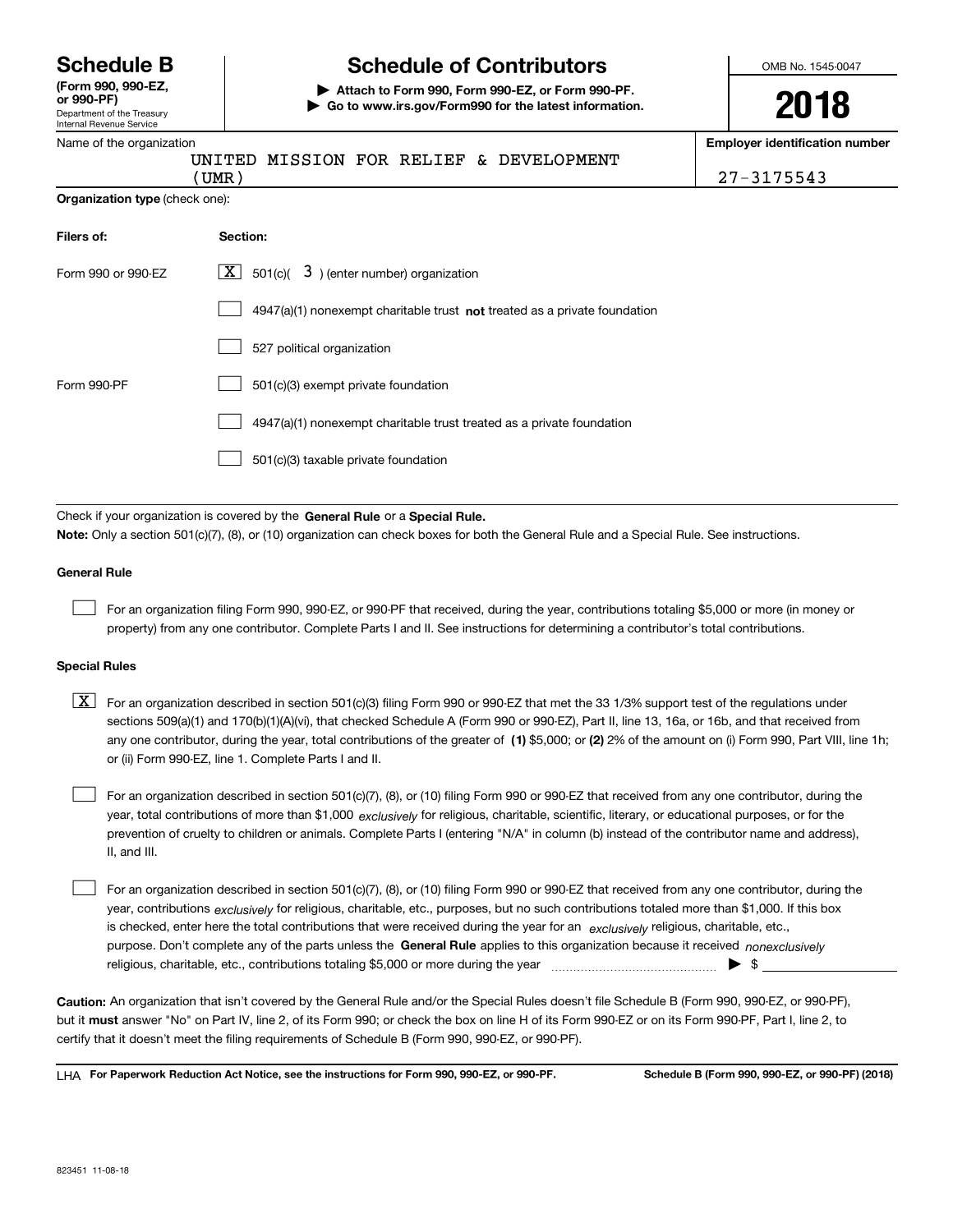# Schedule B (Form 990, 990-EZ, or 990-PF) (2018) Page 2

# UNITED MISSION FOR RELIEF & DEVELOPMENT

|                  | Schedule B (Form 990, 990-EZ, or 990-PF) (2018)                                                       |                                   | Page 2                                                                                                      |
|------------------|-------------------------------------------------------------------------------------------------------|-----------------------------------|-------------------------------------------------------------------------------------------------------------|
| (UMR)            | Name of organization<br>UNITED MISSION FOR RELIEF & DEVELOPMENT                                       |                                   | <b>Employer identification number</b><br>27-3175543                                                         |
| Part I           | <b>Contributors</b> (see instructions). Use duplicate copies of Part I if additional space is needed. |                                   |                                                                                                             |
| (a)<br>No.       | (b)<br>Name, address, and ZIP + 4                                                                     | (c)<br><b>Total contributions</b> | (d)<br>Type of contribution                                                                                 |
| 1                | <b>GLOBUS RELIEF</b><br>1775 W 1500 S SALT LAKE CITY<br>SALT LAKE CITY, UT 84104                      | 74,426,236.<br>\$                 | Person<br>Payroll<br>$\overline{\text{X}}$<br>Noncash<br>(Complete Part II for<br>noncash contributions.)   |
| (a)<br>No.       | (b)<br>Name, address, and ZIP + 4                                                                     | (c)<br><b>Total contributions</b> | (d)<br>Type of contribution                                                                                 |
| $\boldsymbol{2}$ | WORLD MEDICAL RELIEF<br>21725 MELROSE AVE<br>SOUTHFIELD, MI 48075                                     | 2,184,220.<br>\$                  | Person<br>Payroll<br>$\overline{\mathbf{X}}$<br>Noncash<br>(Complete Part II for<br>noncash contributions.) |
| (a)<br>No.       | (b)<br>Name, address, and ZIP + 4                                                                     | (c)<br><b>Total contributions</b> | (d)<br>Type of contribution                                                                                 |
|                  |                                                                                                       | \$                                | Person<br>Payroll<br>Noncash<br>(Complete Part II for<br>noncash contributions.)                            |
| (a)<br>No.       | (b)<br>Name, address, and ZIP + 4                                                                     | (c)<br><b>Total contributions</b> | (d)<br>Type of contribution                                                                                 |
|                  |                                                                                                       | \$                                | Person<br>Payroll<br>Noncash<br>(Complete Part II for<br>noncash contributions.)                            |
| (a)<br>No.       | (b)<br>Name, address, and ZIP + 4                                                                     | (c)<br><b>Total contributions</b> | (d)<br>Type of contribution                                                                                 |
|                  |                                                                                                       | \$                                | Person<br>Payroll<br>Noncash<br>(Complete Part II for<br>noncash contributions.)                            |
| (a)<br>No.       | (b)<br>Name, address, and ZIP + 4                                                                     | (c)<br><b>Total contributions</b> | (d)<br>Type of contribution                                                                                 |
|                  |                                                                                                       | \$                                | Person<br>Payroll<br>Noncash<br>(Complete Part II for<br>noncash contributions.)                            |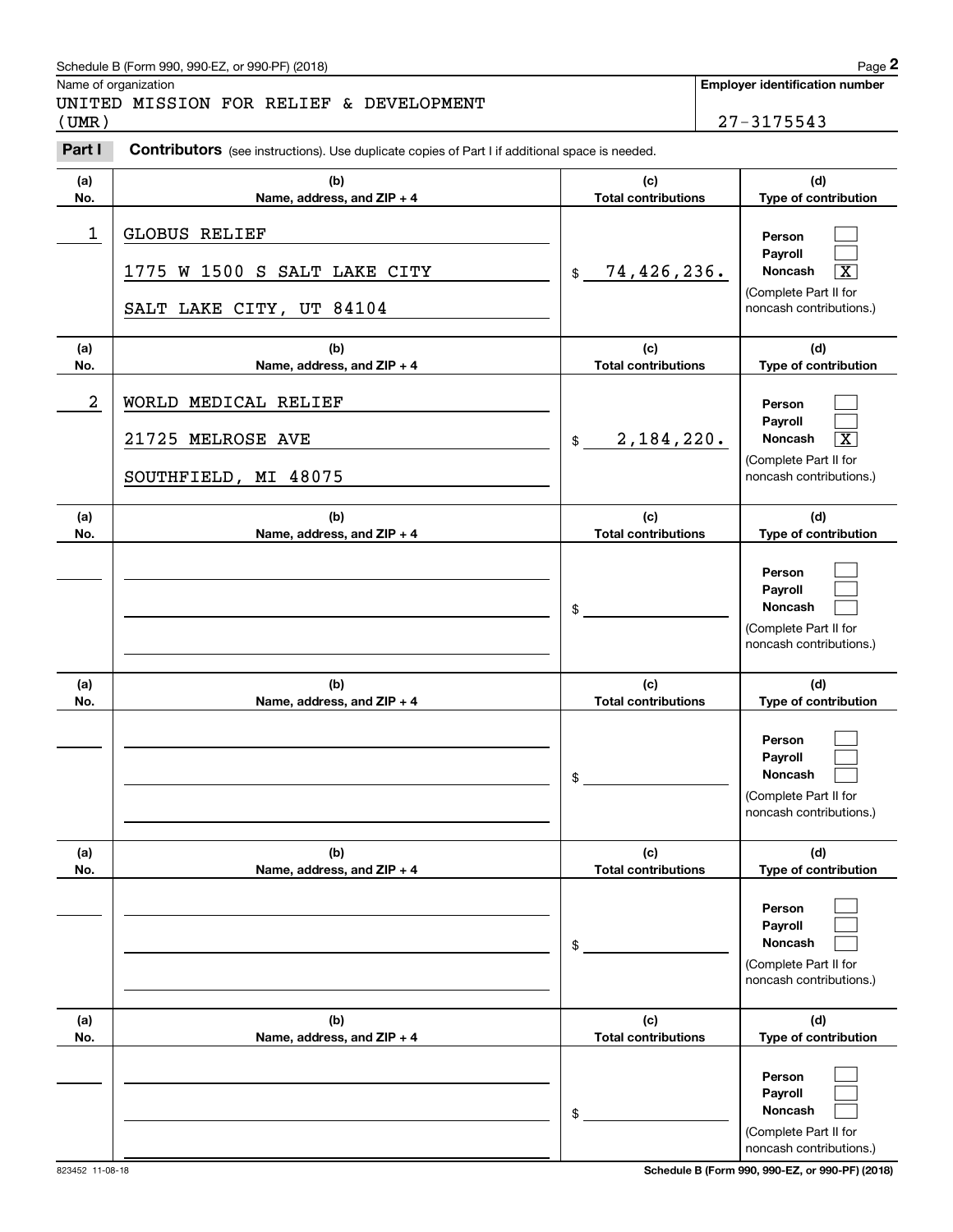|                      | Schedule B (Form 990, 990-EZ, or 990-PF) (2018)                                                     |                                          |            | Page 3                                |  |
|----------------------|-----------------------------------------------------------------------------------------------------|------------------------------------------|------------|---------------------------------------|--|
| Name of organization |                                                                                                     |                                          |            | <b>Employer identification number</b> |  |
| (UMR)                | UNITED MISSION FOR RELIEF & DEVELOPMENT                                                             |                                          | 27-3175543 |                                       |  |
|                      |                                                                                                     |                                          |            |                                       |  |
| Part II              | Noncash Property (see instructions). Use duplicate copies of Part II if additional space is needed. |                                          |            |                                       |  |
| (a)                  |                                                                                                     | (c)                                      |            |                                       |  |
| No.<br>from          | (b)                                                                                                 | FMV (or estimate)                        |            | (d)                                   |  |
| Part I               | Description of noncash property given                                                               | (See instructions.)                      |            | Date received                         |  |
|                      | MEDICINE & MEDICAL EQUIPMENT                                                                        |                                          |            |                                       |  |
| 1                    |                                                                                                     |                                          |            |                                       |  |
|                      |                                                                                                     |                                          |            |                                       |  |
|                      |                                                                                                     | 74,426,236.<br>$\frac{1}{2}$             |            | 12/31/18                              |  |
| (a)                  |                                                                                                     |                                          |            |                                       |  |
| No.                  | (b)                                                                                                 | (c)<br>FMV (or estimate)                 |            | (d)                                   |  |
| from<br>Part I       | Description of noncash property given                                                               | (See instructions.)                      |            | Date received                         |  |
|                      | MEDICINE & MEDICAL EQUIPMENT                                                                        |                                          |            |                                       |  |
| 2                    |                                                                                                     |                                          |            |                                       |  |
|                      |                                                                                                     |                                          |            |                                       |  |
|                      |                                                                                                     | 2,184,220.<br>\$                         |            | 12/31/18                              |  |
| (a)                  |                                                                                                     |                                          |            |                                       |  |
| No.                  | (b)                                                                                                 | (c)                                      |            | (d)                                   |  |
| from                 | Description of noncash property given                                                               | FMV (or estimate)<br>(See instructions.) |            | Date received                         |  |
| Part I               |                                                                                                     |                                          |            |                                       |  |
|                      |                                                                                                     |                                          |            |                                       |  |
|                      |                                                                                                     |                                          |            |                                       |  |
|                      |                                                                                                     | \$                                       |            |                                       |  |
|                      |                                                                                                     |                                          |            |                                       |  |
| (a)<br>No.           | (b)                                                                                                 | (c)                                      |            | (d)                                   |  |
| from                 | Description of noncash property given                                                               | FMV (or estimate)<br>(See instructions.) |            | Date received                         |  |
| Part I               |                                                                                                     |                                          |            |                                       |  |
|                      |                                                                                                     |                                          |            |                                       |  |
|                      |                                                                                                     |                                          |            |                                       |  |
|                      |                                                                                                     | \$                                       |            |                                       |  |
|                      |                                                                                                     |                                          |            |                                       |  |
| (a)<br>No.           | (b)                                                                                                 | (c)                                      |            | (d)                                   |  |
| from                 | Description of noncash property given                                                               | FMV (or estimate)                        |            | Date received                         |  |
| Part I               |                                                                                                     | (See instructions.)                      |            |                                       |  |
|                      |                                                                                                     |                                          |            |                                       |  |
|                      |                                                                                                     |                                          |            |                                       |  |
|                      |                                                                                                     | \$                                       |            |                                       |  |
|                      |                                                                                                     |                                          |            |                                       |  |
| (a)<br>No.           |                                                                                                     | (c)                                      |            |                                       |  |
| from                 | (b)<br>Description of noncash property given                                                        | FMV (or estimate)                        |            | (d)<br>Date received                  |  |
| Part I               |                                                                                                     | (See instructions.)                      |            |                                       |  |
|                      |                                                                                                     |                                          |            |                                       |  |
|                      |                                                                                                     |                                          |            |                                       |  |
|                      |                                                                                                     | \$                                       |            |                                       |  |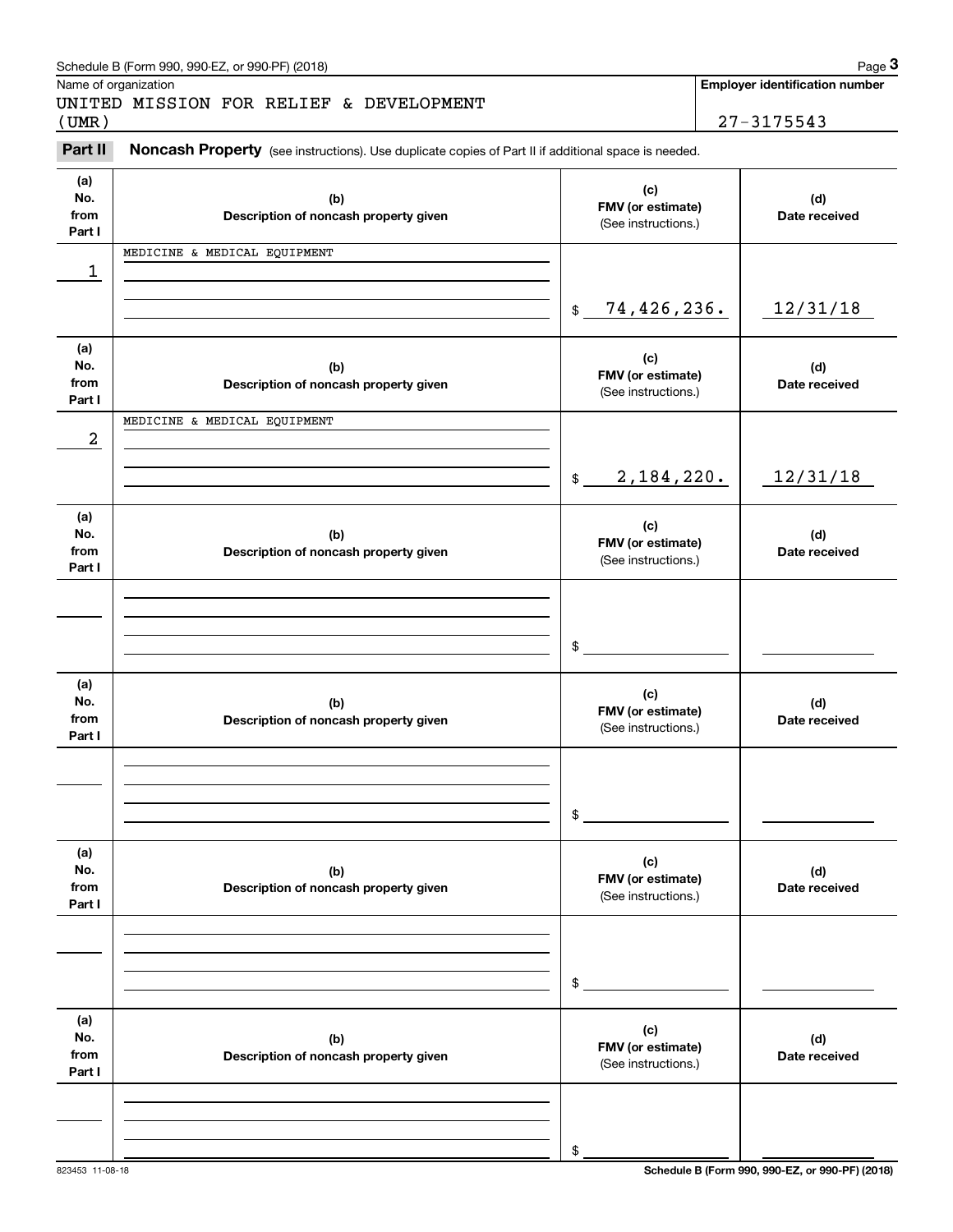|                      | Schedule B (Form 990, 990-EZ, or 990-PF) (2018)                                                                                                                                                                                                                                                 |                      | Page 4                                                                                                                                                         |
|----------------------|-------------------------------------------------------------------------------------------------------------------------------------------------------------------------------------------------------------------------------------------------------------------------------------------------|----------------------|----------------------------------------------------------------------------------------------------------------------------------------------------------------|
| Name of organization |                                                                                                                                                                                                                                                                                                 |                      | Employer identification number                                                                                                                                 |
|                      | UNITED MISSION FOR RELIEF & DEVELOPMENT                                                                                                                                                                                                                                                         |                      |                                                                                                                                                                |
| (UMR)                |                                                                                                                                                                                                                                                                                                 |                      | 27-3175543                                                                                                                                                     |
| Part III             |                                                                                                                                                                                                                                                                                                 |                      | Exclusively religious, charitable, etc., contributions to organizations described in section 501(c)(7), (8), or (10) that total more than \$1,000 for the year |
|                      | from any one contributor. Complete columns (a) through (e) and the following line entry. For organizations<br>completing Part III, enter the total of exclusively religious, charitable, etc., contributions of \$1,000 or less for the year. (Enter this info. once.) $\blacktriangleright$ \$ |                      |                                                                                                                                                                |
|                      | Use duplicate copies of Part III if additional space is needed.                                                                                                                                                                                                                                 |                      |                                                                                                                                                                |
| $(a)$ No.            |                                                                                                                                                                                                                                                                                                 |                      |                                                                                                                                                                |
| from<br>Part I       | (b) Purpose of gift                                                                                                                                                                                                                                                                             | (c) Use of gift      | (d) Description of how gift is held                                                                                                                            |
|                      |                                                                                                                                                                                                                                                                                                 |                      |                                                                                                                                                                |
|                      |                                                                                                                                                                                                                                                                                                 |                      |                                                                                                                                                                |
|                      |                                                                                                                                                                                                                                                                                                 |                      |                                                                                                                                                                |
|                      |                                                                                                                                                                                                                                                                                                 |                      |                                                                                                                                                                |
|                      |                                                                                                                                                                                                                                                                                                 | (e) Transfer of gift |                                                                                                                                                                |
|                      |                                                                                                                                                                                                                                                                                                 |                      |                                                                                                                                                                |
|                      | Transferee's name, address, and ZIP + 4                                                                                                                                                                                                                                                         |                      | Relationship of transferor to transferee                                                                                                                       |
|                      |                                                                                                                                                                                                                                                                                                 |                      |                                                                                                                                                                |
|                      |                                                                                                                                                                                                                                                                                                 |                      |                                                                                                                                                                |
|                      |                                                                                                                                                                                                                                                                                                 |                      |                                                                                                                                                                |
|                      |                                                                                                                                                                                                                                                                                                 |                      |                                                                                                                                                                |
| (a) No.<br>from      | (b) Purpose of gift                                                                                                                                                                                                                                                                             | (c) Use of gift      | (d) Description of how gift is held                                                                                                                            |
| Part I               |                                                                                                                                                                                                                                                                                                 |                      |                                                                                                                                                                |
|                      |                                                                                                                                                                                                                                                                                                 |                      |                                                                                                                                                                |
|                      |                                                                                                                                                                                                                                                                                                 |                      |                                                                                                                                                                |
|                      |                                                                                                                                                                                                                                                                                                 |                      |                                                                                                                                                                |
|                      |                                                                                                                                                                                                                                                                                                 |                      |                                                                                                                                                                |
|                      |                                                                                                                                                                                                                                                                                                 | (e) Transfer of gift |                                                                                                                                                                |
|                      |                                                                                                                                                                                                                                                                                                 |                      |                                                                                                                                                                |
|                      | Transferee's name, address, and $ZIP + 4$                                                                                                                                                                                                                                                       |                      | Relationship of transferor to transferee                                                                                                                       |
|                      |                                                                                                                                                                                                                                                                                                 |                      |                                                                                                                                                                |
|                      |                                                                                                                                                                                                                                                                                                 |                      |                                                                                                                                                                |
|                      |                                                                                                                                                                                                                                                                                                 |                      |                                                                                                                                                                |
| (a) No.              |                                                                                                                                                                                                                                                                                                 |                      |                                                                                                                                                                |
| from<br>Part I       | (b) Purpose of gift                                                                                                                                                                                                                                                                             | (c) Use of gift      | (d) Description of how gift is held                                                                                                                            |
|                      |                                                                                                                                                                                                                                                                                                 |                      |                                                                                                                                                                |
|                      |                                                                                                                                                                                                                                                                                                 |                      |                                                                                                                                                                |
|                      |                                                                                                                                                                                                                                                                                                 |                      |                                                                                                                                                                |
|                      |                                                                                                                                                                                                                                                                                                 |                      |                                                                                                                                                                |
|                      |                                                                                                                                                                                                                                                                                                 | (e) Transfer of gift |                                                                                                                                                                |
|                      |                                                                                                                                                                                                                                                                                                 |                      |                                                                                                                                                                |
|                      | Transferee's name, address, and ZIP + 4                                                                                                                                                                                                                                                         |                      | Relationship of transferor to transferee                                                                                                                       |
|                      |                                                                                                                                                                                                                                                                                                 |                      |                                                                                                                                                                |
|                      |                                                                                                                                                                                                                                                                                                 |                      |                                                                                                                                                                |
|                      |                                                                                                                                                                                                                                                                                                 |                      |                                                                                                                                                                |
|                      |                                                                                                                                                                                                                                                                                                 |                      |                                                                                                                                                                |
| (a) No.<br>from      | (b) Purpose of gift                                                                                                                                                                                                                                                                             | (c) Use of gift      | (d) Description of how gift is held                                                                                                                            |
| Part I               |                                                                                                                                                                                                                                                                                                 |                      |                                                                                                                                                                |
|                      |                                                                                                                                                                                                                                                                                                 |                      |                                                                                                                                                                |
|                      |                                                                                                                                                                                                                                                                                                 |                      |                                                                                                                                                                |
|                      |                                                                                                                                                                                                                                                                                                 |                      |                                                                                                                                                                |
|                      |                                                                                                                                                                                                                                                                                                 |                      |                                                                                                                                                                |
|                      |                                                                                                                                                                                                                                                                                                 | (e) Transfer of gift |                                                                                                                                                                |
|                      |                                                                                                                                                                                                                                                                                                 |                      |                                                                                                                                                                |
|                      | Transferee's name, address, and $ZIP + 4$                                                                                                                                                                                                                                                       |                      | Relationship of transferor to transferee                                                                                                                       |
|                      |                                                                                                                                                                                                                                                                                                 |                      |                                                                                                                                                                |
|                      |                                                                                                                                                                                                                                                                                                 |                      |                                                                                                                                                                |
|                      |                                                                                                                                                                                                                                                                                                 |                      |                                                                                                                                                                |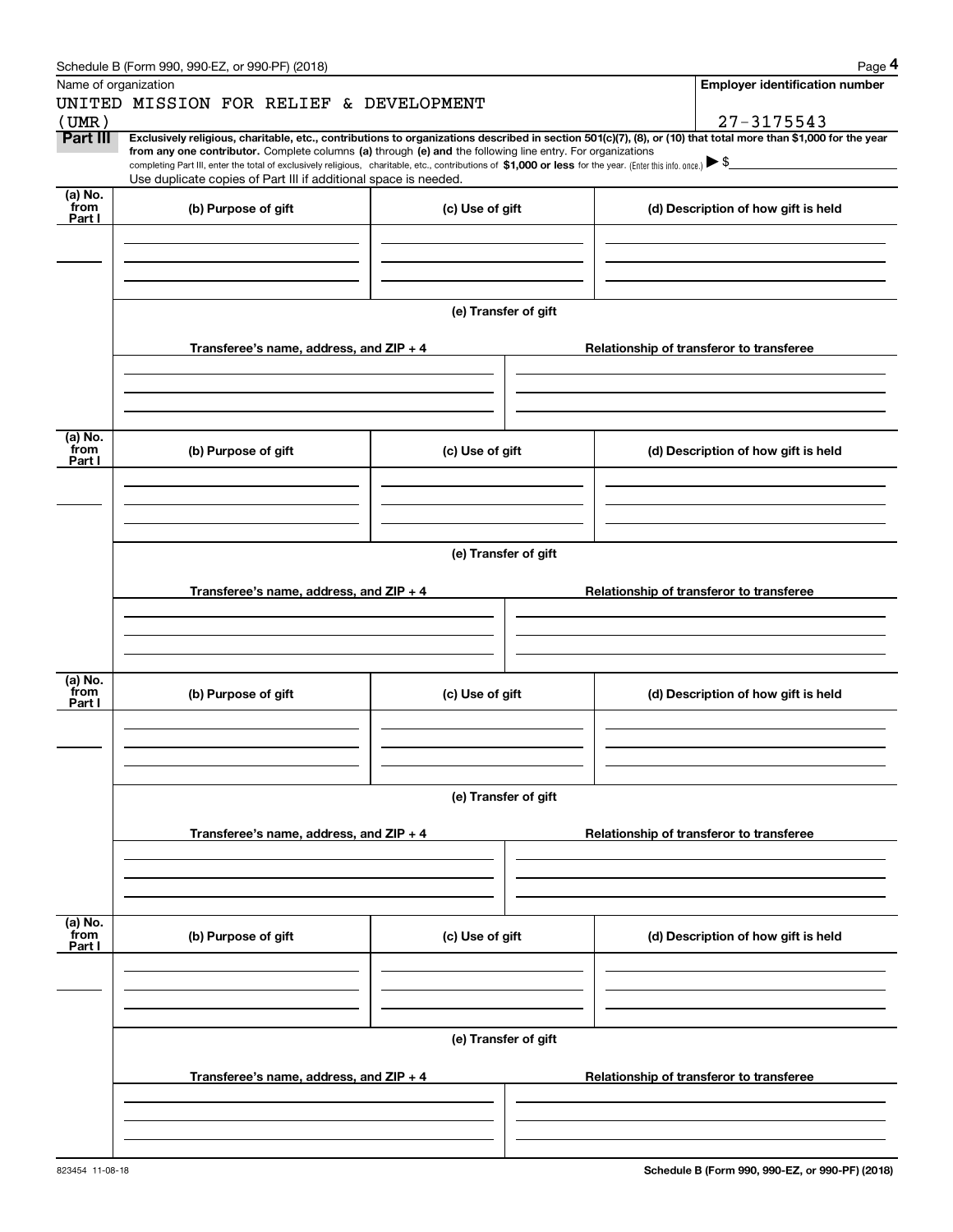|         | <b>SCHEDULE D</b>                   | <b>Supplemental Financial Statements</b>                                                                                                                                                                                      |                                                                                 |                                                    |                    | OMB No. 1545-0047                                       |
|---------|-------------------------------------|-------------------------------------------------------------------------------------------------------------------------------------------------------------------------------------------------------------------------------|---------------------------------------------------------------------------------|----------------------------------------------------|--------------------|---------------------------------------------------------|
|         | (Form 990)                          | Complete if the organization answered "Yes" on Form 990,                                                                                                                                                                      |                                                                                 |                                                    |                    |                                                         |
|         | Department of the Treasury          | Part IV, line 6, 7, 8, 9, 10, 11a, 11b, 11c, 11d, 11e, 11f, 12a, or 12b.                                                                                                                                                      | Attach to Form 990.                                                             |                                                    |                    | <b>Open to Public</b>                                   |
|         | Internal Revenue Service            | Go to www.irs.gov/Form990 for instructions and the latest information.                                                                                                                                                        |                                                                                 |                                                    |                    | <b>Inspection</b>                                       |
|         | Name of the organization            | UNITED MISSION FOR RELIEF & DEVELOPMENT<br>$($ UMR $)$                                                                                                                                                                        |                                                                                 |                                                    |                    | <b>Employer identification number</b><br>$27 - 3175543$ |
| Part I  |                                     | Organizations Maintaining Donor Advised Funds or Other Similar Funds or Accounts. Complete if the                                                                                                                             |                                                                                 |                                                    |                    |                                                         |
|         |                                     | organization answered "Yes" on Form 990, Part IV, line 6.                                                                                                                                                                     |                                                                                 |                                                    |                    |                                                         |
|         |                                     |                                                                                                                                                                                                                               |                                                                                 | (a) Donor advised funds                            |                    | (b) Funds and other accounts                            |
| 1       |                                     |                                                                                                                                                                                                                               |                                                                                 |                                                    |                    |                                                         |
| 2       |                                     | Aggregate value of contributions to (during year)                                                                                                                                                                             |                                                                                 |                                                    |                    |                                                         |
| 3       |                                     |                                                                                                                                                                                                                               | the contract of the contract of the contract of the contract of the contract of |                                                    |                    |                                                         |
| 4       |                                     |                                                                                                                                                                                                                               |                                                                                 |                                                    |                    |                                                         |
| 5       |                                     | Did the organization inform all donors and donor advisors in writing that the assets held in donor advised funds                                                                                                              |                                                                                 |                                                    |                    |                                                         |
|         |                                     |                                                                                                                                                                                                                               |                                                                                 |                                                    |                    | Yes<br>No                                               |
| 6       |                                     | Did the organization inform all grantees, donors, and donor advisors in writing that grant funds can be used only                                                                                                             |                                                                                 |                                                    |                    |                                                         |
|         |                                     | for charitable purposes and not for the benefit of the donor or donor advisor, or for any other purpose conferring                                                                                                            |                                                                                 |                                                    |                    |                                                         |
| Part II | impermissible private benefit?      | Conservation Easements. Complete if the organization answered "Yes" on Form 990, Part IV, line 7.                                                                                                                             |                                                                                 |                                                    |                    | Yes<br>No                                               |
| 1.      |                                     | Purpose(s) of conservation easements held by the organization (check all that apply).                                                                                                                                         |                                                                                 |                                                    |                    |                                                         |
|         |                                     | Preservation of land for public use (e.g., recreation or education)                                                                                                                                                           |                                                                                 | Preservation of a historically important land area |                    |                                                         |
|         |                                     | Protection of natural habitat                                                                                                                                                                                                 |                                                                                 | Preservation of a certified historic structure     |                    |                                                         |
|         |                                     | Preservation of open space                                                                                                                                                                                                    |                                                                                 |                                                    |                    |                                                         |
| 2       |                                     | Complete lines 2a through 2d if the organization held a qualified conservation contribution in the form of a conservation easement on the last                                                                                |                                                                                 |                                                    |                    |                                                         |
|         | day of the tax year.                |                                                                                                                                                                                                                               |                                                                                 |                                                    |                    | Held at the End of the Tax Year                         |
| a       |                                     |                                                                                                                                                                                                                               |                                                                                 |                                                    | 2a                 |                                                         |
| b       |                                     | Total acreage restricted by conservation easements                                                                                                                                                                            |                                                                                 |                                                    | 2b                 |                                                         |
| с       |                                     |                                                                                                                                                                                                                               |                                                                                 |                                                    | 2c                 |                                                         |
|         |                                     | d Number of conservation easements included in (c) acquired after 7/25/06, and not on a historic structure                                                                                                                    |                                                                                 |                                                    |                    |                                                         |
|         |                                     | listed in the National Register [11, 1200] [12] The National Register [11, 1200] [12] The National Register [11, 1200] [12] The National Register [11, 1200] [12] The National Register [11, 1200] [12] The National Register |                                                                                 |                                                    | 2d                 |                                                         |
| 3       |                                     | Number of conservation easements modified, transferred, released, extinguished, or terminated by the organization during the tax                                                                                              |                                                                                 |                                                    |                    |                                                         |
|         | $year \blacktriangleright$          |                                                                                                                                                                                                                               |                                                                                 |                                                    |                    |                                                         |
| 4       |                                     | Number of states where property subject to conservation easement is located                                                                                                                                                   |                                                                                 |                                                    |                    |                                                         |
| 5       |                                     | Does the organization have a written policy regarding the periodic monitoring, inspection, handling of<br>violations, and enforcement of the conservation easements it holds?                                                 |                                                                                 |                                                    |                    | <b>No</b><br>Yes                                        |
| 6       |                                     | Staff and volunteer hours devoted to monitoring, inspecting, handling of violations, and enforcing conservation easements during the year                                                                                     |                                                                                 |                                                    |                    |                                                         |
|         |                                     |                                                                                                                                                                                                                               |                                                                                 |                                                    |                    |                                                         |
| 7       |                                     | Amount of expenses incurred in monitoring, inspecting, handling of violations, and enforcing conservation easements during the year                                                                                           |                                                                                 |                                                    |                    |                                                         |
|         | ▶\$                                 |                                                                                                                                                                                                                               |                                                                                 |                                                    |                    |                                                         |
| 8       |                                     | Does each conservation easement reported on line $2(d)$ above satisfy the requirements of section $170(h)(4)(B)(i)$                                                                                                           |                                                                                 |                                                    |                    |                                                         |
|         |                                     |                                                                                                                                                                                                                               |                                                                                 |                                                    |                    | Yes<br>No                                               |
| 9       |                                     | In Part XIII, describe how the organization reports conservation easements in its revenue and expense statement, and balance sheet, and                                                                                       |                                                                                 |                                                    |                    |                                                         |
|         |                                     | include, if applicable, the text of the footnote to the organization's financial statements that describes the organization's accounting for                                                                                  |                                                                                 |                                                    |                    |                                                         |
|         | conservation easements.<br>Part III | Organizations Maintaining Collections of Art, Historical Treasures, or Other Similar Assets.                                                                                                                                  |                                                                                 |                                                    |                    |                                                         |
|         |                                     | Complete if the organization answered "Yes" on Form 990, Part IV, line 8.                                                                                                                                                     |                                                                                 |                                                    |                    |                                                         |
|         |                                     | 1a If the organization elected, as permitted under SFAS 116 (ASC 958), not to report in its revenue statement and balance sheet works of art,                                                                                 |                                                                                 |                                                    |                    |                                                         |
|         |                                     | historical treasures, or other similar assets held for public exhibition, education, or research in furtherance of public service, provide, in Part XIII,                                                                     |                                                                                 |                                                    |                    |                                                         |
|         |                                     | the text of the footnote to its financial statements that describes these items.                                                                                                                                              |                                                                                 |                                                    |                    |                                                         |
| b       |                                     | If the organization elected, as permitted under SFAS 116 (ASC 958), to report in its revenue statement and balance sheet works of art, historical                                                                             |                                                                                 |                                                    |                    |                                                         |
|         |                                     | treasures, or other similar assets held for public exhibition, education, or research in furtherance of public service, provide the following amounts                                                                         |                                                                                 |                                                    |                    |                                                         |
|         | relating to these items:            |                                                                                                                                                                                                                               |                                                                                 |                                                    |                    |                                                         |
|         | (i)                                 |                                                                                                                                                                                                                               |                                                                                 |                                                    |                    | $\frac{1}{2}$                                           |
|         |                                     | (ii) Assets included in Form 990, Part X                                                                                                                                                                                      |                                                                                 |                                                    |                    |                                                         |
| 2       |                                     | If the organization received or held works of art, historical treasures, or other similar assets for financial gain, provide                                                                                                  |                                                                                 |                                                    |                    |                                                         |
|         |                                     | the following amounts required to be reported under SFAS 116 (ASC 958) relating to these items:                                                                                                                               |                                                                                 |                                                    |                    |                                                         |
| а       |                                     |                                                                                                                                                                                                                               |                                                                                 |                                                    |                    | $\frac{1}{2}$                                           |
|         |                                     |                                                                                                                                                                                                                               |                                                                                 |                                                    | $\triangleright$ s |                                                         |

**For Paperwork Reduction Act Notice, see the Instructions for Form 990. Schedule D (Form 990) 2018** LHA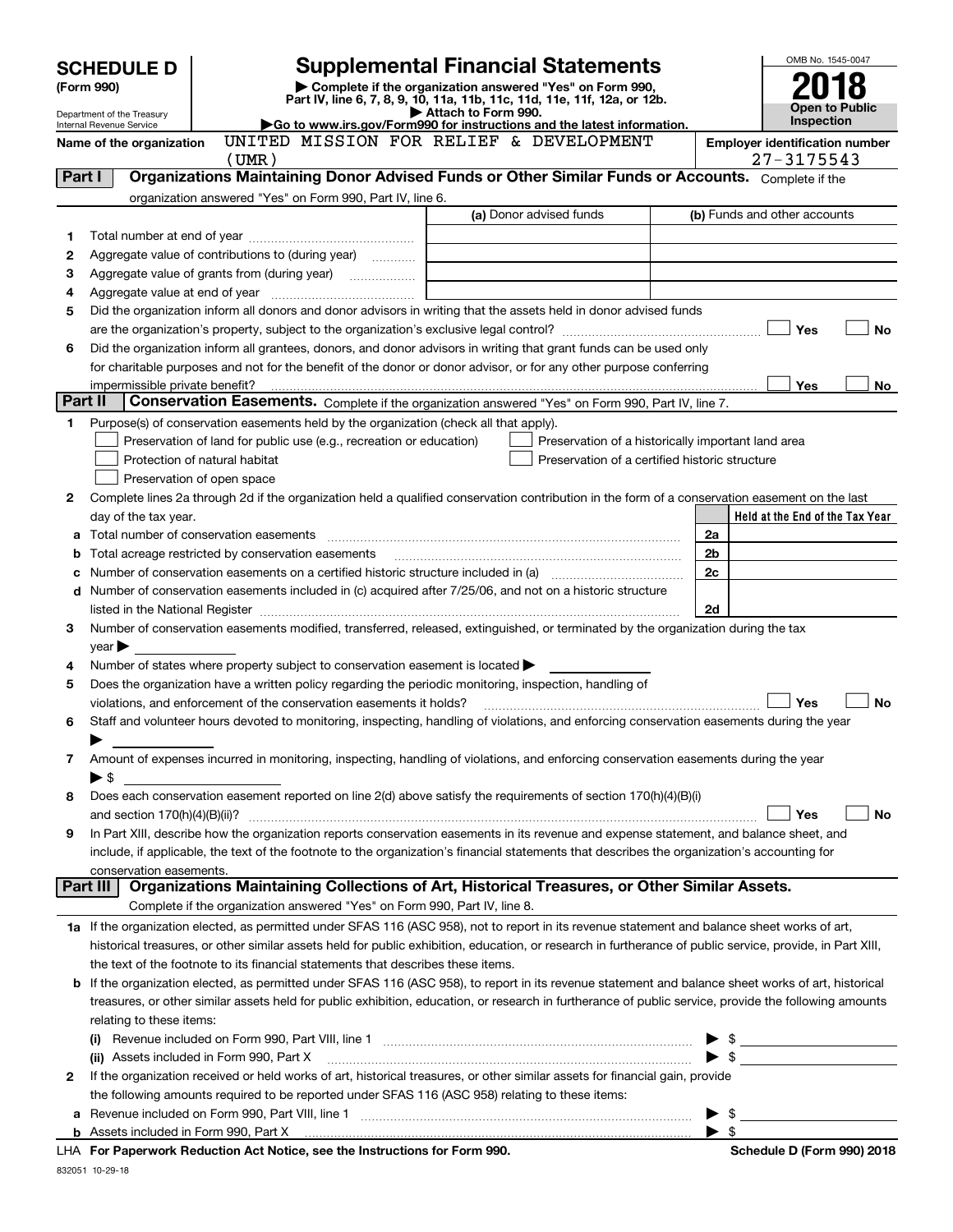|   |                                                                                                                                                                                                                                             |                                                                                                                                                                     | UNITED MISSION FOR RELIEF & DEVELOPMENT |   |                |                                                                                                                                                                                                                               |          |                                            |          |                       |           |
|---|---------------------------------------------------------------------------------------------------------------------------------------------------------------------------------------------------------------------------------------------|---------------------------------------------------------------------------------------------------------------------------------------------------------------------|-----------------------------------------|---|----------------|-------------------------------------------------------------------------------------------------------------------------------------------------------------------------------------------------------------------------------|----------|--------------------------------------------|----------|-----------------------|-----------|
|   | Schedule D (Form 990) 2018                                                                                                                                                                                                                  | (UMR)                                                                                                                                                               |                                         |   |                |                                                                                                                                                                                                                               |          |                                            |          | $27 - 3175543$ Page 2 |           |
|   | Part III                                                                                                                                                                                                                                    | Organizations Maintaining Collections of Art, Historical Treasures, or Other Similar Assets (continued)                                                             |                                         |   |                |                                                                                                                                                                                                                               |          |                                            |          |                       |           |
| 3 | Using the organization's acquisition, accession, and other records, check any of the following that are a significant use of its collection items                                                                                           |                                                                                                                                                                     |                                         |   |                |                                                                                                                                                                                                                               |          |                                            |          |                       |           |
|   | (check all that apply):                                                                                                                                                                                                                     |                                                                                                                                                                     |                                         |   |                |                                                                                                                                                                                                                               |          |                                            |          |                       |           |
| a | Public exhibition                                                                                                                                                                                                                           |                                                                                                                                                                     |                                         |   |                | Loan or exchange programs                                                                                                                                                                                                     |          |                                            |          |                       |           |
| b | Scholarly research                                                                                                                                                                                                                          |                                                                                                                                                                     |                                         |   |                | Other and the contract of the contract of the contract of the contract of the contract of the contract of the contract of the contract of the contract of the contract of the contract of the contract of the contract of the |          |                                            |          |                       |           |
| c | Preservation for future generations                                                                                                                                                                                                         |                                                                                                                                                                     |                                         |   |                |                                                                                                                                                                                                                               |          |                                            |          |                       |           |
|   | Provide a description of the organization's collections and explain how they further the organization's exempt purpose in Part XIII.                                                                                                        |                                                                                                                                                                     |                                         |   |                |                                                                                                                                                                                                                               |          |                                            |          |                       |           |
| 5 | During the year, did the organization solicit or receive donations of art, historical treasures, or other similar assets                                                                                                                    |                                                                                                                                                                     |                                         |   |                |                                                                                                                                                                                                                               |          |                                            |          |                       |           |
|   | to be sold to raise funds rather than to be maintained as part of the organization's collection?                                                                                                                                            |                                                                                                                                                                     |                                         |   |                |                                                                                                                                                                                                                               |          |                                            |          | Yes                   | No        |
|   | <b>Part IV</b>                                                                                                                                                                                                                              | Escrow and Custodial Arrangements. Complete if the organization answered "Yes" on Form 990, Part IV, line 9, or<br>reported an amount on Form 990, Part X, line 21. |                                         |   |                |                                                                                                                                                                                                                               |          |                                            |          |                       |           |
|   | 1a Is the organization an agent, trustee, custodian or other intermediary for contributions or other assets not included                                                                                                                    |                                                                                                                                                                     |                                         |   |                |                                                                                                                                                                                                                               |          |                                            |          |                       |           |
|   |                                                                                                                                                                                                                                             |                                                                                                                                                                     |                                         |   |                |                                                                                                                                                                                                                               |          |                                            |          |                       |           |
|   | on Form 990, Part X? [11] matter contracts and contracts and contracts are contracted and contracts are contracted and contract and contract of the contract of the contract of the contract of the contract of the contract o              |                                                                                                                                                                     |                                         |   |                |                                                                                                                                                                                                                               |          |                                            |          | Yes                   | No        |
|   | b If "Yes," explain the arrangement in Part XIII and complete the following table:                                                                                                                                                          |                                                                                                                                                                     |                                         |   |                |                                                                                                                                                                                                                               |          |                                            |          |                       |           |
|   |                                                                                                                                                                                                                                             |                                                                                                                                                                     |                                         |   |                |                                                                                                                                                                                                                               |          |                                            |          | Amount                |           |
|   | c Beginning balance measurements and the contract of Beginning balance measurements are all the contract of the contract of the contract of the contract of the contract of the contract of the contract of the contract of th              |                                                                                                                                                                     |                                         |   |                |                                                                                                                                                                                                                               |          | 1c                                         |          |                       |           |
|   | d Additions during the year measurements are all an according to the year measurement of the year measurement of the state of the state of the state of the state of the state of the state of the state of the state of the s              |                                                                                                                                                                     |                                         |   |                |                                                                                                                                                                                                                               |          | 1d                                         |          |                       |           |
|   | e Distributions during the year manufactured and continuum and contact the year manufactured and contact the year manufactured and contact the year manufactured and contact the year manufactured and contact the year manufa              |                                                                                                                                                                     |                                         |   |                |                                                                                                                                                                                                                               |          | 1e                                         |          |                       |           |
| f |                                                                                                                                                                                                                                             |                                                                                                                                                                     |                                         |   |                |                                                                                                                                                                                                                               |          | 1f                                         |          | <b>Yes</b>            | No        |
|   | 2a Did the organization include an amount on Form 990, Part X, line 21, for escrow or custodial account liability?<br><b>b</b> If "Yes," explain the arrangement in Part XIII. Check here if the explanation has been provided on Part XIII |                                                                                                                                                                     |                                         |   |                |                                                                                                                                                                                                                               |          |                                            |          |                       |           |
|   | <b>Part V</b>                                                                                                                                                                                                                               | Endowment Funds. Complete if the organization answered "Yes" on Form 990, Part IV, line 10.                                                                         |                                         |   |                |                                                                                                                                                                                                                               |          |                                            |          |                       |           |
|   |                                                                                                                                                                                                                                             |                                                                                                                                                                     | (a) Current year                        |   | (b) Prior year | (c) Two years back                                                                                                                                                                                                            |          | (d) Three years back   (e) Four years back |          |                       |           |
|   | 1a Beginning of year balance                                                                                                                                                                                                                |                                                                                                                                                                     |                                         |   |                |                                                                                                                                                                                                                               | 587,205. |                                            |          |                       |           |
| b |                                                                                                                                                                                                                                             |                                                                                                                                                                     |                                         |   |                |                                                                                                                                                                                                                               |          |                                            | 587,205. |                       |           |
|   | Net investment earnings, gains, and losses                                                                                                                                                                                                  |                                                                                                                                                                     |                                         |   |                |                                                                                                                                                                                                                               |          |                                            |          |                       |           |
|   |                                                                                                                                                                                                                                             |                                                                                                                                                                     |                                         |   |                |                                                                                                                                                                                                                               |          |                                            |          |                       |           |
|   | e Other expenditures for facilities                                                                                                                                                                                                         |                                                                                                                                                                     |                                         |   |                |                                                                                                                                                                                                                               |          |                                            |          |                       |           |
|   | and programs                                                                                                                                                                                                                                |                                                                                                                                                                     |                                         |   |                |                                                                                                                                                                                                                               | 587,205. |                                            |          |                       |           |
|   | f Administrative expenses <i>manually communicative</i>                                                                                                                                                                                     |                                                                                                                                                                     |                                         |   |                |                                                                                                                                                                                                                               |          |                                            |          |                       |           |
| g |                                                                                                                                                                                                                                             |                                                                                                                                                                     |                                         |   |                |                                                                                                                                                                                                                               |          |                                            | 587,205. |                       |           |
| 2 | Provide the estimated percentage of the current year end balance (line 1g, column (a)) held as:                                                                                                                                             |                                                                                                                                                                     |                                         |   |                |                                                                                                                                                                                                                               |          |                                            |          |                       |           |
| а | Board designated or quasi-endowment                                                                                                                                                                                                         |                                                                                                                                                                     |                                         | ℅ |                |                                                                                                                                                                                                                               |          |                                            |          |                       |           |
|   | Permanent endowment >                                                                                                                                                                                                                       |                                                                                                                                                                     | %                                       |   |                |                                                                                                                                                                                                                               |          |                                            |          |                       |           |
|   | c Temporarily restricted endowment $\blacktriangleright$                                                                                                                                                                                    |                                                                                                                                                                     |                                         | % |                |                                                                                                                                                                                                                               |          |                                            |          |                       |           |
|   | The percentages on lines 2a, 2b, and 2c should equal 100%.                                                                                                                                                                                  |                                                                                                                                                                     |                                         |   |                |                                                                                                                                                                                                                               |          |                                            |          |                       |           |
|   | 3a Are there endowment funds not in the possession of the organization that are held and administered for the organization                                                                                                                  |                                                                                                                                                                     |                                         |   |                |                                                                                                                                                                                                                               |          |                                            |          |                       |           |
|   | by:                                                                                                                                                                                                                                         |                                                                                                                                                                     |                                         |   |                |                                                                                                                                                                                                                               |          |                                            |          |                       | Yes<br>No |
|   | (i)                                                                                                                                                                                                                                         |                                                                                                                                                                     |                                         |   |                |                                                                                                                                                                                                                               |          |                                            |          | 3a(i)                 |           |
|   |                                                                                                                                                                                                                                             |                                                                                                                                                                     |                                         |   |                |                                                                                                                                                                                                                               |          |                                            |          | 3a(ii)                |           |
|   |                                                                                                                                                                                                                                             |                                                                                                                                                                     |                                         |   |                |                                                                                                                                                                                                                               |          |                                            |          | 3b                    |           |
| 4 | Describe in Part XIII the intended uses of the organization's endowment funds.                                                                                                                                                              |                                                                                                                                                                     |                                         |   |                |                                                                                                                                                                                                                               |          |                                            |          |                       |           |
|   | <b>Part VI</b>                                                                                                                                                                                                                              | Land, Buildings, and Equipment.                                                                                                                                     |                                         |   |                |                                                                                                                                                                                                                               |          |                                            |          |                       |           |
|   |                                                                                                                                                                                                                                             | Complete if the organization answered "Yes" on Form 990, Part IV, line 11a. See Form 990, Part X, line 10.                                                          |                                         |   |                |                                                                                                                                                                                                                               |          |                                            |          |                       |           |
|   | Description of property                                                                                                                                                                                                                     |                                                                                                                                                                     | (a) Cost or other<br>basis (investment) |   |                | (b) Cost or other<br>basis (other)                                                                                                                                                                                            |          | (c) Accumulated<br>depreciation            |          | (d) Book value        |           |
|   |                                                                                                                                                                                                                                             |                                                                                                                                                                     |                                         |   |                |                                                                                                                                                                                                                               |          |                                            |          |                       |           |
| b |                                                                                                                                                                                                                                             |                                                                                                                                                                     |                                         |   |                |                                                                                                                                                                                                                               |          |                                            |          |                       |           |
|   |                                                                                                                                                                                                                                             |                                                                                                                                                                     |                                         |   |                |                                                                                                                                                                                                                               |          |                                            |          |                       |           |
|   |                                                                                                                                                                                                                                             |                                                                                                                                                                     |                                         |   |                | 52,350.                                                                                                                                                                                                                       |          | 27,705.                                    |          |                       | 24,645.   |
|   |                                                                                                                                                                                                                                             |                                                                                                                                                                     |                                         |   |                |                                                                                                                                                                                                                               |          |                                            |          |                       |           |
|   |                                                                                                                                                                                                                                             |                                                                                                                                                                     |                                         |   |                |                                                                                                                                                                                                                               |          | ▶                                          |          |                       | 24,645.   |

**Schedule D (Form 990) 2018**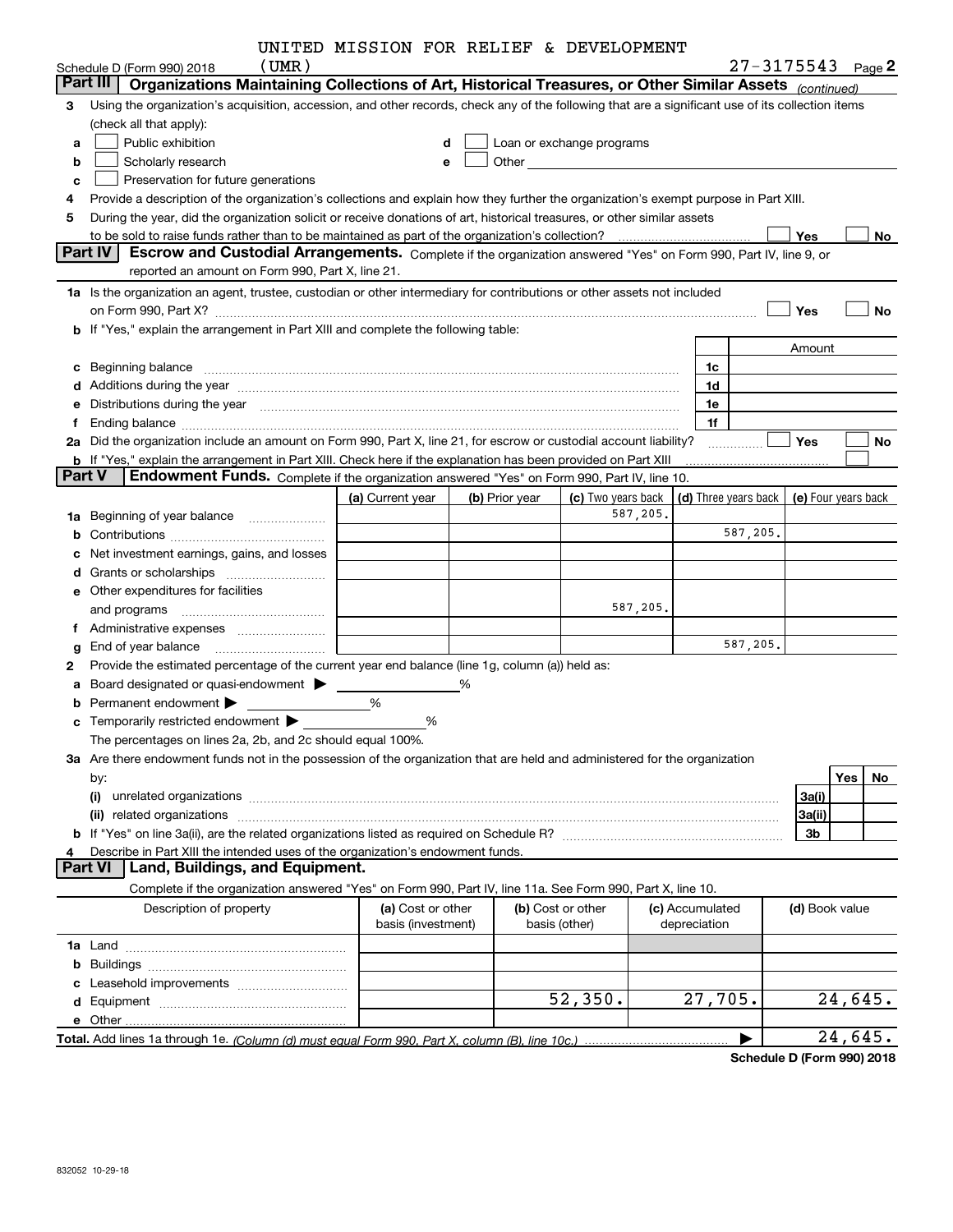#### (a) Description of security or category (including name of security)  $\vert$  (b) Book value  $\vert$  (c) Total. (Col. (b) must equal Form 990, Part X, col. (B) line 12.) Total. (Col. (b) must equal Form 990, Part X, col. (B) line 13.) **(1)** Financial derivatives ~~~~~~~~~~~~~~~ **(2)** Closely-held equity interests **(3)** Other (a) Description of investment **b (b)** Book value **(1)(2) (3)(4) (5)(6)(7)(8)(9)(a) (b)**  Description**(1)(2) (3)(4)(5) (6)(7) (8)(9)Total.**  *(Column (b) must equal Form 990, Part X, col. (B) line 15.)* **1.(a)** Description of liability **Book value (b)** Book value Schedule D (Form 990) 2018 Complete if the organization answered "Yes" on Form 990, Part IV, line 11b. See Form 990, Part X, line 12.  $(b)$  Book value  $\vert$  (c) Method of valuation: Cost or end-of-year market value ~~~~~~~~~~~(A)(B)(C)(D)(E)(F)(G)(H)Complete if the organization answered "Yes" on Form 990, Part IV, line 11c. See Form 990, Part X, line 13. (c) Method of valuation: Cost or end-of-year market value Complete if the organization answered "Yes" on Form 990, Part IV, line 11d. See Form 990, Part X, line 15. (b) Book value  $\blacktriangleright$ Complete if the organization answered "Yes" on Form 990, Part IV, line 11e or 11f. See Form 990, Part X, line 25. (1)Federal income taxes (2)(3)(4)(5)(6)(7)(8)(9)**Part VII Investments - Other Securities. Part VIII Investments - Program Related. Part IX Other Assets. Part X Other Liabilities.** (UMR) PAYROLL TAXES 53,659.

**Total.**  *(Column (b) must equal Form 990, Part X, col. (B) line 25.)* . . . . . . . . . . . . . . .  $\blacktriangleright$ 

**2.**Liability for uncertain tax positions. In Part XIII, provide the text of the footnote to the organization's financial statements that reports the

organization's liability for uncertain tax positions under FIN 48 (ASC 740). Check here if the text of the footnote has been provided in Part XIII  $\vert$  X  $\vert$ 

53,659.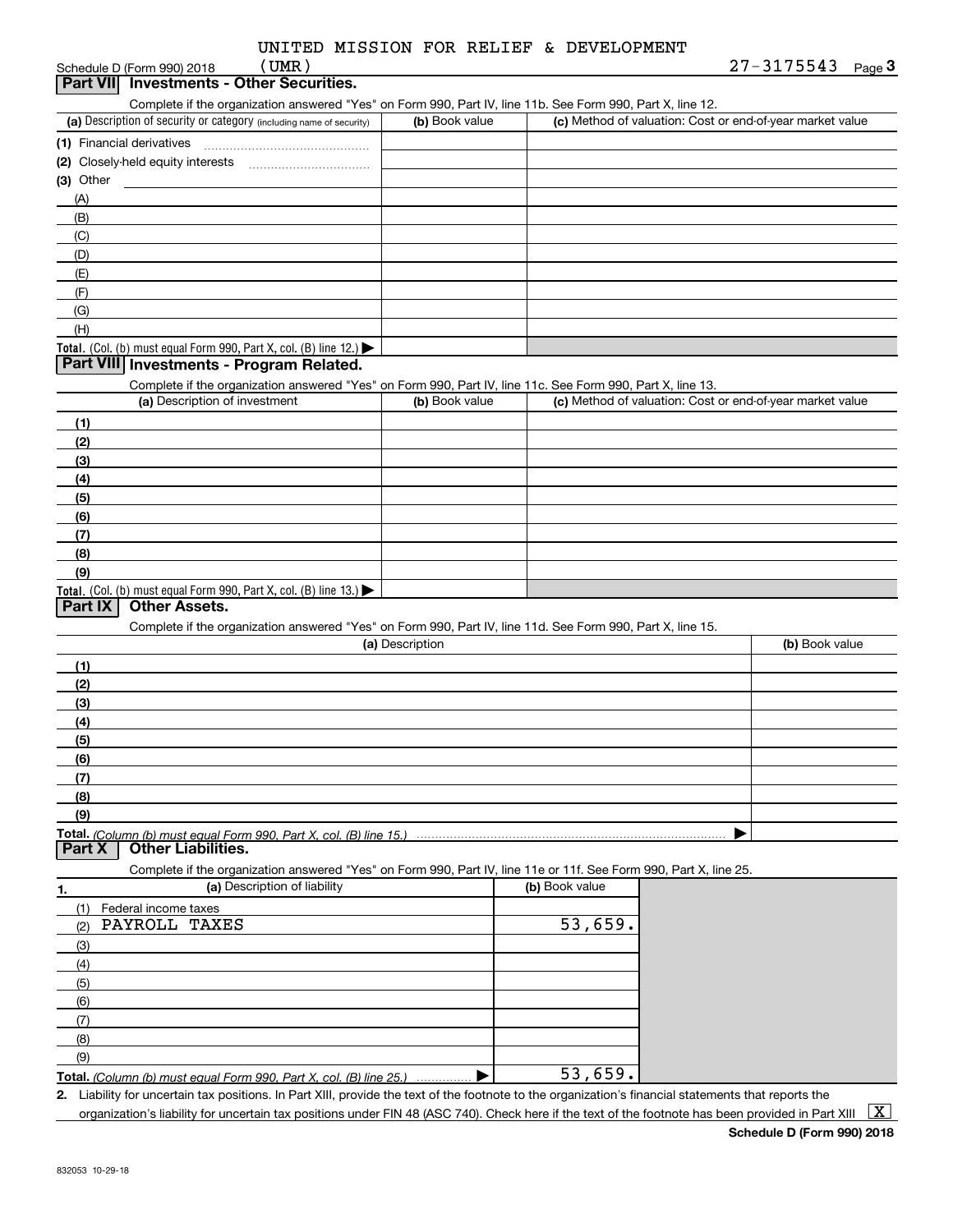|    | UMR)<br>Schedule D (Form 990) 2018                                                                                    |                |                | 27-3175543<br>Page $4$ |
|----|-----------------------------------------------------------------------------------------------------------------------|----------------|----------------|------------------------|
|    | Reconciliation of Revenue per Audited Financial Statements With Revenue per Return.<br>Part XI                        |                |                |                        |
|    | Complete if the organization answered "Yes" on Form 990, Part IV, line 12a.                                           |                |                |                        |
| 1  | Total revenue, gains, and other support per audited financial statements                                              |                | $\blacksquare$ | 83,899,621.            |
| 2  | Amounts included on line 1 but not on Form 990, Part VIII, line 12:                                                   |                |                |                        |
| a  | Net unrealized gains (losses) on investments [111] [12] matter and all the unrealized gains (losses) on investments   | 2a             |                |                        |
|    |                                                                                                                       | 2 <sub>b</sub> |                |                        |
| C  | Recoveries of prior year grants [111] with the content of prior with the coveries of prior year grants                | 2c             |                |                        |
| d  |                                                                                                                       | 2d             |                |                        |
| е  | Add lines 2a through 2d                                                                                               |                | 2e             |                        |
| З  |                                                                                                                       |                | $\mathbf{3}$   | 83,899,621.            |
| 4  | Amounts included on Form 990, Part VIII, line 12, but not on line 1:                                                  |                |                |                        |
| a  |                                                                                                                       | 4a             |                |                        |
| b  | Other (Describe in Part XIII.) <b>Construction Contract Construction</b> Chern Construction Construction Construction | 4 <sub>h</sub> |                |                        |
| C. | Add lines 4a and 4b                                                                                                   |                | 4c             | $0$ .                  |
| 5. |                                                                                                                       |                | 5              | 83,899,621.            |
|    | Part XII   Reconciliation of Expenses per Audited Financial Statements With Expenses per Return.                      |                |                |                        |
|    | Complete if the organization answered "Yes" on Form 990, Part IV, line 12a.                                           |                |                |                        |
| 1  | Total expenses and losses per audited financial statements                                                            |                | $\mathbf{1}$   | 83,050,538.            |
| 2  | Amounts included on line 1 but not on Form 990, Part IX, line 25:                                                     |                |                |                        |
| a  |                                                                                                                       | 2a             |                |                        |
| b  |                                                                                                                       | 2 <sub>b</sub> |                |                        |
| C  | Other losses                                                                                                          | 2c             |                |                        |
|    |                                                                                                                       | 2d             |                |                        |
| е  | Add lines 2a through 2d                                                                                               |                | <b>2e</b>      | 0.                     |
| 3  | Subtract line 2e from line 1                                                                                          |                | 3              | 83,050,538.            |
| 4  | Amounts included on Form 990, Part IX, line 25, but not on line 1:                                                    |                |                |                        |
| a  | Investment expenses not included on Form 990, Part VIII, line 7b [1000000000000000000000000000000000                  | 4a             |                |                        |
| b  |                                                                                                                       | 4b             |                |                        |
|    | Add lines 4a and 4b                                                                                                   |                | 4с             | 0.                     |
|    |                                                                                                                       |                | 5              | 83,050,538.            |
|    | Part XIII Supplemental Information.                                                                                   |                |                |                        |

Provide the descriptions required for Part II, lines 3, 5, and 9; Part III, lines 1a and 4; Part IV, lines 1b and 2b; Part V, line 4; Part X, line 2; Part XI, lines 2d and 4b; and Part XII, lines 2d and 4b. Also complete this part to provide any additional information.

PART X, LINE 2:

| UNITED MUSLIM RELIEF IS INCORPORATED AND EXEMPT FROM FEDERAL INCOME TAX   |
|---------------------------------------------------------------------------|
| UNDER CODE SECTION 501 (C) (3) OF THE INTERNAL REVENUE CODE (IRC), THOUGH |
| IT WOULD BE SUBJECT TO TAX ON INCOME UNRELATED TO ITS EXEMPT PURPOSES.    |
| CONTRIBUTIONS TO THE ORANIZATION ARE TAX DEDUCTIBLE TO DONORS UNDER       |
| SECTION 170 OF THE IRC. THE ORGANIZATION HAS NO UNCERTAIN TAX POSITION    |
| THAT REQUIRES RECOGNITION OR DISCLOSURE IN THE FINANCIAL STATEMENTS.      |
|                                                                           |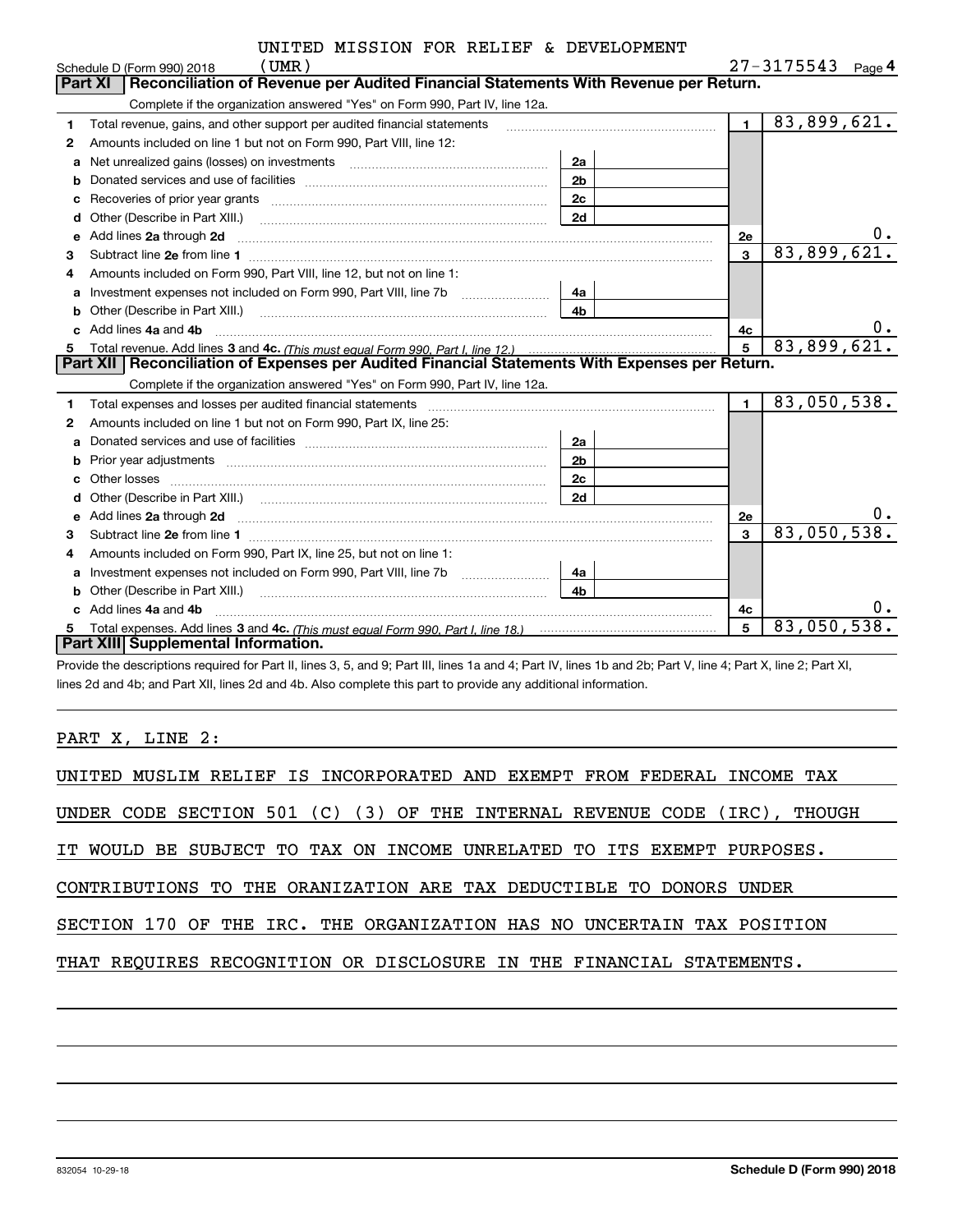| <b>SCHEDULE F</b><br>(Form 990)                        |                                           |                                                                          | <b>Statement of Activities Outside the United States</b><br>Complete if the organization answered "Yes" on Form 990, Part IV, line 14b, 15, or 16.<br>Attach to Form 990.                                                                            |              |                                                                                                                 | OMB No. 1545-0047                                                    |
|--------------------------------------------------------|-------------------------------------------|--------------------------------------------------------------------------|------------------------------------------------------------------------------------------------------------------------------------------------------------------------------------------------------------------------------------------------------|--------------|-----------------------------------------------------------------------------------------------------------------|----------------------------------------------------------------------|
| Department of the Treasury<br>Internal Revenue Service |                                           |                                                                          | Go to www.irs.gov/Form990 for instructions and the latest information.                                                                                                                                                                               |              |                                                                                                                 | <b>Open to Public</b><br>Inspection                                  |
| Name of the organization                               |                                           |                                                                          |                                                                                                                                                                                                                                                      |              |                                                                                                                 | <b>Employer identification number</b>                                |
| UNITED MISSION FOR RELIEF & DEVELOPMENT<br>(UMR)       |                                           |                                                                          |                                                                                                                                                                                                                                                      |              | 27-3175543                                                                                                      |                                                                      |
| Part I                                                 |                                           |                                                                          | General Information on Activities Outside the United States. Complete if the organization answered "Yes" on                                                                                                                                          |              |                                                                                                                 |                                                                      |
| Form 990, Part IV, line 14b.                           |                                           |                                                                          |                                                                                                                                                                                                                                                      |              |                                                                                                                 |                                                                      |
| 1                                                      |                                           |                                                                          | For grantmakers. Does the organization maintain records to substantiate the amount of its grants and other assistance,<br>the grantees' eligibility for the grants or assistance, and the selection criteria used to award the grants or assistance? |              |                                                                                                                 | $\overline{X}$ No<br>Yes                                             |
| 2<br>United States.                                    |                                           |                                                                          | For grantmakers. Describe in Part V the organization's procedures for monitoring the use of its grants and other assistance outside the                                                                                                              |              |                                                                                                                 |                                                                      |
|                                                        |                                           |                                                                          | Activities per Region. (The following Part I, line 3 table can be duplicated if additional space is needed.)                                                                                                                                         |              |                                                                                                                 |                                                                      |
| (a) Region                                             | (b) Number of<br>offices<br>in the region | employees,<br>agents, and<br>independent<br>contractors<br>in the region | (c) Number of $ $ (d) Activities conducted in the region<br>(by type) (such as, fundraising, pro-<br>gram services, investments, grants to<br>recipients located in the region)                                                                      |              | (e) If activity listed in (d)<br>is a program service,<br>describe specific type<br>of service(s) in the region | (f) Total<br>expenditures<br>for and<br>investments<br>in the region |
|                                                        |                                           |                                                                          |                                                                                                                                                                                                                                                      |              |                                                                                                                 |                                                                      |
| PALESTINE                                              |                                           |                                                                          | PROGRAM SERVICES                                                                                                                                                                                                                                     | HUMANITARIAN |                                                                                                                 | 43,591,587.                                                          |
|                                                        |                                           |                                                                          |                                                                                                                                                                                                                                                      |              |                                                                                                                 |                                                                      |
| YEMEN                                                  |                                           |                                                                          | PROGRAM SERVICES                                                                                                                                                                                                                                     | HUMANITARIAN |                                                                                                                 | 25, 250, 814.                                                        |
| SOMALIA                                                |                                           |                                                                          | PROGRAM SERVICES                                                                                                                                                                                                                                     | HUMANITARIAN |                                                                                                                 | 6, 254, 195.                                                         |
| <b>JORDAN</b>                                          | 1                                         |                                                                          | PROGRAM SERVICES                                                                                                                                                                                                                                     | HUMANITARIAN |                                                                                                                 | 1,473,638.                                                           |
|                                                        |                                           |                                                                          |                                                                                                                                                                                                                                                      |              |                                                                                                                 |                                                                      |
| LEBANON                                                |                                           |                                                                          | PROGRAM SERVICES                                                                                                                                                                                                                                     | HUMANITARIAN |                                                                                                                 | 593,550.                                                             |
| PAKISTAN                                               |                                           |                                                                          | PROGRAM SERVICES                                                                                                                                                                                                                                     | HUMANITARIAN |                                                                                                                 | 66,056.                                                              |
|                                                        |                                           |                                                                          |                                                                                                                                                                                                                                                      |              |                                                                                                                 |                                                                      |
| INDIA                                                  |                                           |                                                                          | PROGRAM SERVICES                                                                                                                                                                                                                                     | HUMANITARIAN |                                                                                                                 | 25,000.                                                              |
|                                                        |                                           |                                                                          |                                                                                                                                                                                                                                                      |              |                                                                                                                 |                                                                      |
| <b>BANGLADESH</b>                                      |                                           |                                                                          | PROGRAM SERVICES                                                                                                                                                                                                                                     | HUMANITARIAN |                                                                                                                 | 215, 178.                                                            |
| <b>3 a</b> Subtotal                                    | $\mathbf 1$                               | 0                                                                        |                                                                                                                                                                                                                                                      |              |                                                                                                                 | 77,470,018.                                                          |
| <b>b</b> Total from continuation<br>sheets to Part I   | 1                                         | 0                                                                        |                                                                                                                                                                                                                                                      |              |                                                                                                                 | 2, 123, 887.                                                         |
| c Totals (add lines 3a<br>and 3b)                      | 2                                         | 0                                                                        |                                                                                                                                                                                                                                                      |              |                                                                                                                 | 79,593,905.                                                          |

**For Paperwork Reduction Act Notice, see the Instructions for Form 990. Schedule F (Form 990) 2018** LHA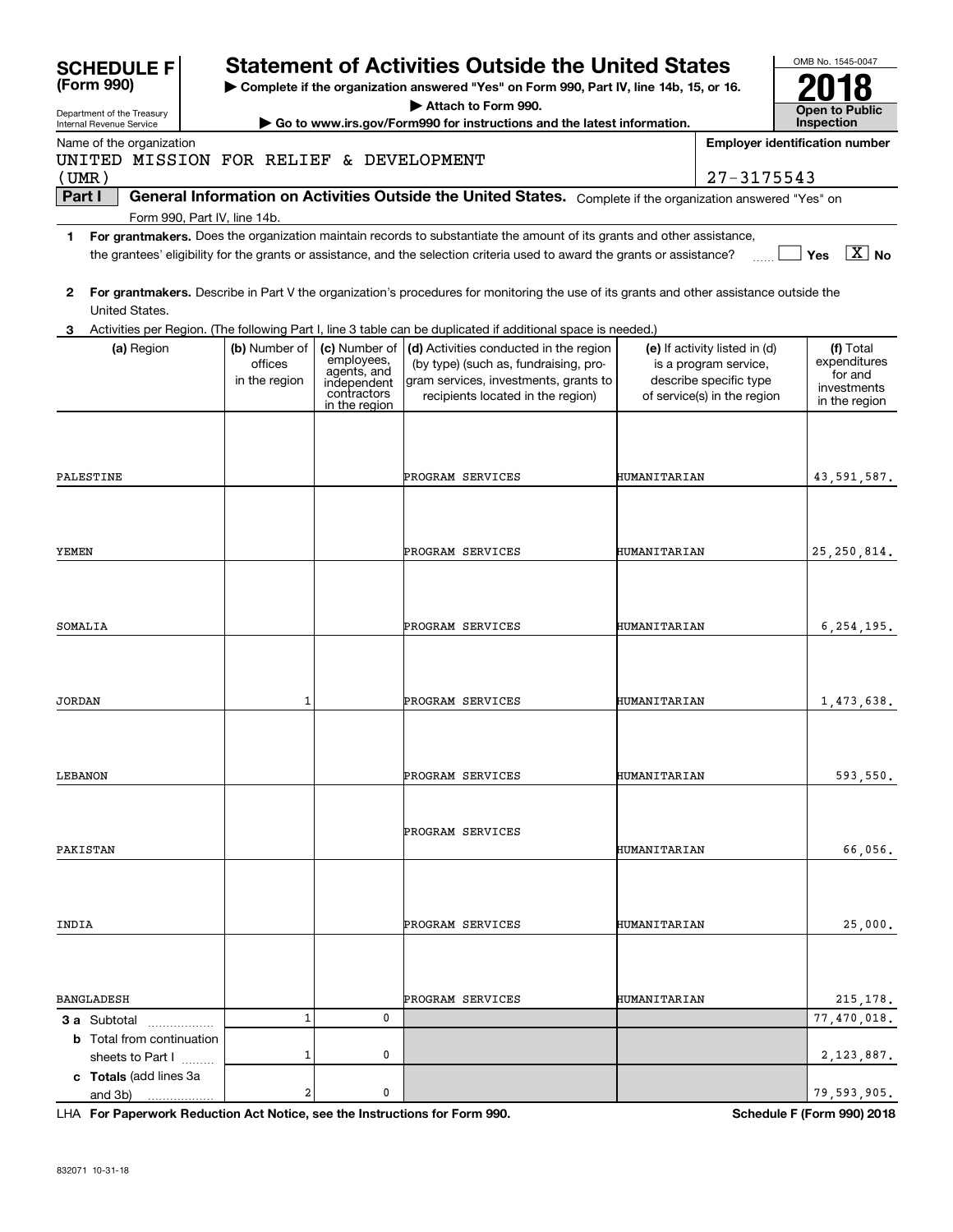|               |                                          |                                           |                                                      | UNITED MISSION FOR RELIEF & DEVELOPMENT                                                                                                 |                                                                                                             |                                         |
|---------------|------------------------------------------|-------------------------------------------|------------------------------------------------------|-----------------------------------------------------------------------------------------------------------------------------------------|-------------------------------------------------------------------------------------------------------------|-----------------------------------------|
|               | Schedule F (Form 990)                    | (UMR)                                     |                                                      |                                                                                                                                         | $27 - 3175543$                                                                                              | Page 1                                  |
| Part I        |                                          |                                           |                                                      | <b>Continuation of Activities per Region.</b> (Schedule F (Form 990), Part I, line 3)                                                   |                                                                                                             |                                         |
|               | (a) Region                               | (b) Number of<br>offices<br>in the region | (c) Number of<br>employees or<br>agents in<br>region | (d) Activities conducted in region<br>(by type) (i.e., fundraising,<br>program services, grants to<br>recipients located in the region) | (e) If activity listed in (d)<br>is a program service,<br>describe specific type<br>of service(s) in region | (f) Total<br>expenditures<br>for region |
|               |                                          |                                           |                                                      |                                                                                                                                         |                                                                                                             |                                         |
| SUDAN         |                                          |                                           |                                                      | PROGRAM SERVICES                                                                                                                        | HUMANITARIAN                                                                                                | 1, 171, 534.                            |
| KENYA         |                                          | $\mathbf 1$                               |                                                      | PROGRAM SERVICES                                                                                                                        | HUMANITARIAN                                                                                                | 254,704.                                |
|               |                                          |                                           |                                                      |                                                                                                                                         |                                                                                                             |                                         |
| OTHERS        |                                          |                                           |                                                      | PROGRAM SERVICES                                                                                                                        | HUMANITARIAN                                                                                                | 9,765.                                  |
|               |                                          |                                           |                                                      |                                                                                                                                         |                                                                                                             |                                         |
| ETHIOPIA      |                                          |                                           |                                                      | PROGRAM SERVICES                                                                                                                        | HUMANITARIAN                                                                                                | 61, 200.                                |
| ORPHANS IN    |                                          |                                           |                                                      |                                                                                                                                         |                                                                                                             |                                         |
|               | MULTI-COUNTRIES                          |                                           |                                                      | PROGRAM SERVICES                                                                                                                        | HUMANITARIAN                                                                                                | 100,790.                                |
|               | SYRIAN REFUGEES IN<br>TURKEY AND LEBANON |                                           |                                                      | PROGRAM SERVICES                                                                                                                        | HUMANITARIAN                                                                                                | 525,894.                                |
|               |                                          |                                           |                                                      |                                                                                                                                         |                                                                                                             |                                         |
|               |                                          |                                           |                                                      |                                                                                                                                         |                                                                                                             |                                         |
|               |                                          |                                           |                                                      |                                                                                                                                         |                                                                                                             |                                         |
|               |                                          |                                           |                                                      |                                                                                                                                         |                                                                                                             |                                         |
|               |                                          |                                           |                                                      |                                                                                                                                         |                                                                                                             |                                         |
|               |                                          |                                           |                                                      |                                                                                                                                         |                                                                                                             |                                         |
|               |                                          |                                           |                                                      |                                                                                                                                         |                                                                                                             |                                         |
| <b>Totals</b> |                                          | 1                                         |                                                      |                                                                                                                                         |                                                                                                             | 2, 123, 887.                            |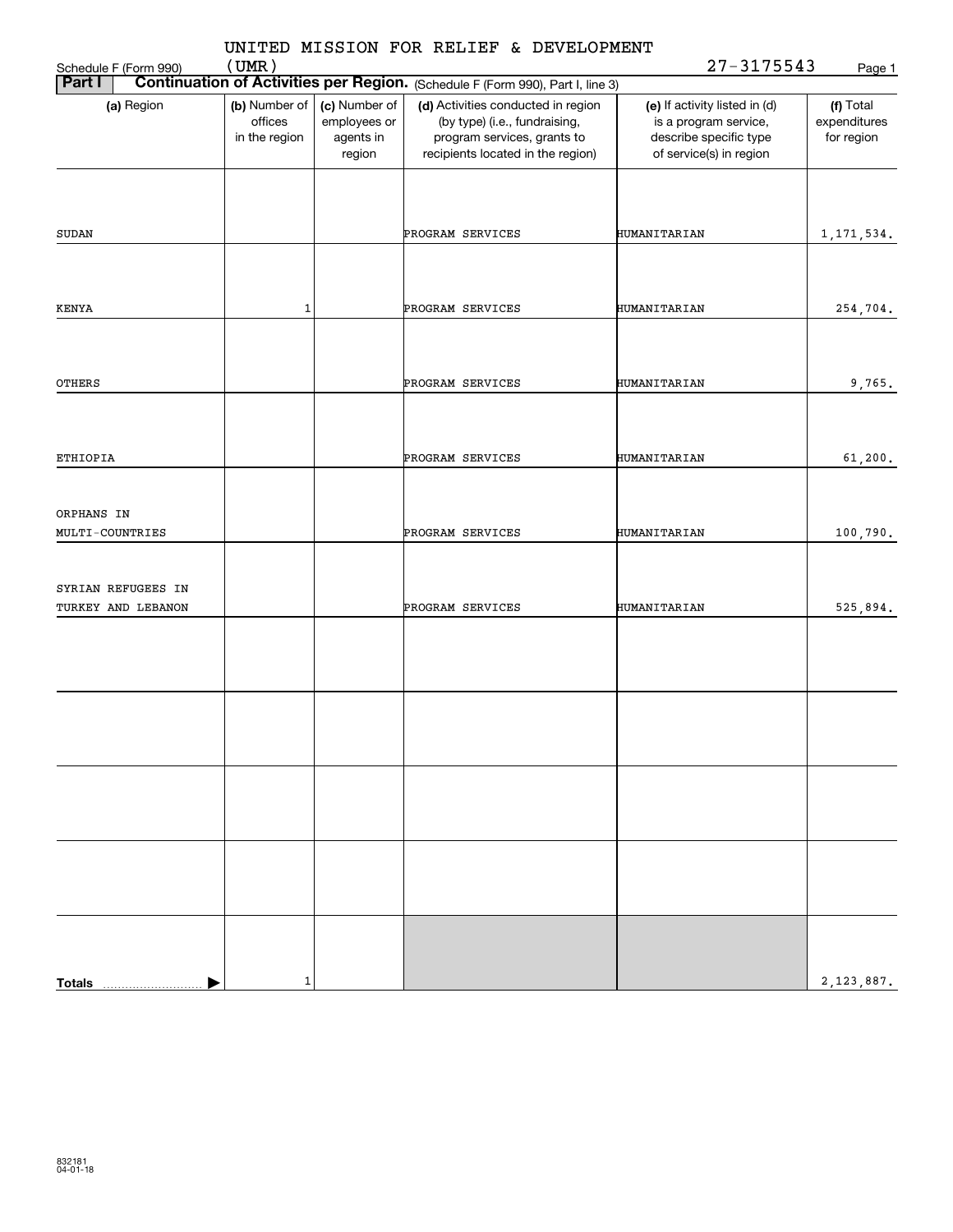(UMR) 27-3175543

Schedule F (Form 990) 2018  $(UMR)$ 

Part II | Grants and Other Assistance to Organizations or Entities Outside the United States. Complete if the organization answered "Yes" on Form 990, Part IV, line 15, for any recipient who received more than \$5,000. Part II can be duplicated if additional space is needed.

| $\mathbf{1}$<br>(a) Name of organization                | (b) IRS code section<br>and EIN (if applicable) | (c) Region        | (d) Purpose of<br>grant                                                                                                                      | (e) Amount<br>of cash grant | (f) Manner of<br>cash disbursement | (g) Amount of<br>noncash<br>assistance | (h) Description<br>of noncash<br>assistance | (i) Method of<br>valuation (book, FMV,<br>appraisal, other) |
|---------------------------------------------------------|-------------------------------------------------|-------------------|----------------------------------------------------------------------------------------------------------------------------------------------|-----------------------------|------------------------------------|----------------------------------------|---------------------------------------------|-------------------------------------------------------------|
|                                                         |                                                 |                   |                                                                                                                                              |                             |                                    |                                        |                                             |                                                             |
|                                                         |                                                 | PALESTINE         | AID                                                                                                                                          | 176,282.                    |                                    |                                        | 43415305 PHARMACEUTICAL                     | APPRAISAL                                                   |
|                                                         |                                                 |                   |                                                                                                                                              |                             |                                    |                                        |                                             |                                                             |
|                                                         |                                                 | YEMEN             | AID                                                                                                                                          | 442,071.                    |                                    |                                        | 24808744 PHARMACEUTICAL                     | APPRAISAL                                                   |
|                                                         |                                                 |                   |                                                                                                                                              |                             |                                    |                                        |                                             |                                                             |
|                                                         |                                                 | JORDAN            | AID                                                                                                                                          | 919,858.                    |                                    |                                        | 553,780. PHARMACEUTICAL                     | APPRAISAL                                                   |
|                                                         |                                                 |                   |                                                                                                                                              |                             |                                    |                                        |                                             |                                                             |
|                                                         |                                                 | LEBANON           | AID                                                                                                                                          | 50,070                      |                                    |                                        | 543,480. PHARMACEUTICAL                     | APPRAISAL                                                   |
|                                                         |                                                 |                   |                                                                                                                                              |                             |                                    |                                        |                                             |                                                             |
|                                                         |                                                 | PAKISTAN          | AID                                                                                                                                          | 66,056.                     |                                    | $\mathfrak o$ .                        |                                             |                                                             |
|                                                         |                                                 |                   |                                                                                                                                              |                             |                                    |                                        |                                             |                                                             |
|                                                         |                                                 | <b>BANGLADESH</b> | AID                                                                                                                                          | 215, 178.                   |                                    | $\mathbf{0}$                           |                                             |                                                             |
|                                                         |                                                 |                   |                                                                                                                                              |                             |                                    |                                        |                                             |                                                             |
|                                                         |                                                 | <b>SUDAN</b>      | AID                                                                                                                                          | 84,574.                     |                                    |                                        | 1086960. PHARMACEUTICAL                     | APPRAISAL                                                   |
|                                                         |                                                 |                   |                                                                                                                                              |                             |                                    |                                        |                                             |                                                             |
|                                                         |                                                 | KENYA             | AID                                                                                                                                          | 254,704.                    |                                    | $\mathbf{0}$ .                         |                                             |                                                             |
| $\mathbf{2}$                                            |                                                 |                   | Enter total number of recipient organizations listed above that are recognized as charities by the foreign country, recognized as tax-exempt |                             |                                    |                                        |                                             |                                                             |
|                                                         |                                                 |                   | by the IRS, or for which the grantee or counsel has provided a section 501(c)(3) equivalency letter                                          |                             |                                    |                                        |                                             |                                                             |
| 3 Enter total number of other organizations or entities |                                                 |                   |                                                                                                                                              |                             |                                    |                                        |                                             |                                                             |

**2**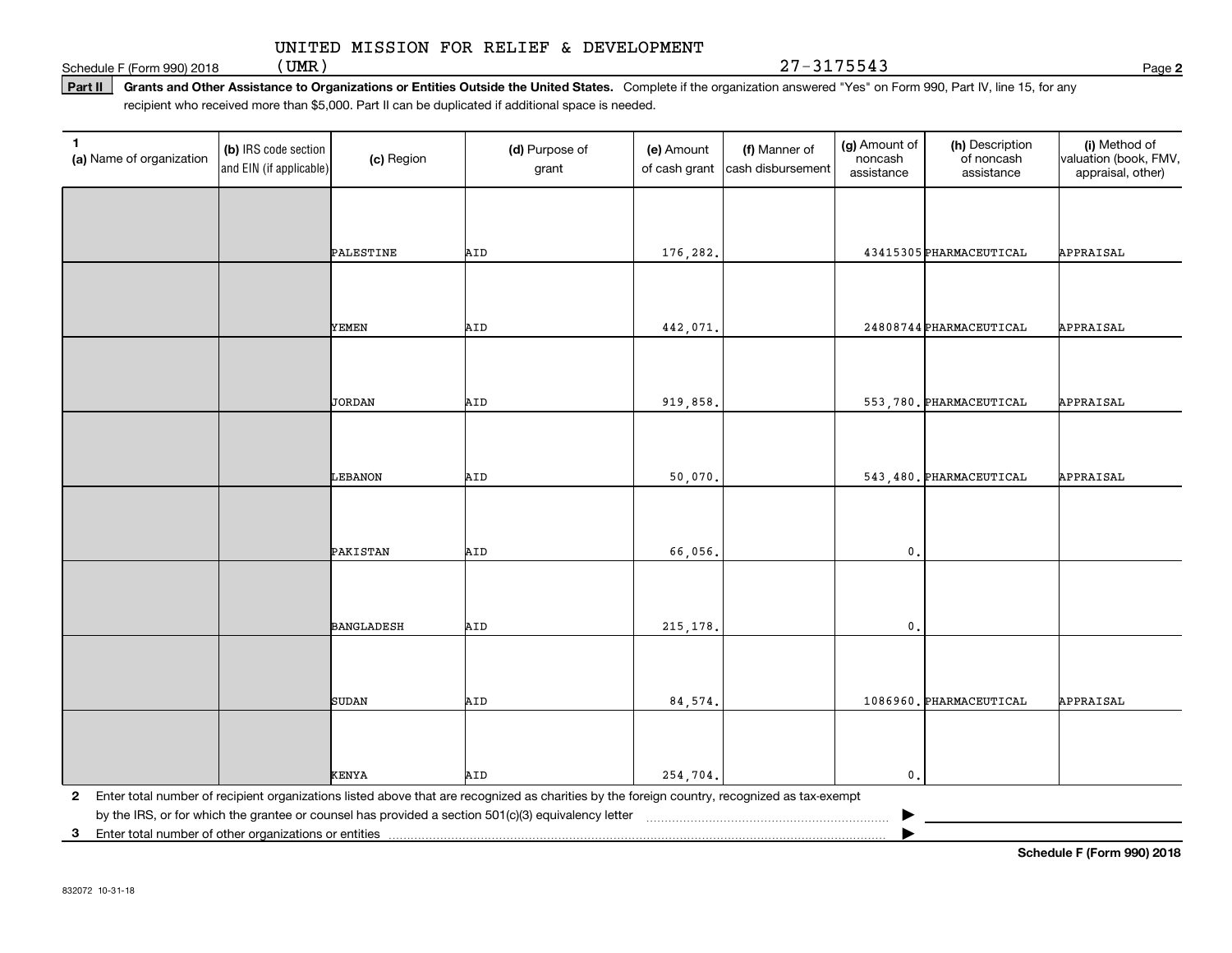| Schedule F (Form 990)                    | (UMR)                                           |                                                      |                                                                                                                                              |                             | $27 - 3175543$                     |                                         |                                              | Page 2                                                      |
|------------------------------------------|-------------------------------------------------|------------------------------------------------------|----------------------------------------------------------------------------------------------------------------------------------------------|-----------------------------|------------------------------------|-----------------------------------------|----------------------------------------------|-------------------------------------------------------------|
| Part II                                  |                                                 |                                                      | Continuation of Grants and Other Assistance to Organizations or Entities Outside the United States. (Schedule F (Form 990), Part II, line 1) |                             |                                    |                                         |                                              |                                                             |
| $\mathbf{1}$<br>(a) Name of organization | (b) IRS code section<br>and EIN (if applicable) | (c) Region                                           | (d) Purpose of<br>grant                                                                                                                      | (e) Amount<br>of cash grant | (f) Manner of<br>cash disbursement | (g) Amount of<br>non-cash<br>assistance | (h) Description<br>of non-cash<br>assistance | (i) Method of<br>valuation (book, FMV,<br>appraisal, other) |
|                                          |                                                 | <b>ETHIOPIA</b>                                      | AID                                                                                                                                          | 61,200.                     |                                    | $\mathbf 0$ .                           |                                              |                                                             |
|                                          |                                                 | <b>ORPHANS IN</b>                                    |                                                                                                                                              |                             |                                    |                                         |                                              |                                                             |
|                                          |                                                 | MULTI-COUNTRIES                                      | AID                                                                                                                                          | 100,790.                    |                                    | $\mathfrak o$ .                         |                                              |                                                             |
|                                          |                                                 | <b>OTHERS</b>                                        | AID                                                                                                                                          | 9,765.                      |                                    | $\mathbf{0}$ .                          |                                              |                                                             |
|                                          |                                                 | SOMALIA                                              | AID                                                                                                                                          | 52,008.                     |                                    |                                         | 6202187. PHARMACEUTICAL                      | APPRAISAL                                                   |
|                                          |                                                 |                                                      |                                                                                                                                              |                             |                                    | $\mathbf{0}$ .                          |                                              |                                                             |
|                                          |                                                 | INDIA<br>SYRIAN REFUGEES<br>IN TURKEY AND<br>LEBANON | AID<br>AID                                                                                                                                   | 25,000.<br>525,894.         |                                    | $\mathsf{0}$ .                          |                                              |                                                             |
|                                          |                                                 |                                                      |                                                                                                                                              |                             |                                    |                                         |                                              |                                                             |
|                                          |                                                 |                                                      |                                                                                                                                              |                             |                                    |                                         |                                              |                                                             |
|                                          |                                                 |                                                      |                                                                                                                                              |                             |                                    |                                         |                                              |                                                             |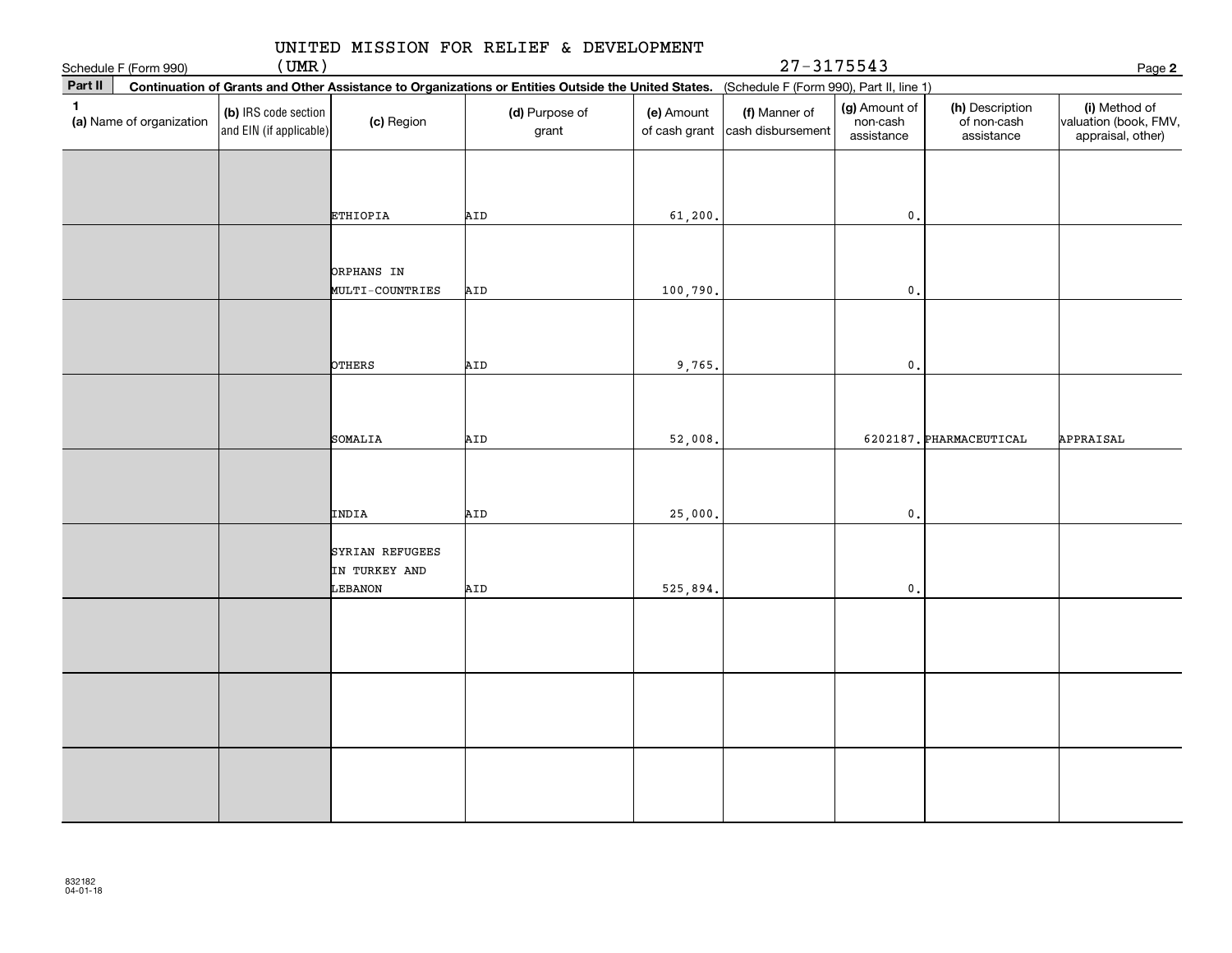#### Schedule F (Form 990) 2018  $(UMR)$ UNITED MISSION FOR RELIEF & DEVELOPMENT

Part III Grants and Other Assistance to Individuals Outside the United States. Complete if the organization answered "Yes" on Form 990, Part IV, line 16. Part III can be duplicated if additional space is needed.

| T are in car be depiled to a dominal space is riceded.<br>(a) Type of grant or assistance | (b) Region | (c) Number of<br>recipients | (d) Amount of<br>cash grant | (e) Manner of<br>cash disbursement | (f) Amount of<br>noncash<br>assistance | (g) Description of<br>noncash assistance | (h) Method of<br>valuation<br>(book, FMV,<br>appraisal, other) |
|-------------------------------------------------------------------------------------------|------------|-----------------------------|-----------------------------|------------------------------------|----------------------------------------|------------------------------------------|----------------------------------------------------------------|
|                                                                                           |            |                             |                             |                                    |                                        |                                          |                                                                |
|                                                                                           |            |                             |                             |                                    |                                        |                                          |                                                                |
|                                                                                           |            |                             |                             |                                    |                                        |                                          |                                                                |
|                                                                                           |            |                             |                             |                                    |                                        |                                          |                                                                |
|                                                                                           |            |                             |                             |                                    |                                        |                                          |                                                                |
|                                                                                           |            |                             |                             |                                    |                                        |                                          |                                                                |
|                                                                                           |            |                             |                             |                                    |                                        |                                          |                                                                |
|                                                                                           |            |                             |                             |                                    |                                        |                                          |                                                                |
|                                                                                           |            |                             |                             |                                    |                                        |                                          |                                                                |
|                                                                                           |            |                             |                             |                                    |                                        |                                          |                                                                |
|                                                                                           |            |                             |                             |                                    |                                        |                                          |                                                                |
|                                                                                           |            |                             |                             |                                    |                                        |                                          |                                                                |
|                                                                                           |            |                             |                             |                                    |                                        |                                          |                                                                |
|                                                                                           |            |                             |                             |                                    |                                        |                                          |                                                                |

**3**

**Schedule F (Form 990) 2018**

(UMR) 27-3175543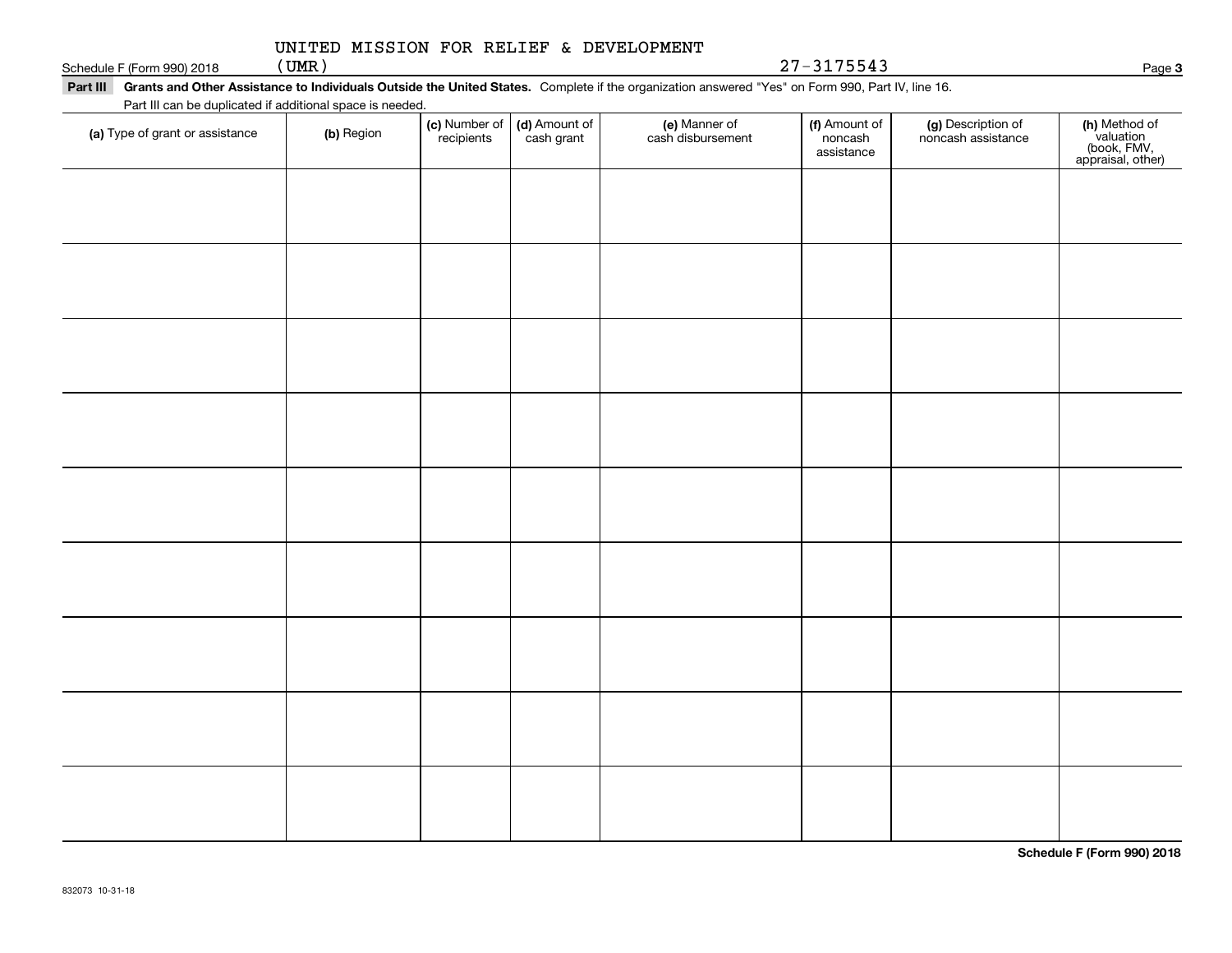|              | UMR)<br>Schedule F (Form 990) 2018                                                                                                                                                                                                                                                                                                                             | 27-3175543 | Page 4                    |
|--------------|----------------------------------------------------------------------------------------------------------------------------------------------------------------------------------------------------------------------------------------------------------------------------------------------------------------------------------------------------------------|------------|---------------------------|
| Part IV      | <b>Foreign Forms</b>                                                                                                                                                                                                                                                                                                                                           |            |                           |
| 1            | Was the organization a U.S. transferor of property to a foreign corporation during the tax year? If "Yes," the<br>organization may be required to file Form 926, Return by a U.S. Transferor of Property to a Foreign<br>Corporation (see Instructions for Form 926) manufactured controller controller to the control of the control of                       | Yes        | ΧI<br><b>No</b>           |
| $\mathbf{2}$ | Did the organization have an interest in a foreign trust during the tax year? If "Yes." the organization<br>may be required to separately file Form 3520, Annual Return To Report Transactions With Foreign<br>Trusts and Receipt of Certain Foreign Gifts, and/or Form 3520-A, Annual Information Return of Foreign                                           | Yes        | <b>No</b>                 |
| 3            | Did the organization have an ownership interest in a foreign corporation during the tax year? If "Yes."<br>the organization may be required to file Form 5471, Information Return of U.S. Persons With Respect To                                                                                                                                              | Yes        | $X \mid N_{0}$            |
| 4            | Was the organization a direct or indirect shareholder of a passive foreign investment company or a<br>qualified electing fund during the tax year? If "Yes," the organization may be required to file Form 8621,<br>Information Return by a Shareholder of a Passive Foreign Investment Company or Qualified Electing Fund<br>(see Instructions for Form 8621) | Yes        | $\mathbf{X}$<br><b>No</b> |
| 5            | Did the organization have an ownership interest in a foreign partnership during the tax year? If "Yes."<br>the organization may be required to file Form 8865, Return of U.S. Persons With Respect to Certain                                                                                                                                                  | Yes        | $X \mid N_{0}$            |
| 6            | Did the organization have any operations in or related to any boycotting countries during the tax year? If<br>"Yes," the organization may be required to separately file Form 5713, International Boycott Report (see                                                                                                                                          | Yes        | ΧI<br>No                  |

**Schedule F (Form 990) 2018**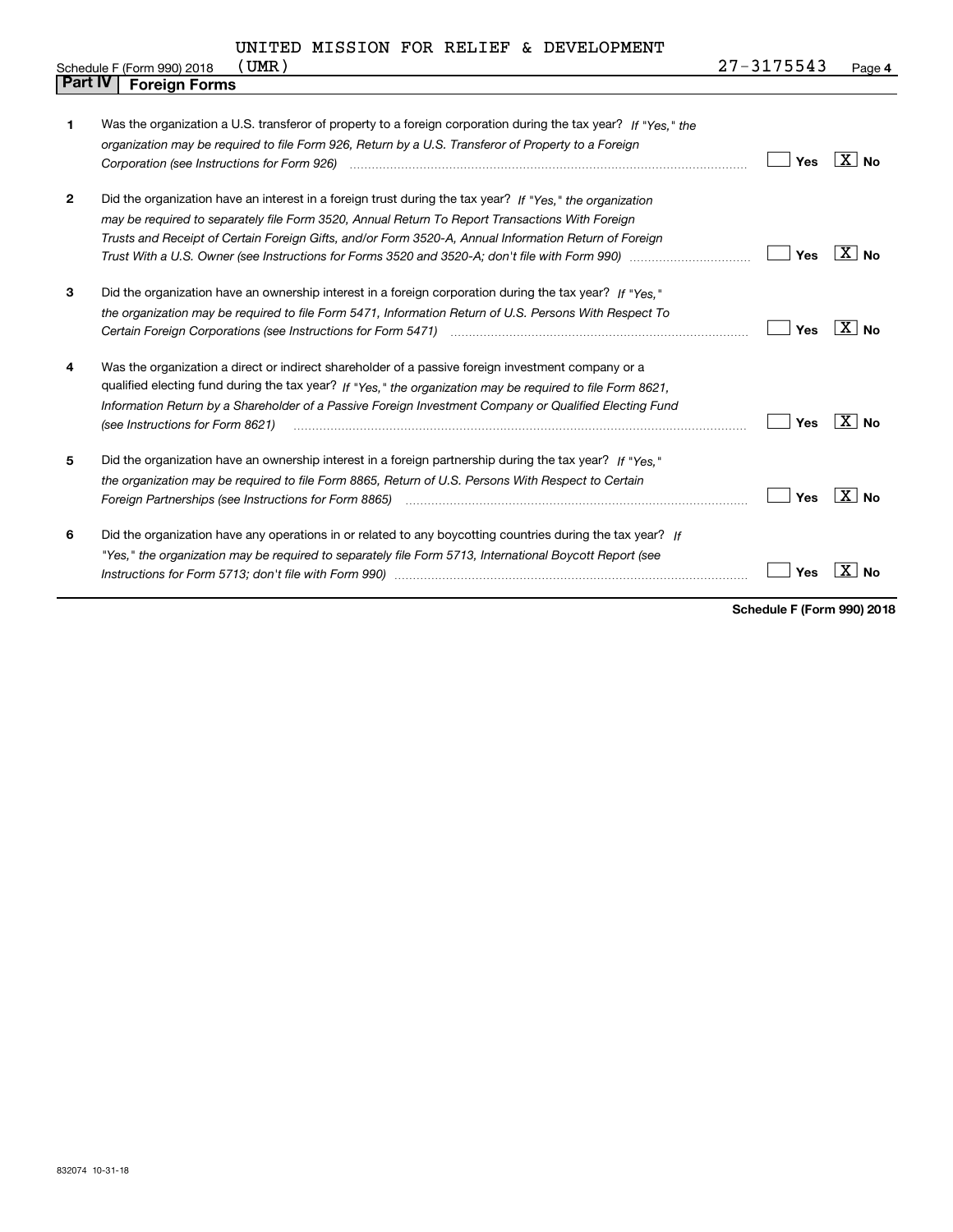| UNITED MISSION FOR RELIEF & DEVELOPMENT |  |
|-----------------------------------------|--|
|                                         |  |

|               | (UMR)<br>Schedule F (Form 990) 2018                                                                                                                                                                                                                                          | <u>27-3175543</u> | Page 5 |
|---------------|------------------------------------------------------------------------------------------------------------------------------------------------------------------------------------------------------------------------------------------------------------------------------|-------------------|--------|
| <b>Part V</b> | <b>Supplemental Information</b>                                                                                                                                                                                                                                              |                   |        |
|               | Provide the information required by Part I, line 2 (monitoring of funds); Part I, line 3, column (f) (accounting method; amounts of<br>investments vs. expenditures per region); Part II, line 1 (accounting method); Part III (accounting method); and Part III, column (c) |                   |        |
|               | (estimated number of recipients), as applicable. Also complete this part to provide any additional information. See instructions.                                                                                                                                            |                   |        |
|               |                                                                                                                                                                                                                                                                              |                   |        |
|               |                                                                                                                                                                                                                                                                              |                   |        |
|               |                                                                                                                                                                                                                                                                              |                   |        |
|               |                                                                                                                                                                                                                                                                              |                   |        |
|               |                                                                                                                                                                                                                                                                              |                   |        |
|               |                                                                                                                                                                                                                                                                              |                   |        |
|               |                                                                                                                                                                                                                                                                              |                   |        |
|               |                                                                                                                                                                                                                                                                              |                   |        |
|               |                                                                                                                                                                                                                                                                              |                   |        |
|               |                                                                                                                                                                                                                                                                              |                   |        |
|               |                                                                                                                                                                                                                                                                              |                   |        |
|               |                                                                                                                                                                                                                                                                              |                   |        |
|               |                                                                                                                                                                                                                                                                              |                   |        |
|               |                                                                                                                                                                                                                                                                              |                   |        |
|               |                                                                                                                                                                                                                                                                              |                   |        |
|               |                                                                                                                                                                                                                                                                              |                   |        |
|               |                                                                                                                                                                                                                                                                              |                   |        |
|               |                                                                                                                                                                                                                                                                              |                   |        |
|               |                                                                                                                                                                                                                                                                              |                   |        |
|               |                                                                                                                                                                                                                                                                              |                   |        |
|               |                                                                                                                                                                                                                                                                              |                   |        |
|               |                                                                                                                                                                                                                                                                              |                   |        |
|               |                                                                                                                                                                                                                                                                              |                   |        |
|               |                                                                                                                                                                                                                                                                              |                   |        |
|               |                                                                                                                                                                                                                                                                              |                   |        |
|               |                                                                                                                                                                                                                                                                              |                   |        |
|               |                                                                                                                                                                                                                                                                              |                   |        |
|               |                                                                                                                                                                                                                                                                              |                   |        |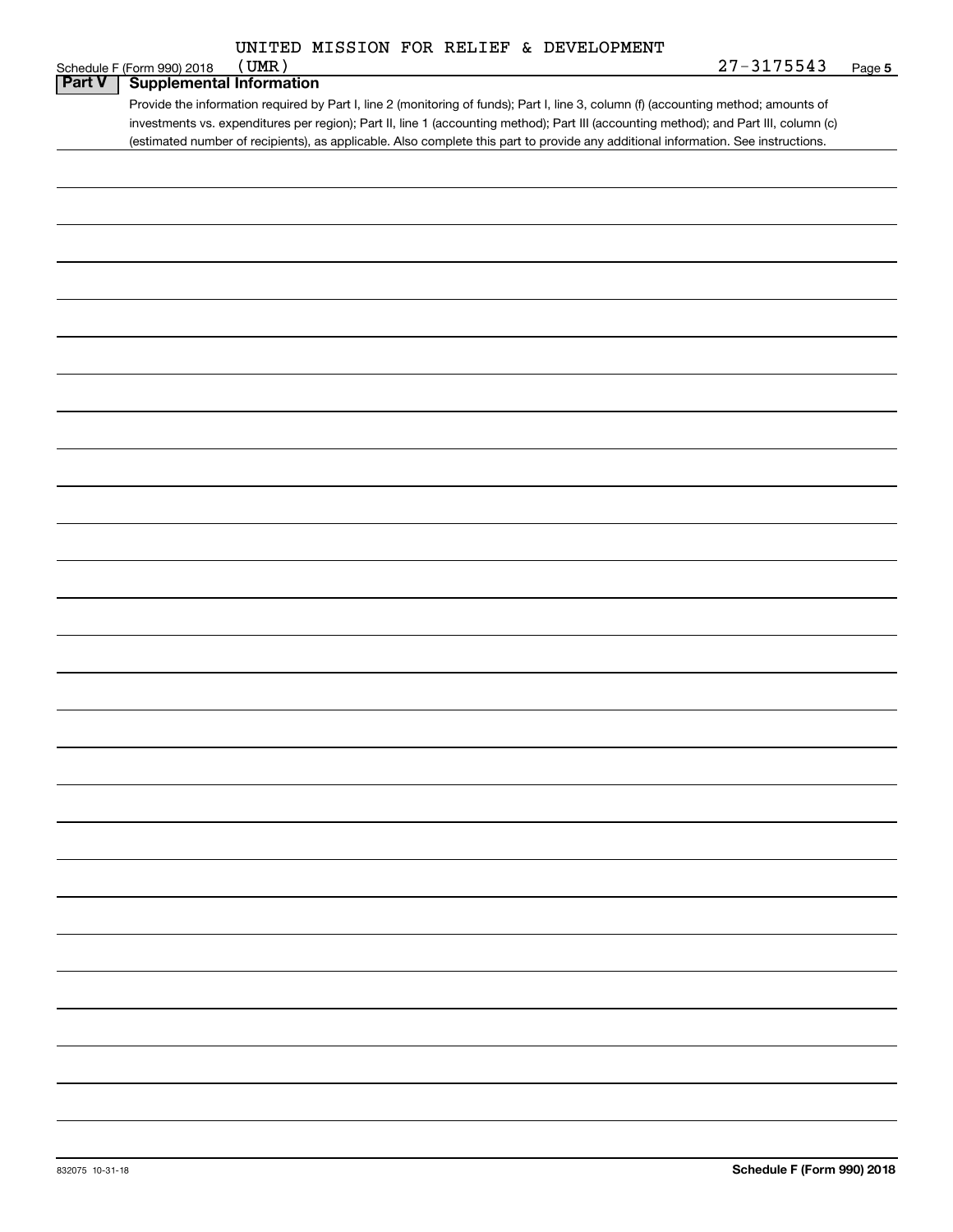| <b>SCHEDULE I</b>                                      |                                                                                                                                                                                                                                                                                           |                | <b>Grants and Other Assistance to Organizations,</b>                                                                                  |                                                                              |                                         |                                               |                                          | OMB No. 1545-0047                                                                                 |                       |
|--------------------------------------------------------|-------------------------------------------------------------------------------------------------------------------------------------------------------------------------------------------------------------------------------------------------------------------------------------------|----------------|---------------------------------------------------------------------------------------------------------------------------------------|------------------------------------------------------------------------------|-----------------------------------------|-----------------------------------------------|------------------------------------------|---------------------------------------------------------------------------------------------------|-----------------------|
| (Form 990)                                             |                                                                                                                                                                                                                                                                                           |                | Governments, and Individuals in the United States<br>Complete if the organization answered "Yes" on Form 990, Part IV, line 21 or 22. |                                                                              |                                         |                                               |                                          |                                                                                                   | 18                    |
| Department of the Treasury<br>Internal Revenue Service |                                                                                                                                                                                                                                                                                           |                |                                                                                                                                       | Attach to Form 990.<br>Go to www.irs.gov/Form990 for the latest information. |                                         |                                               |                                          | <b>Open to Public</b><br>Inspection                                                               |                       |
| Name of the organization                               | (UMR)                                                                                                                                                                                                                                                                                     |                | UNITED MISSION FOR RELIEF & DEVELOPMENT                                                                                               |                                                                              |                                         |                                               |                                          | <b>Employer identification number</b><br>$27 - 3175543$                                           |                       |
| Part I                                                 | <b>General Information on Grants and Assistance</b>                                                                                                                                                                                                                                       |                |                                                                                                                                       |                                                                              |                                         |                                               |                                          |                                                                                                   |                       |
| $\mathbf 1$<br>$\mathbf{2}$                            | Does the organization maintain records to substantiate the amount of the grants or assistance, the grantees' eligibility for the grants or assistance, and the selection<br>Describe in Part IV the organization's procedures for monitoring the use of grant funds in the United States. |                |                                                                                                                                       |                                                                              |                                         |                                               |                                          | Yes                                                                                               | $\boxed{\text{X}}$ No |
| Part II                                                | Grants and Other Assistance to Domestic Organizations and Domestic Governments. Complete if the organization answered "Yes" on Form 990, Part IV, line 21, for any                                                                                                                        |                |                                                                                                                                       |                                                                              |                                         |                                               |                                          |                                                                                                   |                       |
|                                                        | recipient that received more than \$5,000. Part II can be duplicated if additional space is needed.                                                                                                                                                                                       |                |                                                                                                                                       |                                                                              |                                         | (f) Method of                                 |                                          |                                                                                                   |                       |
|                                                        | 1 (a) Name and address of organization<br>or government                                                                                                                                                                                                                                   | $(b)$ EIN      | (c) IRC section<br>(if applicable)                                                                                                    | (d) Amount of<br>cash grant                                                  | (e) Amount of<br>non-cash<br>assistance | valuation (book,<br>FMV, appraisal,<br>other) | (g) Description of<br>noncash assistance | (h) Purpose of grant<br>or assistance                                                             |                       |
| AMERICAN MOSLEM SOCIETY                                |                                                                                                                                                                                                                                                                                           | 13-4346206     |                                                                                                                                       | 8,000,                                                                       | 0.                                      |                                               |                                          | FEED THE FASTING                                                                                  |                       |
| AMERICAN MUSLIMS RESEARCH & DATA<br><b>CENTER</b>      |                                                                                                                                                                                                                                                                                           | $81 - 2732608$ |                                                                                                                                       | 12,977.                                                                      | 0.                                      |                                               |                                          | ORDERING THE AMERICAN<br>MASJID BOOK                                                              |                       |
| CENTER ON AMERICAN MUSLIM<br>PHILANTHROPY              |                                                                                                                                                                                                                                                                                           | $47 - 1863760$ |                                                                                                                                       | 127,000,                                                                     | $\mathbf{0}$ .                          |                                               |                                          | DOMESTIC PROGRAM AID                                                                              |                       |
| DAR AL HIJRAH                                          |                                                                                                                                                                                                                                                                                           | 31-1256417     |                                                                                                                                       | 30,000                                                                       | $\mathbf{0}$ .                          |                                               |                                          | PROVIDE FOOD AID TO<br><b>SUPPORT LOW INCOME</b><br>FAMILIES IN DAR AL-HIJRA<br>ISLAMIC CENTER VA |                       |
| DEARBORN COMMUNITY CENTER                              |                                                                                                                                                                                                                                                                                           | 13-4346204     |                                                                                                                                       | 5,000.                                                                       | 0.                                      |                                               |                                          | SPONSORSHIP EXPENSE FOR<br>PERMISSION TO DO<br>FUNDRAISER DURING RAMADAN<br>AT DCC                |                       |
| FAITH SOCIAL SERVICES                                  |                                                                                                                                                                                                                                                                                           | 54-1961618     |                                                                                                                                       | 10,000.                                                                      | 0                                       |                                               |                                          | <b>EDUCATION PROGRAMS</b>                                                                         |                       |
|                                                        | 2 Enter total number of section 501(c)(3) and government organizations listed in the line 1 table                                                                                                                                                                                         |                |                                                                                                                                       |                                                                              |                                         |                                               |                                          |                                                                                                   |                       |
| 3                                                      | Enter total number of other organizations listed in the line 1 table                                                                                                                                                                                                                      |                |                                                                                                                                       |                                                                              |                                         |                                               |                                          |                                                                                                   |                       |

**For Paperwork Reduction Act Notice, see the Instructions for Form 990. Schedule I (Form 990) (2018)** LHA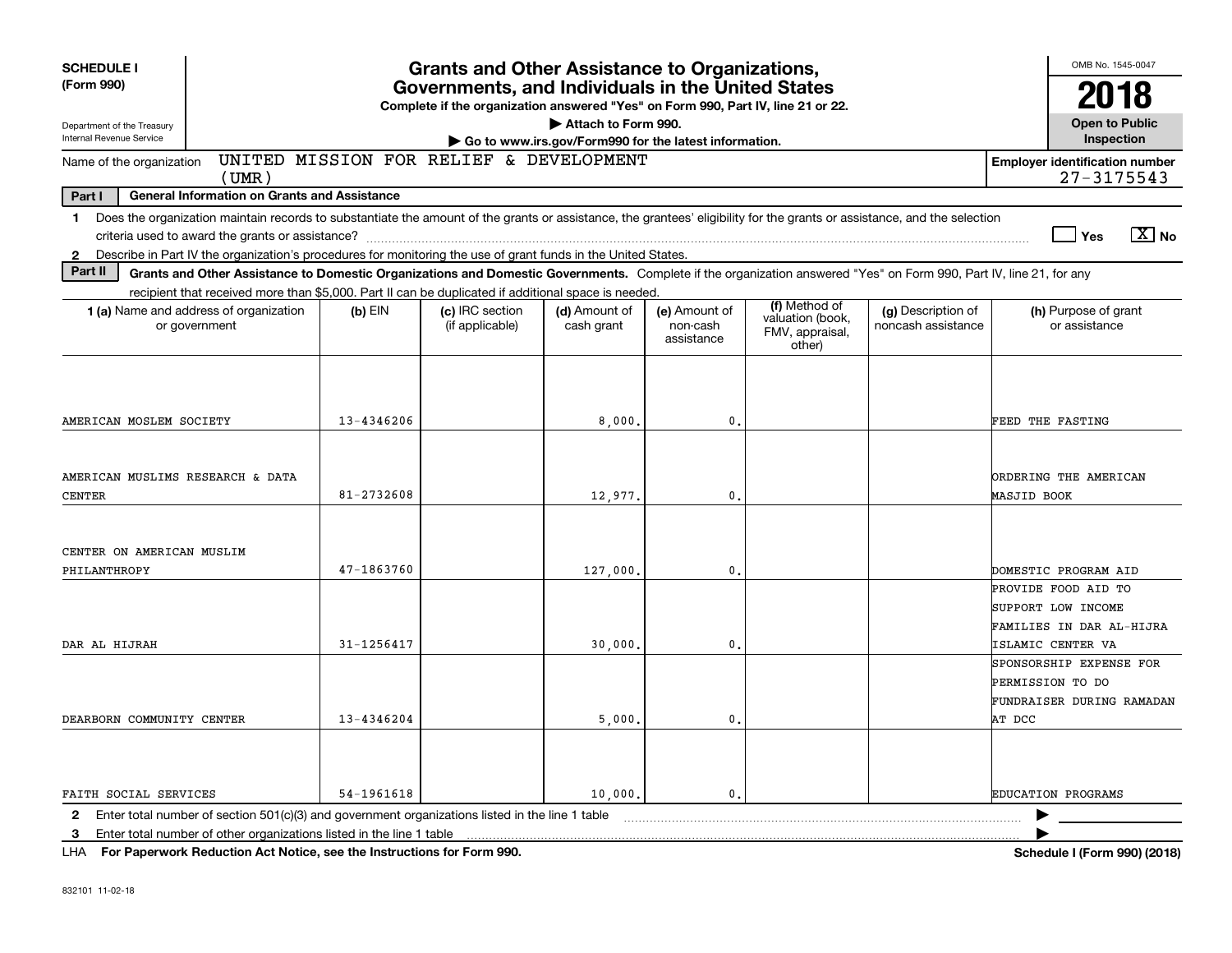(UMR)

| Part II   Continuation of Grants and Other Assistance to Governments and Organizations in the United States (Schedule I (Form 990), Part II.) |                |                                  |                             |                                         |                                                                |                                           |                                       |
|-----------------------------------------------------------------------------------------------------------------------------------------------|----------------|----------------------------------|-----------------------------|-----------------------------------------|----------------------------------------------------------------|-------------------------------------------|---------------------------------------|
| (a) Name and address of<br>organization or government                                                                                         | $(b)$ EIN      | (c) IRC section<br>if applicable | (d) Amount of<br>cash grant | (e) Amount of<br>non-cash<br>assistance | (f) Method of<br>valuation<br>(book, FMV,<br>appraisal, other) | (g) Description of<br>non-cash assistance | (h) Purpose of grant<br>or assistance |
|                                                                                                                                               |                |                                  |                             |                                         |                                                                |                                           |                                       |
|                                                                                                                                               |                |                                  |                             |                                         |                                                                |                                           |                                       |
| ISLAMIC CIRCLE OF NORTH AMERICA<br>${\tt INC}$                                                                                                | $11 - 2925751$ |                                  | 11,250.                     | $\mathfrak o$ .                         |                                                                |                                           | ICNA MAS CONVENTION 2018              |
|                                                                                                                                               |                |                                  |                             |                                         |                                                                |                                           |                                       |
| MUSLIM AMERICAN SOCIETY OF                                                                                                                    |                |                                  |                             |                                         |                                                                |                                           |                                       |
| BROOKLYN AND STATEN ISLAND INC                                                                                                                | $45 - 4661688$ |                                  | 12,500.                     | $\mathbf{0}$ .                          |                                                                |                                           | DOMESTIC PROGRAMS - AID               |
|                                                                                                                                               |                |                                  |                             |                                         |                                                                |                                           | FOOD DISTRIBUTION IN                  |
| ISLAMIC CENTER OF LAVEEN                                                                                                                      | $26 - 2407029$ |                                  | 5,000.                      | $\mathfrak o$ .                         |                                                                |                                           | RAMADAN                               |
|                                                                                                                                               |                |                                  |                             |                                         |                                                                |                                           |                                       |
|                                                                                                                                               |                |                                  |                             |                                         |                                                                |                                           |                                       |
|                                                                                                                                               |                |                                  |                             |                                         |                                                                |                                           |                                       |
|                                                                                                                                               |                |                                  |                             |                                         |                                                                |                                           |                                       |
|                                                                                                                                               |                |                                  |                             |                                         |                                                                |                                           |                                       |
|                                                                                                                                               |                |                                  |                             |                                         |                                                                |                                           |                                       |
|                                                                                                                                               |                |                                  |                             |                                         |                                                                |                                           |                                       |
|                                                                                                                                               |                |                                  |                             |                                         |                                                                |                                           |                                       |
|                                                                                                                                               |                |                                  |                             |                                         |                                                                |                                           |                                       |
|                                                                                                                                               |                |                                  |                             |                                         |                                                                |                                           |                                       |
|                                                                                                                                               |                |                                  |                             |                                         |                                                                |                                           |                                       |
|                                                                                                                                               |                |                                  |                             |                                         |                                                                |                                           |                                       |
|                                                                                                                                               |                |                                  |                             |                                         |                                                                |                                           |                                       |
|                                                                                                                                               |                |                                  |                             |                                         |                                                                |                                           |                                       |
|                                                                                                                                               |                |                                  |                             |                                         |                                                                |                                           |                                       |
|                                                                                                                                               |                |                                  |                             |                                         |                                                                |                                           |                                       |
|                                                                                                                                               |                |                                  |                             |                                         |                                                                |                                           |                                       |
|                                                                                                                                               |                |                                  |                             |                                         |                                                                |                                           |                                       |
|                                                                                                                                               |                |                                  |                             |                                         |                                                                |                                           |                                       |

**Schedule I (Form 990)**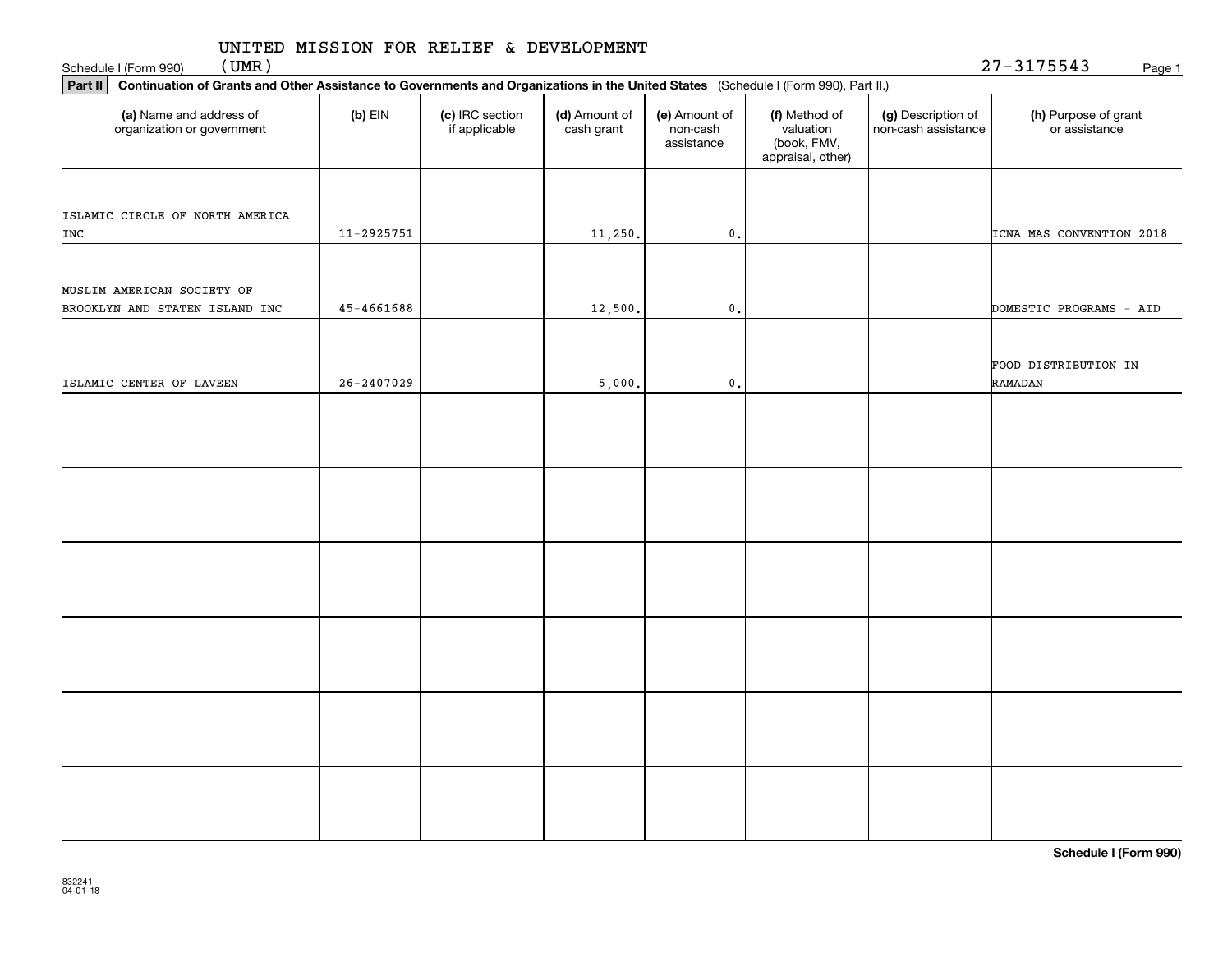| UNITED MISSION FOR RELIEF & DEVELOPMENT |  |  |  |  |  |
|-----------------------------------------|--|--|--|--|--|
|-----------------------------------------|--|--|--|--|--|

Schedule I (Form 990) (2018)  $(UMR)$ 

**2**(UMR) 27-3175543

**Part III** | Grants and Other Assistance to Domestic Individuals. Complete if the organization answered "Yes" on Form 990, Part IV, line 22. Part III can be duplicated if additional space is needed.

| (a) Type of grant or assistance | (b) Number of<br>recipients | (c) Amount of<br>cash grant | (d) Amount of non-<br>cash assistance | (e) Method of valuation<br>(book, FMV, appraisal, other) | (f) Description of noncash assistance |
|---------------------------------|-----------------------------|-----------------------------|---------------------------------------|----------------------------------------------------------|---------------------------------------|
|                                 |                             |                             |                                       |                                                          |                                       |
|                                 |                             |                             |                                       |                                                          |                                       |
|                                 |                             |                             |                                       |                                                          |                                       |
|                                 |                             |                             |                                       |                                                          |                                       |
|                                 |                             |                             |                                       |                                                          |                                       |
|                                 |                             |                             |                                       |                                                          |                                       |
|                                 |                             |                             |                                       |                                                          |                                       |
|                                 |                             |                             |                                       |                                                          |                                       |
|                                 |                             |                             |                                       |                                                          |                                       |
|                                 |                             |                             |                                       |                                                          |                                       |

Part IV | Supplemental Information. Provide the information required in Part I, line 2; Part III, column (b); and any other additional information.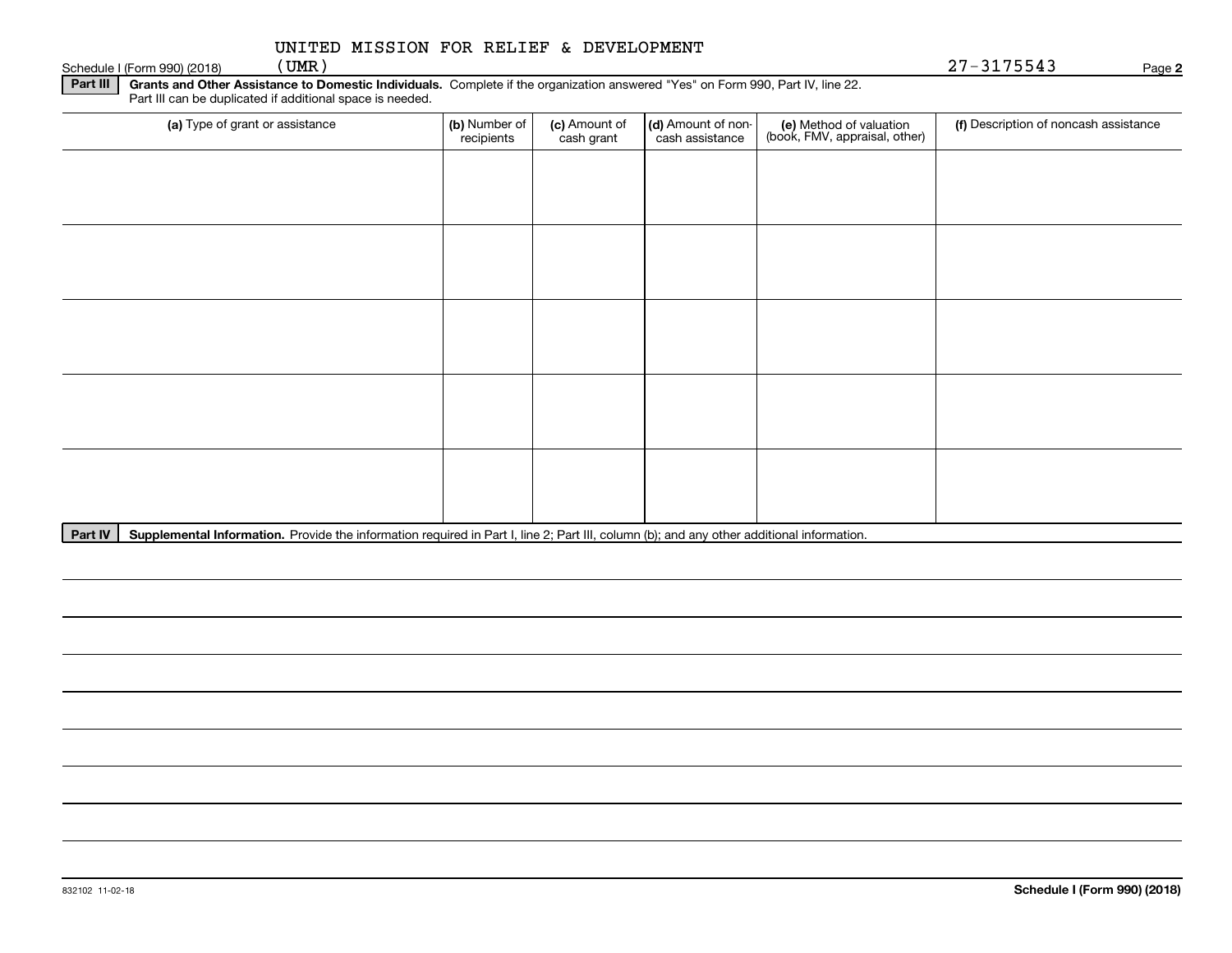|        | <b>SCHEDULE J</b>                                                                                                                                        | <b>Compensation Information</b>                                                                                                                                                                                                    |                                       | OMB No. 1545-0047 |     |             |  |
|--------|----------------------------------------------------------------------------------------------------------------------------------------------------------|------------------------------------------------------------------------------------------------------------------------------------------------------------------------------------------------------------------------------------|---------------------------------------|-------------------|-----|-------------|--|
|        | (Form 990)                                                                                                                                               | For certain Officers, Directors, Trustees, Key Employees, and Highest<br><b>Compensated Employees</b>                                                                                                                              |                                       |                   |     |             |  |
|        |                                                                                                                                                          |                                                                                                                                                                                                                                    | 2018                                  |                   |     |             |  |
|        | Complete if the organization answered "Yes" on Form 990, Part IV, line 23.<br><b>Open to Public</b><br>Attach to Form 990.<br>Department of the Treasury |                                                                                                                                                                                                                                    |                                       |                   |     |             |  |
|        | Internal Revenue Service                                                                                                                                 | Go to www.irs.gov/Form990 for instructions and the latest information.                                                                                                                                                             |                                       | Inspection        |     |             |  |
|        | Name of the organization                                                                                                                                 | UNITED MISSION FOR RELIEF & DEVELOPMENT                                                                                                                                                                                            | <b>Employer identification number</b> |                   |     |             |  |
|        |                                                                                                                                                          | $($ UMR $)$                                                                                                                                                                                                                        | $27 - 3175543$                        |                   |     |             |  |
| Part I |                                                                                                                                                          | <b>Questions Regarding Compensation</b>                                                                                                                                                                                            |                                       |                   |     |             |  |
|        |                                                                                                                                                          |                                                                                                                                                                                                                                    |                                       |                   | Yes | No          |  |
|        |                                                                                                                                                          | Check the appropriate box(es) if the organization provided any of the following to or for a person listed on Form 990,                                                                                                             |                                       |                   |     |             |  |
|        |                                                                                                                                                          | Part VII, Section A, line 1a. Complete Part III to provide any relevant information regarding these items.                                                                                                                         |                                       |                   |     |             |  |
|        | First-class or charter travel                                                                                                                            | Housing allowance or residence for personal use                                                                                                                                                                                    |                                       |                   |     |             |  |
|        | Travel for companions                                                                                                                                    | Payments for business use of personal residence                                                                                                                                                                                    |                                       |                   |     |             |  |
|        |                                                                                                                                                          | Tax indemnification and gross-up payments<br>Health or social club dues or initiation fees                                                                                                                                         |                                       |                   |     |             |  |
|        |                                                                                                                                                          | Discretionary spending account<br>Personal services (such as maid, chauffeur, chef)                                                                                                                                                |                                       |                   |     |             |  |
|        |                                                                                                                                                          |                                                                                                                                                                                                                                    |                                       |                   |     |             |  |
|        |                                                                                                                                                          | <b>b</b> If any of the boxes on line 1a are checked, did the organization follow a written policy regarding payment or<br>reimbursement or provision of all of the expenses described above? If "No," complete Part III to explain |                                       | 1b                |     |             |  |
| 2      |                                                                                                                                                          | Did the organization require substantiation prior to reimbursing or allowing expenses incurred by all directors,                                                                                                                   |                                       |                   |     |             |  |
|        |                                                                                                                                                          |                                                                                                                                                                                                                                    |                                       | $\mathbf{2}$      |     |             |  |
|        |                                                                                                                                                          |                                                                                                                                                                                                                                    |                                       |                   |     |             |  |
| з      |                                                                                                                                                          | Indicate which, if any, of the following the filing organization used to establish the compensation of the organization's                                                                                                          |                                       |                   |     |             |  |
|        |                                                                                                                                                          | CEO/Executive Director. Check all that apply. Do not check any boxes for methods used by a related organization to                                                                                                                 |                                       |                   |     |             |  |
|        |                                                                                                                                                          | establish compensation of the CEO/Executive Director, but explain in Part III.                                                                                                                                                     |                                       |                   |     |             |  |
|        | Compensation committee                                                                                                                                   | $X$ Written employment contract                                                                                                                                                                                                    |                                       |                   |     |             |  |
|        |                                                                                                                                                          | $\boxed{\text{X}}$ Independent compensation consultant<br>$X$ Compensation survey or study                                                                                                                                         |                                       |                   |     |             |  |
|        | $\overline{\mathbf{X}}$ Form 990 of other organizations                                                                                                  | $X$ Approval by the board or compensation committee                                                                                                                                                                                |                                       |                   |     |             |  |
|        |                                                                                                                                                          |                                                                                                                                                                                                                                    |                                       |                   |     |             |  |
| 4      |                                                                                                                                                          | During the year, did any person listed on Form 990, Part VII, Section A, line 1a, with respect to the filing                                                                                                                       |                                       |                   |     |             |  |
|        | organization or a related organization:                                                                                                                  |                                                                                                                                                                                                                                    |                                       |                   |     |             |  |
| а      |                                                                                                                                                          | Receive a severance payment or change-of-control payment?                                                                                                                                                                          |                                       | 4a                |     | Χ           |  |
| b      |                                                                                                                                                          |                                                                                                                                                                                                                                    |                                       | 4b                |     | Χ           |  |
|        |                                                                                                                                                          |                                                                                                                                                                                                                                    |                                       | 4c                |     | X           |  |
|        |                                                                                                                                                          | If "Yes" to any of lines 4a-c, list the persons and provide the applicable amounts for each item in Part III.                                                                                                                      |                                       |                   |     |             |  |
|        |                                                                                                                                                          |                                                                                                                                                                                                                                    |                                       |                   |     |             |  |
|        |                                                                                                                                                          | Only section 501(c)(3), 501(c)(4), and 501(c)(29) organizations must complete lines 5-9.                                                                                                                                           |                                       |                   |     |             |  |
| 5      |                                                                                                                                                          | For persons listed on Form 990, Part VII, Section A, line 1a, did the organization pay or accrue any compensation                                                                                                                  |                                       |                   |     |             |  |
|        | contingent on the revenues of:                                                                                                                           |                                                                                                                                                                                                                                    |                                       |                   |     |             |  |
| a      |                                                                                                                                                          |                                                                                                                                                                                                                                    |                                       | 5a                |     | х           |  |
|        |                                                                                                                                                          |                                                                                                                                                                                                                                    |                                       | 5b                |     | $\mathbf X$ |  |
|        |                                                                                                                                                          | If "Yes" on line 5a or 5b, describe in Part III.                                                                                                                                                                                   |                                       |                   |     |             |  |
|        |                                                                                                                                                          | 6 For persons listed on Form 990, Part VII, Section A, line 1a, did the organization pay or accrue any compensation                                                                                                                |                                       |                   |     |             |  |
|        | contingent on the net earnings of:                                                                                                                       |                                                                                                                                                                                                                                    |                                       |                   |     |             |  |
| a      |                                                                                                                                                          |                                                                                                                                                                                                                                    |                                       | 6a                |     | х           |  |
|        |                                                                                                                                                          |                                                                                                                                                                                                                                    |                                       | 6b                |     | $\mathbf X$ |  |
|        |                                                                                                                                                          | If "Yes" on line 6a or 6b, describe in Part III.                                                                                                                                                                                   |                                       |                   |     |             |  |
|        |                                                                                                                                                          | 7 For persons listed on Form 990, Part VII, Section A, line 1a, did the organization provide any nonfixed payments                                                                                                                 |                                       |                   |     |             |  |
|        |                                                                                                                                                          |                                                                                                                                                                                                                                    |                                       | 7                 |     | х           |  |
| 8      |                                                                                                                                                          | Were any amounts reported on Form 990, Part VII, paid or accrued pursuant to a contract that was subject to the                                                                                                                    |                                       |                   |     |             |  |
|        |                                                                                                                                                          | initial contract exception described in Regulations section 53.4958-4(a)(3)? If "Yes," describe in Part III                                                                                                                        |                                       | 8                 |     | х           |  |
| 9      |                                                                                                                                                          | If "Yes" on line 8, did the organization also follow the rebuttable presumption procedure described in                                                                                                                             |                                       |                   |     |             |  |
|        | Regulations section 53.4958-6(c)?                                                                                                                        |                                                                                                                                                                                                                                    |                                       | 9                 |     |             |  |
|        |                                                                                                                                                          | For Panorwork Poduction Act Notice, see the Instructions for Form 000                                                                                                                                                              | Schodule I (Form 000) 2018            |                   |     |             |  |

LHA For Paperwork Reduction Act Notice, see the Instructions for Form 990. Schedule J (Form 990) 2018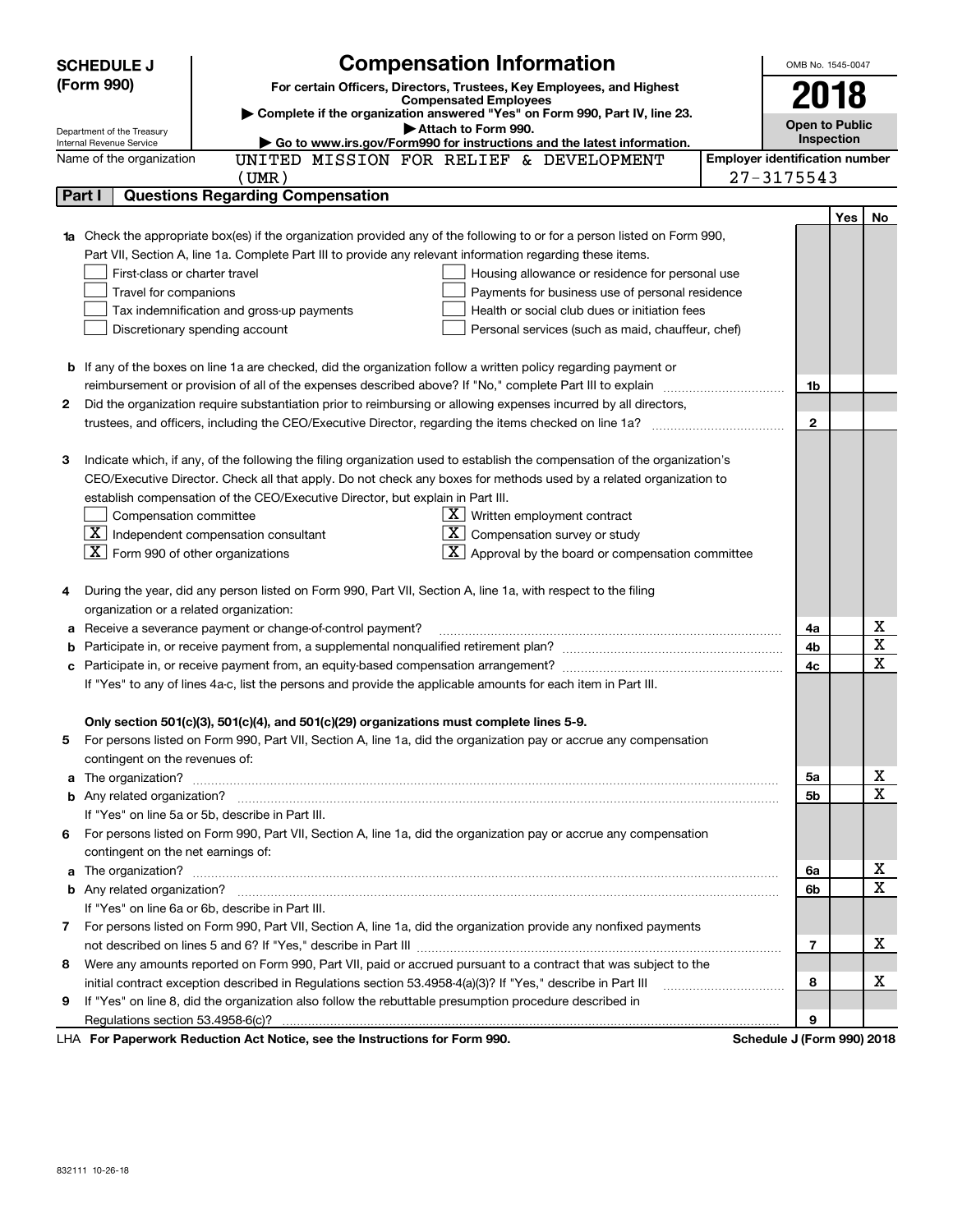(UMR)

**Part II Officers, Directors, Trustees, Key Employees, and Highest Compensated Employees.**  Schedule J (Form 990) 2018 Page Use duplicate copies if additional space is needed.

For each individual whose compensation must be reported on Schedule J, report compensation from the organization on row (i) and from related organizations, described in the instructions, on row (ii). Do not list any individuals that aren't listed on Form 990, Part VII.

**Note:**  The sum of columns (B)(i)-(iii) for each listed individual must equal the total amount of Form 990, Part VII, Section A, line 1a, applicable column (D) and (E) amounts for that individual.

| (A) Name and Title   |                    |                          | (B) Breakdown of W-2 and/or 1099-MISC compensation |                                           | (C) Retirement and<br>other deferred | (D) Nontaxable<br>benefits | (E) Total of columns | (F) Compensation                                           |
|----------------------|--------------------|--------------------------|----------------------------------------------------|-------------------------------------------|--------------------------------------|----------------------------|----------------------|------------------------------------------------------------|
|                      |                    | (i) Base<br>compensation | (ii) Bonus &<br>incentive<br>compensation          | (iii) Other<br>reportable<br>compensation | compensation                         |                            | $(B)(i)-(D)$         | in column (B)<br>reported as deferred<br>on prior Form 990 |
| $(1)$ DR. ABED AYOUB | (i)                | 225,000.                 | $\overline{0}$ .                                   | $\overline{0}$ .                          | $\overline{0}$ .                     | 20,400.                    | 245, 400.            | 0.                                                         |
| PRESIDENT            | (ii)               | 0.                       | $\overline{0}$ .                                   | $\overline{0}$ .                          | $\overline{0}$ .                     | $\overline{0}$ .           | $\overline{0}$ .     | 0.                                                         |
|                      | $(\sf{i})$         |                          |                                                    |                                           |                                      |                            |                      |                                                            |
|                      | (ii)               |                          |                                                    |                                           |                                      |                            |                      |                                                            |
|                      | $(\sf{i})$         |                          |                                                    |                                           |                                      |                            |                      |                                                            |
|                      | (ii)               |                          |                                                    |                                           |                                      |                            |                      |                                                            |
|                      | $(\sf{i})$         |                          |                                                    |                                           |                                      |                            |                      |                                                            |
|                      | (ii)               |                          |                                                    |                                           |                                      |                            |                      |                                                            |
|                      | $(\sf{i})$         |                          |                                                    |                                           |                                      |                            |                      |                                                            |
|                      | (ii)               |                          |                                                    |                                           |                                      |                            |                      |                                                            |
|                      | $(\sf{i})$         |                          |                                                    |                                           |                                      |                            |                      |                                                            |
|                      | (ii)               |                          |                                                    |                                           |                                      |                            |                      |                                                            |
|                      | $(\sf{i})$         |                          |                                                    |                                           |                                      |                            |                      |                                                            |
|                      | (ii)               |                          |                                                    |                                           |                                      |                            |                      |                                                            |
|                      | $(\sf{i})$<br>(ii) |                          |                                                    |                                           |                                      |                            |                      |                                                            |
|                      | $(\sf{i})$         |                          |                                                    |                                           |                                      |                            |                      |                                                            |
|                      | (ii)               |                          |                                                    |                                           |                                      |                            |                      |                                                            |
|                      | $(\sf{i})$         |                          |                                                    |                                           |                                      |                            |                      |                                                            |
|                      | (ii)               |                          |                                                    |                                           |                                      |                            |                      |                                                            |
|                      | $(\sf{i})$         |                          |                                                    |                                           |                                      |                            |                      |                                                            |
|                      | (ii)               |                          |                                                    |                                           |                                      |                            |                      |                                                            |
|                      | $(\sf{i})$         |                          |                                                    |                                           |                                      |                            |                      |                                                            |
|                      | (ii)               |                          |                                                    |                                           |                                      |                            |                      |                                                            |
|                      | $(\sf{i})$         |                          |                                                    |                                           |                                      |                            |                      |                                                            |
|                      | (ii)               |                          |                                                    |                                           |                                      |                            |                      |                                                            |
|                      | $(\sf{i})$         |                          |                                                    |                                           |                                      |                            |                      |                                                            |
|                      | (ii)               |                          |                                                    |                                           |                                      |                            |                      |                                                            |
|                      | $(\sf{i})$         |                          |                                                    |                                           |                                      |                            |                      |                                                            |
|                      | (ii)               |                          |                                                    |                                           |                                      |                            |                      |                                                            |
|                      | $(\sf{i})$         |                          |                                                    |                                           |                                      |                            |                      |                                                            |
|                      | (ii)               |                          |                                                    |                                           |                                      |                            |                      |                                                            |

**2**

27-3175543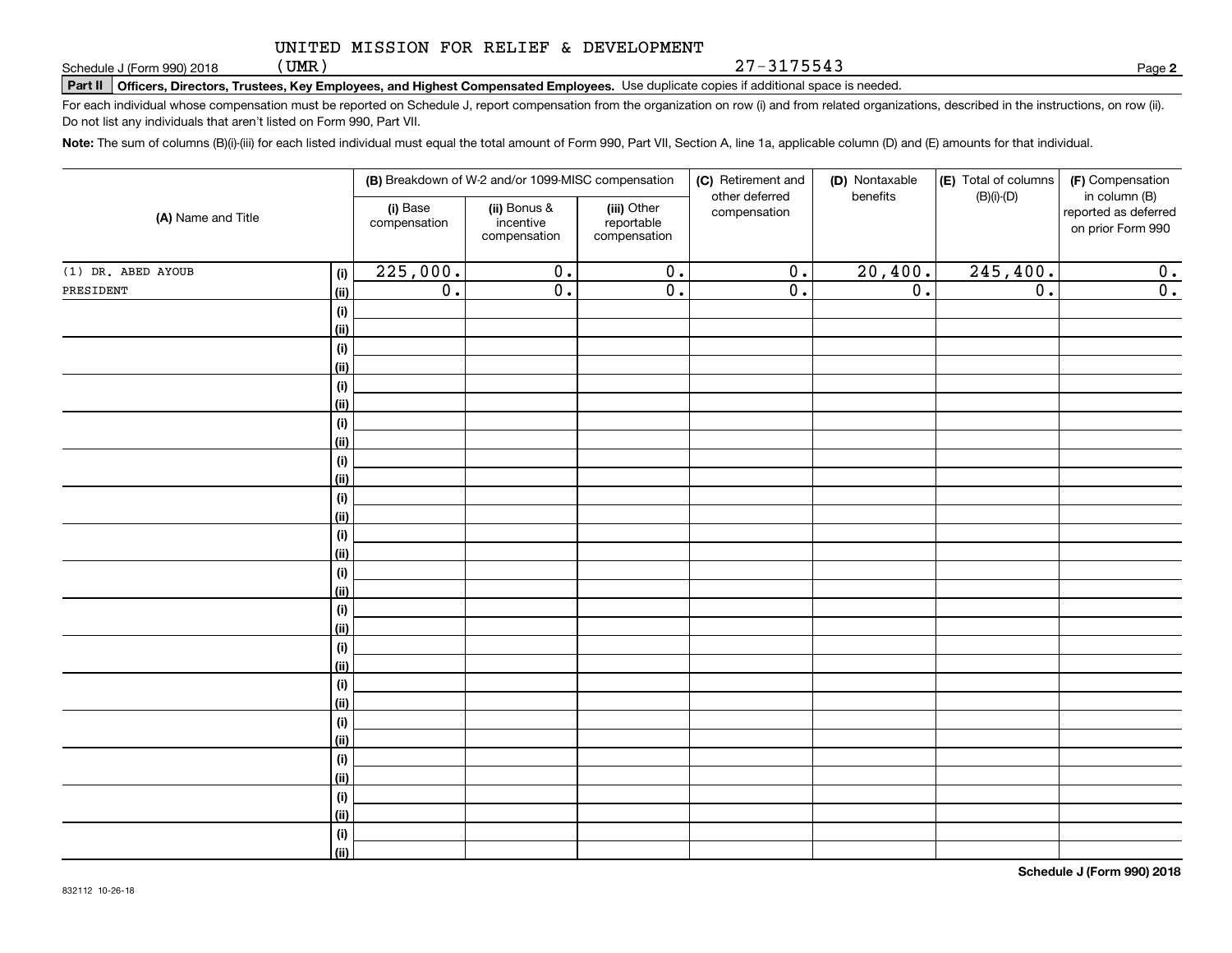# **Part III Supplemental Information**

Schedule J (Form 990) 2018 (UMR)<br>Part III Supplemental Information<br>Provide the information, explanation, or descriptions required for Part I, lines 1a, 1b, 3, 4a, 4b, 4c, 5a, 5b, 6a, 6b, 7, and 8, and for Part II. Also com

**Schedule J (Form 990) 2018**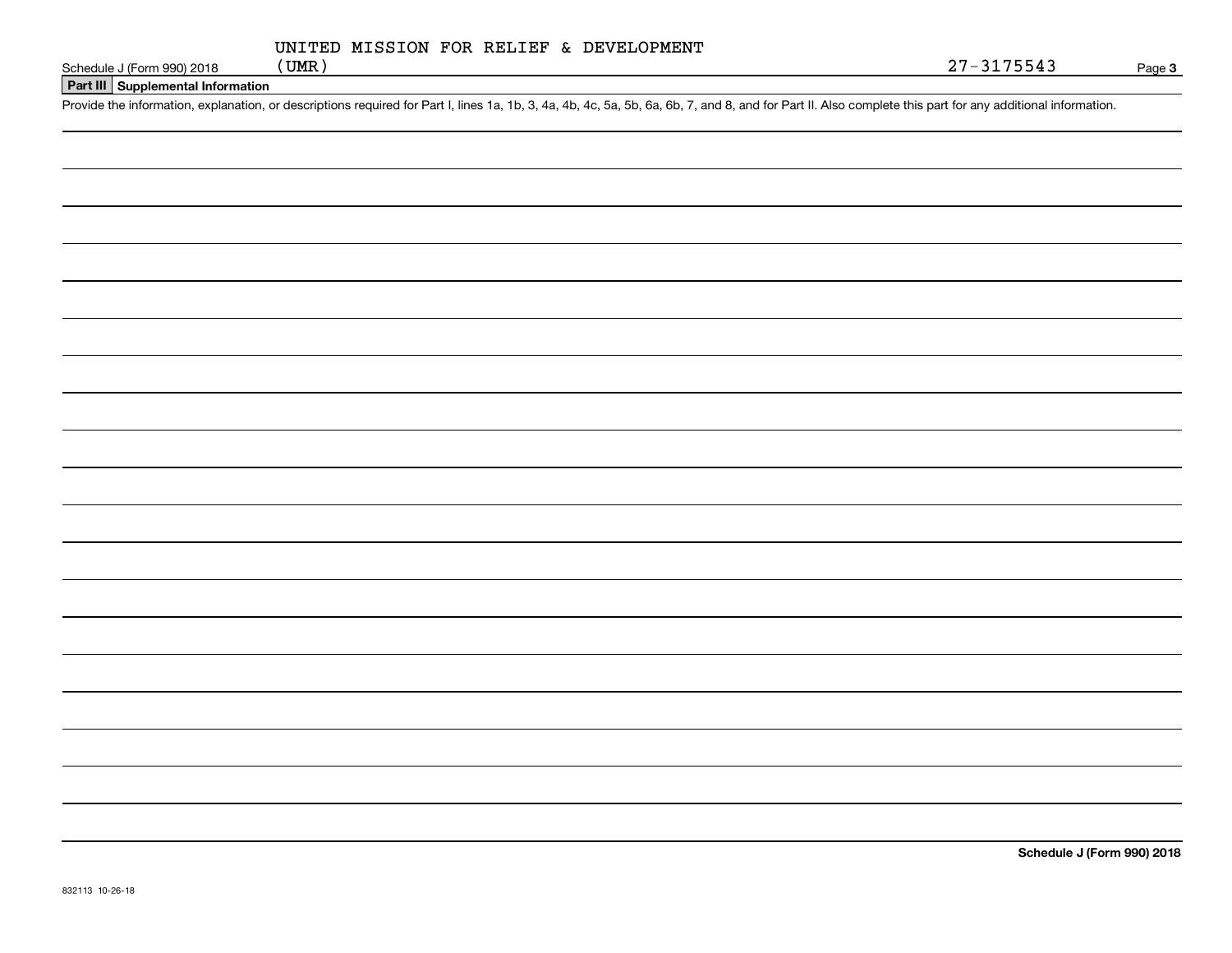| (Form 990) |                                                        |                                                                                                                   |                               |                                      | ▶ Complete if the organizations answered "Yes" on Form 990, Part IV, lines 29 or 30.                                           | 2018                                                         |            |    |
|------------|--------------------------------------------------------|-------------------------------------------------------------------------------------------------------------------|-------------------------------|--------------------------------------|--------------------------------------------------------------------------------------------------------------------------------|--------------------------------------------------------------|------------|----|
|            | Department of the Treasury<br>Internal Revenue Service | Attach to Form 990.                                                                                               |                               |                                      | Go to www.irs.gov/Form990 for instructions and the latest information.                                                         | <b>Open to Public</b><br>Inspection                          |            |    |
|            | Name of the organization                               | UNITED MISSION FOR RELIEF & DEVELOPMENT                                                                           |                               |                                      |                                                                                                                                | <b>Employer identification number</b>                        |            |    |
|            |                                                        | (UMR)                                                                                                             |                               |                                      |                                                                                                                                | $27 - 3175543$                                               |            |    |
| Part I     |                                                        | <b>Types of Property</b>                                                                                          |                               |                                      |                                                                                                                                |                                                              |            |    |
|            |                                                        |                                                                                                                   | (a)<br>Check if<br>applicable | (b)<br>Number of<br>contributions or | (c)<br>Noncash contribution<br>amounts reported on<br>items contributed Form 990, Part VIII, line 1g                           | (d)<br>Method of determining<br>noncash contribution amounts |            |    |
| 1.         |                                                        |                                                                                                                   |                               |                                      |                                                                                                                                |                                                              |            |    |
| 2          |                                                        |                                                                                                                   |                               |                                      |                                                                                                                                |                                                              |            |    |
| З          |                                                        | Art - Fractional interests                                                                                        |                               |                                      |                                                                                                                                |                                                              |            |    |
| 4          |                                                        | Books and publications                                                                                            |                               |                                      |                                                                                                                                |                                                              |            |    |
| 5          |                                                        | Clothing and household goods                                                                                      |                               |                                      |                                                                                                                                |                                                              |            |    |
| 6          |                                                        |                                                                                                                   |                               |                                      |                                                                                                                                |                                                              |            |    |
| 7          |                                                        |                                                                                                                   |                               |                                      |                                                                                                                                |                                                              |            |    |
| 8          |                                                        |                                                                                                                   |                               |                                      |                                                                                                                                |                                                              |            |    |
| 9          |                                                        |                                                                                                                   |                               |                                      |                                                                                                                                |                                                              |            |    |
| 10         |                                                        | Securities - Closely held stock                                                                                   |                               |                                      |                                                                                                                                |                                                              |            |    |
| 11         | Securities - Partnership, LLC, or                      |                                                                                                                   |                               |                                      |                                                                                                                                |                                                              |            |    |
|            | trust interests                                        |                                                                                                                   |                               |                                      |                                                                                                                                |                                                              |            |    |
| 12         |                                                        | Securities - Miscellaneous                                                                                        |                               |                                      |                                                                                                                                |                                                              |            |    |
| 13         | Qualified conservation contribution -                  |                                                                                                                   |                               |                                      |                                                                                                                                |                                                              |            |    |
|            |                                                        |                                                                                                                   |                               |                                      |                                                                                                                                |                                                              |            |    |
| 14         |                                                        | Qualified conservation contribution - Other                                                                       |                               |                                      |                                                                                                                                |                                                              |            |    |
| 15         | Real estate - Residential                              |                                                                                                                   |                               |                                      |                                                                                                                                |                                                              |            |    |
| 16         |                                                        | Real estate - Commercial                                                                                          |                               |                                      |                                                                                                                                |                                                              |            |    |
| 17         |                                                        |                                                                                                                   |                               |                                      |                                                                                                                                |                                                              |            |    |
| 18         |                                                        |                                                                                                                   |                               |                                      |                                                                                                                                |                                                              |            |    |
| 19         |                                                        |                                                                                                                   |                               |                                      |                                                                                                                                |                                                              |            |    |
| 20         |                                                        | Drugs and medical supplies                                                                                        | X                             | 3                                    | 76,610,456. APPRAISED BY THIRD P                                                                                               |                                                              |            |    |
| 21         |                                                        |                                                                                                                   |                               |                                      |                                                                                                                                |                                                              |            |    |
| 22         |                                                        |                                                                                                                   |                               |                                      |                                                                                                                                |                                                              |            |    |
| 23         |                                                        |                                                                                                                   |                               |                                      |                                                                                                                                |                                                              |            |    |
| 24         |                                                        |                                                                                                                   |                               |                                      |                                                                                                                                |                                                              |            |    |
| 25         |                                                        |                                                                                                                   |                               |                                      |                                                                                                                                |                                                              |            |    |
| 26         | Other $\blacktriangleright$ (                          | $\mathcal{L}$ and $\mathcal{L}$ and $\mathcal{L}$                                                                 |                               |                                      |                                                                                                                                |                                                              |            |    |
| 27         | Other                                                  |                                                                                                                   |                               |                                      |                                                                                                                                |                                                              |            |    |
| 28         | Other                                                  |                                                                                                                   |                               |                                      |                                                                                                                                |                                                              |            |    |
| 29         |                                                        | Number of Forms 8283 received by the organization during the tax year for contributions                           |                               |                                      |                                                                                                                                |                                                              |            |    |
|            |                                                        | for which the organization completed Form 8283, Part IV, Donee Acknowledgement                                    |                               |                                      | 29                                                                                                                             |                                                              |            |    |
|            |                                                        |                                                                                                                   |                               |                                      |                                                                                                                                |                                                              | <b>Yes</b> | No |
|            |                                                        |                                                                                                                   |                               |                                      | 30a During the year, did the organization receive by contribution any property reported in Part I, lines 1 through 28, that it |                                                              |            |    |
|            |                                                        |                                                                                                                   |                               |                                      | must hold for at least three years from the date of the initial contribution, and which isn't required to be used for          |                                                              |            |    |
|            |                                                        | exempt purposes for the entire holding period?                                                                    |                               |                                      |                                                                                                                                | 30a                                                          |            | х  |
|            |                                                        | <b>b</b> If "Yes," describe the arrangement in Part II.                                                           |                               |                                      |                                                                                                                                |                                                              | х          |    |
| 31         |                                                        |                                                                                                                   |                               |                                      | Does the organization have a gift acceptance policy that requires the review of any nonstandard contributions?                 | 31                                                           |            |    |
|            |                                                        | 32a Does the organization hire or use third parties or related organizations to solicit, process, or sell noncash |                               |                                      |                                                                                                                                |                                                              |            | X  |
|            | contributions?                                         |                                                                                                                   |                               |                                      |                                                                                                                                | 32a                                                          |            |    |
|            | <b>b</b> If "Yes," describe in Part II.                |                                                                                                                   |                               |                                      |                                                                                                                                |                                                              |            |    |
| 33         |                                                        |                                                                                                                   |                               |                                      | If the organization didn't report an amount in column (c) for a type of property for which column (a) is checked,              |                                                              |            |    |
|            | describe in Part II.                                   |                                                                                                                   |                               |                                      |                                                                                                                                |                                                              |            |    |

**Noncash Contributions**

For Paperwork Reduction Act Notice, see the Instructions for Form 990. **Schedule M** (Form 990) 2018 LHA

OMB No. 1545-0047

**SCHEDULE M**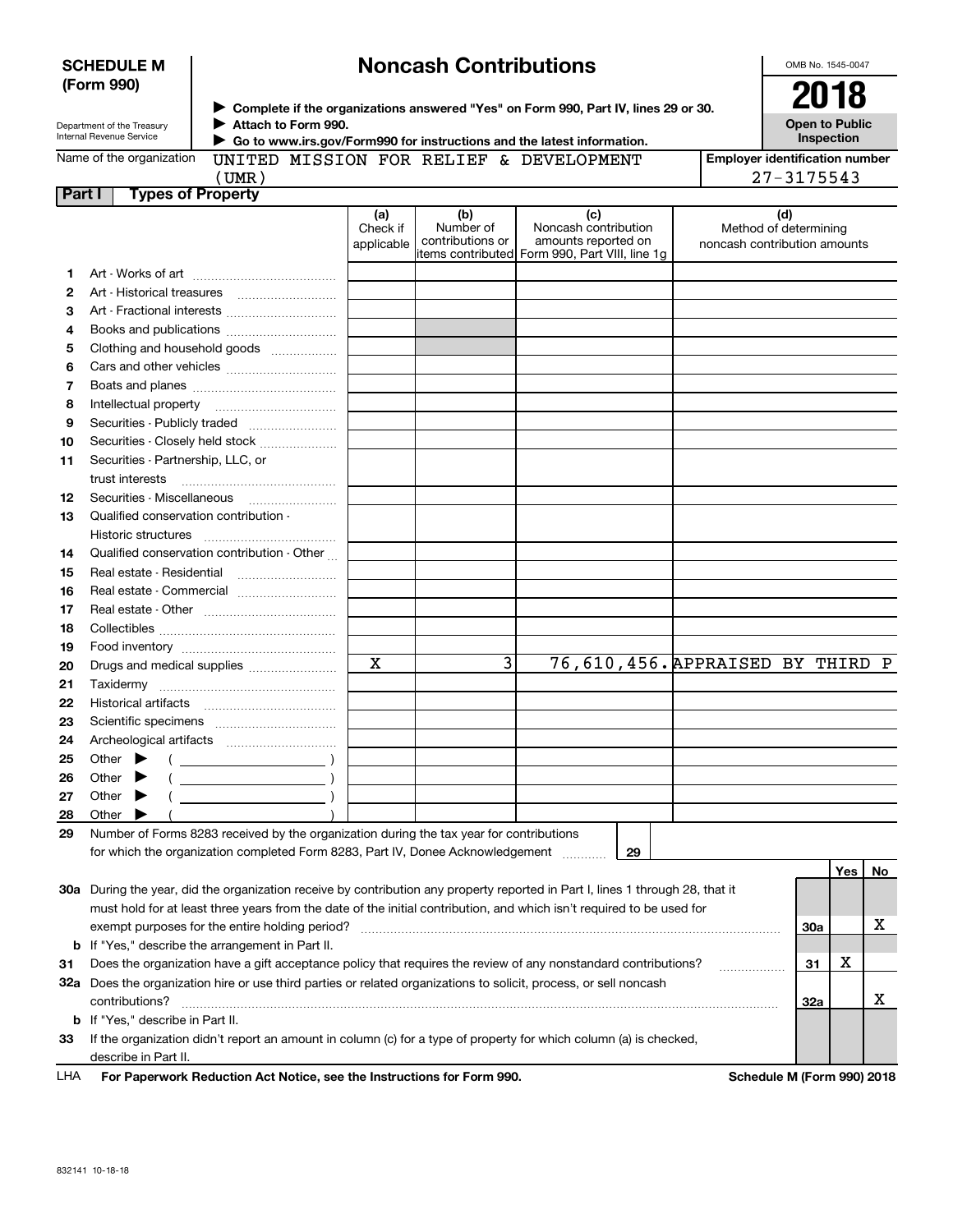|         |  |  | UNITED MISSION FOR RELIEF & DEVELOPMENT |  |
|---------|--|--|-----------------------------------------|--|
| 1.77.57 |  |  |                                         |  |

|         | ONITED MISSION FOR RELIEF & DEVELOPMENT<br>$27 - 3175543$<br>(UMR)                                                                                                                                                                  |        |
|---------|-------------------------------------------------------------------------------------------------------------------------------------------------------------------------------------------------------------------------------------|--------|
| Part II | Schedule M (Form 990) 2018                                                                                                                                                                                                          | Page 2 |
|         | <b>Supplemental Information.</b> Provide the information required by Part I, lines 30b, 32b, and 33, and whether the organization is reporting in Part I, column (b), the number of contributions, the number of items received, or |        |
|         |                                                                                                                                                                                                                                     |        |
|         |                                                                                                                                                                                                                                     |        |
|         |                                                                                                                                                                                                                                     |        |
|         |                                                                                                                                                                                                                                     |        |
|         |                                                                                                                                                                                                                                     |        |
|         |                                                                                                                                                                                                                                     |        |
|         |                                                                                                                                                                                                                                     |        |
|         |                                                                                                                                                                                                                                     |        |
|         |                                                                                                                                                                                                                                     |        |
|         |                                                                                                                                                                                                                                     |        |
|         |                                                                                                                                                                                                                                     |        |
|         |                                                                                                                                                                                                                                     |        |
|         |                                                                                                                                                                                                                                     |        |
|         |                                                                                                                                                                                                                                     |        |
|         |                                                                                                                                                                                                                                     |        |
|         |                                                                                                                                                                                                                                     |        |
|         |                                                                                                                                                                                                                                     |        |
|         |                                                                                                                                                                                                                                     |        |
|         |                                                                                                                                                                                                                                     |        |
|         |                                                                                                                                                                                                                                     |        |
|         |                                                                                                                                                                                                                                     |        |
|         |                                                                                                                                                                                                                                     |        |
|         |                                                                                                                                                                                                                                     |        |
|         |                                                                                                                                                                                                                                     |        |
|         |                                                                                                                                                                                                                                     |        |
|         |                                                                                                                                                                                                                                     |        |
|         |                                                                                                                                                                                                                                     |        |
|         |                                                                                                                                                                                                                                     |        |
|         |                                                                                                                                                                                                                                     |        |
|         |                                                                                                                                                                                                                                     |        |
|         |                                                                                                                                                                                                                                     |        |
|         |                                                                                                                                                                                                                                     |        |
|         |                                                                                                                                                                                                                                     |        |
|         |                                                                                                                                                                                                                                     |        |
|         |                                                                                                                                                                                                                                     |        |
|         |                                                                                                                                                                                                                                     |        |
|         |                                                                                                                                                                                                                                     |        |
|         |                                                                                                                                                                                                                                     |        |
|         |                                                                                                                                                                                                                                     |        |
|         |                                                                                                                                                                                                                                     |        |
|         |                                                                                                                                                                                                                                     |        |
|         |                                                                                                                                                                                                                                     |        |
|         |                                                                                                                                                                                                                                     |        |
|         |                                                                                                                                                                                                                                     |        |
|         |                                                                                                                                                                                                                                     |        |
|         |                                                                                                                                                                                                                                     |        |
|         |                                                                                                                                                                                                                                     |        |
|         |                                                                                                                                                                                                                                     |        |
|         |                                                                                                                                                                                                                                     |        |
|         |                                                                                                                                                                                                                                     |        |
|         |                                                                                                                                                                                                                                     |        |
|         |                                                                                                                                                                                                                                     |        |
|         |                                                                                                                                                                                                                                     |        |
|         |                                                                                                                                                                                                                                     |        |
|         |                                                                                                                                                                                                                                     |        |
|         |                                                                                                                                                                                                                                     |        |
|         |                                                                                                                                                                                                                                     |        |
|         |                                                                                                                                                                                                                                     |        |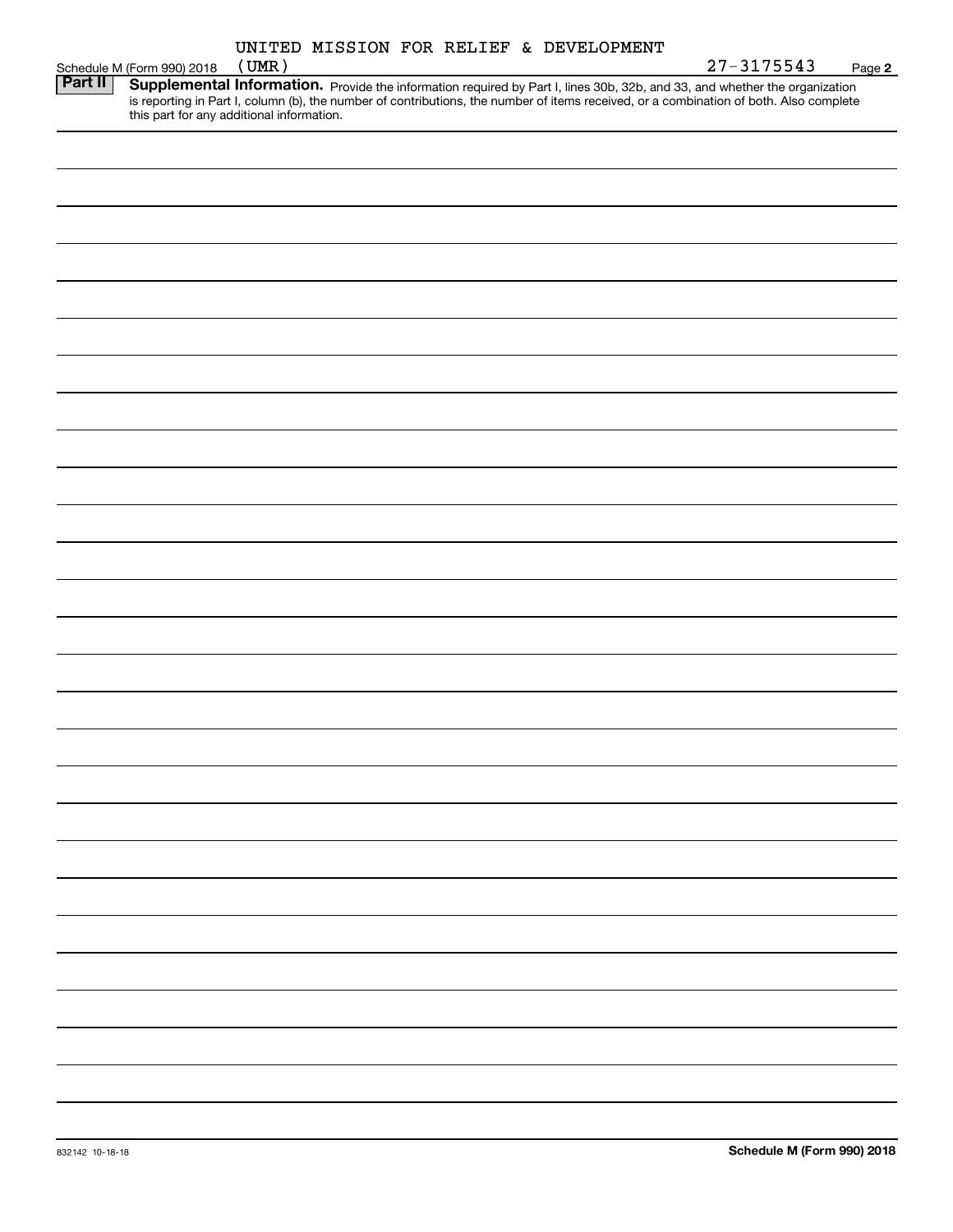**(Form 990 or 990-EZ)**

Department of the Treasury Internal Revenue Service Name of the organization

**SCHEDULE O Supplemental Information to Form 990 or 990-EZ**

UNITED MISSION FOR RELIEF & DEVELOPMENT

**Complete to provide information for responses to specific questions on Form 990 or 990-EZ or to provide any additional information. | Attach to Form 990 or 990-EZ. | Go to www.irs.gov/Form990 for the latest information.**



(UMR) 27-3175543

# FORM 990, PART I, LINE 1, DESCRIPTION OF ORGANIZATION MISSION:

PROVIDE HUMANITARIAN ASSISTANCE SUCH AS MEDICINES, HEALTHCARE, FOOD,

WATER, AND HYGIENE SUPPLIES TO DISPLACED, DISADVANTAGED PERSONS, AND

REFUGEES DUE TO DISASTERS AND WARS.

FORM 990, PART III, LINE 4A, PROGRAM SERVICE ACCOMPLISHMENTS:

ROHINGYA REFUGEES

AN ESTIMATED 700,000 ROHINGYA PEOPLE HAVE FLED MYANMAR TO TAKE UP

RESIDENCE IN COX'S BAZAR, BANGLADESH- ADDING TO AN ALREADY DISPLACED

POPULATION TO MAKE IT THE LARGEST REFUGEE CAMP IN THE WORLD. LIMITED

ACCESS TO SANITATION, OVERCROWDING AND POVERTY HAVE LED TO TRAGEDIES

SUCH AS CHILDREN PASSING AWAY FROM COMMON AILMENTS SUCH AS THE FLU AND

DIARRHEA. THE COX'S BAZAR REFUGEE CAMP SPRAWLS ACROSS MILES. WHILE

THERE MEDICAL CLINICS ARE STATIONED ON THE CAMP'S PERIPHERY,

INDIVIDUALS RESIDING IN THE INTERIOR HAVE GREAT DIFFICULTY TRAVERSING

THE UNSANITARY CONDITIONS OF THE CAMP'S ENVIRONS TO REACH A HEALTHCARE

PROFESSIONAL. UMR TEAMED UP WITH IMANA TO FUND AMBULATORY CLINICS WHICH

TRANSFERRED 904 PATIENTS TO FIELD HOSPITALS AND SERVE 117,485 PATIENTS

WITH PREVENTABLE DISEASES.

PSS

832211 10-10-18 LHA For Paperwork Reduction Act Notice, see the Instructions for Form 990 or 990-EZ. Schedule O (Form 990 or 990-EZ) (2018) DATA FROM UNICEF INDICATES THAT 50% OF SYRIAN REFUGEE CHILDREN SUFFER FROM SYMPTOMS OF PTSD, INCLUDING NIGHTMARES, VARIOUS FORMS OF SLEEP DISORDERS OR BEDWETTING, DEPRESSION, PROLONGED GRIEF DISORDER, AND OTHER ANXIETY DISORDERS. MANY OF THESE CHILDREN ARE ATTEMPTING SUICIDE, ENGAGING IN SELF-HARM, AT RISK FOR EXPLOITATION, CHILD MARRIAGE, AND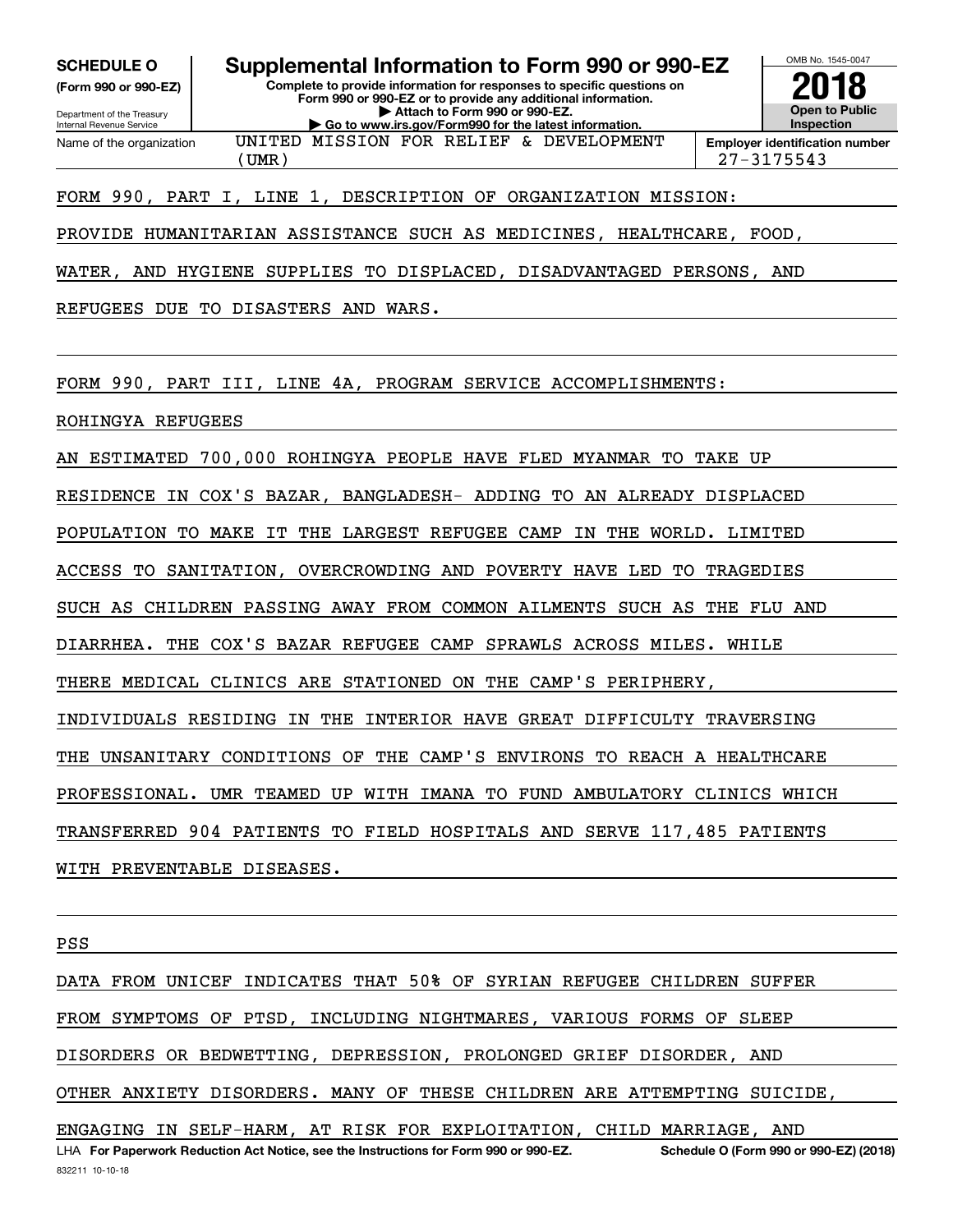| Schedule O (Form 990 or 990-EZ) (2018)                                                  | Page 2                                                  |
|-----------------------------------------------------------------------------------------|---------------------------------------------------------|
| Name of the organization UNITED MISSION FOR RELIEF & DEVELOPMENT<br>(UMR)               | <b>Employer identification number</b><br>$27 - 3175543$ |
| MILITIA RECRUITMENT.                                                                    |                                                         |
| PARTICIPANTS IN THE PSS PROGRAM ARE ENCOURAGED<br>TO.                                   | EXPLORE THEIR                                           |
| EMOTIONS AND RESPONSES TO THEM THROUGH PSYCHODRAMA AND                                  | STORYTELLING,                                           |
| MINDFULNESS SESSIONS, MEDITATION, AND PLAY THERAPY FOR YOUNGER                          |                                                         |
| TEENAGERS, YOUNG ADULTS, AND ADULT CLIENTS ARE INTRODUCED AND<br>CHILDREN.              |                                                         |
| (DIALECTICAL BEHAVIORAL THERAPY) SKILLS SUCH AS DISTRESS<br>DBT<br><b>COACHED</b><br>ΙN |                                                         |

TOLERANCE. CHILD FRIENDLY SPACE IS PROVIDED TO YOUNG CLIENTS AND UMR

PROVIDES TRANSIT FROM THE PATIENT'S HOME TO SITE OF SERVICE, BUT OTHERS

ARE SET UP IN HOMES OF REFUGEES, SCHOOLS, OR PARKS. THESE SPACES ARE

DESIGNED TO PROVIDE REFUGEE CHILDREN A SAFE PLACE TO EXPLORE AND

PRACTICE DISTRESS TOLERANCE WHILE PROTECTING THEM FROM JUDGEMENT,

EXPLOITATION, AND ABUSE.

TO ENLARGE ITS NUMBER OF BENEFICIARIES, UMR STAFF IS INVOLVING IRBID UNIVERSITY AND YARMOUK UNIVERSITY THROUGH VOLUNTEER OPPORTUNITIES FOR STUDENTS IN THEIR PSYCHOLOGY DEPARTMENTS. STUDENT VOLUNTEERS WILL BE SUPERVISED BY SKILLED PROVIDERS AND WILL REDUCE THE COUNSELOR: PATIENT RATIO TO GIVE EACH BENEFICIARY INDIVIDUALIZED ATTENTION.

IN 2018, UMR SERVED 645 YOUNG PEOPLE, 75 TEENS, AND 84 WOMEN THROUGH

ITS PSS PROGRAM.

GIFTS IN KIND

UMR BOASTS A STRONG MEDICAL GIFTS IN KIND SUPPLY CHAIN. WE WORK WITH

PRIVATE MEDICAL PROVIDERS TO PROCURE MEDICAL SUPPLIES RANGING FROM

DISPOSABLES SUCH AS GLOVES, BANDAGES, AND PRESCRIPTION MEDICATIONS TO

EQUIPMENT CRITICAL TO THE SUCCESS OF A HEALTHCARE INSTITUTION SUCH AS

X-RAY AND ULTRASOUND MACHINES. THIS IS A CRITICAL TOOL FOR CAPACITY

BUILDING OF HOSPITALS AS IT FREES UP MONETARY RESOURCES TO HIRE NEW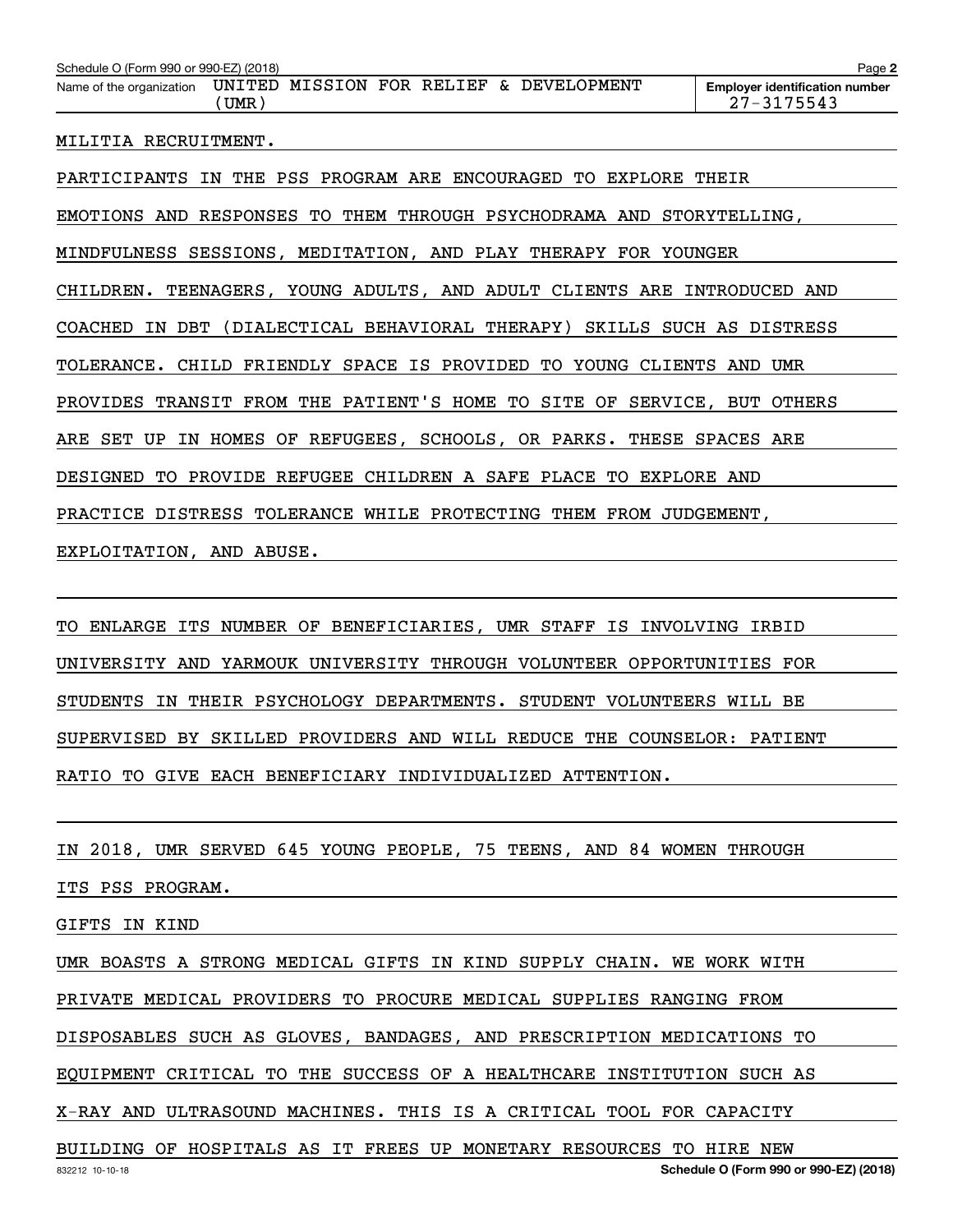| Schedule O (Form 990 or 990-EZ) (2018)<br>Page 2 |               |                           |  |  |  |                          |                                                         |
|--------------------------------------------------|---------------|---------------------------|--|--|--|--------------------------|---------------------------------------------------------|
| Name of the organization                         | UNITED<br>UMR | <b>MISSION FOR RELIEF</b> |  |  |  | <b>&amp; DEVELOPMENT</b> | <b>Employer identification number</b><br>$27 - 3175543$ |

DOCTORS AND REDUCE THE COST BURDEN ON PATIENTS.

NOTABLY, UMR WORKED DIRECTLY WITH THE WHO AND THE MINISTRY OF HEALTH TO SERVICE 11 PUBLIC HOSPITALS IN GAZA. GOODS PROVIDED WERE ANTIBIOTIC FOR COMMON ILLNESSES SUCH AS SINUS INFECTIONS AND ANTI BACTERIAL DRUGS FOR TREATMENT OF PNEUMONIA AND OTHER NCDS. SOME SHIPMENTS WERE TIMED TO LAND IN THE WAKE OF A DISASTER AS GAZA FREQUENTLY SUFFERS FROM BOTH NATURAL AND MANMADE CRISES.

ALSO NOTABLE ARE SHIPMENTS TO YEMEN, WHICH FOCUS ON CHOLERA CLEANUP KITS AND ANTI MICROBIAL MEDICATIONS DESIGNED TO STOP THE SPREAD OF AND CURE CHOLERA. UMR ALSO EQUIPPED YEMENI HOSPITALS WITH BASIC SUPPLIES NOT AVAILABLE LOCALLY SUCH AS BEDS AND MATTRESSES. SUPPLIES WAS TRANSFERRED TO LOCAL PARTNERS WHO PROVIDED LOGISTICAL SUPPORT TO DELIVER GOODS TO 1 HOSPITAL IN SANA'A, 2 HOSPITALS IN HODEIDAH, AND 2 HOSPITALS IN IBB PROVINCES.

IN 2018, UMR PROVIDED CRITICAL EQUIPMENT, SUPPLIES, AND MEDICATIONS TO:

GAZA \$43,415,305

YEMEN \$24,808,744

SOMALIA \$6,202,186

SUDAN \$1,086,960

JORDAN \$553,780

LEBANON \$543,480

#### DISASTER RESPONSE - DOMESTIC

IN 2018, UMR CREATED A ROBUST DOMESTIC DISASTER RESPONSE PROGRAM. UMR

#### STAFF DEPLOYED ON FIVE SEPARATE OCCASIONS FOR THREE DISASTERS: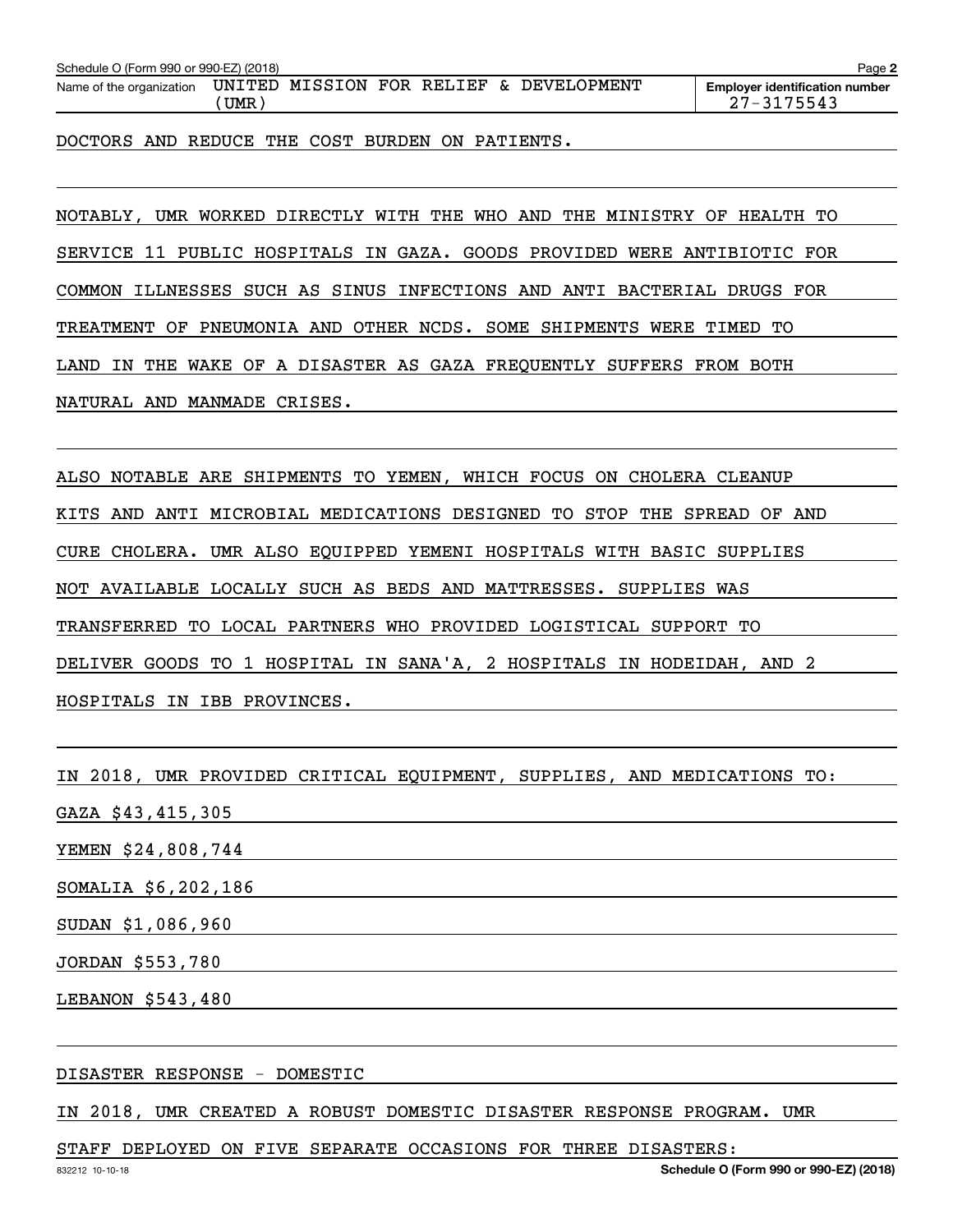| Schedule O (Form 990 or 990-EZ) (2018)                                       | Page 2                                                  |
|------------------------------------------------------------------------------|---------------------------------------------------------|
| UNITED MISSION FOR RELIEF & DEVELOPMENT<br>Name of the organization<br>(UMR) | <b>Employer identification number</b><br>$27 - 3175543$ |
| HURRICANE FLORENCE, HURRICANE MICHAEL, AND THE CALIFORNIA WILDFIRES.         |                                                         |
| DURING OUR RESPONSES, UMR LEVERAGED 41 VOLUNTEERS FROM OUR UNIVERSITY        |                                                         |
| CHAPTERS, GOVERNMENT ORGANIZATIONS, AND FAITH-BASED INSTITUTIONS WHO         |                                                         |
| PROVIDED A MYRIAD OF SERVICES TO SURVIVORS TAILORED TO MEET THEIR NEEDS      |                                                         |
| AFTER EACH OF THESE UNIQUE DISASTERS.<br>UMR STAFF AND VOLUNTEERS ARE        |                                                         |
| TRAINED IN IDENTIFYING SURVIVOR NEEDS AND CONNECTING AND COLLABORATING       |                                                         |
| WITH LOCAL PARTNERS. SERVICES INCLUDED: INDIVIDUAL ASSISTANCE SUCH AS        |                                                         |
| HOUSING MUCK OUTS, DEBRIS REMOVAL, AND MOLD REMEDIATION IN HURRICANES        |                                                         |
| FLORENCE AND MICHAEL. COMMUNITY OUTREACH SUCH AS FINANCIAL ASSISTANCE        |                                                         |
| EDUCATION, SITUATIONAL AWARENESS AND STAYING SAFE IN AREAS AFFECTED BY       |                                                         |
| FLOODS AND DEBRIS. IMMEDIATE RELIEF EFFORTS SUCH AS CASH CARDS, ART          |                                                         |
| THERAPY FOR CHILDREN, AND PET CARE AFTER THE CA WILDFIRES.                   |                                                         |
|                                                                              |                                                         |
| UMR STAFF DEPLOYED WITH TO DELIVER ON THE GROUND ASSISTANCE THROUGH THE      |                                                         |
| FOLLOWING SERVICES DURING HURRICANE FLORENCE, HURRICANE MICHAEL, AND         |                                                         |
| THE CA WILDFIRES.                                                            |                                                         |
| HYGIENE KITS - 1783, CASH CARDS - 3, VOLUNTEERS - 41, BEDDING - 21           |                                                         |
| # OF DISADVANTAGED CHILDREN AND YOUTH SERVED THROUGH OUR PROGRAM - 15        |                                                         |

# OF SURVIVORS IN SHELTERS SERVED - 150

# OF SURVIVORS SERVED WITH DISTRIBUTION - 1783

# OF HOMES CLEANED - 6

# OF PEOPLE SERVED THROUGH FINANCIAL EDUCATION - 1000

# FIRST RESPONDERS SERVED - 50

# OF PETS SERVED - 56

FORM 990, PART III, LINE 4B, PROGRAM SERVICE ACCOMPLISHMENTS:

35 BANGLADESH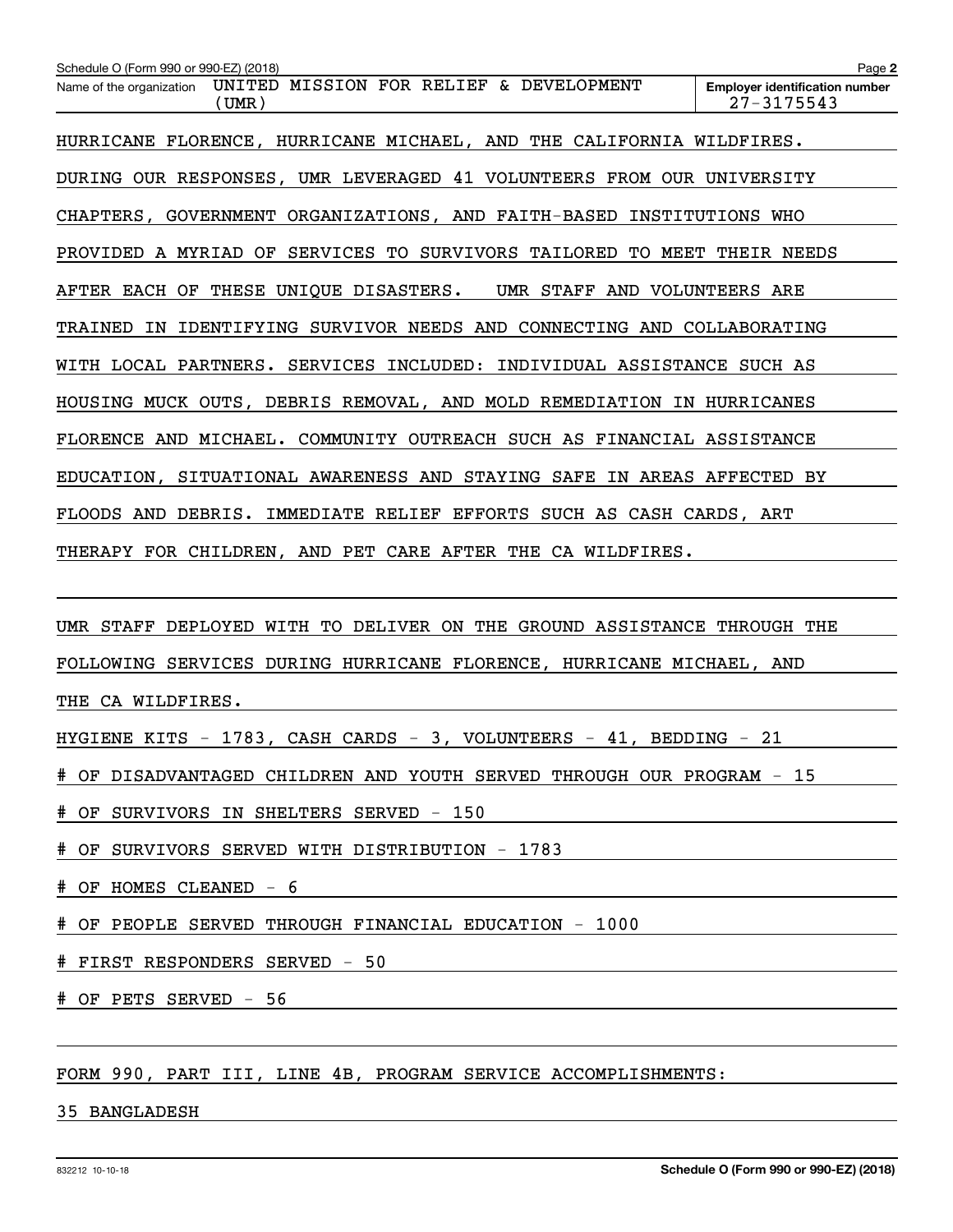| Schedule O (Form 990 or 990-EZ) (2018)                                       | Page 2                                                  |
|------------------------------------------------------------------------------|---------------------------------------------------------|
| UNITED MISSION FOR RELIEF & DEVELOPMENT<br>Name of the organization<br>(UMR) | <b>Employer identification number</b><br>$27 - 3175543$ |
| FORM 990, PART III, LINE 4C, PROGRAM SERVICE ACCOMPLISHMENTS:                |                                                         |
| CELEBRATE THIS HOLY MONTH, UMR IMPLEMENTS THE DISTRIBUTION OF CLOTHING,      |                                                         |
| FOOD PACKAGES, AND IFTARS. OUR FOOD PACKAGES ARE TAILORED TO MEET THE        |                                                         |
| NUTRITIONAL REQUIREMENTS WHILE MAINTAINING A CULTURAL APPROPRIATENESS        |                                                         |
| FOR THE HOUSEHOLDS WE SERVE. PACKAGE CONTENTS INCLUDE: OIL, TEAS, FISH,      |                                                         |
| RICE, LENTILS, AND OTHER STAPLES. ALL ITEMS ARE PURCHASED LOCALLY OR         |                                                         |
| PURCHASED EN MASSE FROM ONE OF UMR'S TRUSTED SUPPLIERS.                      |                                                         |
|                                                                              |                                                         |
| IN 2018, UMR SERVED THE FOLLOWING NUMBER OF HOUSEHOLDS WITH FOOD             |                                                         |
| BASKETS DESIGNED TO FEED THE FAMILY THROUGHOUT THE MONTH OF FASTING:         |                                                         |
|                                                                              |                                                         |
| UNITED STATES 400                                                            |                                                         |
| BANGLADESH 600                                                               |                                                         |
| KENYA 416                                                                    |                                                         |
| SOMALIA 333                                                                  |                                                         |
| JORDAN 1076                                                                  |                                                         |
| YEMEN 332                                                                    |                                                         |
|                                                                              |                                                         |
| IN ADDITION TO ABOVE MENTIONED FOOD DISTRIBUTION, UMR PROVIDED ZAKATAL       |                                                         |
| FITR MONEY TO 1,000 FAMILIES IN JORDAN.                                      |                                                         |
| QURBANI (13 COUNTRIES)                                                       |                                                         |

19,751 FAMILIES IN 13 COUNTRIES RECEIVED QUALITY QURBANI MEAT DURING EI AL-ADHA, WHICH OCCURRED AUGUST 21-22 IN 2018. MANY RECIPIENTS OF UMR'S UDHIYA DISTRIBUTION ARE EITHER IMPOVERISHED, DISPLACED, OR OTHERWISE FACE ONGOING HARDSHIP. THEY INCLUDE PALESTINIAN AND SYRIAN REFUGEES IN JORDAN, ROHINGYA INDIVIDUALS DENIED BASIC NECESSITIES AND FREEDOM OF MOVEMENT IN BANGLADESH, AND FAMILIES SUFFERING FROM SEVERE MALNUTRITION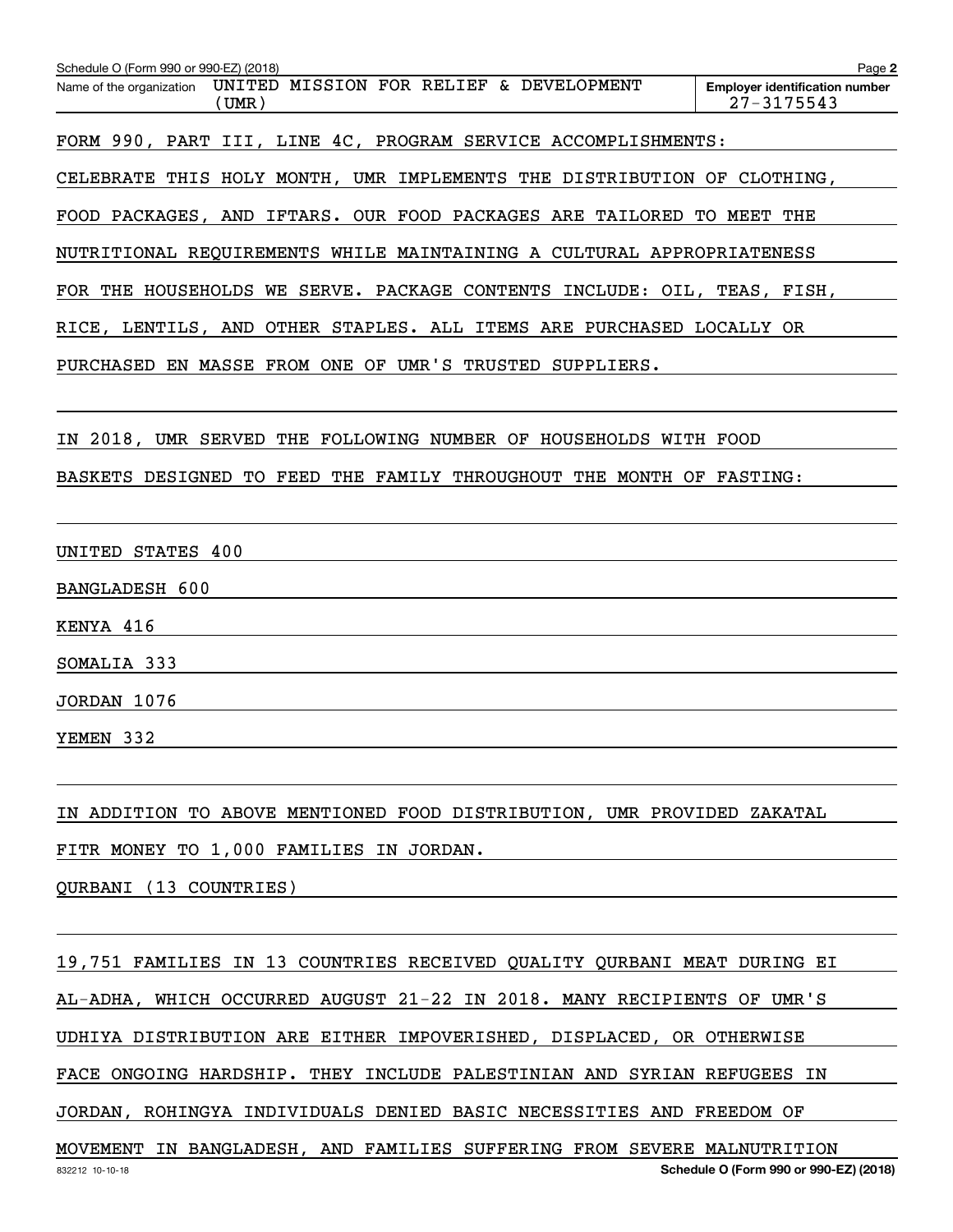| Schedule O (Form 990 or 990-EZ) (2018)<br>Page 2 |       |  |  |  |  |                                         |                                                     |
|--------------------------------------------------|-------|--|--|--|--|-----------------------------------------|-----------------------------------------------------|
| Name of the organization                         | UMR . |  |  |  |  | UNITED MISSION FOR RELIEF & DEVELOPMENT | <b>Employer identification number</b><br>27-3175543 |
|                                                  |       |  |  |  |  |                                         |                                                     |

#### AND CHOLERA IN YEMEN.

IN MANY PLACES, UMR'S QURBANI RECIPIENTS HAVE NOT HAD MEAT ALL YEAR DUE

TO ITS HIGH COST OR BECAUSE THEY INHABIT LAND UNSUITABLE FOR RAISING

LIVESTOCK. UMR CONTRACTS WITH AUTHORIZED HALAL ABATTOIRS THAT ARE

CERTIFIED BY THE MINISTRIES OF HEALTH AND AGRICULTURE IN THE COUNTRIES

OF DISTRIBUTION. SHEEP, GOATS AND COWS SELECTED FOR EID SACRIFICES ARE

IN ACCORDANCE WITH SHARIA STANDARDS AND ARE: FREE OF SICKNESS,

LAMENESS, AND ARE OF AGE FOR SLAUGHTER. ANIMALS ARE SACRIFICED UNDER

STRICT HEALTH SUPERVISION AND CERTIFIED AS FREE OF DISEASE BY COMPETENT

HEALTH AUTHORITIES.

COUNTRIES # OF SHARES # OF FAMILIES COUNTRIES # OF SHARES # OF FAMILIES

BANGLADESH 448 1792 KENYA 1262 5048

BOSNIA 13 52 PAKISTAN 64 256

ETHIOPIA 128 512 PALESTINE 1025 4100

INDIA 790 3160 SOMALIA 393 1572

IRAQ 15 60 SUDAN 104 416

JORDAN 230 920 YEMEN 210 840

LEBANON 23 92 WHERE MOST NEEDED 210 840

FORM 990, PART III, LINE 4D, OTHER PROGRAM SERVICES:

UMR CHAPTERS

UMR CHERISHES ITS UNIVERSITY CHAPTERS NOT ONLY AS PART OF THE

ORGANIZATION'S FOUNDERS AND HISTORICAL LEGACY, BUT ALSO AS A STRONG

VOLUNTEER AND ADVOCACY BASE. IN 2018, UMR LEVERAGED ALL 15 UNIVERSITY

CHAPTERS FOR DONATIONS DRIVES, AWARENESS CAMPAIGNS FOR DOMESTIC

VIOLENCE, REFUGEES, AND HUMANITARIAN CRISES. WE RELY HEAVILY ON THE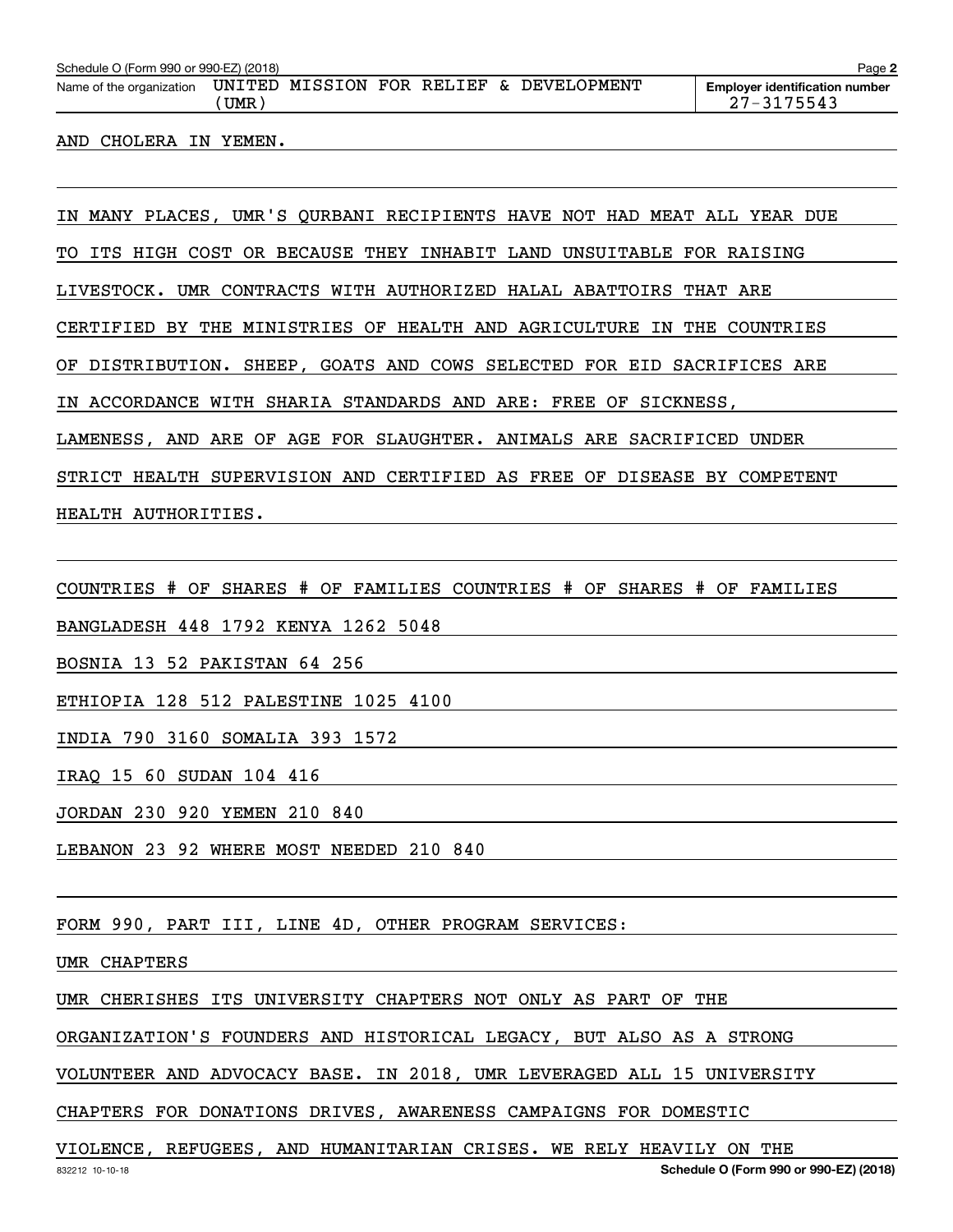| Schedule O (Form 990 or 990-EZ) (2018) |     |  |  |                                         | Page 2                                                  |
|----------------------------------------|-----|--|--|-----------------------------------------|---------------------------------------------------------|
| Name of the organization               | UMR |  |  | UNITED MISSION FOR RELIEF & DEVELOPMENT | <b>Employer identification number</b><br>$27 - 3175543$ |
|                                        |     |  |  |                                         |                                                         |

CREATIVE CAMPAIGNS OUR CHAPTERS DEVELOP TO SHARE OUR PROGRAMS AND DRIVE

# UMR FORWARD WITH CREATIVE INITIATIVE AND A YOUTHFUL VERVE.

UMR UNIVERSITY CHAPTERS RECEIVE A MYRIAD OF BENEFITS PROFESSIONAL

DEVELOPMENT WORKSHOPS AND TRAININGS PROVIDED AT THE ANNUAL CHAPTERS

RETREAT, WHICH COVER: YOUTH LEADERSHIP, PROJECT MANAGEMENT, YOUTH

CAPACITY BUILDING AND MUCH MORE! WE GIVE CHAPTERS A CHANCE TO MAKE A

TANGIBLE IMPACT ON THEIR COMMUNITY. SOME HIGHLIGHTS INCLUDE:

CHAPTERS RAISED OVER \$50,000 FOR CHILD PROTECTION, FOOD SECURITY,

DISASTER RESPONSE, AND HEALTH PROGRAMS.

STUDENTS HOSTED OVER 50 EVENTS THAT WERE CENTERED ON FUNDRAISING,

ADVOCACY/AWARENESS AND SERVICE. EVENTS RANGE FROM PROVIDING SERVICES TO

UNDERSERVED LOCAL COMMUNITIES, RAISING AWARENESS ABOUT A CRITICAL UMR

PROGRAMS AND HUMANITARIAN ISSUES UMR WORKS TO ALLEVIATE, AND RAISING

FUNDS TO SUPPORT OUR DOMESTIC AND INTERNATIONAL PROGRAMS.

MENA YOUTH IN HUMANITARIAN ACTION

UMR HAS JOINED THE COMPACT FOR YOUNG PEOPLE IN HUMANITARIAN ACTION HEADQUARTERED IN THE UNITED NATIONS .THE GOAL BEHIND THIS DOMESTIC INSTITUTE IS TO ACHIEVING THE LEARNING AND GROWING PERSPECTIVE OF UMR'S MISSION THROUGH DEVELOPING MODELS AND MANUALS, IMPLEMENTING TRAININGS AND INSTILLING A CULTURE OF RESEARCH-BASED PROJECTS WITHIN UMR.

UMR INSTITUTE OPERATES DOMESTICALLY AND INTERNATIONALLY TO ENHANCE

CAPACITY BUILDING FOR COMMUNITY-BASED ORGANIZATIONS AND INFORMAL AID

NETWORKS, ADDITIONALLY IT SERVES AS NONPROFIT INCUBATOR FOR YOUNG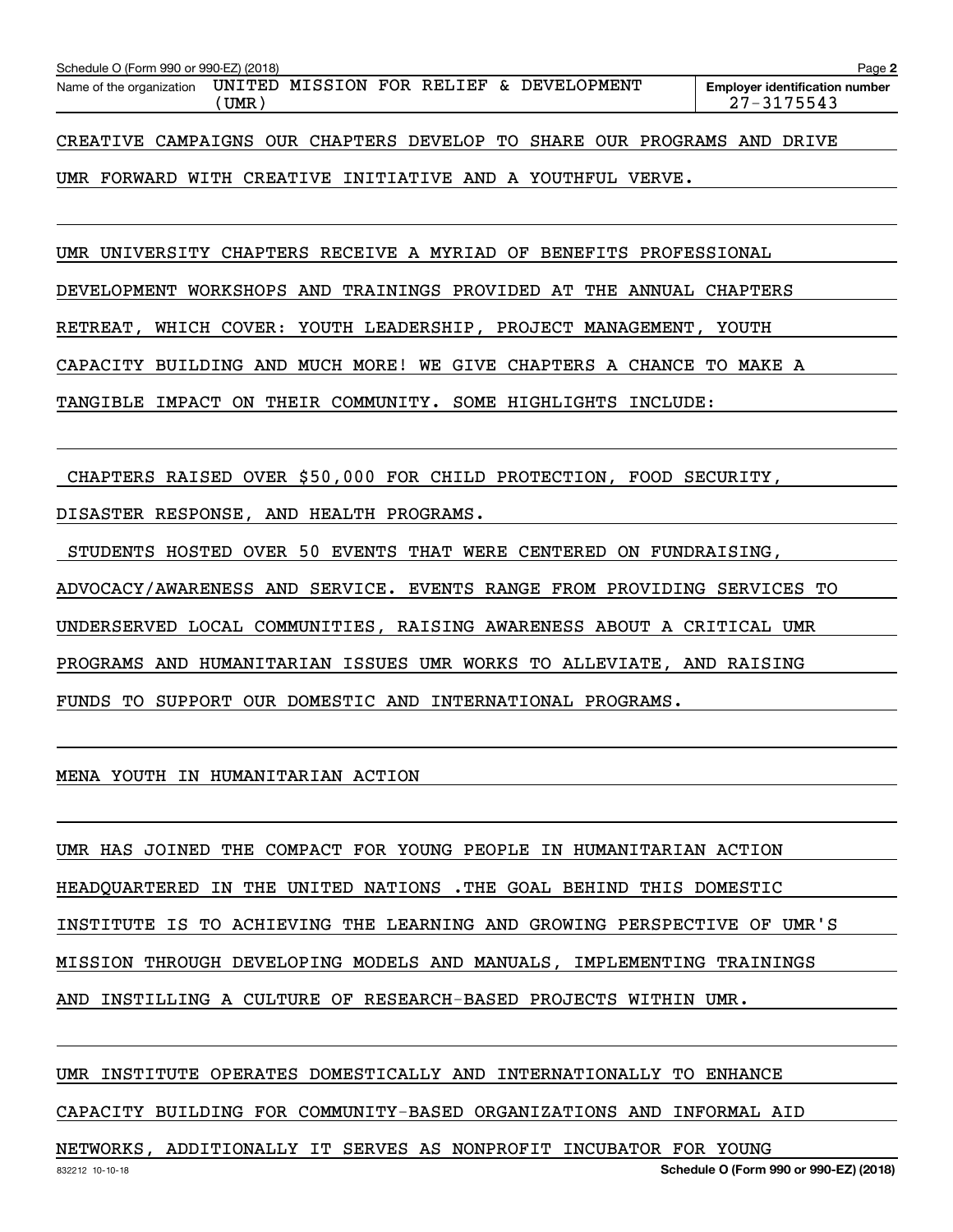| Schedule O (Form 990 or 990-EZ) (2018)                                       | Page 2                                                  |
|------------------------------------------------------------------------------|---------------------------------------------------------|
| UNITED MISSION FOR RELIEF & DEVELOPMENT<br>Name of the organization<br>(UMR) | <b>Employer identification number</b><br>$27 - 3175543$ |
| LEADERS TO BUILD A FUTURE GENERATION OF VOLUNTEERS AND SOCIAL                |                                                         |
| ENTREPRENEURS. THE UMR INSTITUTE COLLABORATES WITH ITS UNIVERSITY,           |                                                         |
| NGO, PRIVATE, AND GOVERNMENT PARTNERS FOR EXTERNAL RESOURCES AND             |                                                         |
| TRAINING MATERIALS. THROUGH ITS NETWORK IN THE UNITED STATES WITH            |                                                         |
| UNIVERSITIES SUCH AS INDIANA UNIVERSITY AND THE CENTER ON ISLAMIC            |                                                         |
| PHILANTHROPY, YOUNG PEOPLE ATTEND COURSES ON 'DIVERSE PHILANTHROPY'          |                                                         |
| SUCH AS DESTIGMATIZING PERSONS OF FAITH, TRENDS IN THE PHILANTHROPIC         |                                                         |
| INDUSTRY, AND THE RELATIONSHIP BETWEEN CIVIL LIBERTY AND THE NONPROFIT       |                                                         |
| INDUSTRY. UMR INSTITUTE IS BUILT UPON FOUR PILLARS:                          | <b>INNOVATIVE</b>                                       |
| PROJECTS LIKE MYCHA (MENA YOUTH CAPACITY BUILDING PROJECT ON YOUTH-LED       |                                                         |
| HUMANITARIAN ACTION), WHICH AIMS TO EMPOWER YOUNG PEOPLE IN                  |                                                         |
| HUMANITARIAN SETTINGS, ASSURING THEIR MEANINGFUL PARTICIPATION IN            |                                                         |
| PREPAREDNESS AND RESPONSE. THIS INITIATIVE IS IN CONJUNCTION WITH 53         |                                                         |
| NOTABLE ORGANIZATIONS INCLUDING ROTA (REACH OUT TO ASIA), NRC, AND           |                                                         |
| UNFPA. UMR HAS LED TRAININGS FOR APPROXIMATELY 150 YOUNG PEOPLE ACROSS:      |                                                         |
| TURKEY, QATAR, TUNISIA, AND JORDAN.                                          |                                                         |
|                                                                              |                                                         |

OTHER PROGRAMS:

WINTERIZATION

FUNDING SHORTFALLS CONTINUE TO THREATEN MILLIONS OF REFUGEES. IT IS

ESTIMATED THAT 1.3 MILLION REFUGEES ACROSS THE MIDDLE EAST ARE IN NEED

OF WINTER SUPPORT. THIS INCLUDES BASIC PROVISIONS SUCH AS FUEL,

BLANKETS, JACKETS, AND NON PERISHABLE FOOD. TO ADEQUATELY SUPPLY EACH

PERSON WOULD COST \$96 MILLION. UMR EXECUTES ITS ANNUAL WINTER CAMPAIGN

DURING THE COLDEST MONTHS OF THE YEAR, OCTOBER-MARCH, TO REACH MEN,

WOMEN, AND CHILDREN IN JORDAN, GAZA, LEBANON, YEMEN, AND BANGLADESH.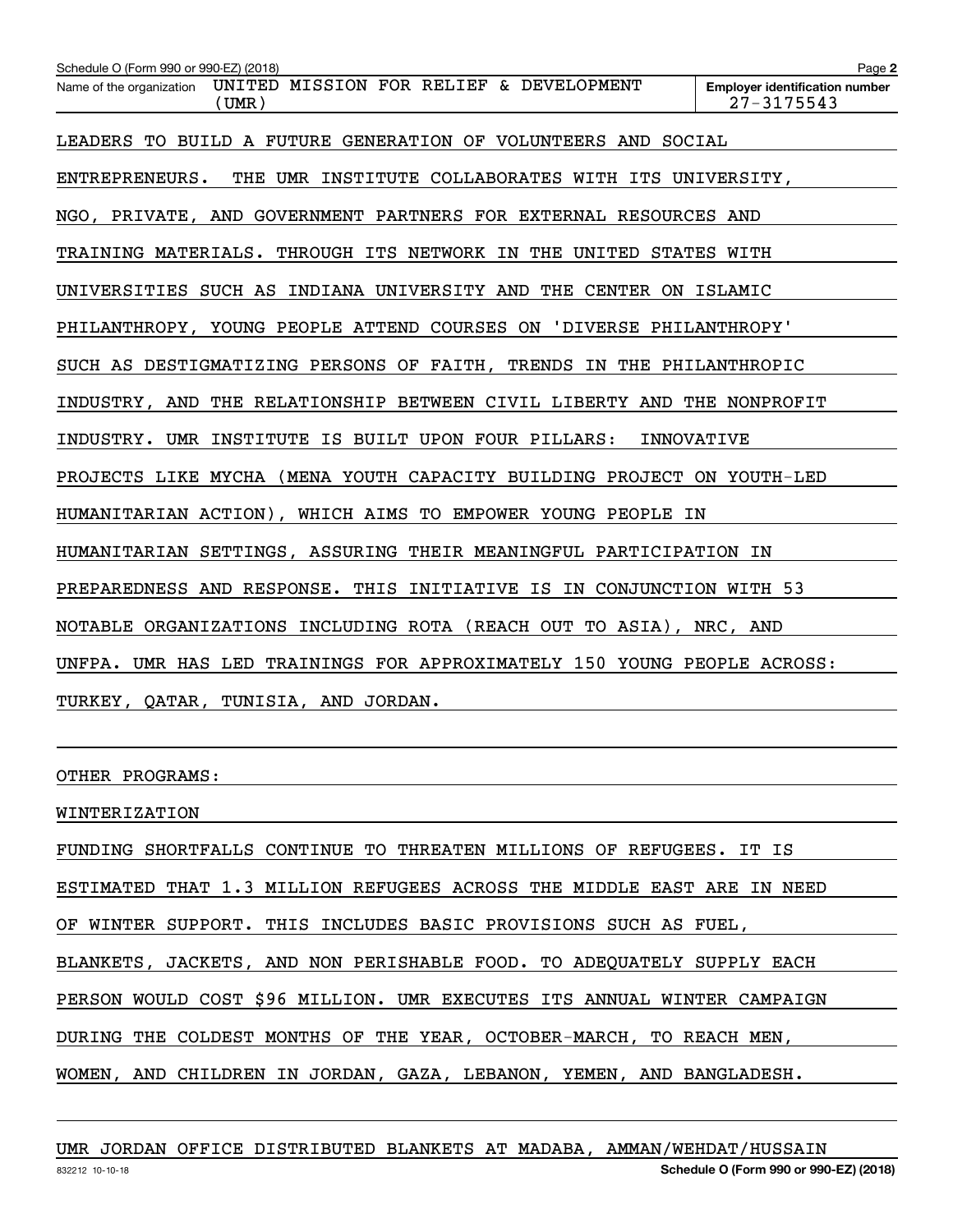| Schedule O (Form 990 or 990-EZ) (2018) |               |  |  |                                  | Page 2                                                  |
|----------------------------------------|---------------|--|--|----------------------------------|---------------------------------------------------------|
| Name of the organization               | UNITED<br>UMR |  |  | MISSION FOR RELIEF & DEVELOPMENT | <b>Employer identification number</b><br>$27 - 3175543$ |
|                                        |               |  |  |                                  |                                                         |

CAMP, AND IRBID GOVERNORATES IN JORDAN AND ALSO APPROXIMATELY 16,0000

# INDIVIDUALS BY PROVIDING THEM WITH HEATERS, COATS, AND BLANKETS

WASH

UMR IS PROUD TO COMPLETE A THREE YEAR CAMPAIGN DEDICATED TO ENHANCING

ACCESS TO CLEAN, FRESH WATER IN PAKISTAN, CAMBODIA, AND BANGLADESH.

WITH OUR TRUSTED COMMUNITY ORGANIZATIONS SUCH AS THE TAKHLEEQ

FOUNDATION, BASED IN KARACHI, PAKISTAN, UMR FUNDED THE CONSTRUCTION OF

HAND PUMPS AND DEEP WATER WELLS.

TOGETHER WE CONSTRUCTED 40 HAND PUMP WATER WELLS IN THE PRIMARILY RURAL

DISTRICT OF THATTA, PAKISTAN AND GIFTED THEM TO COMMUNITY LEADERS.

EXPENSES \$ 1,301,119. INCLUDING GRANTS OF \$ 1,265,670. REVENUE \$ 0.

FORM 990, PART VI, SECTION B, LINE 11B:

A COPY OF THE DRAFT FORM 990 WAS DISTRIBUTED TO EACH MEMBER OF THE BOARD

BEFORE FILING AND WAS FILED AFTER REVIEW AND APPROVAL FROM THE BOARD.

FORM 990, PART VI, SECTION B, LINE 12C:

THE ORGANIZATION REGULARLY AND CONSISTENTLY MONITORS AND

ENFORCES COMPLIANCE WITH THE CONFLICT OF INTEREST POLICY VIA

MONTHLY FOLLOW-UPS WITH KEY EMPLOYEES AND THE BOARD MEMBERS.

FORM 990, PART VI, SECTION B, LINE 15:

THE PROCESS FOR DETERMINING COMPENSATION OF THE PRESIDENT, THE VICE

PRESIDENT, OFFICIALS AND KEY EMPLOYEES WAS BASED ON INDEPENDENT STUDY AND

REVIEW OF THE MARKET AND COMPARABLE SALARIES. THE BOARD APPROVED THE

PROPOSED RATES BEFORE THEY WERE GRANTED.